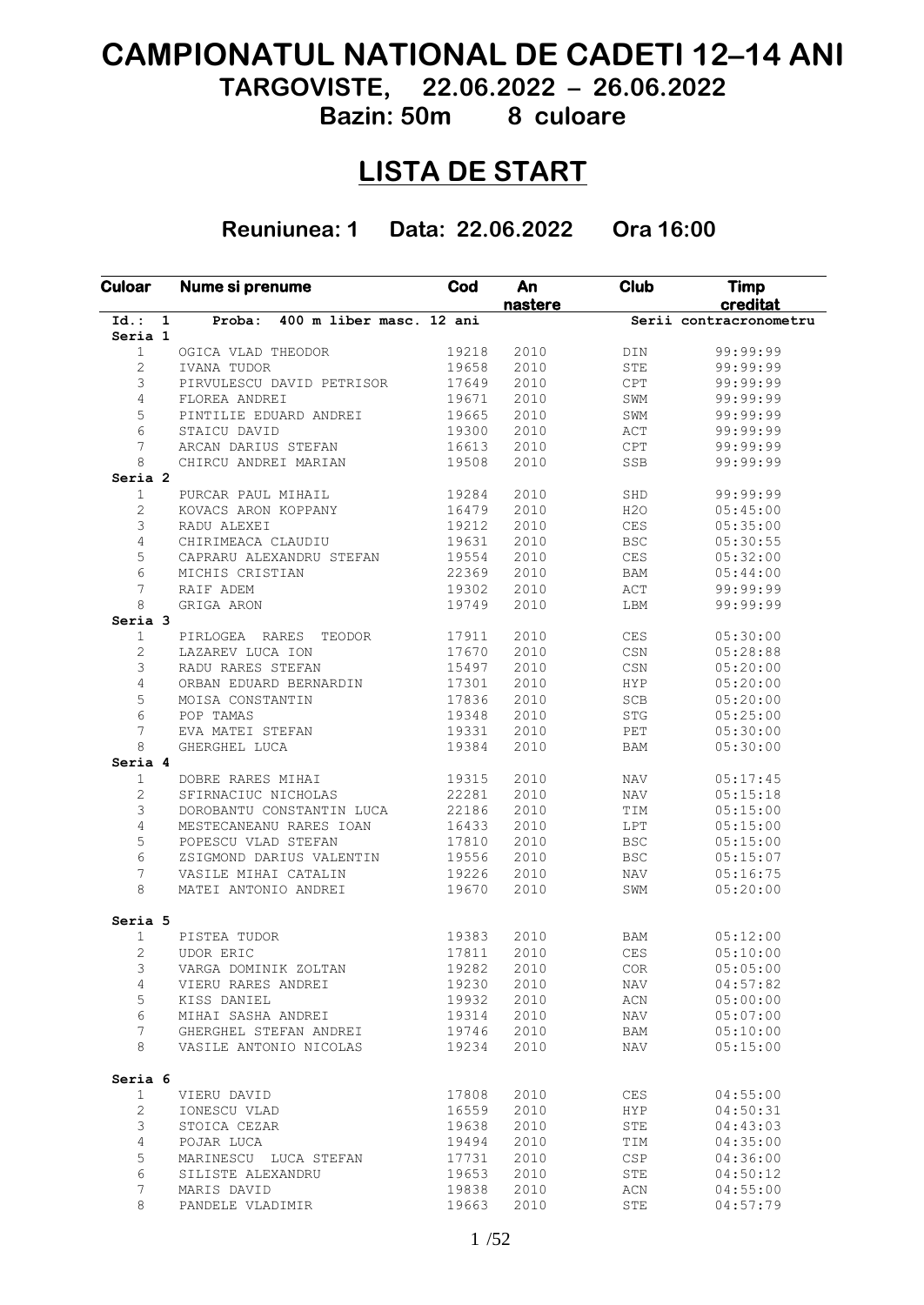| Id.: 2                    | Proba: 400 m liber fem. 12 ani  |       |      |            | Serii contracronometru |
|---------------------------|---------------------------------|-------|------|------------|------------------------|
| Seria 1<br>$\overline{2}$ | ANDREICUT ALESIA ELENA          | 22563 | 2010 | LBM        | 99:99:99               |
| $3 -$                     | BOARIU ALEXANDRA                | 19242 | 2010 | <b>HYP</b> | 99:99:99               |
| 4                         | BOGDAN ANA TEODORA 19509        |       | 2010 | SSB        | 99:99:99               |
| 5                         | PETCU INES                      | 19672 | 2010 | SWM        | 99:99:99               |
| 6                         |                                 |       |      |            |                        |
|                           | MATEI ANA                       | 19666 | 2010 | SWM        | 99:99:99               |
| 7<br>Seria 2              | TRIF DARIA                      | 19376 | 2010 | BAM        | 99:99:99               |
| 1                         | PINZARI ARIANA                  | 16503 | 2010 | ALS        | 99:99:99               |
| $\overline{2}$            | VASILESCU CATALINA              | 19643 | 2010 | STE        | 99:99:99               |
| 3                         | COBZARU ALESSIA MARIA 21727     |       | 2010 | CSR        | 99:99:99               |
| $\overline{4}$            | MATEI NICOLETA                  | 19101 | 2010 | CPT        | 99:99:99               |
| 5                         | DRAGU SMARANDA                  | 21836 | 2010 | SWM        | 99:99:99               |
| 6                         | DOLOCAN ALESSIA                 | 19648 | 2010 | STE        | 99:99:99               |
| $7\phantom{.0}$           | DELVECCHIO BIANCA               | 19298 | 2010 | ACT        | 99:99:99               |
| 8                         | PARASCHIV SARA                  | 19296 | 2010 | ACT        | 99:99:99               |
| Seria 3                   |                                 |       |      |            |                        |
| $\mathbf{1}$              | BONTA AYANA MARIA               | 19669 | 2010 | SWM        | 99:99:99               |
| $\overline{2}$            | ANGHEL BIANCA                   | 19534 | 2010 | ACT        | 99:99:99               |
| 3                         | NEACSU ALEXIA                   | 19639 | 2010 | STE        | 99:99:99               |
| $\overline{4}$            | ROMAN REBECA                    | 19645 | 2010 | STE        | 99:99:99               |
| 5                         | DOBRESCU MELANIA                | 19299 | 2010 | ACT        | 99:99:99               |
| 6                         | VLAESCU AMELI                   | 19297 | 2010 | ACT        | 99:99:99               |
| $7\phantom{.}$            | MARASESCU MELANIA VIOLETE 19497 |       | 2010 | SWM        | 99:99:99               |
| 8                         | BERINDEI BRANDUSA IULIANA 22681 |       | 2010 | <b>CCP</b> | 99:99:99               |
|                           |                                 |       |      |            |                        |
| Seria 4                   |                                 |       |      |            |                        |
| $\mathbf{1}$              | MICU MELISSA                    | 17543 | 2010 | DAC        | 99:99:99               |
| $\overline{2}$            | CONSTANTIN BIANCA MARIA         | 19752 | 2010 | ALS        | 05:50:00               |
| 3                         | SZALO TEKLA NORA                | 19105 | 2010 | H2O        | 05:48:22               |
| $\overline{4}$            | CHERTES ANDREEA IRIS 19250      |       | 2010 | ALB        | 05:45:92               |
| 5                         | POPA MEDEEA STEFANIA            | 16720 | 2010 | SCB        | 05:46:00               |
| 6                         | BROSTIUC ANDREEA                | 17831 | 2010 | SCB        | 05:50:00               |
| $7\phantom{.}$            | IONESCU ANDREEA LAURA 16516     |       | 2010 | ALS        | 06:05:00               |
| 8                         | CRIVEANU ILINCA                 | 19917 | 2010 | ACT        | 99:99:99               |
|                           |                                 |       |      |            |                        |
| Seria 5                   | GRIGORE BIANCA ANDREEA          | 19676 | 2010 | CES        | 05:40:00               |
| 1                         |                                 |       |      |            |                        |
| $\overline{2}$            | CIUBOTARU ADELA GABRIELA        | 19731 | 2010 | SCB        | 05:36:00               |
| 3                         | RADU NATALIA                    | 17799 | 2010 | CES        | 05:30:00               |
| $\overline{4}$            | DAN ALEXANDRA DANIELA           | 19482 | 2010 | STM        | 05:26:41               |
| 5                         | PERUZZARE ALEXANDRA MARIA       | 16440 | 2010 | ALS        | 05:28:32               |
| 6                         | COCU DARIA                      | 19692 | 2010 | BLU        | 05:35:00               |
| 7                         | CALVO KAREN                     | 20505 | 2010 | REN        | 05:38:82               |
| 8                         | RUSANDU TIMEA                   | 19241 | 2010 | HYP        | 05:40:00               |
| Seria 6                   |                                 |       |      |            |                        |
| $\mathbf{1}$              | PADUREAN MARIA GEORGIA          | 19321 | 2010 | ACN        | 05:25:00               |
| $\overline{2}$            | DAVID DENISA DIANA              | 19748 | 2010 | BAM        | 05:20:00               |
| 3                         | POPA NATALIA                    | 16045 | 2010 | ASP        | 05:15:53               |
| 4                         | STOENESCU ANDREEA               | 19661 | 2010 | STE        | 05:14:68               |
| 5                         | TIRILA PLOSCARU LARISA          | 16564 | 2010 | HYP        | 05:14:76               |
| 6                         | TAPIRLUIE DIANA                 | 17890 | 2010 | TSP        | 05:17:99               |
| 7                         | MUNTEAN MIRUNA CORNELIA         | 21775 | 2010 | DEV        | 05:20:91               |
| 8                         | CONSTANTIN ALEXANDRA MARI       | 19374 | 2010 | MPL        | 05:25:00               |
|                           |                                 |       |      |            |                        |
| Seria 7                   |                                 |       |      |            |                        |
| $\mathbf{1}$              | PATRASCAN ADINA MARIA           | 20954 | 2010 | SWM        | 05:10:00               |
| $\mathbf{2}^{\prime}$     | CRANGASU DANIA                  | 19330 | 2010 | PET        | 05:10:00               |
| 3                         | CIMPAN DENISA                   | 19662 | 2010 | STE        | 05:07:96               |
| 4                         | PAPP IULIA ALEXANDRA            | 19479 | 2010 | STM        | 05:05:00               |
| 5                         | CALUGARU DARIA                  | 19646 | 2010 | STE        | 05:07:82               |
| 6                         | POPA ROBERTA ANA MARIA          | 19634 | 2010 | <b>BSC</b> | 05:08:73               |
| 7                         | NICHITA EMA STEFANIA            | 19492 | 2010 | TIM        | 05:10:00               |
| 8                         | UDROIU MARIA ANASTASIA          | 19443 | 2010 | REN        | 05:10:21               |
|                           |                                 |       |      |            |                        |
| Seria 8<br>$\mathbf{1}$   | ZAHARIA ALESSIA                 | 19647 | 2010 | STE        | 05:00:00               |
| $\overline{2}$            | VANCSA FRUZSINA ILKA            | 19310 | 2010 | <b>HYP</b> | 04:58:07               |
| 3                         |                                 |       | 2010 |            | 04:52:11               |
|                           | COJOCARU IARINA IOANA           | 16624 |      | BAR        |                        |
| 4                         | GANEA IUSTINA                   | 19656 | 2010 | STE        | 04:46:16               |
| 5                         | OLEA TEODORA                    | 19650 | 2010 | STE        | 04:46:21               |
| 6                         | ENE MARIA                       | 17807 | 2010 | CES        | 04:55:00               |
| 7                         | ROMAN TEODORA ANDREEA           | 19373 | 2010 | MPL        | 04:58:59               |
| 8                         | SAVIN MARTA                     | 19684 | 2010 | SGH        | 05:04:00               |
|                           |                                 |       |      |            |                        |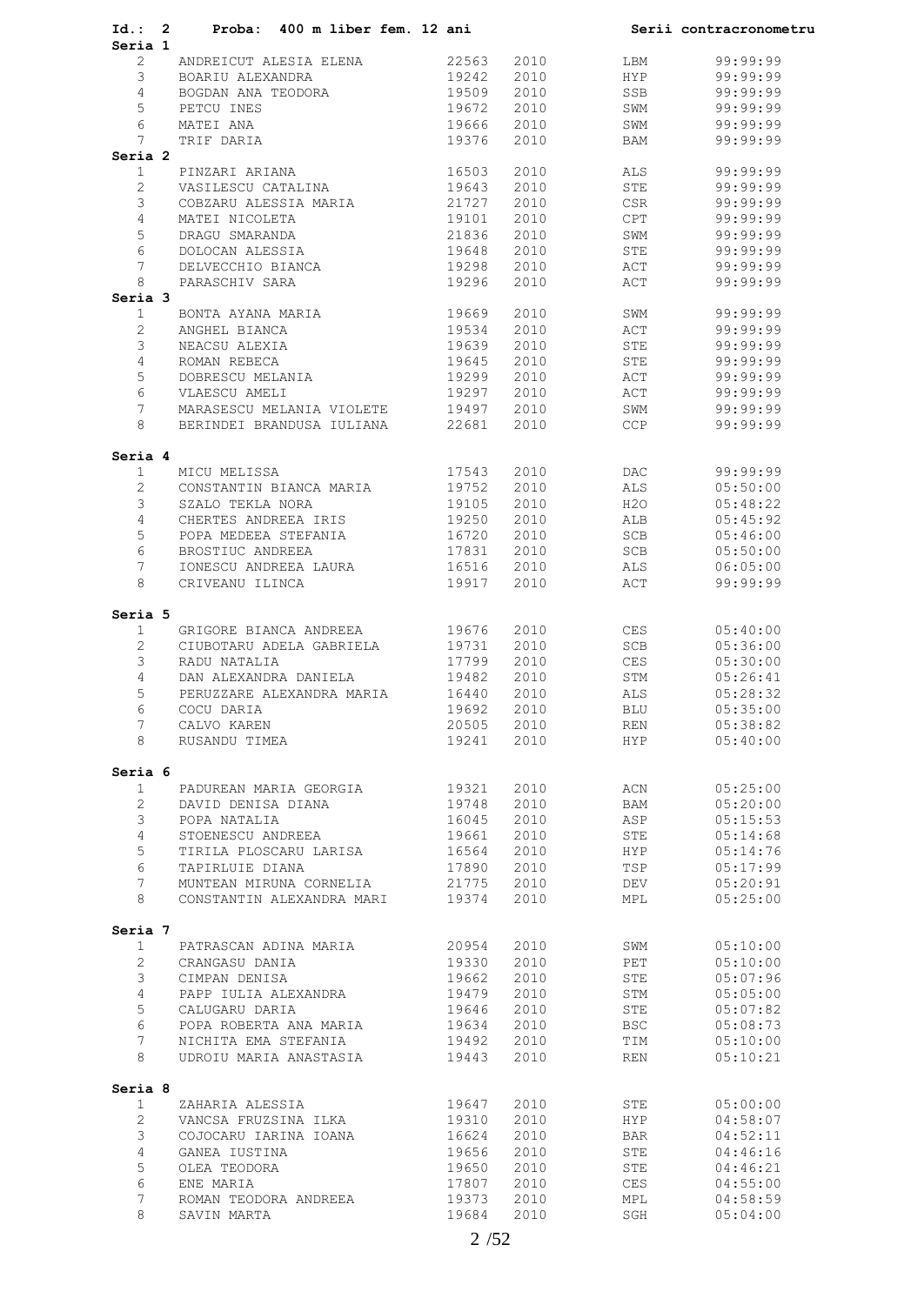| Id.: 3                  | Proba: 800 m liber masc. 13 ani                     |                |              |            | Serii contracronometru |
|-------------------------|-----------------------------------------------------|----------------|--------------|------------|------------------------|
| Seria 1                 |                                                     |                |              |            |                        |
| 3                       | GHENU ANDREI EDUARD                                 | 15701          | 2009         | NAV        | 99:99:99               |
| $\overline{4}$          | RUSU RAZVAN STEFAN                                  | 17667          | 2009         | CSN        | 99:99:99               |
| 5                       | MOISE ALEXANDRU                                     | 16080          | 2009         | CSN        | 99:99:99               |
| 6                       | ION FLAVIUS IONUT 17513                             |                | 2009         |            | STE 99:99:99           |
|                         |                                                     |                |              |            |                        |
| Seria 2                 |                                                     |                |              |            |                        |
| $\mathbf{1}$            | NAE PATRICK TEODOR                                  | 17349          | 2009         | DIN        | 99:99:99               |
| $\overline{2}$          | BANU ROBERT CONSTANTIN                              | 15495          | 2009         | CSN        | 99:99:99               |
| 3                       | ANA VICTOR MARIAN                                   | 17727          | 2009         | SPL        | 99:99:99               |
| $\overline{4}$          | PRUNA RAZVAN ANDREI                                 | 21733          | 2009         | CSR        | 99:99:99               |
| 5                       | FEKETE MAGOR                                        | 16561          | 2009         | HYP        | 99:99:99               |
| 6                       | CIOCANARU ANTONIO ALEXAND                           | 16499          | 2009         | ALS        | 99:99:99               |
| $7^{\circ}$             | MESAROS ALEXANDRU DANIEL                            | 17406          | 2009         | MTM        | 99:99:99               |
| 8                       | CONSTANTIN LUCA MARIUS 16508                        |                | 2009         | STE        | 99:99:99               |
|                         |                                                     |                |              |            |                        |
| Seria 3<br>$\mathbf{1}$ | HARABAGIU DRAGOS                                    | 17536          | 2009         | BAM        | 10:35:00               |
| $\overline{2}$          | VATAVU LUCA MIHAI                                   | 17114          | 2009         | TRG        | 10:16:75               |
| $\mathcal{E}$           | HUDAC LUCAS GABRIEL                                 | 17473          | 2009         | MAR        | 10:14:20               |
|                         |                                                     | 19600          |              |            |                        |
| $\overline{4}$          | GIURA MIHNEA DANIEL                                 |                | 2009         | ASP        | 10:11:88               |
| 5                       | NAE GABRIEL ADRIAN                                  | 15703          | 2009         | ALS        | 10:12:73               |
| 6                       | NICULAE ALEXANDRU CRISTIA<br>ALEXANDRESCU R. STEFAN | 15642<br>17554 | 2009         | CPT        | 10:15:00               |
| $7^{\circ}$             |                                                     |                | 2009         | SPL        | 10:30:52               |
| 8                       | SABAU DOMINIC                                       | 17464          | 2009         | <b>MTM</b> | 99:99:99               |
| Seria 4                 |                                                     |                |              |            |                        |
| $\mathbf{1}$            | SAMSON ALBERT STEFAN 17358                          |                | 2009         | STE        | 09:56:31               |
| 2                       | PAUN FABIAN                                         | 17728          | 2009         | MPL        | 09:41:50               |
| 3                       | RADU DARIUS                                         | 17729          | 2009         | MPL        | 09:29:01               |
|                         |                                                     |                |              |            |                        |
| $\overline{4}$          | BLEJAN IANIS ANDREI                                 | 17511          | 2009         | NAV        | 09:00:00               |
| 5                       | SILIVESTRU MATEI GABRIEL 17603                      |                | 2009         | PCT        | 09:18:54               |
| 6                       | SCARLAT ALBERT FLORIAN                              | 17479          | 2009         | ASP        | 09:37:49               |
| $7^{\circ}$             | ROSU RARES MATEI                                    | $15700$ 2009   |              | STE        | 09:45:55               |
| 8                       | KUTI GASPAR                                         | 16923          | 2009         | H2O        | 10:08:30               |
| Id.: 4                  | Proba: 800 m liber fem. 13 ani                      |                |              |            | Serii contracronometru |
| Seria 1                 |                                                     |                |              |            |                        |
| $\overline{2}$          | COPERZA ALECSANDRA                                  | 17689          | 2009         | SGH        | 99:99:99               |
| 3                       | TUDOR ANA MARIA                                     | 17443          | 2009         | NAV        | 99:99:99               |
| $4 \quad$               | BRANISTEANU MELISSA IOANA 14808                     |                | 2009         | CSN        | 99:99:99               |
| 5                       | OPRIS ANDA IOANA                                    | 17624          | 2009         | SSB        | 99:99:99               |
| 6                       | TUDORAN MIRUNA IOANA                                | 17177          | 2009         | STE        | 99:99:99               |
| 7                       | BATEL ESSAMELDIN AYSHA                              | 17438          | 2009         | NAV        | 99:99:99               |
| Seria 2                 |                                                     |                |              |            |                        |
| $\mathbf{1}$            | SZENTGYORGYI HENRIETTA                              | 16926          | 2009         | H2O        | 10:52:32               |
| $\overline{2}$          | NITA DARIA                                          | 19681          | 2009         | SGH        | 10:38:00               |
|                         |                                                     |                |              |            |                        |
| 3                       | MANOLACHE ARIANA MARIA                              | 16876          | 2009         | PET        | 10:30:00               |
| 4                       | DIACONESCU IRINA                                    | 17226          | 2009         | SVU        | 10:28:00               |
| 5                       | MIHAI DENISA MARIA                                  | 17819          | 2009         | ASP        | 10:28:07               |
| 6                       | FLORESCU GLIGORE EMANUELA                           | 19322          | 2009         | ACN        | 10:30:00               |
| 7                       | NEAGU CATALINA                                      | 17740          | 2009         | PET        | 10:45:00               |
| 8                       | PAUNESCU DENISA                                     | 17735          | 2009         | MPL        | 10:56:07               |
| Seria 3                 |                                                     |                |              |            |                        |
| $\mathbf{1}$            | NEAGU ILINCA MARIA                                  | 17526          | 2009         | BSC        | 10:19:00               |
| 2                       | RADU ANDREEA TEODORA                                | 19094          | 2009         | MPL        | 10:08:07               |
| 3                       | DOBRICAN MARIA BEATRICE                             | 17352          | 2009         | CES        | 09:45:00               |
| 4                       | PAUN BRIANA                                         | 17732          | 2009         | MPL        | 09:28:82               |
|                         |                                                     |                |              |            |                        |
| 5                       | FORTU ERIKA                                         | 17734          | 2009         | MPL        | 09:42:52               |
| 6                       | GAGIU ELISE MARIA                                   | 17818          | 2009         | SWM        | 10:00:00               |
| 7<br>8                  | CAZACU MARIA IOANA<br>ZAMA ANA MARIA                | 14686<br>19148 | 2009<br>2009 | ASP<br>REN | 10:11:45<br>10:27:31   |
|                         |                                                     |                |              |            |                        |
| Id.: 5                  | Proba: 1500 m liber masc. 14 ani                    |                |              |            | Serii contracronometru |
| Seria 1                 |                                                     |                |              |            |                        |
| $\overline{2}$          | ANDRIAN ANDREI COZMIN                               | 16952          | 2008         | SSV        | 99:99:99               |
| 3                       | TIRLA STEFAN DUMITRU                                | 15640          | 2008         | CPT        | 99:99:99               |
| 4                       | MUSAT DARIUS ANDREI                                 | 14620          | 2008         | ASP        | 99:99:99               |
| 5                       | ZAMFIR SARARU VLAD                                  | 16943          | 2008         | DIN        | 99:99:99               |
| 6<br>7                  | MIHAILA NICOLAE DANIEL<br>ENACHE ANDREI STEFAN      | 14938<br>17173 | 2008<br>2008 | CPT<br>STE | 99:99:99<br>99:99:99   |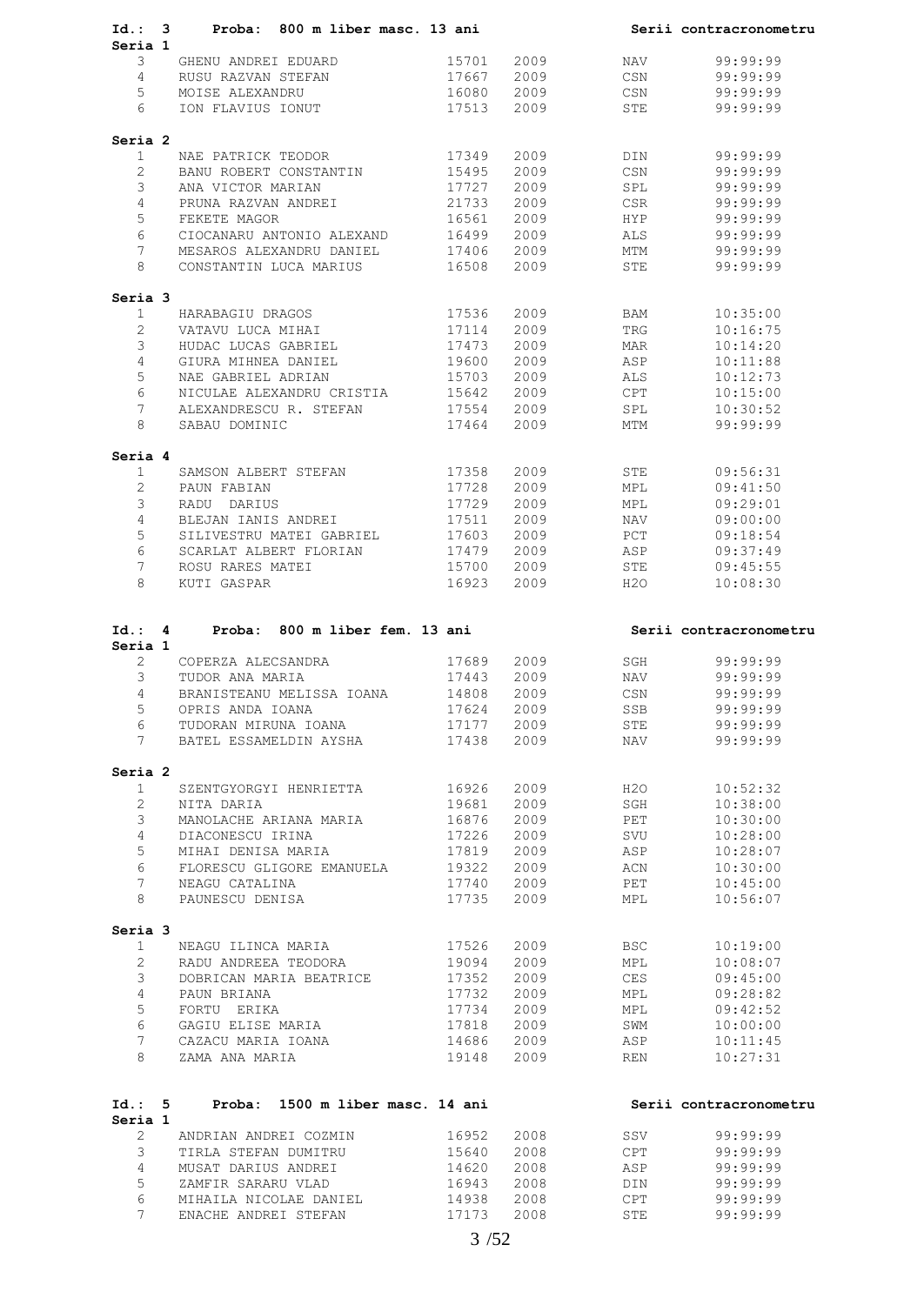| Seria 2 |                          |       |      |            |          |
|---------|--------------------------|-------|------|------------|----------|
|         | DRAGOS LUCA<br>ZOIE      | 17814 | 2008 | <b>REN</b> | 19:57:53 |
| 2       | OANA ROBERT              | 16576 | 2008 | STM        | 19:27:00 |
| 3       | BOBOC DAVID ANDREI       | 15794 | 2008 | <b>ALS</b> | 19:16:94 |
| 4       | BOLDURA LUCA TUDOR       | 16570 | 2008 | <b>MTM</b> | 18:40:00 |
| 5       | STANCIU SABIN            | 15465 | 2008 | PET        | 19:00:00 |
| 6       | URZICA ANDREI ALEXANDRU  | 16919 | 2008 | <b>STE</b> | 19:23:70 |
|         | SOMCUTEAN DARIUS ANDREI  | 16856 | 2008 | <b>BAM</b> | 19:30:00 |
| 8       | HAGIU MATEI STEFAN       | 16634 | 2008 | <b>REN</b> | 19:58:04 |
| Seria 3 |                          |       |      |            |          |
|         | RADU ANDREI IONUT        | 15343 | 2008 | ASP        | 18:31:37 |
| 2       | STATE MATEI CRISTIAN     | 16918 | 2008 | STE        | 18:24:88 |
| 3       | M. SEDIO MATEEN          | 17005 | 2008 | <b>NAV</b> | 17:39:97 |
| 4       | APOSTOL PETRU            | 14585 | 2008 | <b>CES</b> | 16:50:00 |
| 5       | ZAROJANU DAVID IONUT     | 17079 | 2008 | <b>NAD</b> | 17:10:00 |
| 6       | OANCEA DAVID STEFAN      | 16480 | 2008 | <b>NAV</b> | 17:55:25 |
| 7       | JELER ALEXANDRU<br>IONUT | 16183 | 2008 | <b>COB</b> | 18:25:00 |
| 8       | DINU<br>ERIC TUDOR       | 15357 | 2008 | ASP        | 18:39:29 |
|         |                          |       |      |            |          |

### **Reuniunea: 2 Data: 23.06.2022 Ora 09:30**

| <b>Culoar</b>  |   | Nume si prenume                    | Cod   | An<br>nastere | Club                                     | Timp<br>creditat       |
|----------------|---|------------------------------------|-------|---------------|------------------------------------------|------------------------|
| $Id.$ :        | 6 | 100 m liber masc. 14 ani<br>Proba: |       |               |                                          | Serii contracronometru |
| Seria 1        |   |                                    |       |               |                                          |                        |
| 3              |   | PAVEL MATEI LUCA                   | 16883 | 2008          | DIN                                      | 99:99:99               |
| 4              |   | MIHAILA NICOLAE DANIEL             | 14938 | 2008          | $\mathtt{CPT}$                           | 01:08:91               |
| 5              |   | MARASESCU DENIS GABRIEL            | 16996 | 2008          | SWM                                      | 01:09:90               |
| Seria 2        |   |                                    |       |               |                                          |                        |
| $\mathbf{1}$   |   | MOLDOVAN RAUL ANDREI               | 16744 | 2008          | ALB                                      | 01:08:58               |
| $\mathbf{2}$   |   | OANCEA CRISTIAN IONUT              | 16789 | 2008          | $\operatorname{\mathsf{SHD}}$            | 01:06:38               |
| 3              |   | ALEXANDRESCU RADU CRISTIA          | 17042 | 2008          | $_{\rm BSC}$                             | 01:05:89               |
| 4              |   | FARINA ALFONZETTI VICTOR           | 16967 | 2008          | PCT                                      | 01:05:62               |
| 5              |   | FRANT IANIS VASILE                 | 16702 | 2008          | SRT                                      | 01:05:72               |
| 6              |   | LAIU RARES ANDREI                  | 19993 | 2008          | BLU                                      | 01:06:00               |
| 7              |   | POP CLAUDIU NICOLAE                | 16745 | 2008          | ALB                                      | 01:06:56               |
| 8              |   | MANEA RAUL ANDREI                  | 17374 | 2008          | ACT                                      | 01:08:88               |
| Seria 3        |   |                                    |       |               |                                          |                        |
| $\mathbf{1}$   |   | SERBAN RAZVAN                      | 16878 | 2008          | PET                                      | 01:05:31               |
| 2              |   | CICHI THOMAS ANDREI                | 16637 | 2008          | SPL                                      | 01:04:82               |
| 3              |   | POTANGA BOGDAN FLORIN              | 19986 | 2008          | <b>BLU</b>                               | 01:04:20               |
| $\overline{4}$ |   | STANCIU SABIN                      | 15465 | 2008          | $\ensuremath{\mathop{\rm PET}\nolimits}$ | 01:03:66               |
| 5              |   | ZOIE DRAGOS LUCA                   | 17814 | 2008          | REN                                      | 01:04:19               |
| 6              |   | GHERGHINA ALEXANDRU COSTI          | 16758 | 2008          | TSP                                      | 01:04:37               |
| 7              |   | ARTENE LUCA                        | 14804 | 2008          | CSN                                      | 01:05:05               |
| 8              |   | SOMCUTEAN DARIUS ANDREI            | 16856 | 2008          | BAM                                      | 01:05:34               |
| Seria 4        |   |                                    |       |               |                                          |                        |
| $\mathbf{1}$   |   | LUPU OCTAVIAN ANDREI               | 22087 | 2008          | MPL                                      | 01:03:43               |
| $\overline{c}$ |   | HAGIU MATEI STEFAN                 | 16634 | 2008          | REN                                      | 01:03:28               |
| 3              |   | ENACHE ANDREI STEFAN               | 17173 | 2008          | STE                                      | 01:02:71               |
| 4              |   | STEFAN MIHAI CATALIN               | 16947 | 2008          | STE                                      | 01:02:57               |
| 5              |   | IONITA MIHNEA GEORGE               | 16626 | 2008          | PCT                                      | 01:02:60               |
| 6              |   | TANASE RARES IOAN                  | 14611 | 2008          | STE                                      | 01:03:11               |
| 7              |   | RUS SERGIU VIOREL                  | 16746 | 2008          | ALB                                      | 01:03:42               |
| 8              |   | TIRLA STEFAN DUMITRU               | 15640 | 2008          | $\mathtt{CPT}$                           | 01:03:63               |
| Seria 5        |   |                                    |       |               |                                          |                        |
| $\mathbf{1}$   |   | MAJA ANDREI                        | 19157 | 2008          | ACN                                      | 01:02:37               |
| $\overline{c}$ |   | BARBAT VLAD STEFAN                 | 15083 | 2008          | $_{\rm BCC}$                             | 01:02:17               |
| 3              |   | TAKACS MILAN RUBEN                 | 15254 | 2008          | COR                                      | 01:02:16               |
| 4              |   | COSTIS ALEXANDRU ADRIAN            | 16708 | 2008          | SRT                                      | 01:01:96               |
| 5              |   | IVANOF ALEXANDRU BOGDAN            | 14623 | 2008          | $\mathbb{CES}$                           | 01:01:99               |
| 6              |   | JIPESCU DAVID                      | 15841 | 2008          | $\mathtt{ACT}$                           | 01:02:17               |
| 7              |   | DUICA STEFAN TUDOR                 | 14837 | 2008          | DIN                                      | 01:02:24               |
| 8              |   | MUSAT DARIUS ANDREI                | 14620 | 2008          | ASP                                      | 01:02:44               |
| Seria 6        |   |                                    |       |               |                                          |                        |
| 1              |   | FARKAS DANIEL MARK                 | 17039 | 2008          | VSK                                      | 01:01:60               |
| 2              |   | NEACSU MATEI CRISTIAN              | 16946 | 2008          | STE                                      | 01:00:90               |
| 3              |   | RADU ANDREI IONUT                  | 15343 | 2008          | ASP                                      | 01:00:54               |
| 4              |   | OANA ROBERT                        | 16576 | 2008          | STM                                      | 01:00:23               |
| 5              |   | PRICOPOAIA RARES IOAN              | 17076 | 2008          | NAD                                      | 01:00:28               |
| 6              |   | TINIS RARES CRISTIAN               | 16857 | 2008          | BAM                                      | 01:00:81               |
|                |   | TANASE CATALIN ANDREI              | 17067 | 2008          | <b>BSC</b>                               | 01:01:50               |
| 7              |   |                                    |       |               |                                          |                        |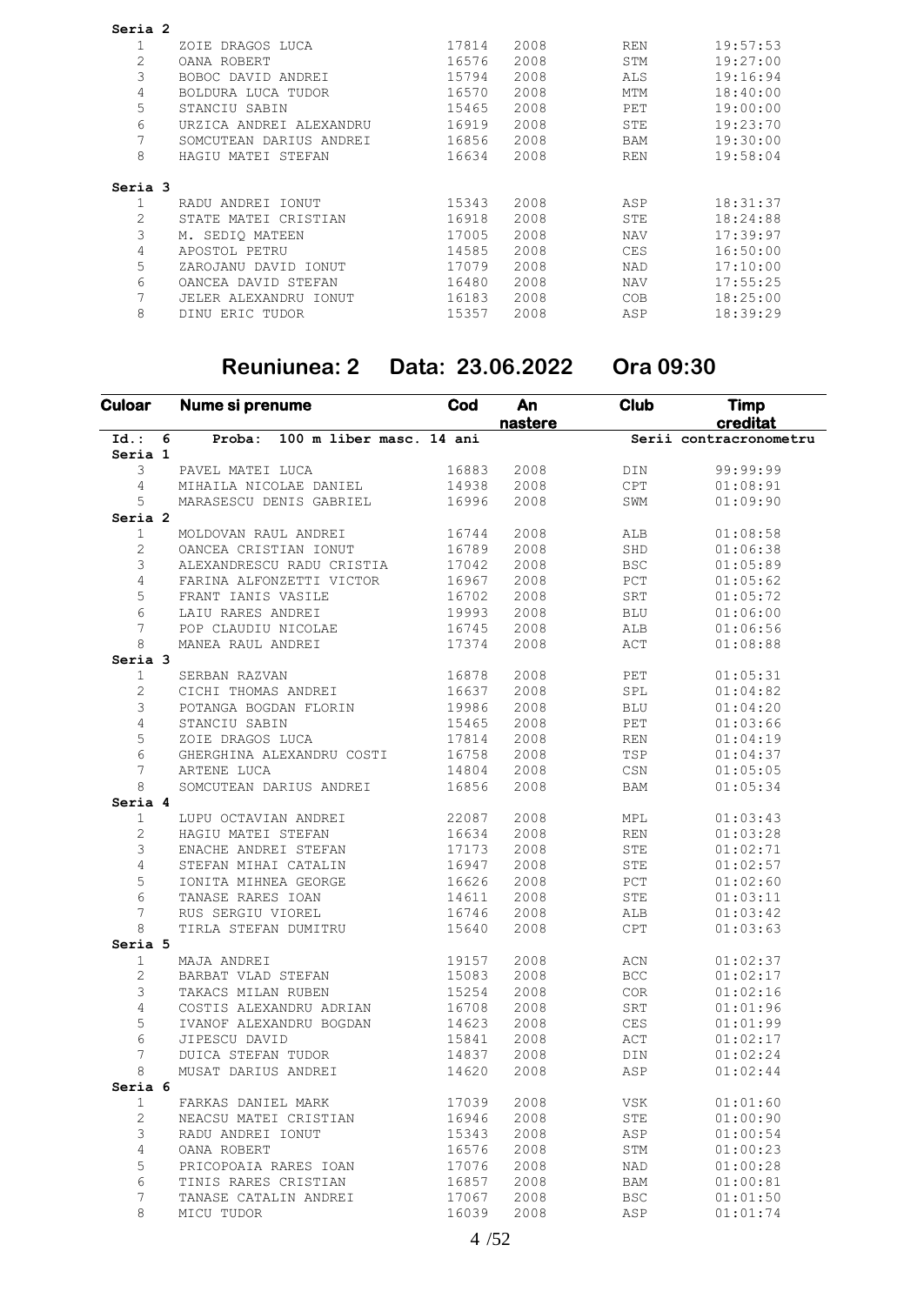| Seria 7                 |                                   |       |      |            |                        |
|-------------------------|-----------------------------------|-------|------|------------|------------------------|
| $\mathbf{1}$            | SMADU FLORIN DAVID                | 14970 | 2008 | TSP        | 01:00:06               |
| $\overline{2}$          | ANDRIAN ANDREI COZMIN             | 16952 | 2008 | SSV        | 00:59:70               |
| 3                       | BOBOC DAVID ANDREI                | 15794 | 2008 | ALS        | 00:59:48               |
| 4                       | BARBU MATEI ALEXANDRU             | 15085 | 2008 | BCC        | 00:59:40               |
| 5                       | ROMAN STEFAN CRISTIAN             | 16854 | 2008 | BAM        | 00:59:45               |
|                         |                                   |       |      |            |                        |
| 6                       | RADUCANU GABRIEL CODRUT           | 14755 | 2008 | LPT        | 00:59:59               |
| 7                       | APACHITEI OCTAVIAN                | 16076 | 2008 | CSN        | 00:59:99               |
| 8                       | DINU ERIC TUDOR                   | 15357 | 2008 | ASP        | 01:00:20               |
| Seria 8                 |                                   |       |      |            |                        |
| 1                       | LUPUSORU VLAD STEFAN              | 16913 | 2008 | DIN        | 00:58:94               |
| $\overline{2}$          | BOLDURA LUCA TUDOR                | 16570 | 2008 | MTM        | 00:58:79               |
| 3                       | POP MIHNEA ANDREI                 | 16821 | 2008 | UCJ        | 00:58:48               |
|                         |                                   |       |      |            |                        |
| 4                       | JELER ALEXANDRU IONUT             | 16183 | 2008 | COB        | 00:58:38               |
| 5                       | ION VLAD COSMIN                   | 16984 | 2008 | SWM        | 00:58:40               |
| 6                       | BARBUTA CLAUDIU ILIE              | 16621 | 2008 | CPT        | 00:58:74               |
| 7                       | APOSTOL PETRU                     | 14585 | 2008 | CES        | 00:58:86               |
| 8                       | PETRISOR ALEXANDRU                | 16804 | 2008 | DIN        | 00:58:97               |
| Seria 9                 |                                   |       |      |            |                        |
| 1                       | AVAKIAN KAREN                     | 14583 | 2008 | ASP        | 00:57:88               |
| 2                       | LASZLO EDUARD                     | 16220 | 2008 | SRT        | 00:57:68               |
| 3                       | IORDACHE TUDOR ANDREI             | 16032 | 2008 | CES        | 00:57:20               |
|                         |                                   |       |      |            |                        |
| 4                       | NEACSU DAVID IOAN                 | 19139 | 2008 | MTG        | 00:55:86               |
| 5                       | ZAROJANU DAVID IONUT              | 17079 | 2008 | NAD        | 00:55:91               |
| 6                       | STOICA DAVID ALEXANDRU            | 14706 | 2008 | <b>CES</b> | 00:57:51               |
| 7                       | M. SEDIQ MATEEN                   | 17005 | 2008 | NAV        | 00:57:78               |
| 8                       | STANCIU VICTOR MIHAI              | 16935 | 2008 | DIN        | 00:58:24               |
|                         |                                   |       |      |            |                        |
| Id.: 7                  | Proba:<br>100 m bras masc. 13 ani |       |      |            | Serii contracronometru |
| Seria 1                 |                                   |       |      |            |                        |
| 3                       | MERCAN ANDREI STEFAN              | 16036 | 2009 | ALS        | 01:36:43               |
| 4                       | MOISE ALEXANDRU                   | 16080 | 2009 | CSN        | 01:33:87               |
| 5                       | CONSTANTIN LUCA MARIUS            | 16508 | 2009 | STE        | 01:34:00               |
| 6                       | VASILE ANTONIO ANDREI             | 19687 | 2009 | STE        | 01:38:59               |
| Seria 2                 |                                   |       |      |            |                        |
|                         |                                   |       |      |            |                        |
| $\mathbf{1}$            | STINGA VLAD                       | 17792 | 2009 | ACN        | 01:31:08               |
| 2                       | VATAVU LUCA MIHAI                 | 17114 | 2009 | TRG        | 01:29:99               |
| 3                       | HARABAGIU DRAGOS                  | 17536 | 2009 | BAM        | 01:28:85               |
| 4                       | MARCU DAVID ANDREI                | 17742 | 2009 | ACT        | 01:28:12               |
| 5                       | CIUVICA MARIO CRISTIAN            | 17798 | 2009 | NAV        | 01:28:32               |
| 6                       | PRUNA RAZVAN ANDREI               | 21733 | 2009 | CSR        | 01:29:50               |
| 7                       | DREGHICIU STEFAN                  | 17592 | 2009 | SHD        | 01:30:72               |
| 8                       | TASYUREK DENIS ERDAL              | 16391 | 2009 | COR        | 01:31:71               |
| Seria 3                 |                                   |       |      |            |                        |
| $\mathbf{1}$            | MARIN GELU ANDREI                 | 15702 | 2009 | ALS        | 01:27:80               |
|                         |                                   |       |      |            |                        |
| $\overline{2}$          | CRISTESCU STEFAN                  | 14636 | 2009 | CES        | 01:26:93               |
| 3                       | IONITA RARES ANDREI               | 15505 | 2009 | SGL        | 01:26:01               |
| $\overline{4}$          | KUTI GASPAR                       | 16923 | 2009 | H2O        | 01:24:25               |
| 5                       | ILIE REMUS ANDREI                 | 16759 | 2009 | TSP        | 01:25:18               |
| 6                       | BUJOREANU RAZVAN GABRIEL          | 17371 | 2009 | ACT        | 01:26:03               |
| $7\phantom{.0}$         | BACIU OVIDIU                      | 17332 | 2009 | ALB        | 01:27:80               |
| 8                       | VOCHIN ANDREI                     | 17348 | 2009 | DIN        | 01:27:82               |
|                         |                                   |       |      |            |                        |
| Seria 4<br>$\mathbf{1}$ | ATUDOREI ADRIAN MARIAN            | 17219 | 2009 | SVU        | 01:23:60               |
| $\mathbf{2}$            | STAN ANDREI                       | 16049 | 2009 | CES        | 01:23:09               |
|                         |                                   |       |      |            |                        |
| 3                       | SABAU DOMINIC                     | 17464 | 2009 | MTM        | 01:22:03               |
| $\overline{4}$          | CIOBANU GABRIEL                   | 15706 | 2009 | ALS        | 01:20:62               |
| 5                       | NICULAE ALEXANDRU CRISTIA         | 15642 | 2009 | CPT        | 01:20:74               |
| 6                       | SAMSON ALBERT STEFAN              | 17358 | 2009 | STE        | 01:22:20               |
| 7                       | BUMBAC EDUARD GABRIEL             | 17139 | 2009 | AVD        | 01:23:57               |
| 8                       | CRACIUN ANDREI                    | 17573 | 2009 | LER        | 01:23:61               |
| Seria 5                 |                                   |       |      |            |                        |
| $\mathbf{1}$            | MIJA RADU STEFAN                  | 17361 | 2009 | STE        | 01:18:23               |
| $\overline{2}$          |                                   |       |      |            |                        |
|                         | BALACI BOGDAN                     | 16450 | 2009 | REN        | 01:17:71               |
| 3                       | BORCEA ROBERT NICOLAE             | 16079 | 2009 | CSN        | 01:14:49               |
| $\overline{4}$          | BLEJAN IANIS ANDREI               | 17511 | 2009 | NAV        | 01:11:02               |
| 5                       | ION FLAVIUS IONUT                 | 17513 | 2009 | STE        | 01:12:70               |
| 6                       | BALABAN GABRIEL                   | 17576 | 2009 |            | 01:15:97               |
|                         |                                   |       |      | LER        |                        |
| 7                       | GHENU ANDREI EDUARD               | 15701 | 2009 | NAV        | 01:18:17               |
| 8                       | ABBOUD YOUSSEF                    | 17510 | 2009 | <b>BSC</b> | 01:18:81               |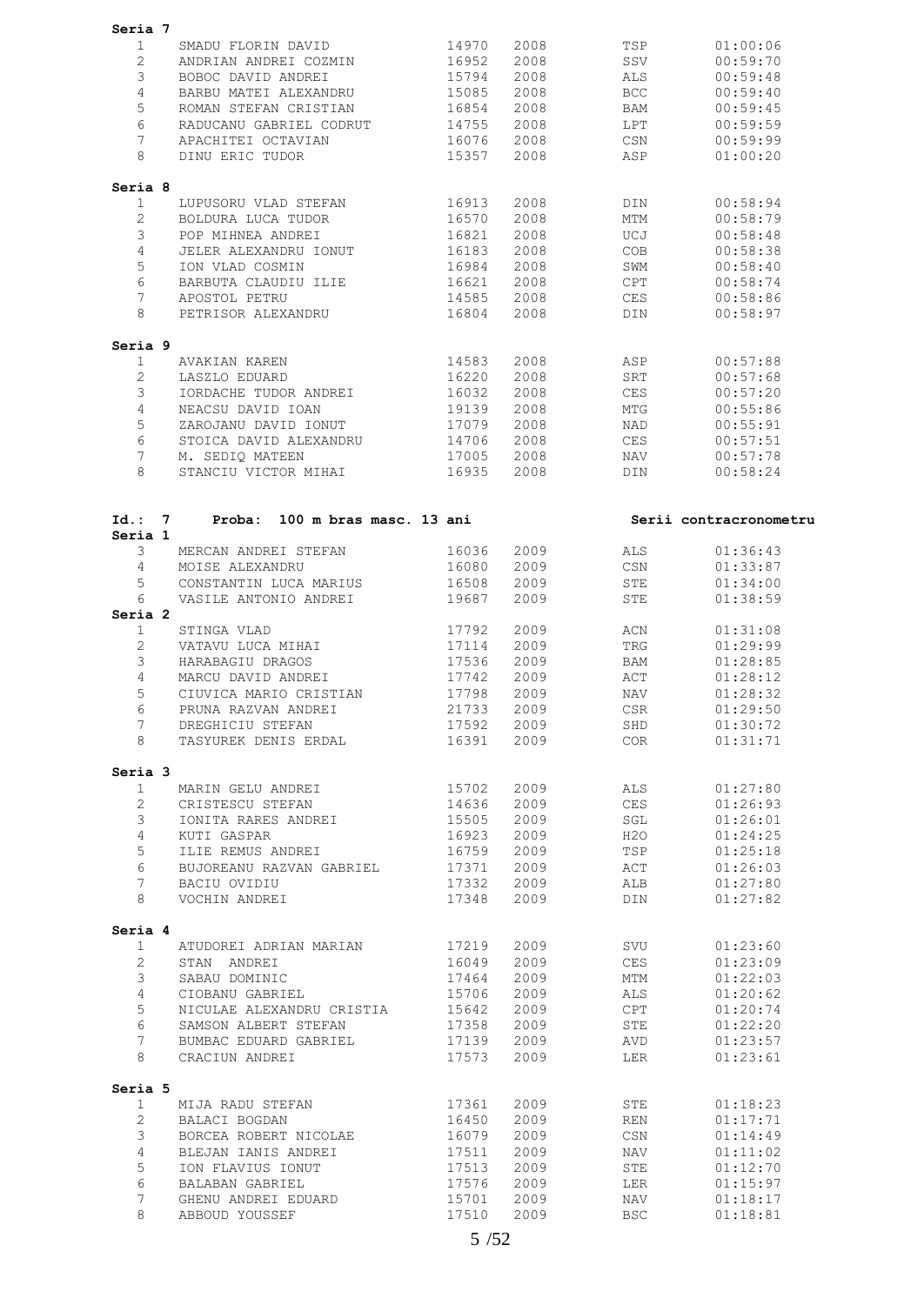| Id.: 8                  | Proba: 100 m bras fem. 13 ani              |                |              |            | Serii contracronometru |
|-------------------------|--------------------------------------------|----------------|--------------|------------|------------------------|
| Seria 1                 |                                            |                |              |            |                        |
| 3                       | CONIG LAURA                                | 17597          | 2009         | SHD        | 99:99:99               |
| $\overline{4}$          | NITA DARIA                                 | 19681          | 2009         | SGH        | 01:41:97               |
| 5                       | ILINESCU ANDREEA ELENA                     | 20680          | 2009         | STE        | 01:48:13               |
|                         |                                            |                |              |            |                        |
| Seria 2                 |                                            |                |              |            |                        |
| $\mathbf{1}$            | CALINESCU ADELINA MARIA                    | 19460          | 2009         | CPT        | 01:41:96               |
| $\overline{2}$          | BUCULEI YANA ELIZA                         | 17724          | 2009         | STM        | 01:37:32               |
| 3                       | STEFANESCU ANDREEA                         | 17529          | 2009         | <b>BSC</b> | 01:34:48               |
| $\overline{4}$          | BOLINTEANU ERICA MARIA                     | 17354          | 2009         | STE        | 01:33:72               |
| 5                       | IOANA<br>IONITA                            | 17524          | 2009         | STE        | 01:33:75               |
| 6                       | OPRIS ANDA IOANA                           | 17624          | 2009         | SSB        | 01:37:18               |
| $7\overline{ }$         | MAXIN ANA SOFIA                            | 19839          | 2009         | ACN        | 01:38:47               |
| Seria 3                 |                                            |                |              |            |                        |
| $\mathbf{1}$            | SZABO AGOTA                                | 17342          | 2009         | H2O        | 01:30:17               |
| $\overline{2}$          | COPERZA ALECSANDRA                         | 17689          | 2009         | SGH        | 01:29:40               |
| 3                       | MIHAI DENISA MARIA                         | 17819          | 2009         | ASP        | 01:28:58               |
| 4                       | MANOLACHE ARIANA MARIA                     | 16876          | 2009         | PET        | 01:26:71               |
| 5                       | POSTELNICU THEODORA                        | 17803          | 2009         | <b>BSC</b> | 01:28:00               |
| 6                       | DABIJA REBECA ELENA                        | 17765          | 2009         | BAM        | 01:29:23               |
| $7\phantom{.0}$         | MORAR DANIELA MARIA                        | 17770          | 2009         | LBM        | 01:29:93               |
| 8                       | VLAD MARIA                                 | 17323          | 2009         | ALB        | 01:33:62               |
|                         |                                            |                |              |            |                        |
| Seria 4                 |                                            | 17465          | 2009         | STE        | 01:26:15               |
| $\mathbf{1}$            | BERTEANU BIANCA MARIA                      |                |              |            |                        |
| $\overline{2}$          | MIHAES ELIZA CRISTIANA                     | 16063          | 2009         | CSN        | 01:25:60               |
| 3                       | BRANISTEANU MELISSA IOANA                  | 14808          | 2009         | CSN        | 01:25:03               |
| $\overline{4}$          | IONESCU MAYA MIHAELA                       | 17365          | 2009         | ACT        | 01:23:62               |
| 5                       | SZENTGYORGYI HENRIETTA                     | 16926          | 2009         | H2O        | 01:24:97               |
| 6                       | BORS IASMINA MONICA                        | 15506          | 2009         | SGL        | 01:25:22               |
| 7                       | MIHALTEANU ANDREEA MARIA                   | 17525          | 2009         | <b>BSC</b> | 01:26:13               |
| 8                       | CRISTEA ANDREEA MARIA                      | 17521          | 2009         | <b>BSC</b> | 01:26:52               |
| Seria 5                 |                                            |                |              |            |                        |
| $\mathbf{1}$            | VERESS REBECCA JASMINE                     | 16925          | 2009         | STG        | 01:23:28               |
| $\overline{2}$          | CAZACU MARIA IOANA                         | 14686          | 2009         | ASP        | 01:21:74               |
| 3                       | ASAFTEI DARIA                              | 17300          | 2009         | NAD        | 01:18:44               |
| 4                       | MANEA DARIA MARIA                          | 17357          | 2009         | STE        | 01:14:65               |
| 5                       |                                            | 17311          | 2009         | NAD        | 01:16:84               |
| 6                       | TENCIU ALECSIA MARIA                       |                |              |            |                        |
|                         | SEPI MAIA ILINCA                           | 17347          | 2009         | <b>DIN</b> | 01:21:13               |
| 7<br>8                  | GHERGHEL ANDREA<br>MARIUT SERENA MARIA     | 17537<br>14810 | 2009<br>2009 | BAM<br>CSN | 01:22:74<br>01:23:50   |
|                         |                                            |                |              |            |                        |
| Id.: 9                  | Proba: 200 m bras masc. 12 ani             |                |              |            | Serii contracronometru |
| Seria 1                 |                                            |                |              |            |                        |
| $\mathbf{1}$            | IVANA TUDOR                                | 19658          | 2010         | STE        | 99:99:99               |
| $\overline{2}$          | ARCAN DARIUS STEFAN                        | 16613          | 2010         | CPT        | 99:99:99               |
| 3                       | CARSTINA NICHOLAS OLIVER                   | 16686          | 2010         | ASP        | 99:99:99               |
| 4                       | RADU RARES STEFAN                          | 15497          | 2010         | CSN        | 99:99:99               |
| 5                       | MURESAN CEZAR                              | 19379          | 2010         | BAM        | 99:99:99               |
| 6                       | MAGHERU SASHA CONSTANTIN                   | 19664          | 2010         | SWM        | 99:99:99               |
| $\overline{7}$          | KISS ALEXANDRU                             | 19285          | 2010         | SHD        | 99:99:99               |
| 8                       | OGICA VLAD THEODOR                         | 19218          | 2010         | DIN        | 99:99:99               |
|                         |                                            |                |              |            |                        |
| Seria 2<br>$\mathbf{1}$ | PANDELE VLADIMIR                           | 19663          | 2010         | STE        | 99:99:99               |
| $\overline{2}$          | MORJOLIC LUCA                              | 16672          | 2010         | ASP        | 99:99:99               |
| 3                       |                                            |                |              |            |                        |
|                         | ZSUREK DAVID ARON                          | 22103          | 2010         | COR        | 99:99:99               |
| 4                       | DOBRE OCTHAVIAN ANDREAS                    | 19560          | 2010         | COB        | 99:99:99               |
| 5                       | LAZAREV LUCA ION                           | 17670          | 2010         | CSN        | 99:99:99               |
| 6                       | MATEI ANTONIO ANDREI                       | 19670          | 2010         | SWM        | 99:99:99               |
| $\overline{7}$          | STAICU DAVID                               | 19300          | 2010         | ACT        | 99:99:99               |
| 8                       | PURCAR PAUL MIHAIL                         | 19284          | 2010         | SHD        | 99:99:99               |
|                         |                                            |                |              |            |                        |
| Seria 3                 |                                            |                | 2010         | PET        | 03:50:00               |
| $\mathbf{1}$            | EVA MATEI STEFAN                           | 19331          |              |            |                        |
| $\overline{2}$          | PIRLOGEA RARES TEODOR                      | 17911          | 2010         | CES        | 03:35:00               |
| 3                       | PESCARU VLAD ANDREI                        | 17279          | 2010         | ALS        | 03:25:00               |
|                         |                                            |                |              |            |                        |
| 4                       | KISS DANIEL                                | 19932          | 2010         | ACN        | 03:15:00               |
| 5                       | SIMION TUDOR VIOREL                        | 17118          | 2010         | MTG        | 03:17:00               |
| 6                       | DOROBANTU CONSTANTIN LUCA                  | 22186          | 2010         | TIM        | 03:30:00               |
| 7<br>8                  | CONTRAS ALEXANDRU STEFAN<br>TUDORAN MARIUS | 19489<br>19637 | 2010<br>2010 | STM<br>STE | 03:45:00<br>99:99:99   |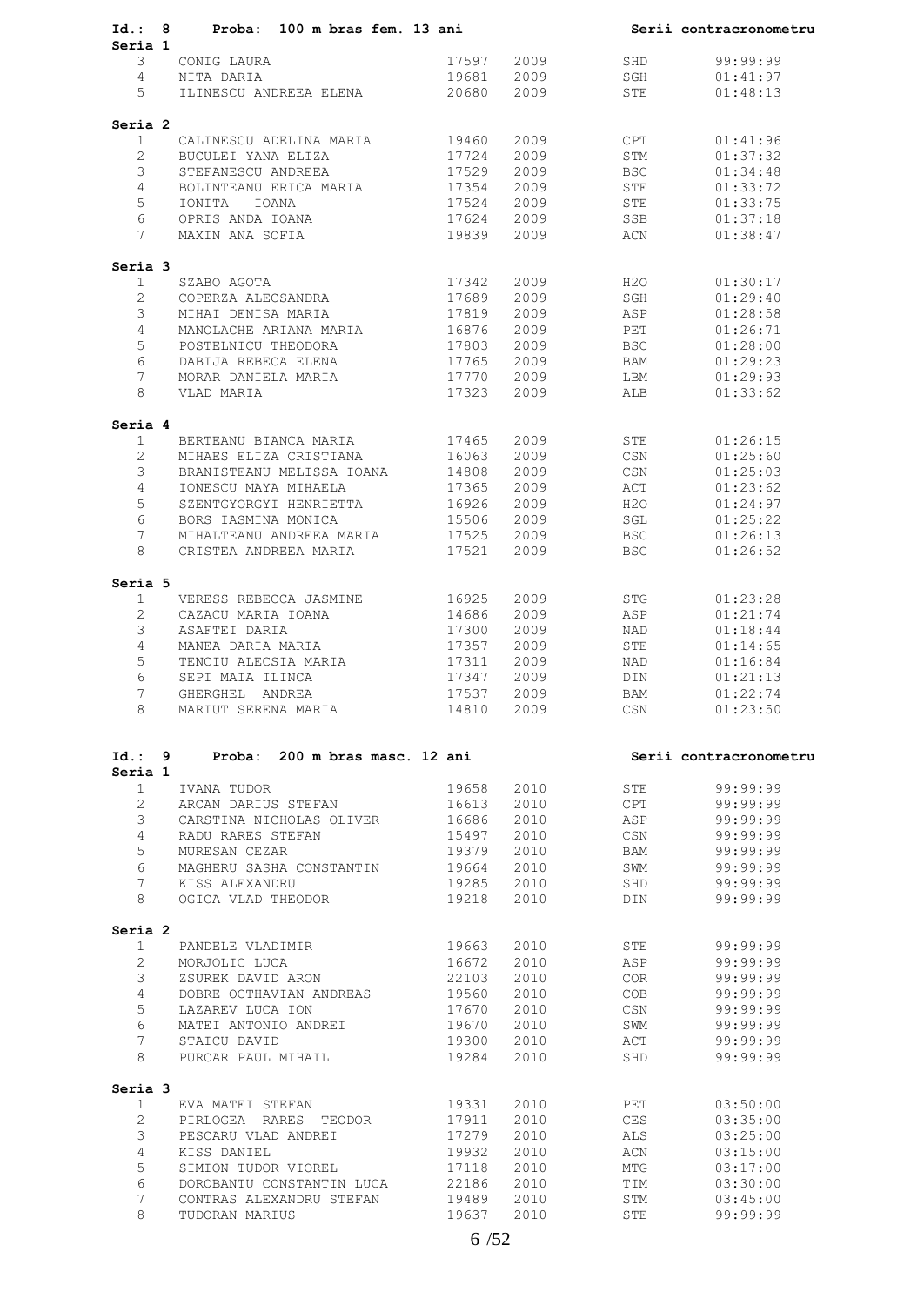| Seria 4              |                                         |            |      |                |                        |
|----------------------|-----------------------------------------|------------|------|----------------|------------------------|
| $\mathbf{1}$         | GHERGHEL LUCA 19384                     |            | 2010 | BAM            | 03:15:00               |
| $\overline{2}$       | SLADARU ANDREI                          | 16065      | 2010 | CSN            | 03:10:00               |
| 3                    | CAPRARU ALEXANDRU STEFAN                | 19554      | 2010 | CES            | 03:07:00               |
|                      |                                         |            |      |                |                        |
| $\overline{4}$       | UDOR ERIC                               | 17811      | 2010 | CES            | 03:05:00               |
| 5                    | POPESCU VLAD STEFAN 17810               |            | 2010 | BSC            | 03:06:06               |
| 6                    | DOBRE RARES MIHAI                       | 19315      | 2010 | NAV            | 03:10:00               |
| 7                    | IONESCU VLAD                            | 16559      | 2010 | HYP            | 03:10:29               |
| 8                    | POP TAMAS                               | 19348      | 2010 | <b>STG</b>     | 03:15:00               |
|                      |                                         |            |      |                |                        |
| Seria 5              |                                         |            |      |                |                        |
| 1                    | MARINESCU LUCA STEFAN 17731             |            | 2010 | CSP            | 03:00:00               |
| $\overline{2}$       | CERNAT RARES CONSTANTIN 17853           |            | 2010 | BSC            | 02:58:00               |
| 3                    | CIORGAN LUCA DAVID                      | 19622      | 2010 | MAR            | 02:54:80               |
| $\overline{4}$       | POJAR LUCA                              | 19494      | 2010 | TIM            | 02:42:00               |
| 5                    | STOICA CEZAR                            | 19638      | 2010 | STE            | 02:48:00               |
| 6                    | RADU ALEXEI                             | 19212      | 2010 | CES            | 02:57:00               |
| $7\phantom{.0}$      | VIERU DAVID                             | 17808      | 2010 | CES            | 03:00:00               |
| 8                    | MIHAI SASHA ANDREI 19314                |            | 2010 | NAV <b>NAV</b> | 03:02:00               |
|                      | $Id.: 10$ Proba: 200 m bras fem. 12 ani |            |      |                | Serii contracronometru |
| Seria 1              |                                         |            |      |                |                        |
| $\mathbf{1}$         | GANEA IUSTINA                           | 19656      | 2010 | STE            | 99:99:99               |
| $\mathbf{2}^{\circ}$ | MARASESCU MELANIA VIOLETE               | 19497      | 2010 | SWM            | 99:99:99               |
| 3                    | VASILESCU CATALINA                      | 19643      | 2010 | STE            | 99:99:99               |
| 4                    | VLAESCU AMELI                           | 19297      | 2010 | ACT            | 99:99:99               |
| 5                    | ROMAN REBECA                            | 19645      | 2010 | STE            | 99:99:99               |
| 6                    | CRIVEANU ILINCA                         | 19917      | 2010 | ACT            | 99:99:99               |
| $7^{\circ}$          | BONTA AYANA MARIA                       | 19669      | 2010 | SWM            | 99:99:99               |
| 8                    | DOLOCAN ALESSIA                         | 19648      | 2010 | STE            | 99:99:99               |
| Seria 2              |                                         |            |      |                |                        |
| $\mathbf{1}$         | PINZARI ARIANA 16503                    |            | 2010 | ALS            | 99:99:99               |
| $\overline{2}$       | MATEI ANA                               | 19666      | 2010 | SWM            | 99:99:99               |
| 3                    | HLIHOR ANA MARIA                        | 19235      | 2010 | NAV            | 99:99:99               |
| 4                    | CALUGARU DARIA                          | 19646      | 2010 | STE            | 99:99:99               |
| 5                    | DANILA DARIA PARASCHEVA 21730           |            | 2010 | CSR            | 99:99:99               |
|                      |                                         |            |      |                |                        |
| 6                    | NEACSU ALEXIA                           | 19639      | 2010 | STE            | 99:99:99               |
| $7\phantom{.0}$      | FLOREA BIANCA                           | 19395      | 2010 | DAC            | 99:99:99               |
| 8<br>Seria 3         | ZAHARIA ALESSIA                         | 19647      | 2010 | STE            | 99:99:99               |
| $\mathbf{1}$         | BORSAN HANNA BIANKA 20701               |            | 2010 | H2O            | 03:39:00               |
| $\mathbf{2}^{\circ}$ | CIMPAN DENISA                           | 19662      | 2010 | STE            | 03:30:42               |
| 3                    | RADU NATALIA                            | 17799      | 2010 | CES            | 03:25:00               |
| $4 -$                | 19241 2010<br>RUSANDU TIMEA             |            |      | <b>HYP</b>     | 03:25:00               |
| $5 -$                | BROSTIUC ANDREEA                        | 17831 2010 |      | SCB            | 03:25:00               |
| 6                    |                                         | 19840      |      |                |                        |
|                      | ALEXANDRU SONIA                         |            | 2010 | $\mbox{ACN}$   | 03:30:00               |
| $7\phantom{.0}$      | IONESCU ANDREEA LAURA                   | 16516      | 2010 | ALS            | 03:35:00               |
| 8<br>Seria 4         | POPA NATALIA                            | 16045      | 2010 | ASP            | 99:99:99               |
| $\mathbf{1}$         | BODA LAURA IOANA                        | 19491      | 2010 | TIM            | 03:20:00               |
| $\overline{2}$       | GRIGORE BIANCA ANDREEA 19676            |            | 2010 | CES            | 03:20:00               |
| 3                    | PERUZZARE ALEXANDRA MARIA 16440         |            | 2010 | ALS            | 03:18:49               |
|                      |                                         |            |      |                |                        |
| $4\overline{ }$      | TARALUNGA RAISA ELENA                   | 16100      | 2010 | CSN            | 03:16:03               |
| 5                    | DAN ALEXANDRA DANIELA                   | 19482      | 2010 | STM            | 03:17:00               |
| 6                    | PAPP IULIA ALEXANDRA 19479              |            | 2010 | STM            | 03:19:00               |
| $7\phantom{.0}$      | NICHITA EMA STEFANIA 19492              |            | 2010 | TIM            | 03:20:00               |
| 8                    | SZALO TEKLA NORA                        | 19105      | 2010 | H2O            | 03:23:60               |
| Seria 5              |                                         |            |      |                |                        |
| $\mathbf{1}$         | MATACHE AMALIA                          | 19644      | 2010 | STE            | 03:14:37               |
| $\overline{2}$       | TAPIRLUIE DIANA                         | 17890      | 2010 | TSP            | 03:13:67               |
| $\mathcal{S}$        | POPA ROBERTA ANA MARIA                  | 19634      | 2010 | BSC            | 03:09:10               |
| $\overline{4}$       | CRANGASU DANIA                          | 19330      | 2010 | PET            | 03:05:00               |
| 5                    | PATRASCAN ADINA MARIA                   | 20954      | 2010 | SWM            | 03:05:00               |
| 6                    | POPA MEDEEA STEFANIA                    | 16720      | 2010 | SCB            | 03:12:00               |
| $7\phantom{.}$       | STOENESCU ANDREEA                       | 19661      | 2010 | STE            | 03:13:93               |
| 8                    | SAVIN MARTA                             | 19684      | 2010 | SGH            | 03:16:00               |
| Seria 6              |                                         |            |      |                |                        |
| $\mathbf{1}$         | ENE MARIA                               | 17807      | 2010 | CES            | 03:02:00               |
| $\overline{2}$       | ROMAN TEODORA ANDREEA                   | 19373      | 2010 | MPL            | 02:58:29               |
| $\mathfrak{Z}$       | ZSEBE ANDREA MARIA                      | 19253      | 2010 | ALB            | 02:52:45               |
| $\overline{4}$       | COJOCARU IARINA IOANA 16624             |            | 2010 | <b>BAR</b>     | 02:50:12               |
| 5                    | OLEA TEODORA                            | 19650      | 2010 | STE            | 02:51:50               |
| 6                    |                                         |            |      |                |                        |
|                      | VANCSA FRUZSINA ILKA                    | 19310      | 2010 | HYP            | 02:54:13               |
| $7\phantom{.0}$      | TIRILA PLOSCARU LARISA 16564            |            | 2010 | HYP            | 03:01:85               |
| 8                    | ARDELEAN TIMEEA                         | 19626      | 2010 | MAR            | 03:04:60               |
|                      |                                         |            |      |                |                        |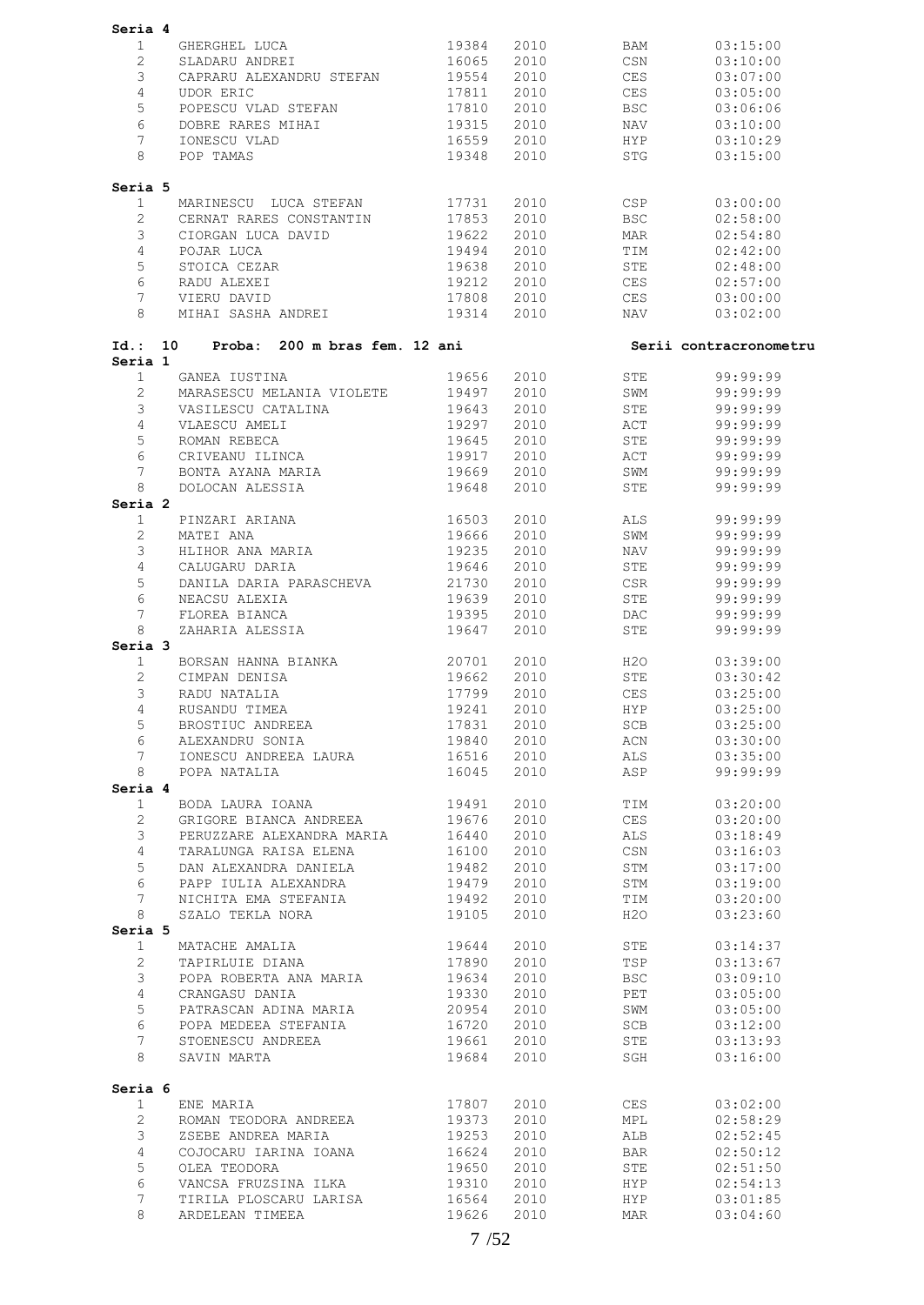|                           | Id.: 11 Proba: 200 m bras masc. 14 ani       |                |              |                  | Serii contracronometru |
|---------------------------|----------------------------------------------|----------------|--------------|------------------|------------------------|
| Seria 1                   |                                              |                |              |                  |                        |
| 3                         | TANASE RARES IOAN                            | 14611          | 2008         | STE              | 99:99:99               |
| $\overline{4}$            | ZAMFIR SARARU VLAD                           | 16943          | 2008         | DIN              | 99:99:99               |
| 5                         | ADAMESCU DAVID ANDREI                        | 15086          | 2008         | BCC              | 99:99:99               |
| Seria 2                   |                                              |                |              |                  |                        |
| $\mathbf{1}$              | SMADU FLORIN DAVID                           | 14970          | 2008         | TSP              | 99:99:99               |
| $\overline{2}$            | OANA ROBERT                                  | 16576          | 2008         | STM              | 99:99:99               |
| 3                         | BARTIS TUDOR ANDREI                          | 16187          | 2008         | COB              | 03:07:05               |
| $\overline{4}$            | OANCEA CRISTIAN IONUT                        | 16789          | 2008         | SHD              | 03:06:77               |
| 5                         | MARASESCU DENIS GABRIEL 16996                |                | 2008         | SWM              | 03:06:85               |
| 6                         | MOISE MATEI                                  | 16453          | 2008         | <b>BSC</b>       | 03:12:48               |
| $7\phantom{.0}$           | ION VLAD COSMIN                              | 16984          | 2008         | SWM              | 99:99:99               |
| 8                         | STROE DAVID ALEXANDRU                        | 16778          | 2008         | SSB              | 99:99:99               |
|                           |                                              |                |              |                  |                        |
| Seria 3<br>$\mathbf{1}$   | APACHITEI OCTAVIAN                           | 16076          | 2008         | $\mathbb{CSN}{}$ | 03:00:80               |
| $\overline{2}$            | ZOIE DRAGOS LUCA                             | 17814          | 2008         | REN              | 02:55:48               |
| 3                         | JELER ALEXANDRU IONUT                        | 16183          | 2008         | COB              | 02:48:22               |
| 4                         | OANCEA DAVID STEFAN                          | 16480          | 2008         |                  | 02:46:40               |
|                           |                                              |                |              | NAV              |                        |
| 5                         | AGAPIE DAVID VALENTIN                        | 14969          | 2008         | TSP              | 02:46:46               |
| 6                         | BADITA RADU NICOLAE                          | 16802          | 2008         | DIN              | 02:52:83               |
| $7\phantom{.0}$           | NAE BOGDAN GABRIEL                           | 16112          | 2008         | PET              | 02:59:58               |
| 8                         | HITTER NOEBERT ISTVAN                        | 17130          | 2008         | LBM              | 03:02:26               |
| Seria 4                   |                                              |                |              |                  |                        |
| $\mathbf{1}$              | NEACSU DAVID IOAN                            | 19139          | 2008         | MTG              | 02:43:52               |
| $\overline{2}$            | MICU TUDOR                                   | 16039          | 2008         | ASP              | 02:41:13               |
| 3                         | ROTARU PETRU ADRIAN                          | 15688          | 2008         | ALS              | 02:37:90               |
| 4                         | STATE MATEI CRISTIAN                         | 16918          | 2008         | STE              | 02:33:98               |
| 5                         | IVANOF ALEXANDRU BOGDAN 14623                |                | 2008         | CES              | 02:34:18               |
| 6                         | URZICA ANDREI ALEXANDRU 16919                |                | 2008         | STE              | 02:40:30               |
| $7\phantom{.0}$           | TRASCA VLAD ANDREI                           | 16114          | 2008         | CPT              | 02:43:14               |
| 8                         | DACU FURDUI RARES                            | 16575          | 2008         | STM              | 02:45:70               |
| Seria 1<br>$\overline{2}$ | POPEANGA SASA                                | 19269          | 2009         | ALS              | 05:31:51               |
| 3                         | CRISTESCU STEFAN                             | 14636          | 2009         | CES              | 05:27:68               |
| 4                         | DIACONESCU VLAD                              | 17216          | 2009         | SVU              | 05:26:08               |
| 5                         | UCEANU ILIE DANIEL                           | 17563          | 2009         | SS7              | 05:27:12               |
| 6                         | RUSU RAZVAN STEFAN                           | 17667          | 2009         | CSN              | 05:29:75               |
| 7                         | IONITA RARES ANDREI                          | 15505          | 2009         | SGL              | 05:33:68               |
| Seria 2                   |                                              |                |              |                  |                        |
| 1                         | BUMBAC EDUARD GABRIEL                        | 17139          | 2009         | AVD              | 05:23:46               |
| $\overline{2}$            | VASILE STOICA ERIC GABRIE                    | 16889          | 2009         | <b>DAC</b>       | 05:19:58               |
| 3                         | IORGA DAMIAN                                 | 16108          | 2009         | SGL              | 05:17:17               |
| 4                         | STAN ANDREI                                  | 16049          | 2009         | CES              | 05:16:77               |
| 5                         | ILIE REMUS ANDREI                            | 16759          | 2009         | TSP              | 05:17:14               |
| 6                         | GHEORGHITA ANDREI VIRGIL                     | 17533          | 2009         | STE              | 05:17:45               |
| 7                         | STRIMBU CRISTIAN                             | 17372          | 2009         | ACT              | 05:22:58               |
| 8                         | MIHAI ANDREI RAZVAN                          | 17880          | 2009         | CSP              | 05:24:34               |
|                           |                                              |                |              |                  |                        |
| Seria 3<br>$\mathbf{1}$   | BALABAN GABRIEL                              | 17576          | 2009         | LER              | 05:13:25               |
| 2                         | MESAROS ALEXANDRU DANIEL                     | 17406          | 2009         | MTM              | 05:12:04               |
| 3                         | POPESCU DAVID IOAN                           | 17215          | 2009         | SVU              | 05:11:12               |
| 4                         | PRUNA RAZVAN ANDREI                          | 21733          | 2009         | CSR              | 05:07:98               |
| 5                         |                                              |                | 2009         |                  |                        |
|                           | PARASCHIV ALEXANDRU                          | 17591          |              | SHD              | 05:09:89               |
| 6                         | BUJOREANU RAZVAN GABRIEL                     | 17371          | 2009         | ACT              | 05:11:49               |
| 7<br>8                    | MARCU DAVID ANDREI<br>CIUVICA MARIO CRISTIAN | 17742<br>17798 | 2009<br>2009 | ACT<br>NAV       | 05:12:93<br>05:13:46   |
| Seria 4                   |                                              |                |              |                  |                        |
| 1                         | MOISE ALEXANDRU                              | 16080          | 2009         | CSN              | 05:07:03               |
| $\overline{2}$            | VOINEA DARIUS ANDREI                         | 17515          | 2009         | <b>BSC</b>       | 05:06:78               |
| 3                         | NAE PATRICK TEODOR                           | 17349          | 2009         | DIN              | 05:06:21               |
| 4                         | CONSTANTIN LUCA MARIUS                       | 16508          | 2009         | STE              | 05:05:38               |
| 5                         | CIOCAN DARIUS ANDREI                         | 16184          | 2009         | COB              | 05:06:17               |
| 6                         | ALEXANDRESCU R. STEFAN                       | 17554          | 2009         | SPL              | 05:06:29               |
| 7                         | ATUDOREI ADRIAN MARIAN                       | 17219          | 2009         | SVU              | 05:06:98               |
| 8                         | SABAU DOMINIC                                | 17464          | 2009         | MTM              | 05:07:59               |
|                           |                                              |                |              |                  |                        |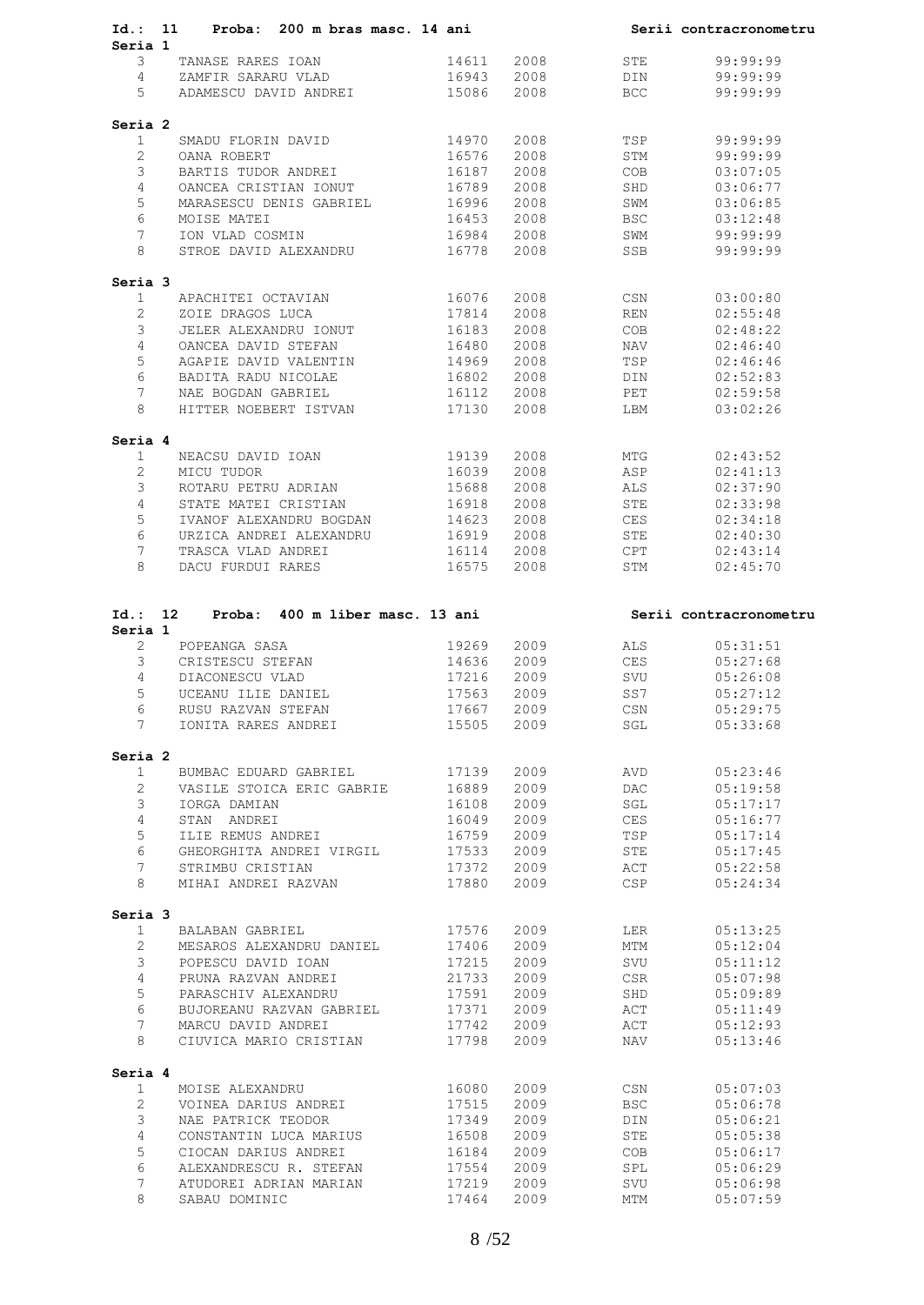| Seria 5                 |                                              |                |              |                   |                        |
|-------------------------|----------------------------------------------|----------------|--------------|-------------------|------------------------|
| 1                       | CONSTANTIN CRISTIAN                          | 14704          | 2009         | STE               | 05:03:33               |
| $\overline{2}$          | GHIRAN ABEL                                  | 19837          | 2009         | ACN               | 05:00:08               |
| 3                       |                                              |                |              |                   |                        |
|                         | CIOCANARU ANTONIO ALEXAND                    | 16499          | 2009         | ALS               | 04:58:80               |
| 4                       | ANA VICTOR MARIAN                            | 17727          | 2009         | SPL               | 04:57:24               |
| 5                       | VATAVU LUCA MIHAI                            | 17114          | 2009         | TRG               | 04:58:29               |
| 6                       | FEIFFER HUNOR                                | 17344          | 2009         | STG               | 04:59:79               |
| 7                       | BARBIERU ERIK NICOLAS                        | 14663          | 2009         | ASP               | 05:00:26               |
| 8                       | BANU ROBERT CONSTANTIN                       | 15495          | 2009         | CSN               | 05:03:57               |
| Seria 6                 |                                              |                |              |                   |                        |
| $\mathbf 1$             | GHENU ANDREI EDUARD                          | 15701          | 2009         | NAV               | 04:55:03               |
| $\overline{2}$          | FEKETE MAGOR                                 | 16561          | 2009         | HYP               | 04:54:13               |
| 3                       | KUTI GASPAR                                  | 16923          | 2009         | H2O               | 04:52:80               |
| $\overline{4}$          | MIJA RADU STEFAN                             | 17361          | 2009         | STE               | 04:44:21               |
| 5                       | GIURA MIHNEA DANIEL                          | 19600          | 2009         | ASP               | 04:51:95               |
| 6                       | SAMSON ALBERT STEFAN                         | 17358          | 2009         | STE               | 04:52:89               |
| $7\phantom{.0}$         | HUDAC LUCAS GABRIEL                          | 17473          | 2009         | MAR               | 04:55:01               |
| 8                       | NAE GABRIEL ADRIAN                           | 15703          | 2009         | ALS               | 04:56:84               |
| Seria 7                 |                                              |                |              |                   |                        |
| $\mathbf{1}$            | RADU DARIUS                                  | 17729          | 2009         | MPL               | 04:41:17               |
| $\overline{2}$          | ION FLAVIUS IONUT                            | 17513          | 2009         | STE               | 04:37:90               |
| 3                       | BACALU EDUARD STEFAN                         | 17353          | 2009         | STE               | 04:37:66               |
| $\overline{4}$          | BLEJAN IANIS ANDREI                          | 17511          | 2009         | NAV               | 04:28:79               |
| 5                       | SILIVESTRU MATEI GABRIEL                     | 17603          | 2009         | PCT               | 04:31:14               |
| 6                       | ROSU RARES MATEI                             | 15700          | 2009         | STE               | 04:37:83               |
| 7                       | SCARLAT ALBERT FLORIAN                       | 17479          | 2009         | ASP               | 04:38:71               |
| 8                       | PAUN FABIAN                                  | 17728          | 2009         | MPL               | 04:42:81               |
|                         |                                              |                |              |                   |                        |
| Id.: 13                 | Proba: 400 m liber fem. 13 ani               |                |              |                   | Serii contracronometru |
| Seria 1                 |                                              |                |              |                   |                        |
| 3                       | MUSAT ANA MARIA                              | 19319          | 2009         | SS7               | 05:39:97               |
| $4\overline{ }$         | PETRE MARA                                   | 16424          | 2009         | COB               | 05:38:67               |
| 5                       | GOIA RALUCA                                  | 17596          | 2009         | SHD               | 05:38:90               |
| 6                       | STEGARESCU DELIA CRISTINA                    | 16110          | 2009         | SGL               | 05:49:61               |
| Seria 2                 |                                              |                |              |                   |                        |
| $\mathbf{1}$            | SIMU IRINA                                   | 17791          | 2009         | ACN               | 05:33:96               |
| $\overline{2}$          | CEAICOVSCHI SOFIA                            | 22121          | 2009         | NAV               | 05:31:76               |
| 3                       | GIURAN SARA MARIA                            | 17602          | 2009         | MSB               | 05:28:50               |
| 4                       | ROMEGA NATALIA IOANA                         | 17227          | 2009         | SVU               | 05:27:27               |
| 5                       | MANOLACHE ARIANA MARIA                       | 16876          | 2009         | PET               | 05:27:69               |
| 6                       | CALINESCU ADELINA MARIA                      | 19460          | 2009         | <b>CPT</b>        | 05:31:37               |
| 7                       | RURAC MIRUNA VERONICA                        | 17228          | 2009         | SVU               | 05:33:30               |
| 8                       | RAVAR XENIA                                  | 17690          | 2009         | COB               | 05:36:94               |
| Seria 3                 |                                              |                |              |                   |                        |
| $\mathbf{1}$            | GIRIP LUCIA GEORGIANA                        | 17687          | 2009         | LBR               | 05:24:17               |
| $\overline{2}$          | NEAGU CATALINA                               | 17740          | 2009         | PET               | 05:23:15               |
| 3                       | NITA DARIA                                   | 19681          | 2009         | SGH               | 05:21:40               |
| $\overline{4}$          | SERMAN LARISA MIHAELA                        | 17528          | 2009         | <b>BSC</b>        | 05:13:34               |
| 5                       | DUMITRU THEODORA MARIA                       | 13975          | 2009         | CPT               | 05:14:20               |
| 6                       | OTVOS LORENA ELENA                           | 16355          | 2009         | CST               | 05:21:59               |
| $7^{\circ}$             | SZABO AGOTA                                  | 17342          | 2009         | H2O               | 05:23:65               |
| 8                       | BUCULEI YANA ELIZA                           | 17724          | 2009         | STM               | 05:27:04               |
| Seria 4                 |                                              |                |              |                   |                        |
| $\mathbf{1}$            | ZAHARIA ANNA LISA                            | 15346          | 2009         | DIN               | 05:12:66               |
| $\overline{2}$          | BATEL ESSAMELDIN AYSHA                       | 17438          | 2009         | NAV               | 05:10:91               |
| 3                       | BORS IASMINA MONICA                          | 15506          | 2009         | SGL               | 05:09:50               |
| $\overline{4}$          | PAUNESCU DENISA                              | 17735          | 2009         | MPL               | 05:08:42               |
| 5                       |                                              |                |              |                   |                        |
| 6                       | BERTEANU BIANCA MARIA                        | 17465          | 2009         | STE               | 05:08:54               |
|                         | OPRIS ANDA IOANA                             | 17624          | 2009         | SSB               | 05:10:32               |
| $7\phantom{.0}$<br>8    | TUDOR ANA MARIA<br>FLORESCU GLIGORE EMANUELA | 17443<br>19322 | 2009<br>2009 | NAV<br>ACN        | 05:11:85<br>05:13:11   |
|                         |                                              |                |              |                   |                        |
| Seria 5<br>$\mathbf{1}$ | MAXIM MARIA ILINCA                           | 17745          | 2009         | ACT               | 05:02:44               |
| $\overline{2}$          | RADU ANDREEA TEODORA                         | 19094          | 2009         | MPL               | 04:58:45               |
|                         | CRAIOVEANU REBECA ANDREEA                    | 17362          | 2009         | ${\tt STE}$       | 04:55:80               |
|                         | MORAR BIANCA RAISA                           | 16928          | 2009         |                   |                        |
| 3                       |                                              |                |              | STG               | 04:54:68               |
| $\overline{4}$          |                                              |                |              |                   |                        |
| 5                       | BACALU DENISA                                | 17355          | 2009         | STE               | 04:55:05               |
| 6                       | NEAGU ILINCA MARIA                           | 17526          | 2009         | <b>BSC</b>        | 04:58:03               |
| 7<br>8                  | ZAMA ANA MARIA<br>COPERZA ALECSANDRA         | 19148<br>17689 | 2009<br>2009 | <b>REN</b><br>SGH | 05:01:34<br>05:03:90   |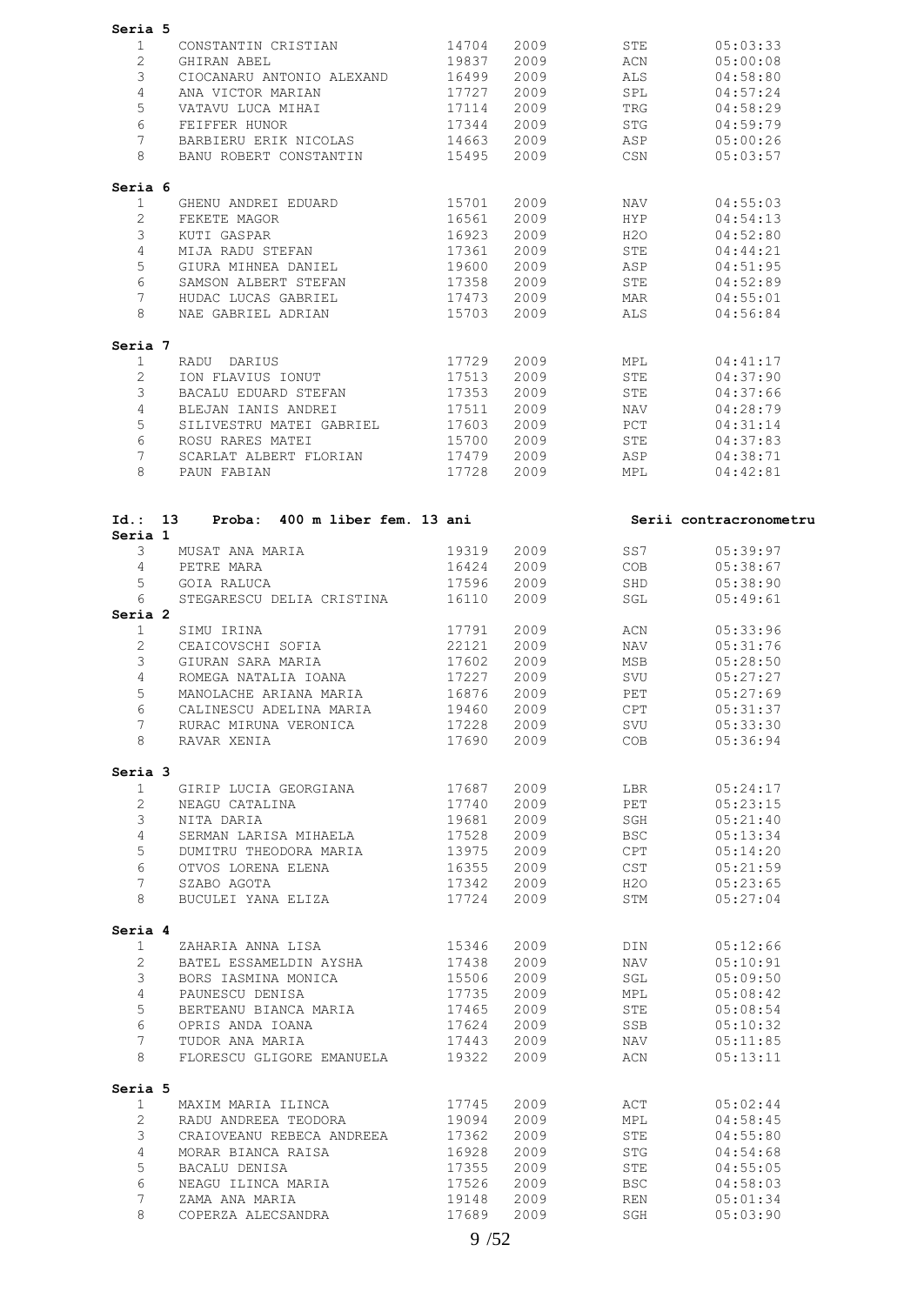| Seria 6 |                         |       |      |            |          |
|---------|-------------------------|-------|------|------------|----------|
|         | TUDORAN MIRUNA IOANA    | 17177 | 2009 | STE        | 04:52:20 |
|         | DOBRICAN MARIA BEATRICE | 17352 | 2009 | <b>CES</b> | 04:49:80 |
|         | GAGIU ELISE MARIA       | 17818 | 2009 | SWM        | 04:41:59 |
| 4       | PAUN BRIANA             | 17732 | 2009 | MPL        | 04:35:15 |
| 5       | MANEA DARIA MARIA       | 17357 | 2009 | STE        | 04:38:50 |
| 6       | ERIKA<br>FORTU          | 17734 | 2009 | MPL        | 04:43:95 |
|         | IONESCU MAYA MIHAELA    | 17365 | 2009 | ACT        | 04:50:67 |
| 8       | MIHAI DENISA MARIA      | 17819 | 2009 | ASP        | 04:52:99 |

# **Reuniunea: 3 Data: 23.06.2022 Ora 17:00**

| 100 m liber masc. 13 ani<br>$Id.$ :<br>14<br>Proba:<br>Serii contracronometru<br>Seria 1<br>2009<br>2<br>17792<br>ACN<br>STINGA VLAD<br>3<br>2009<br>VASILE STOICA ERIC GABRIE<br>16889<br>DAC<br>4<br>2009<br>16036<br>ALS<br>MERCAN ANDREI STEFAN<br>5<br>17330<br>2009<br>MOLDOVAN VLAD<br>ALB<br>6<br>19269<br>2009<br>POPEANGA SASA<br>ALS<br>7<br>17474<br>2009<br>SURDULESCU ANDREI CALIN<br><b>MAR</b><br>Seria 2<br>$\mathbf{1}$<br>2009<br>GHEORGHITA ANDREI VIRGIL<br>17533<br><b>STE</b><br>2<br>17464<br>2009<br>MTM<br>SABAU DOMINIC<br>3<br>17332<br>2009<br>BACIU OVIDIU<br>ALB<br>4<br>17591<br>2009<br>PARASCHIV ALEXANDRU<br>SHD<br>5<br>17880<br>2009<br>MIHAI ANDREI RAZVAN<br>CSP<br>6<br>17372<br>2009<br>STRIMBU CRISTIAN<br>ACT<br>7<br>14636<br>2009<br><b>CES</b><br>CRISTESCU STEFAN<br>8<br>17406<br>2009<br><b>MTM</b><br>MESAROS ALEXANDRU DANIEL<br>Seria 3<br>1<br>17215<br>2009<br>POPESCU DAVID IOAN<br>SVU<br>2<br>15702<br>2009<br>MARIN GELU ANDREI<br>ALS<br>3<br>17563<br>2009<br>SS7<br>UCEANU ILIE DANIEL<br>4<br>17742<br>2009<br>MARCU DAVID ANDREI<br>ACT<br>5<br>16391<br>TASYUREK DENIS ERDAL<br>2009<br><b>COR</b><br>6<br>17554<br>2009<br>ALEXANDRESCU R. STEFAN<br>SPL<br>7<br>2009<br>BUMBAC EDUARD GABRIEL<br>17139<br>AVD<br>8<br>17510<br>2009<br>ABBOUD YOUSSEF<br><b>BSC</b><br>Seria 4<br>1<br>16508<br>2009<br>CONSTANTIN LUCA MARIUS<br>STE<br>2<br>2009<br>17605<br>$_{\rm PCT}$<br>BIRSAN ALBERT<br>3<br>19687<br>2009<br>VASILE ANTONIO ANDREI<br><b>STE</b><br>4<br>2009<br>CIUVICA MARIO CRISTIAN<br>17798<br><b>NAV</b><br>5<br>NICULAE ALEXANDRU CRISTIA<br>15642<br>2009<br>CPT<br>6<br>17573<br>2009<br>CRACIUN ANDREI<br>LER<br>7<br>16049<br>2009<br>STAN<br>ANDREI<br>CES<br>8<br>17348<br>2009<br>VOCHIN ANDREI<br>DIN<br>Seria 5<br>1<br>15505<br>2009<br>SGL<br>IONITA RARES ANDREI<br>2<br>17667<br>2009<br>RUSU RAZVAN STEFAN<br>CSN<br>3<br>2009<br>14663<br>ASP<br>BARBIERU ERIK NICOLAS<br>4<br>17592<br>2009<br>SHD<br>DREGHICIU STEFAN<br>5<br>VOINEA DARIUS ANDREI<br>17515<br>2009<br><b>BSC</b><br>6<br>16998<br>2009<br>UDEANU DIMITRIE<br><b>LLP</b><br>7<br>2009<br>BILDEA STEFAN CLAUDIU<br>16019<br>ASP<br>8<br>CIOCAN DARIUS ANDREI<br>16184<br>2009<br>COB<br>Seria 6<br>1<br>CIOCANARU ANTONIO ALEXAND<br>16499<br>2009<br>ALS<br>$\overline{c}$<br>2009<br>TSP<br>ILIE REMUS ANDREI<br>16759 | <b>Timp</b><br>creditat | <b>Club</b> | An<br>nastere | Cod | Nume si prenume<br><b>Stafeta</b> | Culoar |
|--------------------------------------------------------------------------------------------------------------------------------------------------------------------------------------------------------------------------------------------------------------------------------------------------------------------------------------------------------------------------------------------------------------------------------------------------------------------------------------------------------------------------------------------------------------------------------------------------------------------------------------------------------------------------------------------------------------------------------------------------------------------------------------------------------------------------------------------------------------------------------------------------------------------------------------------------------------------------------------------------------------------------------------------------------------------------------------------------------------------------------------------------------------------------------------------------------------------------------------------------------------------------------------------------------------------------------------------------------------------------------------------------------------------------------------------------------------------------------------------------------------------------------------------------------------------------------------------------------------------------------------------------------------------------------------------------------------------------------------------------------------------------------------------------------------------------------------------------------------------------------------------------------------------------------------------------------------------------------------------------------------------------------------------------------------------------------------------------------------------------------------------------------------------------------------------------------------------------------------------------------------------------------------------------------------------------------------------------------------------------------------------|-------------------------|-------------|---------------|-----|-----------------------------------|--------|
|                                                                                                                                                                                                                                                                                                                                                                                                                                                                                                                                                                                                                                                                                                                                                                                                                                                                                                                                                                                                                                                                                                                                                                                                                                                                                                                                                                                                                                                                                                                                                                                                                                                                                                                                                                                                                                                                                                                                                                                                                                                                                                                                                                                                                                                                                                                                                                                            |                         |             |               |     |                                   |        |
|                                                                                                                                                                                                                                                                                                                                                                                                                                                                                                                                                                                                                                                                                                                                                                                                                                                                                                                                                                                                                                                                                                                                                                                                                                                                                                                                                                                                                                                                                                                                                                                                                                                                                                                                                                                                                                                                                                                                                                                                                                                                                                                                                                                                                                                                                                                                                                                            |                         |             |               |     |                                   |        |
|                                                                                                                                                                                                                                                                                                                                                                                                                                                                                                                                                                                                                                                                                                                                                                                                                                                                                                                                                                                                                                                                                                                                                                                                                                                                                                                                                                                                                                                                                                                                                                                                                                                                                                                                                                                                                                                                                                                                                                                                                                                                                                                                                                                                                                                                                                                                                                                            | 01:14:11                |             |               |     |                                   |        |
|                                                                                                                                                                                                                                                                                                                                                                                                                                                                                                                                                                                                                                                                                                                                                                                                                                                                                                                                                                                                                                                                                                                                                                                                                                                                                                                                                                                                                                                                                                                                                                                                                                                                                                                                                                                                                                                                                                                                                                                                                                                                                                                                                                                                                                                                                                                                                                                            | 01:13:08                |             |               |     |                                   |        |
|                                                                                                                                                                                                                                                                                                                                                                                                                                                                                                                                                                                                                                                                                                                                                                                                                                                                                                                                                                                                                                                                                                                                                                                                                                                                                                                                                                                                                                                                                                                                                                                                                                                                                                                                                                                                                                                                                                                                                                                                                                                                                                                                                                                                                                                                                                                                                                                            | 01:12:25                |             |               |     |                                   |        |
|                                                                                                                                                                                                                                                                                                                                                                                                                                                                                                                                                                                                                                                                                                                                                                                                                                                                                                                                                                                                                                                                                                                                                                                                                                                                                                                                                                                                                                                                                                                                                                                                                                                                                                                                                                                                                                                                                                                                                                                                                                                                                                                                                                                                                                                                                                                                                                                            | 01:12:38                |             |               |     |                                   |        |
|                                                                                                                                                                                                                                                                                                                                                                                                                                                                                                                                                                                                                                                                                                                                                                                                                                                                                                                                                                                                                                                                                                                                                                                                                                                                                                                                                                                                                                                                                                                                                                                                                                                                                                                                                                                                                                                                                                                                                                                                                                                                                                                                                                                                                                                                                                                                                                                            | 01:13:14                |             |               |     |                                   |        |
|                                                                                                                                                                                                                                                                                                                                                                                                                                                                                                                                                                                                                                                                                                                                                                                                                                                                                                                                                                                                                                                                                                                                                                                                                                                                                                                                                                                                                                                                                                                                                                                                                                                                                                                                                                                                                                                                                                                                                                                                                                                                                                                                                                                                                                                                                                                                                                                            | 01:15:97                |             |               |     |                                   |        |
|                                                                                                                                                                                                                                                                                                                                                                                                                                                                                                                                                                                                                                                                                                                                                                                                                                                                                                                                                                                                                                                                                                                                                                                                                                                                                                                                                                                                                                                                                                                                                                                                                                                                                                                                                                                                                                                                                                                                                                                                                                                                                                                                                                                                                                                                                                                                                                                            | 01:11:94                |             |               |     |                                   |        |
|                                                                                                                                                                                                                                                                                                                                                                                                                                                                                                                                                                                                                                                                                                                                                                                                                                                                                                                                                                                                                                                                                                                                                                                                                                                                                                                                                                                                                                                                                                                                                                                                                                                                                                                                                                                                                                                                                                                                                                                                                                                                                                                                                                                                                                                                                                                                                                                            | 01:11:79                |             |               |     |                                   |        |
|                                                                                                                                                                                                                                                                                                                                                                                                                                                                                                                                                                                                                                                                                                                                                                                                                                                                                                                                                                                                                                                                                                                                                                                                                                                                                                                                                                                                                                                                                                                                                                                                                                                                                                                                                                                                                                                                                                                                                                                                                                                                                                                                                                                                                                                                                                                                                                                            | 01:10:78                |             |               |     |                                   |        |
|                                                                                                                                                                                                                                                                                                                                                                                                                                                                                                                                                                                                                                                                                                                                                                                                                                                                                                                                                                                                                                                                                                                                                                                                                                                                                                                                                                                                                                                                                                                                                                                                                                                                                                                                                                                                                                                                                                                                                                                                                                                                                                                                                                                                                                                                                                                                                                                            | 01:10:12                |             |               |     |                                   |        |
|                                                                                                                                                                                                                                                                                                                                                                                                                                                                                                                                                                                                                                                                                                                                                                                                                                                                                                                                                                                                                                                                                                                                                                                                                                                                                                                                                                                                                                                                                                                                                                                                                                                                                                                                                                                                                                                                                                                                                                                                                                                                                                                                                                                                                                                                                                                                                                                            | 01:10:25                |             |               |     |                                   |        |
|                                                                                                                                                                                                                                                                                                                                                                                                                                                                                                                                                                                                                                                                                                                                                                                                                                                                                                                                                                                                                                                                                                                                                                                                                                                                                                                                                                                                                                                                                                                                                                                                                                                                                                                                                                                                                                                                                                                                                                                                                                                                                                                                                                                                                                                                                                                                                                                            | 01:11:69                |             |               |     |                                   |        |
|                                                                                                                                                                                                                                                                                                                                                                                                                                                                                                                                                                                                                                                                                                                                                                                                                                                                                                                                                                                                                                                                                                                                                                                                                                                                                                                                                                                                                                                                                                                                                                                                                                                                                                                                                                                                                                                                                                                                                                                                                                                                                                                                                                                                                                                                                                                                                                                            |                         |             |               |     |                                   |        |
|                                                                                                                                                                                                                                                                                                                                                                                                                                                                                                                                                                                                                                                                                                                                                                                                                                                                                                                                                                                                                                                                                                                                                                                                                                                                                                                                                                                                                                                                                                                                                                                                                                                                                                                                                                                                                                                                                                                                                                                                                                                                                                                                                                                                                                                                                                                                                                                            | 01:11:79                |             |               |     |                                   |        |
|                                                                                                                                                                                                                                                                                                                                                                                                                                                                                                                                                                                                                                                                                                                                                                                                                                                                                                                                                                                                                                                                                                                                                                                                                                                                                                                                                                                                                                                                                                                                                                                                                                                                                                                                                                                                                                                                                                                                                                                                                                                                                                                                                                                                                                                                                                                                                                                            | 01:12:13                |             |               |     |                                   |        |
|                                                                                                                                                                                                                                                                                                                                                                                                                                                                                                                                                                                                                                                                                                                                                                                                                                                                                                                                                                                                                                                                                                                                                                                                                                                                                                                                                                                                                                                                                                                                                                                                                                                                                                                                                                                                                                                                                                                                                                                                                                                                                                                                                                                                                                                                                                                                                                                            |                         |             |               |     |                                   |        |
|                                                                                                                                                                                                                                                                                                                                                                                                                                                                                                                                                                                                                                                                                                                                                                                                                                                                                                                                                                                                                                                                                                                                                                                                                                                                                                                                                                                                                                                                                                                                                                                                                                                                                                                                                                                                                                                                                                                                                                                                                                                                                                                                                                                                                                                                                                                                                                                            | 01:10:07                |             |               |     |                                   |        |
|                                                                                                                                                                                                                                                                                                                                                                                                                                                                                                                                                                                                                                                                                                                                                                                                                                                                                                                                                                                                                                                                                                                                                                                                                                                                                                                                                                                                                                                                                                                                                                                                                                                                                                                                                                                                                                                                                                                                                                                                                                                                                                                                                                                                                                                                                                                                                                                            | 01:09:78                |             |               |     |                                   |        |
|                                                                                                                                                                                                                                                                                                                                                                                                                                                                                                                                                                                                                                                                                                                                                                                                                                                                                                                                                                                                                                                                                                                                                                                                                                                                                                                                                                                                                                                                                                                                                                                                                                                                                                                                                                                                                                                                                                                                                                                                                                                                                                                                                                                                                                                                                                                                                                                            | 01:09:56                |             |               |     |                                   |        |
|                                                                                                                                                                                                                                                                                                                                                                                                                                                                                                                                                                                                                                                                                                                                                                                                                                                                                                                                                                                                                                                                                                                                                                                                                                                                                                                                                                                                                                                                                                                                                                                                                                                                                                                                                                                                                                                                                                                                                                                                                                                                                                                                                                                                                                                                                                                                                                                            | 01:08:42                |             |               |     |                                   |        |
|                                                                                                                                                                                                                                                                                                                                                                                                                                                                                                                                                                                                                                                                                                                                                                                                                                                                                                                                                                                                                                                                                                                                                                                                                                                                                                                                                                                                                                                                                                                                                                                                                                                                                                                                                                                                                                                                                                                                                                                                                                                                                                                                                                                                                                                                                                                                                                                            | 01:08:51                |             |               |     |                                   |        |
|                                                                                                                                                                                                                                                                                                                                                                                                                                                                                                                                                                                                                                                                                                                                                                                                                                                                                                                                                                                                                                                                                                                                                                                                                                                                                                                                                                                                                                                                                                                                                                                                                                                                                                                                                                                                                                                                                                                                                                                                                                                                                                                                                                                                                                                                                                                                                                                            | 01:09:72                |             |               |     |                                   |        |
|                                                                                                                                                                                                                                                                                                                                                                                                                                                                                                                                                                                                                                                                                                                                                                                                                                                                                                                                                                                                                                                                                                                                                                                                                                                                                                                                                                                                                                                                                                                                                                                                                                                                                                                                                                                                                                                                                                                                                                                                                                                                                                                                                                                                                                                                                                                                                                                            | 01:09:81                |             |               |     |                                   |        |
|                                                                                                                                                                                                                                                                                                                                                                                                                                                                                                                                                                                                                                                                                                                                                                                                                                                                                                                                                                                                                                                                                                                                                                                                                                                                                                                                                                                                                                                                                                                                                                                                                                                                                                                                                                                                                                                                                                                                                                                                                                                                                                                                                                                                                                                                                                                                                                                            | 01:10:12                |             |               |     |                                   |        |
|                                                                                                                                                                                                                                                                                                                                                                                                                                                                                                                                                                                                                                                                                                                                                                                                                                                                                                                                                                                                                                                                                                                                                                                                                                                                                                                                                                                                                                                                                                                                                                                                                                                                                                                                                                                                                                                                                                                                                                                                                                                                                                                                                                                                                                                                                                                                                                                            |                         |             |               |     |                                   |        |
|                                                                                                                                                                                                                                                                                                                                                                                                                                                                                                                                                                                                                                                                                                                                                                                                                                                                                                                                                                                                                                                                                                                                                                                                                                                                                                                                                                                                                                                                                                                                                                                                                                                                                                                                                                                                                                                                                                                                                                                                                                                                                                                                                                                                                                                                                                                                                                                            | 01:08:16                |             |               |     |                                   |        |
|                                                                                                                                                                                                                                                                                                                                                                                                                                                                                                                                                                                                                                                                                                                                                                                                                                                                                                                                                                                                                                                                                                                                                                                                                                                                                                                                                                                                                                                                                                                                                                                                                                                                                                                                                                                                                                                                                                                                                                                                                                                                                                                                                                                                                                                                                                                                                                                            | 01:08:00                |             |               |     |                                   |        |
|                                                                                                                                                                                                                                                                                                                                                                                                                                                                                                                                                                                                                                                                                                                                                                                                                                                                                                                                                                                                                                                                                                                                                                                                                                                                                                                                                                                                                                                                                                                                                                                                                                                                                                                                                                                                                                                                                                                                                                                                                                                                                                                                                                                                                                                                                                                                                                                            | 01:07:84                |             |               |     |                                   |        |
|                                                                                                                                                                                                                                                                                                                                                                                                                                                                                                                                                                                                                                                                                                                                                                                                                                                                                                                                                                                                                                                                                                                                                                                                                                                                                                                                                                                                                                                                                                                                                                                                                                                                                                                                                                                                                                                                                                                                                                                                                                                                                                                                                                                                                                                                                                                                                                                            | 01:07:79                |             |               |     |                                   |        |
|                                                                                                                                                                                                                                                                                                                                                                                                                                                                                                                                                                                                                                                                                                                                                                                                                                                                                                                                                                                                                                                                                                                                                                                                                                                                                                                                                                                                                                                                                                                                                                                                                                                                                                                                                                                                                                                                                                                                                                                                                                                                                                                                                                                                                                                                                                                                                                                            | 01:07:83                |             |               |     |                                   |        |
|                                                                                                                                                                                                                                                                                                                                                                                                                                                                                                                                                                                                                                                                                                                                                                                                                                                                                                                                                                                                                                                                                                                                                                                                                                                                                                                                                                                                                                                                                                                                                                                                                                                                                                                                                                                                                                                                                                                                                                                                                                                                                                                                                                                                                                                                                                                                                                                            | 01:07:86                |             |               |     |                                   |        |
|                                                                                                                                                                                                                                                                                                                                                                                                                                                                                                                                                                                                                                                                                                                                                                                                                                                                                                                                                                                                                                                                                                                                                                                                                                                                                                                                                                                                                                                                                                                                                                                                                                                                                                                                                                                                                                                                                                                                                                                                                                                                                                                                                                                                                                                                                                                                                                                            | 01:08:06                |             |               |     |                                   |        |
|                                                                                                                                                                                                                                                                                                                                                                                                                                                                                                                                                                                                                                                                                                                                                                                                                                                                                                                                                                                                                                                                                                                                                                                                                                                                                                                                                                                                                                                                                                                                                                                                                                                                                                                                                                                                                                                                                                                                                                                                                                                                                                                                                                                                                                                                                                                                                                                            |                         |             |               |     |                                   |        |
|                                                                                                                                                                                                                                                                                                                                                                                                                                                                                                                                                                                                                                                                                                                                                                                                                                                                                                                                                                                                                                                                                                                                                                                                                                                                                                                                                                                                                                                                                                                                                                                                                                                                                                                                                                                                                                                                                                                                                                                                                                                                                                                                                                                                                                                                                                                                                                                            | 01:08:24                |             |               |     |                                   |        |
|                                                                                                                                                                                                                                                                                                                                                                                                                                                                                                                                                                                                                                                                                                                                                                                                                                                                                                                                                                                                                                                                                                                                                                                                                                                                                                                                                                                                                                                                                                                                                                                                                                                                                                                                                                                                                                                                                                                                                                                                                                                                                                                                                                                                                                                                                                                                                                                            |                         |             |               |     |                                   |        |
|                                                                                                                                                                                                                                                                                                                                                                                                                                                                                                                                                                                                                                                                                                                                                                                                                                                                                                                                                                                                                                                                                                                                                                                                                                                                                                                                                                                                                                                                                                                                                                                                                                                                                                                                                                                                                                                                                                                                                                                                                                                                                                                                                                                                                                                                                                                                                                                            | 01:06:83                |             |               |     |                                   |        |
|                                                                                                                                                                                                                                                                                                                                                                                                                                                                                                                                                                                                                                                                                                                                                                                                                                                                                                                                                                                                                                                                                                                                                                                                                                                                                                                                                                                                                                                                                                                                                                                                                                                                                                                                                                                                                                                                                                                                                                                                                                                                                                                                                                                                                                                                                                                                                                                            | 01:06:68                |             |               |     |                                   |        |
|                                                                                                                                                                                                                                                                                                                                                                                                                                                                                                                                                                                                                                                                                                                                                                                                                                                                                                                                                                                                                                                                                                                                                                                                                                                                                                                                                                                                                                                                                                                                                                                                                                                                                                                                                                                                                                                                                                                                                                                                                                                                                                                                                                                                                                                                                                                                                                                            | 01:06:24                |             |               |     |                                   |        |
|                                                                                                                                                                                                                                                                                                                                                                                                                                                                                                                                                                                                                                                                                                                                                                                                                                                                                                                                                                                                                                                                                                                                                                                                                                                                                                                                                                                                                                                                                                                                                                                                                                                                                                                                                                                                                                                                                                                                                                                                                                                                                                                                                                                                                                                                                                                                                                                            | 01:05:91                |             |               |     |                                   |        |
|                                                                                                                                                                                                                                                                                                                                                                                                                                                                                                                                                                                                                                                                                                                                                                                                                                                                                                                                                                                                                                                                                                                                                                                                                                                                                                                                                                                                                                                                                                                                                                                                                                                                                                                                                                                                                                                                                                                                                                                                                                                                                                                                                                                                                                                                                                                                                                                            | 01:06:00                |             |               |     |                                   |        |
|                                                                                                                                                                                                                                                                                                                                                                                                                                                                                                                                                                                                                                                                                                                                                                                                                                                                                                                                                                                                                                                                                                                                                                                                                                                                                                                                                                                                                                                                                                                                                                                                                                                                                                                                                                                                                                                                                                                                                                                                                                                                                                                                                                                                                                                                                                                                                                                            | 01:06:37                |             |               |     |                                   |        |
|                                                                                                                                                                                                                                                                                                                                                                                                                                                                                                                                                                                                                                                                                                                                                                                                                                                                                                                                                                                                                                                                                                                                                                                                                                                                                                                                                                                                                                                                                                                                                                                                                                                                                                                                                                                                                                                                                                                                                                                                                                                                                                                                                                                                                                                                                                                                                                                            | 01:06:81                |             |               |     |                                   |        |
|                                                                                                                                                                                                                                                                                                                                                                                                                                                                                                                                                                                                                                                                                                                                                                                                                                                                                                                                                                                                                                                                                                                                                                                                                                                                                                                                                                                                                                                                                                                                                                                                                                                                                                                                                                                                                                                                                                                                                                                                                                                                                                                                                                                                                                                                                                                                                                                            | 01:07:49                |             |               |     |                                   |        |
|                                                                                                                                                                                                                                                                                                                                                                                                                                                                                                                                                                                                                                                                                                                                                                                                                                                                                                                                                                                                                                                                                                                                                                                                                                                                                                                                                                                                                                                                                                                                                                                                                                                                                                                                                                                                                                                                                                                                                                                                                                                                                                                                                                                                                                                                                                                                                                                            |                         |             |               |     |                                   |        |
|                                                                                                                                                                                                                                                                                                                                                                                                                                                                                                                                                                                                                                                                                                                                                                                                                                                                                                                                                                                                                                                                                                                                                                                                                                                                                                                                                                                                                                                                                                                                                                                                                                                                                                                                                                                                                                                                                                                                                                                                                                                                                                                                                                                                                                                                                                                                                                                            | 01:05:78                |             |               |     |                                   |        |
|                                                                                                                                                                                                                                                                                                                                                                                                                                                                                                                                                                                                                                                                                                                                                                                                                                                                                                                                                                                                                                                                                                                                                                                                                                                                                                                                                                                                                                                                                                                                                                                                                                                                                                                                                                                                                                                                                                                                                                                                                                                                                                                                                                                                                                                                                                                                                                                            | 01:05:25                |             |               |     |                                   |        |
| 2009<br>3<br>SAMSON ALBERT STEFAN<br>17358<br>STE                                                                                                                                                                                                                                                                                                                                                                                                                                                                                                                                                                                                                                                                                                                                                                                                                                                                                                                                                                                                                                                                                                                                                                                                                                                                                                                                                                                                                                                                                                                                                                                                                                                                                                                                                                                                                                                                                                                                                                                                                                                                                                                                                                                                                                                                                                                                          | 01:04:98                |             |               |     |                                   |        |
| 2009<br>4<br>BANU ROBERT CONSTANTIN<br>15495<br>CSN                                                                                                                                                                                                                                                                                                                                                                                                                                                                                                                                                                                                                                                                                                                                                                                                                                                                                                                                                                                                                                                                                                                                                                                                                                                                                                                                                                                                                                                                                                                                                                                                                                                                                                                                                                                                                                                                                                                                                                                                                                                                                                                                                                                                                                                                                                                                        | 01:04:72                |             |               |     |                                   |        |
| 5<br>IORGA DAMIAN<br>16108<br>2009<br>$\operatorname{\mathsf{SGL}}$                                                                                                                                                                                                                                                                                                                                                                                                                                                                                                                                                                                                                                                                                                                                                                                                                                                                                                                                                                                                                                                                                                                                                                                                                                                                                                                                                                                                                                                                                                                                                                                                                                                                                                                                                                                                                                                                                                                                                                                                                                                                                                                                                                                                                                                                                                                        | 01:04:72                |             |               |     |                                   |        |
|                                                                                                                                                                                                                                                                                                                                                                                                                                                                                                                                                                                                                                                                                                                                                                                                                                                                                                                                                                                                                                                                                                                                                                                                                                                                                                                                                                                                                                                                                                                                                                                                                                                                                                                                                                                                                                                                                                                                                                                                                                                                                                                                                                                                                                                                                                                                                                                            |                         |             |               |     |                                   |        |
| 16080<br>2009<br>6<br>MOISE ALEXANDRU<br>CSN                                                                                                                                                                                                                                                                                                                                                                                                                                                                                                                                                                                                                                                                                                                                                                                                                                                                                                                                                                                                                                                                                                                                                                                                                                                                                                                                                                                                                                                                                                                                                                                                                                                                                                                                                                                                                                                                                                                                                                                                                                                                                                                                                                                                                                                                                                                                               | 01:05:21                |             |               |     |                                   |        |
| 7<br>14704<br>2009<br>CONSTANTIN CRISTIAN<br>STE<br>8<br>17114<br>2009<br>TRG<br>VATAVU LUCA MIHAI                                                                                                                                                                                                                                                                                                                                                                                                                                                                                                                                                                                                                                                                                                                                                                                                                                                                                                                                                                                                                                                                                                                                                                                                                                                                                                                                                                                                                                                                                                                                                                                                                                                                                                                                                                                                                                                                                                                                                                                                                                                                                                                                                                                                                                                                                         | 01:05:66<br>01:05:90    |             |               |     |                                   |        |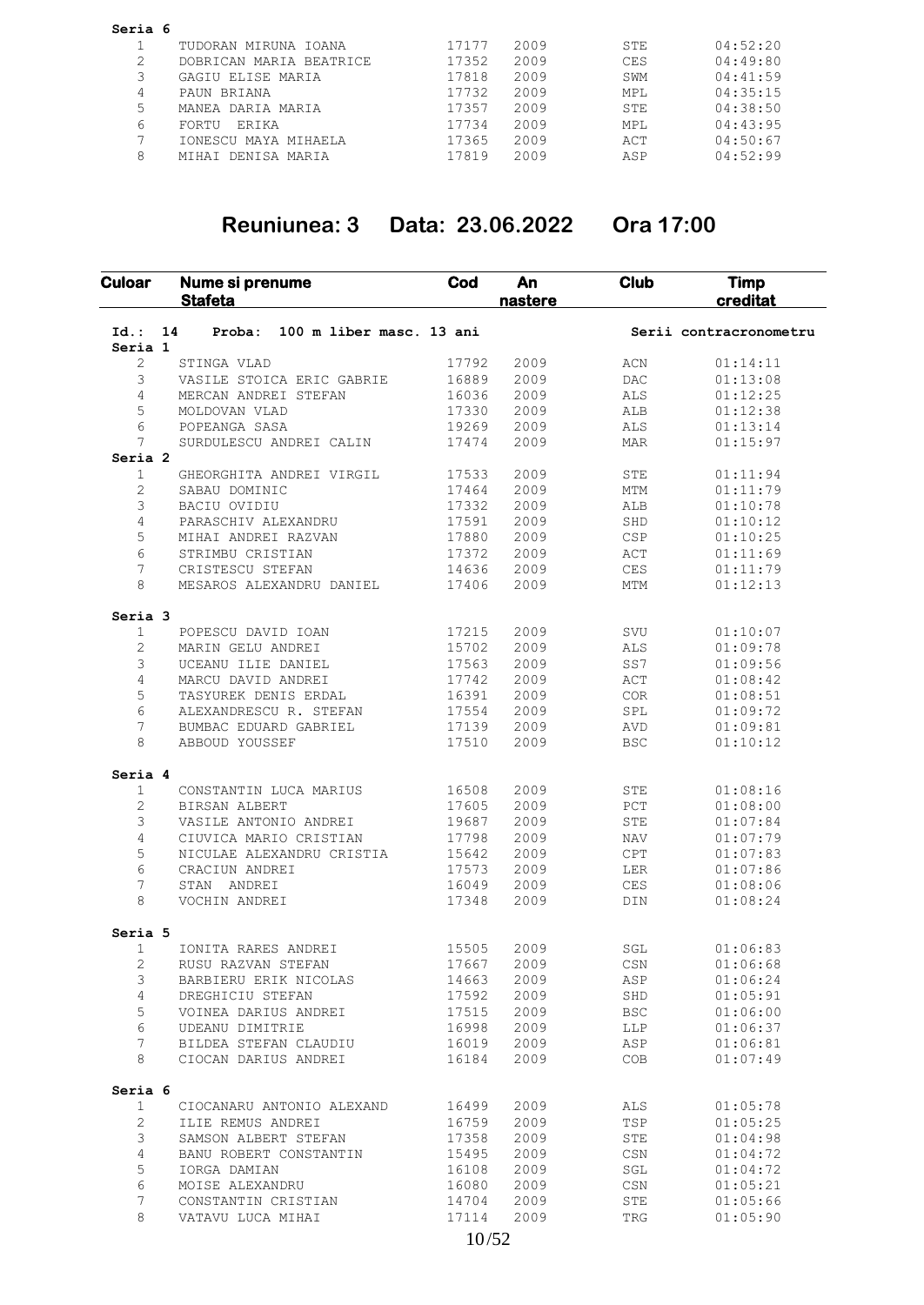| Seria 7         |                                                     |                   |            |            |                        |
|-----------------|-----------------------------------------------------|-------------------|------------|------------|------------------------|
| $\mathbf{1}$    | 17344<br>FEIFFER HUNOR                              |                   | 2009 — 100 | STG        | 01:03:97               |
| $\overline{2}$  | NAE GABRIEL ADRIAN                                  | 15703             | 2009       | ALS        | 01:03:65               |
| 3               | FEKETE MAGOR                                        | 16561             | 2009       | HYP        | 01:03:44               |
| $\overline{4}$  | GIURA MIHNEA DANIEL                                 | 19600             | 2009       | ASP        | 01:03:09               |
| 5               | BALABAN GABRIEL                                     | 17576             | 2009       | LER        | 01:03:12               |
| 6               |                                                     |                   |            |            |                        |
|                 | ANA VICTOR MARIAN                                   | 17727             | 2009       | SPL        | 01:03:56               |
| 7               | BLAGA MIHNEA                                        | 17789             | 2009       | ACN        | 01:03:73               |
| 8               | ATUDOREI ADRIAN MARIAN 17219                        |                   | 2009       | SVU        | 01:04:30               |
| Seria 8         |                                                     |                   |            |            |                        |
| $\mathbf{1}$    | ROSU RARES MATEI                                    | 15700             | 2009       | STE        | 01:00:21               |
| $\overline{2}$  | SILIVESTRU MATEI GABRIEL 17603                      |                   | 2009       | PCT        | 00:59:44               |
| 3               | MIJA RADU STEFAN                                    | 17361             | 2009       | STE        | 00:58:90               |
| $\overline{4}$  | BLEJAN IANIS ANDREI                                 | 17511             | 2009       | <b>NAV</b> | 00:57:59               |
| 5               | BACALU EDUARD STEFAN 17353                          |                   | 2009       | STE        | 00:58:14               |
| 6               | ION FLAVIUS IONUT                                   | 17513             | 2009       | STE        | 00:59:10               |
| $7\phantom{.0}$ | SCARLAT ALBERT FLORIAN                              | $\frac{1}{17479}$ | 2009       | ASP        | 01:00:16               |
| 8               | GHIRAN ABEL                                         | 19837             | 2009       | ACN        | 01:01:37               |
|                 |                                                     |                   |            |            |                        |
| Seria 1         | Proba: 100 m liber fem. 13 ani<br>Id.: 15           |                   |            |            | Serii contracronometru |
| $\overline{2}$  | ROMEGA NATALIA IOANA                                | 17227             | 2009       | SVU        | 01:15:55               |
| 3               | CRISTEA ANDREEA MARIA                               | 17521             | 2009       | BSC        | 01:15:16               |
|                 |                                                     |                   |            |            |                        |
| 4               | GOIA RALUCA                                         | 17596             | 2009       | SHD        | 01:14:67               |
| 5               | BUDRIS LUNGESCU IULIA MAR<br>BOLINTEANU ERICA MARIA | 17322             | 2009       | ALB        | 01:14:83               |
| 6               |                                                     | 17354             | 2009       | STE        | 01:15:31               |
| 7               | CONIG LAURA                                         | 17597             | 2009       | SHD        | 01:17:55               |
| Seria 2         |                                                     |                   |            |            |                        |
| $\mathbf{1}$    | POSTELNICU THEODORA 17803                           |                   | 2009       | BSC        | 01:14:26               |
| $\overline{2}$  | NITA DARIA                                          | 19681             | 2009       | SGH        | 01:13:14               |
| 3               | NEAGU CATALINA                                      | 17740             | 2009       | PET        | 01:12:42               |
| $\overline{4}$  | MOLDOVAN IULIA                                      | 17767             | 2009       | BAM        | 01:11:73               |
| 5               | RURAC MIRUNA VERONICA 17228                         |                   | 2009       | SVU        | 01:12:33               |
| 6               | TUDOR ANA MARIA                                     | 17443             | 2009       | NAV        | 01:12:98               |
| 7               | PIRVU ALICE MARIA STEFANI                           | 17297             | 2009       | MTG        | 01:14:19               |
| 8               | MARIUT SERENA MARIA                                 | 14810             | 2009       | CSN        | 01:14:27               |
| Seria 3         |                                                     |                   |            |            |                        |
| 1               | MUSAT ANA MARIA                                     | 19319             | 2009       | SS7        | 01:11:71               |
| $\overline{2}$  | RAVAR XENIA                                         | 17690             | 2009       | COB        | 01:11:59               |
| 3               | CALINESCU ADELINA MARIA 19460                       |                   | 2009 2009  | CPT        | 01:11:52               |
| 4               | MORAR DANIELA MARIA                                 | 17770             | 2009       | LBM        | 01:10:62               |
| 5 <sup>5</sup>  | STEGARESCU DELIA CRISTINA                           | 16110 2009        |            | SGL        | 01:11:05               |
| 6               | MAXIN ANA SOFIA                                     | 19839             | 2009       | ACN        | 01:11:59               |
| $7^{\circ}$     | SIMU IRINA                                          | 17791             | 2009       | ACN        | 01:11:71               |
| 8               | GIURAN SARA MARIA                                   | 17602             | 2009       | MSB        | 01:11:72               |
| Seria 4         |                                                     |                   |            |            |                        |
| $\mathbf{1}$    | SEPI MAIA ILINCA                                    | 17347             | 2009       | DIN        | 01:10:18               |
| $\overline{2}$  | BATEL ESSAMELDIN AYSHA                              | 17438             | 2009       | NAV        | 01:10:06               |
| 3               | GIRIP LUCIA GEORGIANA                               | 17687             | 2009       | LBR        | 01:09:73               |
| 4               | PETRE MARA                                          | 16424             | 2009       | COB        | 01:09:10               |
| 5               | ILINESCU ANDREEA ELENA                              | 20680             | 2009       | STE        | 01:09:16               |
|                 |                                                     |                   |            |            |                        |
| 6               | OPRIS ANDA IOANA                                    | 17624             | 2009       | SSB        | 01:09:78               |
| $7\phantom{.}$  | SERMAN LARISA MIHAELA                               | 17528             | 2009       | <b>BSC</b> | 01:10:07               |
| 8               | MIHALTEANU ANDREEA MARIA 17525                      |                   | 2009       | <b>BSC</b> | 01:10:29               |
| Seria 5         |                                                     |                   |            |            |                        |
| $\mathbf{1}$    | CALAPOD CHRISTINE                                   | 16830             | 2009       | CSN        | 01:08:66               |
| $\mathbf{2}$    | BUCULEI YANA ELIZA                                  | 17724             | 2009       | STM        | 01:08:47               |
| 3               | OTVOS LORENA ELENA                                  | 16355             | 2009       | CST        | 01:08:42               |
| 4               | ZAMA ANA MARIA                                      | 19148             | 2009       | REN        | 01:07:59               |
| 5               | TOLEA CRISTINA                                      | 17733             | 2009       | PET        | 01:07:78               |
| 6               | SZABO AGOTA                                         | 17342             | 2009       | H2O        | 01:08:44               |
| $7\phantom{.}$  | MANOLACHE ARIANA MARIA                              | 16876             | 2009       | PET        | 01:08:55               |
| 8               | FLORESCU GLIGORE EMANUELA 19322                     |                   | 2009       | ACN        | 01:08:70               |
| Seria 6         |                                                     |                   |            |            |                        |
| $\mathbf{1}$    | VLAD MARIA                                          | 17323             | 2009       | ALB        | 01:06:68               |
| $\overline{2}$  | IONITA<br>IOANA                                     | 17524             | 2009       | STE        | 01:06:37               |
| 3               | DUMITRU THEODORA MARIA                              | 13975             | 2009       | CPT        | 01:06:26               |
| 4               | MIHAES ELIZA CRISTIANA                              | 16063             | 2009       | CSN        | 01:06:01               |
| 5               | GHERGHEL ANDREA                                     | 17537             | 2009       | BAM        | 01:06:21               |
|                 |                                                     |                   |            |            |                        |
| 6               | NEAGU ILINCA MARIA                                  | 17526             | 2009       | <b>BSC</b> | 01:06:29               |
| 7               | CEAICOVSCHI SOFIA                                   | 22121             | 2009       | NAV        | 01:06:58               |
| 8               | BORS IASMINA MONICA                                 | 15506             | 2009       | SGL        | 01:07:48               |
|                 |                                                     |                   |            |            |                        |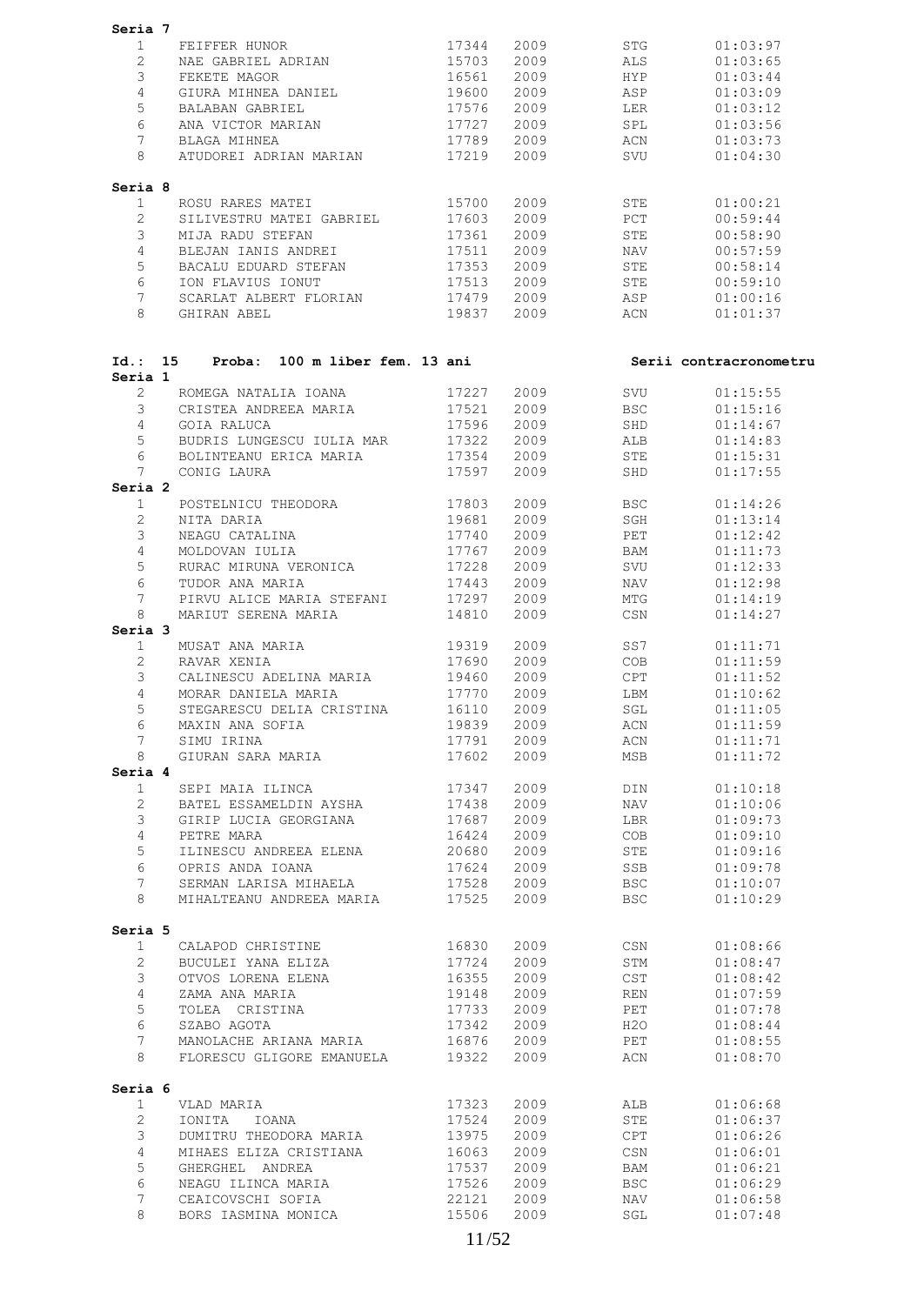| Seria 7            |                                 |            |      |             |                        |
|--------------------|---------------------------------|------------|------|-------------|------------------------|
| $\mathbf{1}$       | MAXIM MARIA ILINCA              | 17745      | 2009 | ACT         | 01:05:45               |
| 2                  | TENCIU ALECSIA MARIA            | 17311      | 2009 | NAD         | 01:04:77               |
| 3                  | MIHAI DENISA MARIA              | 17819      | 2009 | ASP         | 01:04:48               |
| $\overline{4}$     | ZAHARIA ANNA LISA               | 15346      | 2009 | DIN         | 01:03:56               |
| 5                  | BERTEANU BIANCA MARIA           |            |      |             |                        |
|                    |                                 | 17465      | 2009 | STE         | 01:03:83               |
| 6                  | MORAR BIANCA RAISA              | 16928      | 2009 | STG         | 01:04:52               |
| 7                  | DOBRICAN MARIA BEATRICE 17352   |            | 2009 | CES         | 01:04:91               |
| 8                  | STEFANESCU ANDREEA              | 17529      | 2009 | <b>BSC</b>  | 01:05:86               |
| Seria 8            |                                 |            |      |             |                        |
| $\mathbf{1}$       | IONESCU MAYA MIHAELA 17365      |            | 2009 | ACT         | 01:03:42               |
| $\mathbf{2}$       | GAGIU ELISE MARIA               | 17818      | 2009 | SWM         | 01:03:05               |
| 3                  | CRAIOVEANU REBECA ANDREEA       | 17362      | 2009 | STE         | 01:02:26               |
| 4                  | MANEA DARIA MARIA               | 17357      | 2009 | STE         | 01:01:08               |
| 5                  | SILISTEANU DARIA MARIUCA        | 17310      | 2009 | NAD         | 01:01:23               |
|                    |                                 |            |      |             |                        |
| 6                  | BACALU DENISA                   | 17355      | 2009 | STE         | 01:02:46               |
| 7                  | TUDORAN MIRUNA IOANA 17177      |            | 2009 | STE         | 01:03:21               |
| 8                  | ASAFTEI DARIA                   | 17300      | 2009 | NAD         | 01:03:55               |
|                    |                                 |            |      |             |                        |
| Id.: 16<br>Seria 1 | Proba: 100 m spate masc. 14 ani |            |      |             | Serii contracronometru |
| $\overline{2}$     | TRASCA VLAD ANDREI              | 16114      | 2008 | CPT         | 99:99:99               |
| 3                  | POP CLAUDIU NICOLAE 16745       |            | 2008 | ALB         | 99:99:99               |
| $\overline{4}$     | MARASESCU DENIS GABRIEL         | 16996      | 2008 | SWM         | 01:25:47               |
| 5                  |                                 |            |      |             | 99:99:99               |
|                    | OANA ROBERT                     | 16576      | 2008 | STM         |                        |
| 6                  | FRANT IANIS VASILE              | 16702      | 2008 | SRT         | 99:99:99               |
| 7                  | COSTIS ALEXANDRU ADRIAN         | 16708      | 2008 | SRT         | 99:99:99               |
| Seria 2            |                                 |            |      |             |                        |
| $\mathbf{1}$       | MANEA RAUL ANDREI               | 17374      | 2008 | ACT         | 01:20:92               |
| $\overline{2}$     | SOMCUTEAN DARIUS ANDREI 16856   |            | 2008 | BAM         | 01:20:03               |
| 3                  | SERBAN RAZVAN                   | 16878      | 2008 | PET         | 01:18:25               |
| 4                  | MIHAILA NICOLAE DANIEL          | 14938      | 2008 | CPT         | 01:18:01               |
| 5                  | OANCEA CRISTIAN IONUT           | 16789      | 2008 | SHD         | 01:18:20               |
| 6                  | ARTENE LUCA                     | 14804      | 2008 | CSN         | 01:19:56               |
| $7\overline{ }$    |                                 |            |      |             |                        |
|                    | BARBUTA CLAUDIU ILIE            | 16621      | 2008 | CPT         | 01:20:08               |
| 8                  | ALEXANDRESCU RADU CRISTIA       | 17042      | 2008 | <b>BSC</b>  | 01:22:47               |
| Seria 3            | MOISE MATEI                     | 16453      | 2008 | BSC         |                        |
| 1                  |                                 |            |      |             | 01:17:46               |
| $\overline{2}$     | ENACHE ANDREI STEFAN            | 17173      | 2008 | STE         | 01:16:14               |
| 3                  | LASZLO EDUARD                   | 16220      | 2008 | SRT         | 01:14:68               |
| 4                  | DACU FURDUI RARES               | 16575      | 2008 | STM         | 01:14:01               |
| 5                  | TANASE RARES IOAN               | 14611      | 2008 | ${\tt STE}$ | 01:14:20               |
| 6                  | HAGIU MATEI STEFAN              | 16634      | 2008 | <b>REN</b>  | 01:14:78               |
| 7                  | GHERGHINA ALEXANDRU COSTI       | 16758 2008 |      | TSP         | 01:16:61               |
| 8                  | MARINCA DAVID OLIVER            | 16571      | 2008 | MTM         | 01:17:81               |
| Seria 4            |                                 |            |      |             |                        |
| $\mathbf{1}$       | MICU TUDOR                      | 16039      | 2008 | ASP         | 01:13:52               |
|                    |                                 |            |      |             |                        |
| $\overline{2}$     | APACHITEI OCTAVIAN              | 16076      | 2008 | CSN         | 01:11:95               |
| 3                  | PAVEL MATEI LUCA                | 16883      | 2008 | DIN         | 01:10:91               |
| $\overline{4}$     | IONITA MIHNEA GEORGE 16626      |            | 2008 | PCT         | 01:10:13               |
| 5                  | M. SEDIQ MATEEN                 | 17005      | 2008 | NAV         | 01:10:71               |
| 6                  | FARKAS DANIEL MARK              | 17039      | 2008 | VSK         | 01:11:88               |
| $7\phantom{.0}$    | MUSAT DARIUS ANDREI 14620       |            | 2008 | ASP         | 01:12:24               |
| 8                  | BARBAT VLAD STEFAN              | 15083      | 2008 | <b>BCC</b>  | 01:13:59               |
|                    |                                 |            |      |             |                        |
| Seria 5            |                                 |            |      |             |                        |
| $\mathbf{1}$       | CICHI THOMAS ANDREI             | 16637      | 2008 | SPL         | 01:09:90               |
| 2                  | BARTIS TUDOR ANDREI             | 16187      | 2008 | COB         | 01:09:57               |
| 3                  | DINU ERIC TUDOR                 | 15357      | 2008 | ASP         | 01:09:27               |
| 4                  | RUS SERGIU VIOREL               | 16746      | 2008 | ALB         | 01:09:09               |
| 5                  | TANASE CATALIN ANDREI           | 17067      | 2008 | <b>BSC</b>  | 01:09:19               |
| 6                  | ROMAN STEFAN CRISTIAN           | 16854      | 2008 | BAM         | 01:09:52               |
| $7\phantom{.0}$    | RADU ANDREI IONUT               | 15343      | 2008 | ASP         | 01:09:80               |
| 8                  | POTANGA BOGDAN FLORIN 19986     |            | 2008 | <b>BLU</b>  | 01:10:12               |
| Seria 6            |                                 |            |      |             |                        |
| $\mathbf{1}$       | STANCIU SABIN                   | 15465      | 2008 | PET         | 01:08:75               |
| $\overline{2}$     | JIPESCU DAVID                   | 15841      | 2008 | ACT         | 01:08:46               |
| 3                  | NEACSU MATEI CRISTIAN           | 16946      | 2008 | STE         | 01:07:12               |
|                    |                                 |            |      |             |                        |
| 4                  | LUPUSORU VLAD STEFAN 16913      |            | 2008 | DIN         | 01:06:44               |
| 5                  | ANDRIAN ANDREI COZMIN           | 16952      | 2008 | SSV         | 01:07:12               |
| 6                  | RADUCANU GABRIEL CODRUT         | 14755      | 2008 | LPT         | 01:07:92               |
| $7\phantom{.0}$    | LAIU RARES ANDREI               | 19993      | 2008 | BLU         | 01:08:72               |
| 8                  | DUICA STEFAN TUDOR              | 14837      | 2008 | DIN         | 01:09:05               |
|                    |                                 |            |      |             |                        |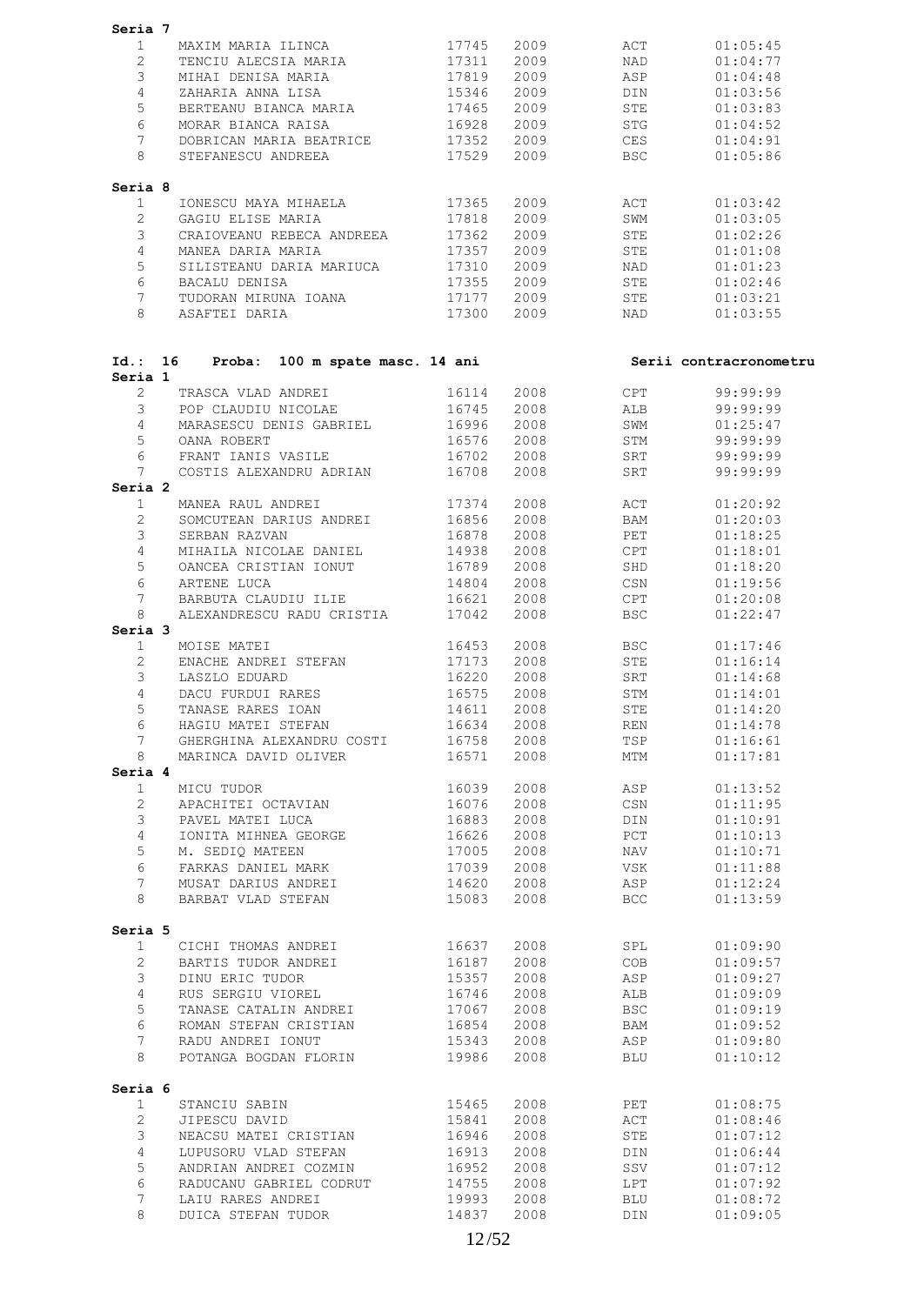| Seria 7                        |                                                 |                          |              |            |                        |
|--------------------------------|-------------------------------------------------|--------------------------|--------------|------------|------------------------|
| $\mathbf{1}$                   | TAKACS MILAN RUBEN                              | 15254                    | 2008         | COR        | 01:05:47               |
| $\overline{2}$                 | STATE MATEI CRISTIAN                            | 16918                    | 2008         | STE        | 01:04:04               |
| 3                              | IORDACHE TUDOR ANDREI                           | 16032                    | 2008         | <b>CES</b> | 01:03:31               |
| $\overline{4}$                 | STANCIU VICTOR MIHAI                            | 16935                    | 2008         | DIN        | 01:02:34               |
| 5                              | POP MIHNEA ANDREI                               | 16821                    | 2008         | UCJ        | 01:02:53               |
| 6                              | ION VLAD COSMIN                                 | 16984                    | 2008         | SWM        | 01:04:03               |
| 7                              | STOICA DAVID ALEXANDRU                          | 14706                    | 2008         | CES        | 01:04:44               |
| 8                              | CHIRITA PETRU ALEXANDRU 16456                   |                          | 2008         | REN        | 01:06:01               |
| Id.: 17<br>Seria 1             | Proba: 200 m spate masc. 12 ani                 |                          |              |            | Serii contracronometru |
| $\overline{2}$                 | SILISTE ALEXANDRU                               | 19653                    | 2010         | STE        | 99:99:99               |
| 3                              | RAIF ADEM                                       | 19302                    | 2010         | ACT        | 99:99:99               |
| $\overline{4}$                 | CHIRCU ANDREI MARIAN                            | 19508                    | 2010         | SSB        | 99:99:99               |
| 5                              | PIRVULESCU DAVID PETRISOR                       | 17649                    | 2010         | CPT        | 99:99:99               |
| 6                              | NEGRU NECULA DAVID ANDREI 16995                 |                          | 2010         | SGL        | 99:99:99               |
| $7\phantom{.0}$                | SALAJAN TUDOR ANDREI                            | 16389                    | 2010         | COR        | 99:99:99               |
| Seria 2                        |                                                 | 16433                    | 2010         | LPT        | 99:99:99               |
| $\mathbf{1}$<br>$\overline{2}$ | MESTECANEANU RARES IOAN<br>KISS ALEXANDRU       | 19285                    | 2010         | SHD        | 99:99:99               |
| 3                              | BALAN RADU ALEXANDRU                            | 17481                    | 2010         | NAV        | 99:99:99               |
| 4                              | MARIN RARES CRISTIAN                            | 14964                    | 2010         | LPT        | 99:99:99               |
| 5                              | DOBRE OCTHAVIAN ANDREAS                         | 19560                    | 2010         | COB        | 99:99:99               |
| 6                              | PESCARU VLAD ANDREI                             | 17279                    | 2010         | ALS        | 99:99:99               |
| $7\phantom{.0}$                | IVANA TUDOR                                     | 19658                    | 2010         | STE        | 99:99:99               |
| 8                              | VASILE MIHAI CATALIN                            | 19226                    | 2010         | NAV        | 99:99:99               |
| Seria 3                        |                                                 |                          |              |            |                        |
| $\mathbf{1}$                   | KOVACS ARON KOPPANY                             | 16479                    | 2010         | H2O        | 03:10:00               |
| 2                              | RADU ALEXEI                                     | 19212                    | 2010         | CES        | 03:10:00               |
| 3                              | EVA MATEI STEFAN                                | 19331                    | 2010         | PET        | 03:00:00               |
| $\overline{4}$                 | PIRLOGEA RARES TEODOR                           | 17911                    | 2010         | CES        | 02:59:00               |
| 5<br>6                         | GURUITA LUCA                                    | 19693                    | 2010         | BLU        | 03:00:00               |
| $7\phantom{.0}$                | SCHIOPU RARES<br>MICHIS CRISTIAN                | 19698<br>22369           | 2010<br>2010 | BLU<br>BAM | 03:05:00<br>03:10:00   |
| 8                              | CONTRAS ALEXANDRU STEFAN                        | 19489                    | 2010         | STM        | 03:50:00               |
| Seria 4                        |                                                 |                          |              |            |                        |
| 1                              | DOROBANTU CONSTANTIN LUCA                       | 22186                    | 2010         | TIM        | 02:55:00               |
| 2                              | POPA RARES                                      | 19621                    | 2010         | MAR        | 02:54:30               |
| 3                              | PISTEA TUDOR                                    | 19383                    | 2010         | BAM        | 02:52:00               |
| 4                              | SFIRNACIUC NICHOLAS                             | 22281                    | 2010         | NAV        | 02:50:58               |
| 5                              | CHIRIMEACA CLAUDIU                              | 19631                    | 2010         | <b>BSC</b> | 02:50:64               |
| 6                              | MIHAI SASHA ANDREI                              | 19314 2010               |              | NAV        | 02:52:00               |
| $7\phantom{.0}$                | BALAN NICOLAE<br>8 LAZAREV LUCA ION             | 19245 2010               | 17670 2010   | ALB<br>CSN | 02:54:97<br>02:56:65   |
| Seria 5                        |                                                 |                          |              |            |                        |
| $\mathbf{1}$                   | GHERGHEL STEFAN ANDREI                          |                          |              | BAM        | 02:49:00               |
| $\overline{2}$                 | ORBAN EDUARD BERNARDIN                          | 19746 2010<br>17301 2010 |              | <b>HYP</b> | 02:45:00               |
| 3                              | MOISA CONSTANTIN                                | 17836                    | 2010         | SCB        | 02:45:00               |
| $\overline{4}$                 | UDOR ERIC                                       | 17811 2010               |              | CES        | 02:42:00               |
| 5                              | ZSIGMOND DARIUS VALENTIN                        | 19556 2010               |              | BSC        | 02:43:13               |
| 6                              | SLADARU ANDREI                                  | 16065 2010               |              | CSN        | 02:45:00               |
| 7 <sup>7</sup>                 | MARGINEAN ADRIAN IOAN                           | 19256 2010               |              | ALB        | 02:48:93               |
| 8                              | CAPRARU ALEXANDRU STEFAN                        | 19554 2010               |              | CES        | 02:50:00               |
| Seria 6                        |                                                 |                          |              |            |                        |
| $\mathbf{1}$<br>$\overline{2}$ | VASILE ANTONIO NICOLAS<br>MARINESCU LUCA STEFAN | 19234 2010<br>17731 2010 |              | NAV<br>CSP | 02:39:00<br>02:35:08   |
| $\mathcal{S}$                  | IONESCU VLAD                                    | 16559                    | 2010         | HYP        | 02:30:00               |
| $4\overline{ }$                | POJAR LUCA                                      | 19494 2010               |              | TIM        | 02:22:00               |
| 5                              | STOICA CEZAR                                    | 19638 2010               |              | STE        | 02:27:23               |
| 6                              | PANDELE VLADIMIR                                | 19663 2010               |              | STE        | 02:30:88               |
| 7                              | EFTIMIE DAVID ALEXANDRU 21776 2010              |                          |              | ALB        | 02:35:82               |
| 8                              | VIERU DAVID                                     | 17808 2010               |              | CES        | 02:41:00               |
|                                | Id.: 18 Proba: 200 m spate fem. 12 ani          |                          |              |            | Serii contracronometru |
| Seria 1                        |                                                 |                          |              |            |                        |
| $\overline{2}$                 | MICU MELISSA                                    | 17543                    | 2010         | DAC        | 99:99:99               |
| 3                              | ANGHEL BIANCA                                   | 19534 2010               |              | ACT        | 99:99:99               |
| $4\overline{ }$                | CHIRAN ALEXIA MARIA                             | 14963                    | 2010         | LPT        | 99:99:99               |
| 5<br>6                         | PARASCHIV SARA<br>PETCU INES                    | 19296 2010<br>19672 2010 |              | ACT<br>SWM | 99:99:99<br>99:99:99   |
| 7 <sup>7</sup>                 | NAN MARIA ALEXANDRA                             | 16881 2010               |              | NAV        | 99:99:99               |
|                                |                                                 |                          |              |            |                        |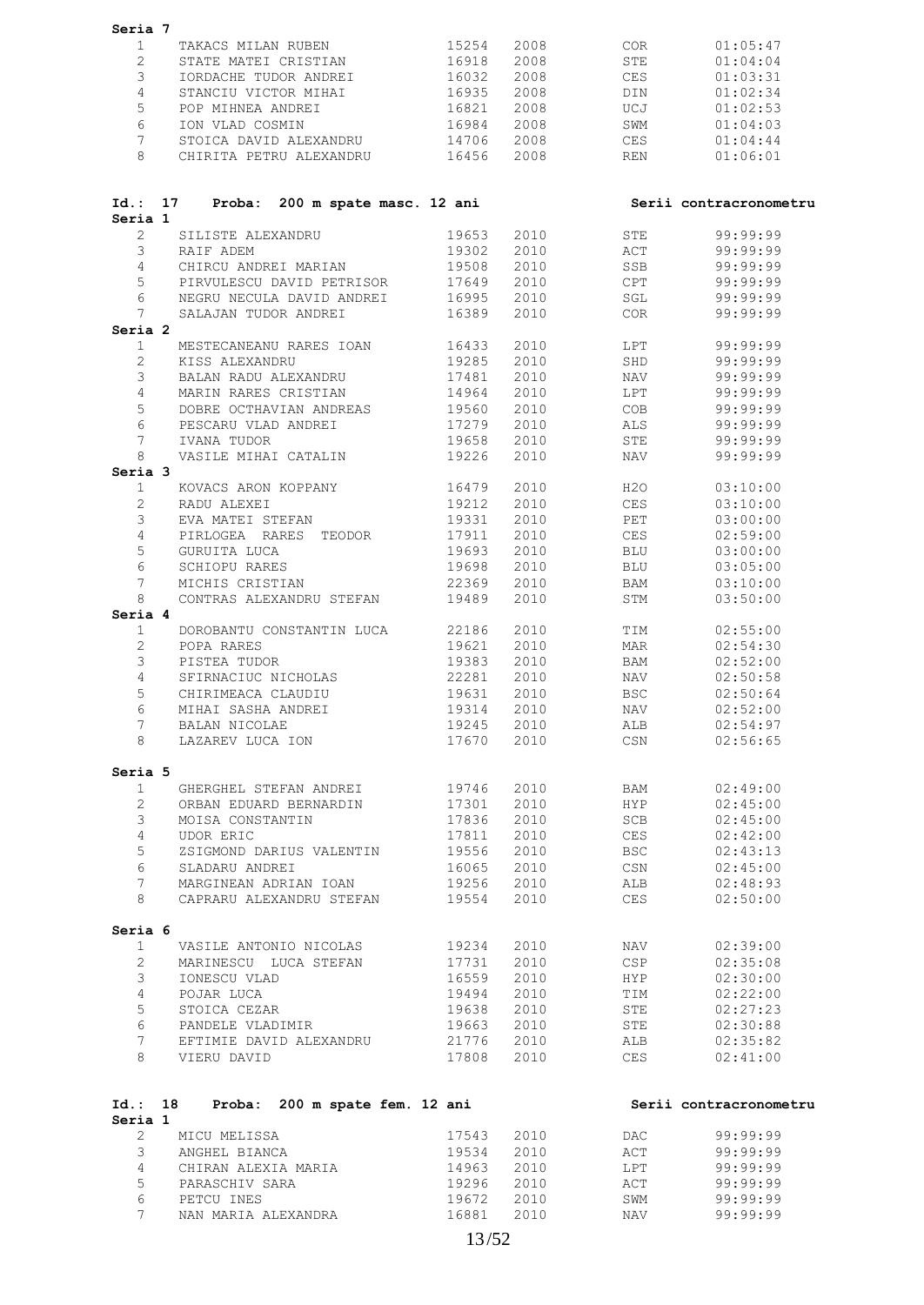| Seria 2               |                                        |                |              |                                                                                                                                                                                                                               |                        |
|-----------------------|----------------------------------------|----------------|--------------|-------------------------------------------------------------------------------------------------------------------------------------------------------------------------------------------------------------------------------|------------------------|
| $\mathbf{1}$          | DANILA DARIA PARASCHEVA 21730          |                | 2010         | CSR and the control of the control of the control of the control of the control of the control of the control of the control of the control of the control of the control of the control of the control of the control of the | 99:99:99               |
| $\overline{2}$        | STOENESCU ANDREEA 19661                |                | 2010         | STE                                                                                                                                                                                                                           | 99:99:99               |
| 3                     | TRIF DARIA                             | 19376          | 2010         | BAM                                                                                                                                                                                                                           | 99:99:99               |
| $\overline{4}$        | MATEI NICOLETA                         | 19101          | 2010         | CPT                                                                                                                                                                                                                           | 99:99:99               |
|                       |                                        |                |              |                                                                                                                                                                                                                               |                        |
| 5                     | MATEI ANA<br>BORBELY KINCSO            | 19666          | 2010         | SWM                                                                                                                                                                                                                           | 99:99:99               |
| 6                     |                                        | 17450          | 2010         | COR                                                                                                                                                                                                                           | 99:99:99               |
| 7                     | BERINDEI BRANDUSA IULIANA              | 22681          | 2010         | CCP                                                                                                                                                                                                                           | 99:99:99               |
| 8                     | DOBRESCU MELANIA                       | 19299          | 2010         | ACT                                                                                                                                                                                                                           | 99:99:99               |
| Seria 3               |                                        |                |              |                                                                                                                                                                                                                               |                        |
| $\mathbf{1}$          | NEACSU ALEXIA                          | 19639          | 2010         | STE                                                                                                                                                                                                                           | 99:99:99               |
| $\mathbf{2}$          | ROMAN REBECA                           | 19645          | 2010         | STE                                                                                                                                                                                                                           | 99:99:99               |
|                       | BORSAN HANNA BIANKA                    |                |              |                                                                                                                                                                                                                               |                        |
| 3                     |                                        | 20701          | 2010         | H2O                                                                                                                                                                                                                           | 03:32:00               |
| $\overline{4}$        |                                        |                | 2010         | <b>BLU</b>                                                                                                                                                                                                                    | 03:20:00               |
| 5                     |                                        |                | 2010         | H2O                                                                                                                                                                                                                           | 03:23:00               |
| 6                     | COBZARU ALESSIA MARIA 21727            |                | 2010         | CSR                                                                                                                                                                                                                           | 99:99:99               |
| $7\overline{ }$       | DELVECCHIO BIANCA                      | 19298          | 2010         | ACT                                                                                                                                                                                                                           | 99:99:99               |
| 8                     | MARASESCU MELANIA VIOLETE              | 19497          | 2010         | SWM                                                                                                                                                                                                                           | 99:99:99               |
| Seria 4               |                                        |                |              |                                                                                                                                                                                                                               |                        |
| 1                     | COCU DARIA                             | 19692          | 2010         | BLU                                                                                                                                                                                                                           | 03:05:00               |
|                       |                                        |                |              |                                                                                                                                                                                                                               |                        |
| $\mathbf{2}$          | NICHITA EMA STEFANIA                   | 19492          | 2010         | TIM                                                                                                                                                                                                                           | 03:00:00               |
| 3                     | RADU NATALIA                           | 17799          | 2010         | CES                                                                                                                                                                                                                           | 03:00:00               |
| $\overline{4}$        | BOARIU ALEXANDRA 19242                 |                | 2010         | <b>HYP</b>                                                                                                                                                                                                                    | 03:00:00               |
| 5                     | BODA LAURA IOANA                       | 19491          | 2010         | TIM                                                                                                                                                                                                                           | 03:00:00               |
| 6                     | CONSTANTIN BIANCA MARIA 19752          |                | 2010         | ALS                                                                                                                                                                                                                           | 03:00:00               |
| $7\overline{ }$       | LUPU DARIA                             | 19473          | 2010         | NAD                                                                                                                                                                                                                           | 03:00:00               |
| 8                     | IONESCU ANDREEA LAURA                  | 16516          | 2010         | ALS                                                                                                                                                                                                                           |                        |
|                       |                                        |                |              |                                                                                                                                                                                                                               | 03:10:00               |
| Seria 5               |                                        |                |              |                                                                                                                                                                                                                               |                        |
| 1                     | CHERTES ANDREEA IRIS 19250             |                | 2010         | ALB                                                                                                                                                                                                                           | 02:55:96               |
| $\overline{2}$        | CIMPAN DENISA                          | 19662          | 2010         | STE                                                                                                                                                                                                                           | 02:50:32               |
| 3                     | CONSTANTIN ALEXANDRA MARI              | 19374          | 2010         | MPL                                                                                                                                                                                                                           | 02:50:00               |
| 4                     | TIRILA PLOSCARU LARISA 16564           |                | 2010         | <b>HYP</b>                                                                                                                                                                                                                    | 02:48:44               |
| 5                     | CIUBOTARU ADELA GABRIELA 19731         |                | 2010         | SCB                                                                                                                                                                                                                           | 02:50:00               |
| 6                     | CRANGASU DANIA                         | 19330          | 2010         | PET                                                                                                                                                                                                                           | 02:50:00               |
|                       |                                        | 19643          |              |                                                                                                                                                                                                                               |                        |
| 7                     | VASILESCU CATALINA                     |                | 2010         | STE                                                                                                                                                                                                                           | 02:55:83               |
| 8                     | DAVID DENISA DIANA 19748               |                | 2010         | <b>BAM</b>                                                                                                                                                                                                                    | 03:00:00               |
|                       |                                        |                |              |                                                                                                                                                                                                                               |                        |
| Seria 6               |                                        |                |              |                                                                                                                                                                                                                               |                        |
| 1                     | ROMAN TEODORA ANDREEA 19373            |                | 2010         | <b>MPL</b>                                                                                                                                                                                                                    | 02:48:00               |
| $\mathbf{2}^{\prime}$ | GRIGORE BIANCA ANDREEA                 | 19676          | 2010         | CES                                                                                                                                                                                                                           | 02:46:00               |
| 3                     | VASIAN ANTONIA MADALINA                | 16678          | 2010         | BSC                                                                                                                                                                                                                           | 02:45:00               |
| $\overline{4}$        | POPA NATALIA                           | 16045          | 2010         | ASP                                                                                                                                                                                                                           | 02:44:65               |
| 5                     | PAPP IULIA ALEXANDRA                   | 19479          | 2010         | STM                                                                                                                                                                                                                           | 02:45:00               |
|                       |                                        |                |              |                                                                                                                                                                                                                               |                        |
| $6\degree$            | PADUREAN MARIA GEORGIA                 | 19321 2010     |              | <b>ACN</b>                                                                                                                                                                                                                    | 02:45:00               |
| 7                     | DAN ALEXANDRA DANIELA                  | 19482          | 2010         | STM                                                                                                                                                                                                                           | 02:46:00               |
| 8                     | URSE MARIA INGRID<br>19207 2010        |                |              | <b>CSP</b>                                                                                                                                                                                                                    | 02:48:00               |
|                       |                                        |                |              |                                                                                                                                                                                                                               |                        |
| Seria 7               |                                        |                |              |                                                                                                                                                                                                                               |                        |
| $\mathbf{1}$          | GANEA IUSTINA                          | 19656          | 2010         | STE                                                                                                                                                                                                                           | 02:40:00               |
| $\overline{2}$        | ZSEBE ANDREA MARIA                     | 19253          | 2010         | ALB                                                                                                                                                                                                                           | 02:38:73               |
| 3                     | VANCSA FRUZSINA ILKA                   | 19310          | 2010         | <b>HYP</b>                                                                                                                                                                                                                    | 02:36:50               |
|                       |                                        |                |              |                                                                                                                                                                                                                               |                        |
| 4                     | CALUGARU DARIA                         | 19646          | 2010         | STE                                                                                                                                                                                                                           | 02:35:55               |
| 5                     | OLEA TEODORA                           | 19650          | 2010         | STE                                                                                                                                                                                                                           | 02:36:49               |
| 6                     | ZAHARIA ALESSIA                        | 19647          | 2010         | STE                                                                                                                                                                                                                           | 02:38:33               |
| 7                     | ENE MARIA                              | 17807          | 2010         | CES                                                                                                                                                                                                                           | 02:40:00               |
| 8                     | SAVIN MARTA                            | 19684          | 2010         | SGH                                                                                                                                                                                                                           | 02:42:00               |
|                       |                                        |                |              |                                                                                                                                                                                                                               |                        |
|                       |                                        |                |              |                                                                                                                                                                                                                               |                        |
|                       | Id.: 19 Proba: 400 m mixt masc. 13 ani |                |              |                                                                                                                                                                                                                               | Serii contracronometru |
| Seria 1               |                                        |                |              |                                                                                                                                                                                                                               |                        |
| $\overline{2}$        |                                        |                |              |                                                                                                                                                                                                                               |                        |
|                       | CIOBANU GABRIEL                        | 15706          | 2009         | ALS                                                                                                                                                                                                                           | 99:99:99               |
| 3                     | NICULAE ALEXANDRU CRISTIA 15642        |                | 2009         | CPT                                                                                                                                                                                                                           | 99:99:99               |
| $4\phantom{0}$        | BALACI BOGDAN                          | 16450          | 2009         | <b>REN</b>                                                                                                                                                                                                                    | 99:99:99               |
| 5                     | PRUNA RAZVAN ANDREI                    | 21733          | 2009         | CSR                                                                                                                                                                                                                           | 99:99:99               |
| 6                     | BUJOREANU RAZVAN GABRIEL 17371         |                | 2009         | ACT                                                                                                                                                                                                                           | 99:99:99               |
| 7                     | POPEANGA SASA                          | 19269          | 2009         | ALS                                                                                                                                                                                                                           | 99:99:99               |
|                       |                                        |                |              |                                                                                                                                                                                                                               |                        |
| Seria 2               |                                        |                |              |                                                                                                                                                                                                                               |                        |
| $\mathbf{1}$          | CRISTESCU STEFAN 14636                 |                | 2009         | CES                                                                                                                                                                                                                           | 05:50:00               |
|                       | DIACONESCU VLAD                        | 17216          | 2009         | SVU                                                                                                                                                                                                                           | 05:48:00               |
|                       |                                        |                |              |                                                                                                                                                                                                                               |                        |
| $\mathbf{2}$          |                                        |                |              |                                                                                                                                                                                                                               |                        |
| $\mathfrak{Z}$        | BANU ROBERT CONSTANTIN                 | 15495          | 2009         | CSN                                                                                                                                                                                                                           | 05:47:29               |
| 4                     | GHENU ANDREI EDUARD                    | 15701          | 2009         | NAV                                                                                                                                                                                                                           | 05:29:90               |
| 5                     | VATAVU LUCA MIHAI                      | 17114          | 2009         | TRG                                                                                                                                                                                                                           | 05:44:15               |
| 6                     | STAN ANDREI                            | 16049          | 2009         | CES                                                                                                                                                                                                                           | 05:48:00               |
| $7\phantom{.}$        |                                        |                |              |                                                                                                                                                                                                                               |                        |
| 8                     | HARABAGIU DRAGOS<br>CRACIUN ANDREI     | 17536<br>17573 | 2009<br>2009 | BAM<br>LER                                                                                                                                                                                                                    | 05:50:00<br>05:52:20   |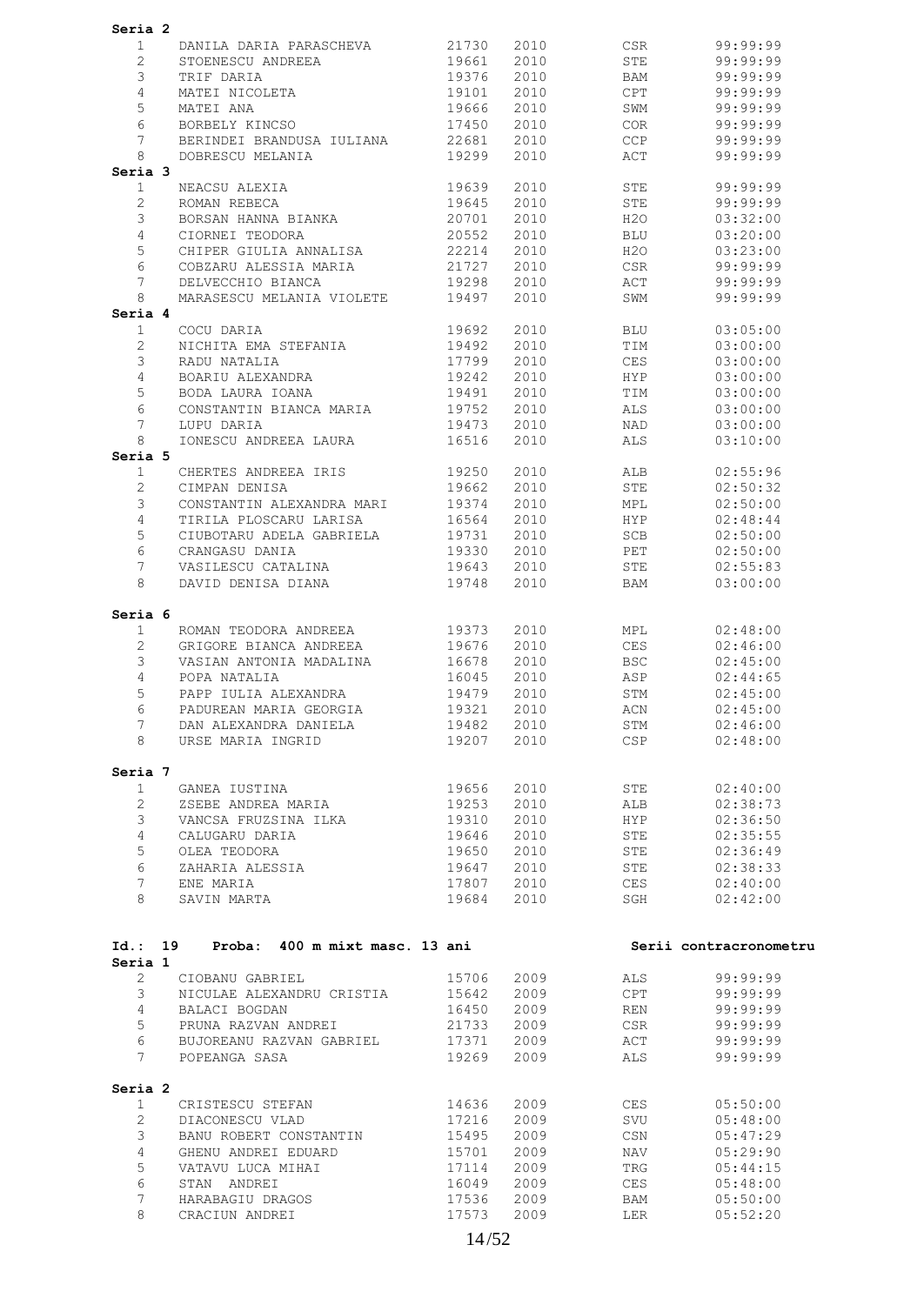| $\mathbf{1}$    | Seria 3                               |            |      |            |                        |
|-----------------|---------------------------------------|------------|------|------------|------------------------|
|                 | PAUN FABIAN                           | 17728      | 2009 | MPL        | 05:26:26               |
| $\overline{2}$  | SCARLAT ALBERT FLORIAN                | 17479      | 2009 | ASP        | 05:16:94               |
| 3               | ROSU RARES MATEI                      | 15700      | 2009 | STE        | 05:16:19               |
| $\overline{4}$  | BLEJAN IANIS ANDREI                   | 17511      | 2009 | NAV        | 05:00:74               |
| 5               | BORCEA ROBERT NICOLAE 16079           |            | 2009 | CSN        | 05:02:90               |
| 6               | KUTI GASPAR                           | 16923      | 2009 | H2O        | 05:16:70               |
| $7\phantom{.0}$ | SAMSON ALBERT STEFAN                  | 17358 2009 |      | STE        | 05:20:48               |
| 8               | RADU DARIUS                           | 17729      | 2009 | MPL        | 05:26:66               |
| Seria 1         | Id.: 20 Proba: 400 m mixt fem. 13 ani |            |      |            | Serii contracronometru |
| 3               |                                       |            |      | STE        | 99:99:99               |
|                 | 4 SILISTEANU DARIA MARIUCA            |            |      | NAD        | 99:99:99               |
| $5 -$           | TUDORAN MIRUNA IOANA 17177            |            | 2009 | <b>STE</b> | 99:99:99               |
|                 |                                       |            |      |            |                        |
| Seria 2         |                                       |            |      |            |                        |
| $\mathbf{1}$    | BUCULEI YANA ELIZA                    | 17724 2009 |      |            | STM 05:58:00           |
| $\overline{2}$  | NITA DARIA                            | 19681      | 2009 | SGH        | 05:54:00               |
| 3               | PAUNESCU DENISA                       | 17735      | 2009 | MPL        | 05:49:16               |
| $\overline{4}$  | DIACONESCU IRINA                      | 17226 2009 |      | SVU        | 05:38:00               |
| 5               | RADU ANDREEA TEODORA 19094            |            | 2009 | <b>MPL</b> | 05:41:04               |
| 6               | NEAGU CATALINA                        | 17740 2009 |      | PET        | 05:50:00               |
| $7^{\circ}$     | BRANISTEANU MELISSA IOANA             | 14808      | 2009 | CSN        | 05:56:53               |
| Seria 3         |                                       |            |      |            |                        |
| $\mathbf{1}$    | SZENTGYORGYI HENRIETTA                | 16926 2009 |      | H2O        | 05:35:60               |
| $\overline{2}$  | DOBRICAN MARIA BEATRICE 17352         |            | 2009 | CES        | 05:30:00               |
| 3               | VERESS REBECCA JASMINE 16925          |            | 2009 | STG        | 05:20:00               |
| $\overline{4}$  | PAUN BRIANA                           | 17732 2009 |      | MPL        | 05:12:72               |
|                 | MANEA DARIA MARIA                     | 17357      | 2009 | STE        | 05:13:95               |
| 5               |                                       |            |      |            |                        |
| 6               |                                       |            |      | ASP        | 05:28:55               |
| $7^{\circ}$     | FORTU ERIKA                           | 17734 2009 |      | MPL        | 05:32:15               |

7 MCD) \_\_\_\_\_\_\_\_\_\_\_\_\_\_\_\_\_\_\_\_\_\_\_\_\_\_\_\_\_\_\_\_\_\_\_\_\_\_\_\_ DIN 99:99:99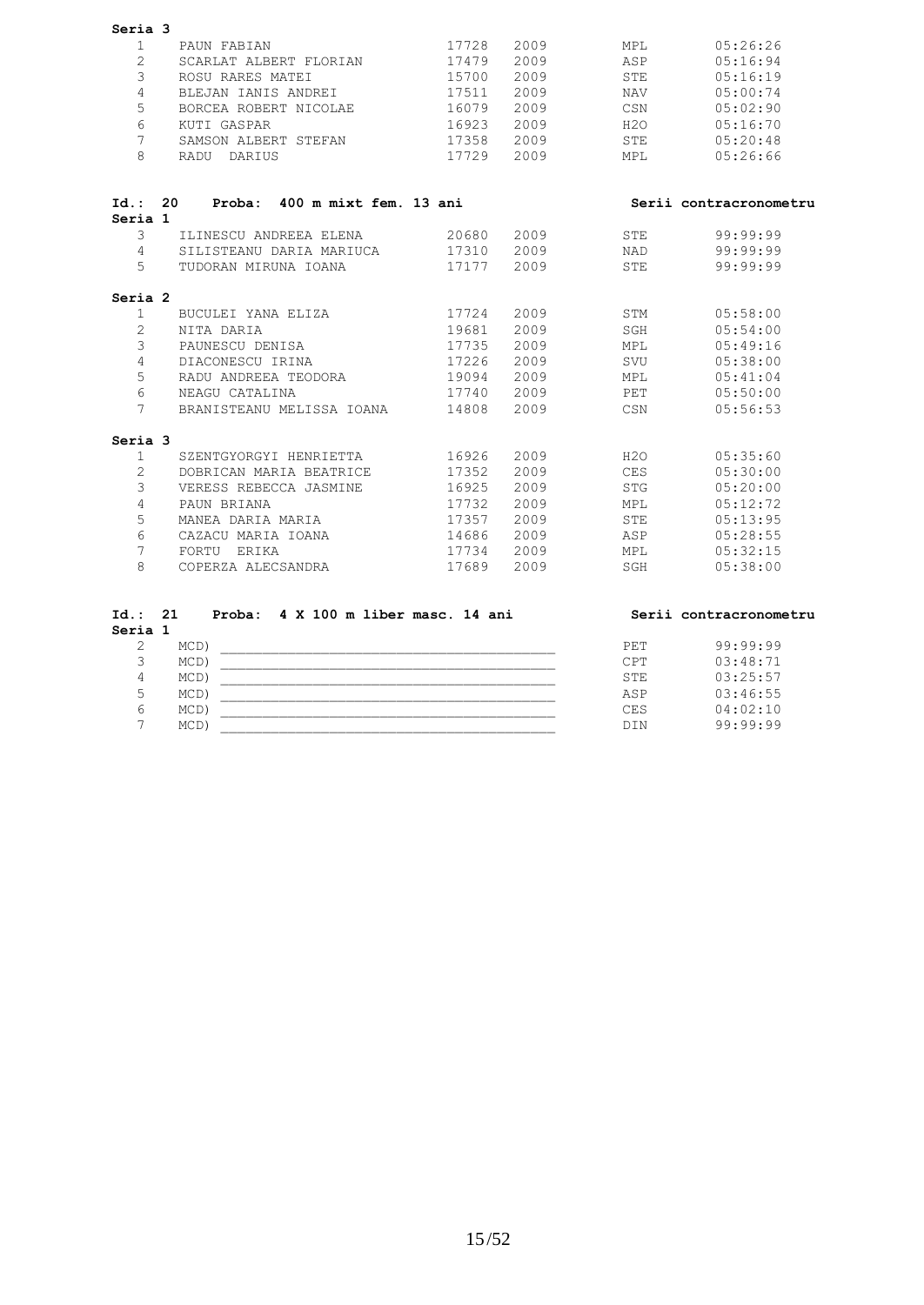### **Reuniunea: 4 Data: 24.06.2022 Ora 09:30**

| Culoar                  | Nume si prenume<br><b>Stafeta</b>        | Cod            | An<br>nastere | <b>Club</b>       | <b>Timp</b><br>creditat |
|-------------------------|------------------------------------------|----------------|---------------|-------------------|-------------------------|
| $Id.$ :                 | 22<br>50 m fluture fem. 12 ani<br>Proba: |                |               |                   | Serii contracronometru  |
| Seria 1<br>2            | FLOREA BIANCA                            | 19395          | 2010          | DAC               | 00:49:92                |
| 3                       | PINTILIE ANDREEA ANCA                    | 19345          | 2010          | MGL               | 00:44:99                |
| 4                       | ARDELEAN TIMEEA                          | 19626          | 2010          | MAR               | 00:43:04                |
| 5                       | ALEXANDRU SONIA                          | 19840          | 2010          | ACN               | 00:43:11                |
| 6                       | BORSAN HANNA BIANKA                      | 20701          | 2010          | H <sub>2</sub> O  | 00:45:87                |
| Seria <sub>2</sub>      |                                          |                |               |                   |                         |
| $\mathbf{1}$            | MARASESCU MELANIA VIOLETE                | 19497          | 2010          | SWM               | 00:41:88                |
| 2                       | PINZARI ARIANA                           | 16503          | 2010          | ALS               | 00:41:29                |
| 3                       | BOGDAN ANA TEODORA                       | 19509          | 2010          | SSB               | 00:40:60                |
| 4                       | GHIUR ELENA DANIELA                      | 19346          | 2010          | MGL               | 00:39:99                |
| 5                       | CHIPER GIULIA ANNALISA                   | 22214          | 2010          | H2O               | 00:40:24                |
| 6                       | GRIGORE BIANCA ANDREEA                   | 19676          | 2010          | <b>CES</b>        | 00:41:08                |
| 7<br>8                  | BORBELY KINCSO<br>PETCU INES             | 17450<br>19672 | 2010<br>2010  | <b>COR</b><br>SWM | 00:41:52<br>00:42:37    |
| Seria 3                 |                                          |                |               |                   |                         |
| $\mathbf{1}$            | BONTA AYANA MARIA                        | 19669          | 2010          | SWM               | 00:39:74                |
| $\overline{2}$          | DESPA MARIA ANASTASIA ALE                | 17122          | 2010          | MTG               | 00:38:77                |
| 3                       | DANILA DARIA PARASCHEVA                  | 21730          | 2010          | CSR               | 00:38:59                |
| 4                       | RUSANDU TIMEA                            | 19241          | 2010          | <b>HYP</b>        | 00:38:54                |
| 5                       | CIORNEI TEODORA                          | 20552          | 2010          | <b>BLU</b>        | 00:38:55                |
| 6                       | NEACSU ALEXIA                            | 19639          | 2010          | <b>STE</b>        | 00:38:67                |
| 7                       | COBZARU ALESSIA MARIA                    | 21727          | 2010          | <b>CSR</b>        | 00:39:72                |
| 8                       | MICU MELISSA                             | 17543          | 2010          | DAC               | 00:39:82                |
| Seria 4                 |                                          |                |               |                   |                         |
| $\mathbf{1}$            | DAN ALEXANDRA DANIELA                    | 19482          | 2010          | STM               | 00:38:34                |
| 2                       | PATRASCAN ADINA MARIA                    | 20954          | 2010          | SWM               | 00:38:21                |
| 3                       | POPA MEDEEA STEFANIA                     | 16720          | 2010          | <b>SCB</b>        | 00:38:02                |
| 4                       | CIMPAN DENISA                            | 19662          | 2010          | <b>STE</b>        | 00:37:92                |
| 5                       | NAN MARIA ALEXANDRA                      | 16881          | 2010          | NAV               | 00:37:93                |
| 6                       | ANDREICUT ALESIA ELENA                   | 22563          | 2010          | LBM               | 00:38:19                |
| 7<br>8                  | IONESCU ANDREEA LAURA<br>TAPIRLUIE DIANA | 16516<br>17890 | 2010<br>2010  | ALS<br>TSP        | 00:38:21<br>00:38:36    |
|                         |                                          |                |               |                   |                         |
| Seria 5<br>1            | BOARIU ALEXANDRA                         | 19242          | 2010          | <b>HYP</b>        | 00:37:49                |
| 2                       | DOBRESCU MELANIA                         | 19299          | 2010          | ACT               | 00:37:37                |
| 3                       | SZALO TEKLA NORA                         | 19105          | 2010          | H2O               | 00:37:23                |
| $\overline{4}$          | BODA LAURA IOANA                         | 19491          | 2010          | TIM               | 00:37:09                |
| 5                       | CALVO KAREN                              | 20505          | 2010          | REN               | 00:37:16                |
| 6                       | CRANGASU DANIA                           | 19330          | 2010          | PET               | 00:37:31                |
| 7                       | HLIHOR ANA MARIA                         | 19235          | 2010          | NAV               | 00:37:40                |
| 8                       | URSE MARIA INGRID                        | 19207          | 2010          | <b>CSP</b>        | 00:37:70                |
| Seria 6                 |                                          |                |               |                   |                         |
| 1                       | CONSTANTIN BIANCA MARIA                  | 19752          | 2010          | ALS               | 00:37:01                |
| $\mathbf{2}$            | DRAGU SMARANDA                           | 21836          | 2010          | SWM               | 00:36:73                |
| 3                       | PAPP IULIA ALEXANDRA                     | 19479          | 2010          | STM               | 00:36:07                |
| 4                       | RADU NATALIA                             | 17799          | 2010          | CES               | 00:35:82                |
| 5                       | DAVID DENISA DIANA                       | 19748          | 2010          | BAM               | 00:35:91                |
| 6                       | ZSEBE ANDREA MARIA                       | 19253          | 2010          | ALB               | 00:36:55                |
| $7\phantom{.0}$<br>8    | PERUZZARE ALEXANDRA MARIA<br>SAVIN MARTA | 16440<br>19684 | 2010<br>2010  | ALS<br>SGH        | 00:36:87<br>00:37:02    |
|                         |                                          |                |               |                   |                         |
| Seria 7<br>$\mathbf{1}$ | TARALUNGA RAISA ELENA                    | 16100          | 2010          | $\mathbb{CSN}{}$  | 00:35:61                |
| $\mathbf{2}$            | BROSTIUC ANDREEA                         | 17831          | 2010          | SCB               | 00:35:48                |
| 3                       | NICHITA EMA STEFANIA                     | 19492          | 2010          | TIM               | 00:35:08                |
| $\overline{4}$          | CONSTANTIN ALEXANDRA MARI                | 19374          | 2010          | MPL               | 00:34:77                |
| 5                       | PAVEL BIANCA ANDREEA                     | 16663          | 2010          | AQU               | 00:34:89                |
| 6                       | ANGHEL BIANCA                            | 19534          | 2010          | ACT               | 00:35:41                |
| 7                       | DOLOCAN ALESSIA                          | 19648          | 2010          | STE               | 00:35:60                |
| 8                       | MUNTEAN MIRUNA CORNELIA                  | 21775          | 2010          | DEV               | 00:35:65                |
|                         |                                          |                |               |                   |                         |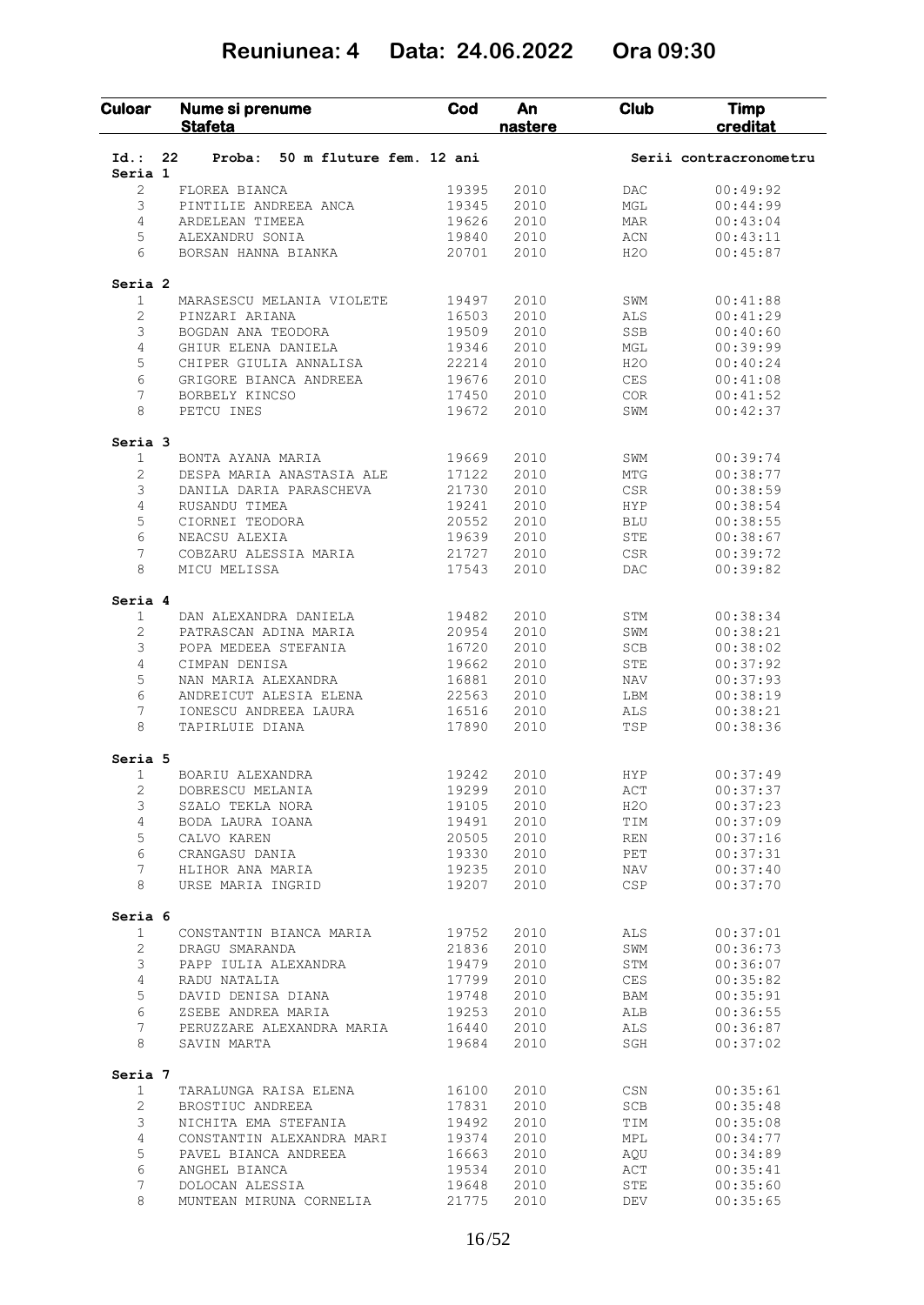| Seria 8          |                                                |       |              |            |                        |
|------------------|------------------------------------------------|-------|--------------|------------|------------------------|
| $\mathbf{1}$     | CRIVEANU ILINCA                                | 19917 | 2010         | ACT        | 00:34:67               |
| $\overline{2}$   | MATACHE AMALIA                                 | 19644 | 2010         | STE        | 00:34:16               |
| 3                | VANCSA FRUZSINA ILKA                           | 19310 | 2010         | HYP        | 00:33:92               |
| 4                | TIRILA PLOSCARU LARISA                         | 16564 | 2010         | HYP        | 00:33:39               |
| 5                | DELVECCHIO BIANCA                              | 19298 | 2010         | ACT        | 00:33:86               |
| 6                | MATEI NICOLETA                                 | 19101 | 2010         | CPT        | 00:34:13               |
| 7                | COCU DARIA                                     | 19692 | 2010         | BLU        | 00:34:30               |
| 8                | STOENESCU ANDREEA                              | 19661 | 2010         | STE        | 00:34:75               |
|                  |                                                |       |              |            |                        |
| Seria 9<br>1     | ENE MARIA                                      | 17807 | 2010         | CES        | 00:33:01               |
| $\overline{2}$   | UDROIU MARIA ANASTASIA                         | 19443 | 2010         | REN        | 00:31:97               |
| 3                | VASIAN ANTONIA MADALINA                        | 16678 | 2010         | BSC        | 00:31:76               |
| 4                | GANEA IUSTINA                                  | 19656 | 2010         | STE        | 00:31:42               |
| 5                | POPA ROBERTA ANA MARIA                         | 19634 | 2010         | <b>BSC</b> | 00:31:56               |
| 6                | ZAHARIA ALESSIA                                | 19647 | 2010         | STE        | 00:31:84               |
| $7\overline{ }$  | PARASCHIV SARA                                 | 19296 | 2010         | ACT        | 00:32:21               |
| 8                | MATEI ANA                                      | 19666 | 2010         | SWM        | 00:33:12               |
| Id.: 23          | Proba: 50 m fluture masc. 12 ani               |       |              |            | Serii contracronometru |
| Seria 1          |                                                |       |              |            |                        |
| $\overline{2}$   | ARCAN DARIUS STEFAN                            | 16613 | 2010         | CPT        | 00:42:85               |
| 3                | DOBRE OCTHAVIAN ANDREAS                        | 19560 | 2010         | COB        | 00:42:08               |
| $\overline{4}$   | MESTECANEANU RARES IOAN                        | 16433 | 2010         | LPT        | 00:41:10               |
| 5                | RAIF ADEM                                      | 19302 | 2010         | ACT        | 00:41:48               |
| 6                | MURESAN CEZAR                                  | 19379 | 2010         | BAM        | 00:42:29               |
| 7<br>Seria 2     | MAGHERU SASHA CONSTANTIN                       | 19664 | 2010         | SWM        | 00:47:11               |
| $\mathbf{1}$     | DUTULESCU RARES FLORIN                         | 17337 | 2010         | LLP        | 00:40:33               |
| $\overline{2}$   | MICHIS CRISTIAN                                | 22369 | 2010         | BAM        | 00:39:27               |
| 3                | ORBAN EDUARD BERNARDIN                         | 17301 | 2010         | HYP        | 00:39:06               |
| 4                | BALAN NICOLAE                                  | 19245 | 2010         | ALB        | 00:39:03               |
| 5                | SCHIOPU RARES                                  | 19698 | 2010         | BLU        | 00:39:06               |
| 6                | EVA MATEI STEFAN                               | 19331 | 2010         | PET        | 00:39:26               |
| 7                | RADU ALEXEI                                    | 19212 | 2010         | CES        | 00:40:04               |
| 8                | TUDORAN MARIUS                                 | 19637 | 2010         | STE        | 00:40:41               |
| Seria 3          |                                                |       |              |            |                        |
| $\mathbf{1}$     | PINTILIE EDUARD ANDREI                         | 19665 | 2010         | SWM        | 00:38:80               |
| $\overline{c}$   | MARGINEAN ADRIAN IOAN                          | 19256 | 2010         | ALB        | 00:38:62               |
| 3                | GURUITA LUCA                                   | 19693 | 2010         | BLU        | 00:38:52               |
| 4                | GRIGA ARON                                     | 19749 | 2010         | LBM        | 00:38:42               |
| 5                | BUCUR DAVID ALEXANDRU                          | 19228 | 2010         | NAV        | 00:38:43               |
| 6                | CONTRAS ALEXANDRU STEFAN 19489                 |       | 2010         | STM        | 00:38:60               |
| 7 <sup>7</sup>   | GHERGHEL LUCA                                  | 19384 | 2010         | BAM        | 00:38:66               |
| 8                | KISS ALEXANDRU                                 | 19285 | 2010         | SHD        | 00:38:86               |
| Seria 4          |                                                |       |              |            |                        |
| $\mathbf{1}$     | IVANA TUDOR                                    | 19658 | 2010         | STE        | 00:38:22               |
| $\overline{2}$   | POP TAMAS                                      | 19348 | 2010         | STG        | 00:38:06               |
| 3                | CIULEA MATEI                                   | 19247 | 2010         | ALB        | 00:37:59               |
| $\overline{4}$   | BALAN RADU ALEXANDRU                           | 17481 | 2010         | NAV        | 00:37:29               |
| 5                | CAPRARU ALEXANDRU STEFAN                       | 19554 | 2010         | CES        | 00:37:42               |
| 6                | KISS DANIEL                                    | 19932 | 2010         | ACN        | 00:37:99               |
| $7\phantom{.0}$  | CONSTANTIN DAVID                               | 19397 | 2010         | <b>NAV</b> | 00:38:11               |
| 8                | CERNAT RARES CONSTANTIN                        | 17853 | 2010         | <b>BSC</b> | 00:38:25               |
| Seria 5          |                                                |       |              |            |                        |
| $\mathbf{1}$     | KOVACS ARON KOPPANY                            | 16479 | 2010         | H2O        | 00:36:93               |
| $\overline{2}$   | SIMION TUDOR VIOREL                            | 17118 | 2010         | MTG        | 00:36:75               |
| 3                | DOROBANTU CONSTANTIN LUCA 22186                |       | 2010         | TIM        | 00:36:66               |
| $4\overline{ }$  | DOBRE RARES MIHAI                              | 19315 | 2010         | NAV        | 00:35:38               |
| 5                | FLOREA ANDREI                                  | 19671 | 2010         | SWM        | 00:36:52               |
| 6                | PISTEA TUDOR                                   | 19383 | 2010         | BAM        | 00:36:74               |
| $7^{\circ}$<br>8 | PESCARU VLAD ANDREI 17279<br>RADU RARES STEFAN | 15497 | 2010<br>2010 | ALS<br>CSN | 00:36:81<br>00:36:97   |
| Seria 6          |                                                |       |              |            |                        |
| $\mathbf{1}$     | CIORGAN LUCA DAVID                             | 19622 | 2010         | MAR        | 00:34:68               |
| $\overline{2}$   | VARGA DOMINIK ZOLTAN                           | 19282 | 2010         | COR        | 00:34:53               |
| 3                | OGICA VLAD THEODOR                             | 19218 | 2010         | DIN        | 00:34:33               |
| 4                | VASILE MIHAI CATALIN                           | 19226 | 2010         | NAV        | 00:34:08               |
| 5                | MIHAI SASHA ANDREI                             | 19314 | 2010         | NAV        | 00:34:22               |
| 6                | LAZAREV LUCA ION                               | 17670 | 2010         | CSN        | 00:34:42               |
| $7\overline{ }$  | NEGRU NECULA DAVID ANDREI 16995                |       | 2010         | SGL        | 00:34:65               |
| 8                | MATEI ANTONIO ANDREI                           | 19670 | 2010         | SWM        | 00:35:02               |
|                  |                                                |       |              |            |                        |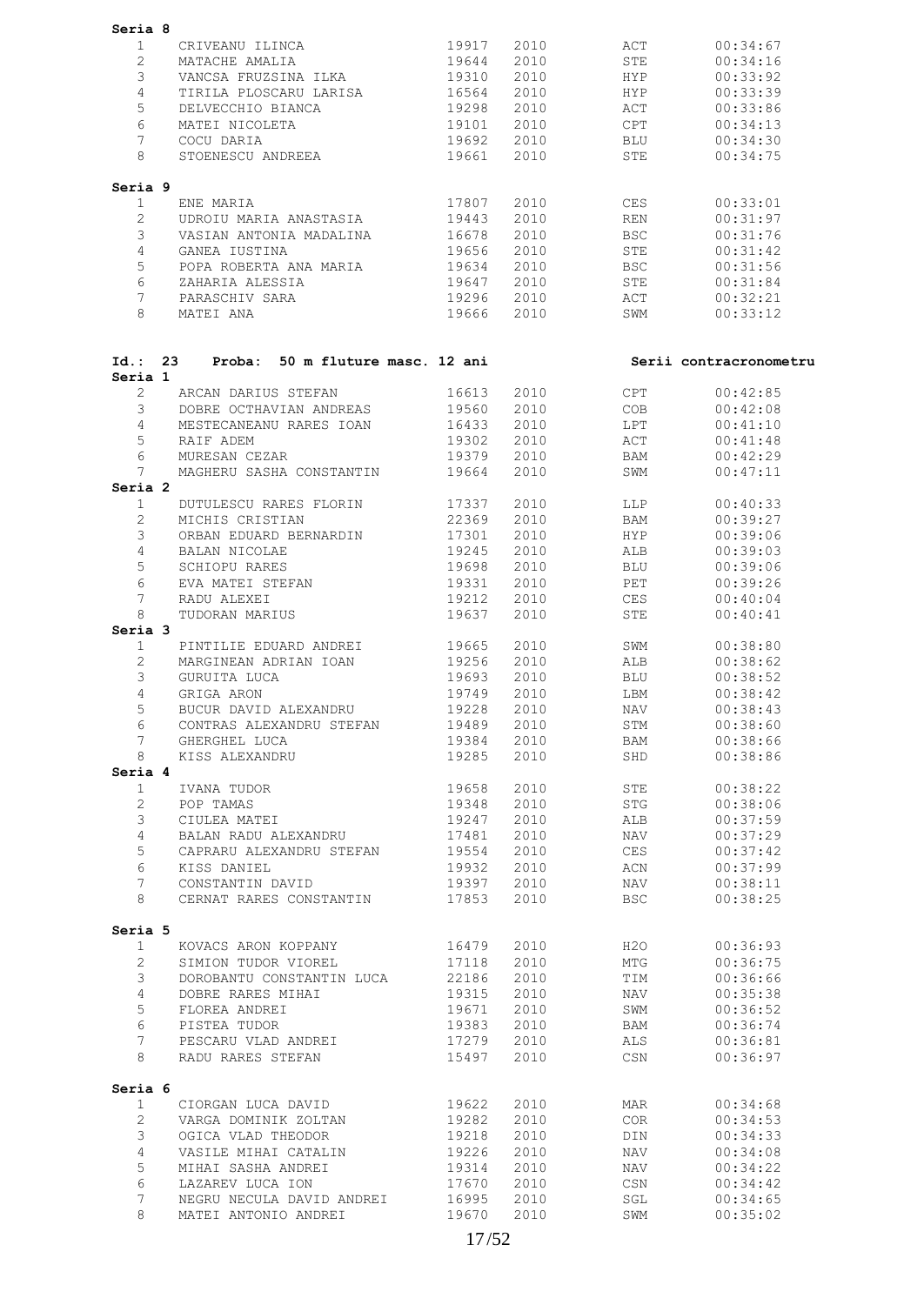| Seria 7<br>$\mathbf{1}$ |                                                |            |              |            |                        |  |
|-------------------------|------------------------------------------------|------------|--------------|------------|------------------------|--|
|                         |                                                |            |              |            |                        |  |
|                         | SILISTE ALEXANDRU                              | 19653      | 2010         | STE        | 00:33:47               |  |
| $\overline{2}$          | PIRLOGEA RARES TEODOR                          | 17911      | 2010         | CES        | 00:33:40               |  |
| 3                       | SLADARU ANDREI                                 | 16065      | 2010         | CSN        | 00:33:30               |  |
| 4                       | VASILE ANTONIO NICOLAS                         | 19234      | 2010         | NAV        | 00:33:25               |  |
| 5                       | POPESCU VLAD STEFAN                            | 17810      | 2010         | <b>BSC</b> | 00:33:28               |  |
| 6                       | VIERU DAVID                                    | 17808      | 2010         | CES        | 00:33:34               |  |
| 7                       | STAICU DAVID                                   | 19300      | 2010         | ACT        | 00:33:41               |  |
|                         |                                                |            |              |            |                        |  |
| 8                       | GHERGHEL STEFAN ANDREI                         | 19746      | 2010         | BAM        | 00:33:95               |  |
| Seria 8                 |                                                |            |              |            |                        |  |
| 1                       | ZSIGMOND DARIUS VALENTIN                       | 19556      | 2010         | <b>BSC</b> | 00:33:15               |  |
| $\mathbf{2}^{\prime}$   | PURCAR PAUL MIHAIL                             | 19284      | 2010         | SHD        | 00:32:79               |  |
| 3                       | STOICA CEZAR                                   | 19638      | 2010         | STE        | 00:31:99               |  |
| 4                       | EFTIMIE DAVID ALEXANDRU                        | 21776      | 2010         | ALB        | 00:31:82               |  |
| 5                       | PANDELE VLADIMIR                               | 19663      | 2010         | STE        | 00:31:89               |  |
| 6                       | SALAJAN TUDOR ANDREI                           | 16389      | 2010         | COR        | 00:32:03               |  |
|                         |                                                |            |              |            |                        |  |
| $7\overline{ }$         | SFIRNACIUC NICHOLAS                            | 22281      | 2010         | NAV        | 00:33:10               |  |
| 8                       | PIRVULESCU DAVID PETRISOR                      | 17649      | 2010         | CPT        | 00:33:17               |  |
| Seria 9                 |                                                |            |              |            |                        |  |
| 1                       | MOISA CONSTANTIN                               | 17836      | 2010         | SCB        | 00:31:60               |  |
| $\overline{2}$          | MARINESCU LUCA STEFAN                          | 17731      | 2010         | CSP        | 00:31:38               |  |
| 3                       | VIERU RARES ANDREI                             | 19230      | 2010         | NAV        | 00:30:31               |  |
| 4                       | POJAR LUCA                                     | 19494      | 2010         | TIM        | 00:29:11               |  |
|                         |                                                |            |              |            |                        |  |
| 5                       | IONESCU VLAD                                   | 16559      | 2010         | HYP        | 00:29:94               |  |
| 6                       | ZSUREK DAVID ARON                              | 22103      | 2010         | COR        | 00:30:40               |  |
| 7                       | <b>UDOR ERIC</b>                               | 17811      | 2010         | CES        | 00:31:47               |  |
| 8                       | MARIS DAVID                                    | 19838      | 2010         | ACN        | 00:31:69               |  |
|                         |                                                |            |              |            |                        |  |
| Id.: 24                 | Proba: 50 m liber fem. 13 ani                  |            |              |            | Serii contracronometru |  |
| Seria 1                 |                                                |            |              |            |                        |  |
| 3                       | BORS IASMINA MONICA                            | 15506      | 2009         | SGL        | 99:99:99               |  |
| $\overline{4}$          | SILISTEANU DARIA MARIUCA                       | 17310      | 2009         | NAD        | 99:99:99               |  |
| 5                       | MOLDOVAN IULIA                                 | 17767      | 2009         | BAM        | 99:99:99               |  |
| Seria 2                 |                                                |            |              |            |                        |  |
| 1                       | NEAGU ILINCA MARIA                             | 17526      | 2009         | BSC        | 99:99:99               |  |
| $\overline{2}$          | BUDRIS LUNGESCU IULIA MAR                      | 17322      | 2009         | ALB        | 99:99:99               |  |
| 3                       | STEFANESCU ANDREEA                             | 17529      | 2009         | BSC        | 99:99:99               |  |
| 4                       | SZABO AGOTA                                    | 17342      | 2009         | H2O        | 99:99:99               |  |
|                         | GAGIU ELISE MARIA                              |            | 2009         |            |                        |  |
| 5                       |                                                | 17818      |              | SWM        | 99:99:99               |  |
| 6                       | PETRE MARA                                     | 16424      | 2009         | COB        | 99:99:99               |  |
| $7^{\circ}$             | SIMU IRINA                                     |            | 17791 2009   |            | ACN 99:99:99           |  |
|                         |                                                |            |              |            |                        |  |
|                         | 8 STEGARESCU DELIA CRISTINA 16110 2009         |            |              | SGL        | 99:99:99               |  |
|                         |                                                |            |              |            |                        |  |
| 1                       | GOIA RALUCA                                    | 17596      | 2009         | SHD        | 99:99:99               |  |
| $\overline{2}$          |                                                |            |              | STE        | 99:99:99               |  |
|                         | BOLINTEANU ERICA MARIA<br>OPRIS ANDA IOANA     | 17354 2009 |              |            |                        |  |
| $\mathcal{S}$           |                                                | 17624      | 2009         | SSB        | 99:99:99               |  |
| $4 -$                   | MANEA DARIA MARIA                              | 17357      | 2009         | STE        | 99:99:99               |  |
| $5\overline{)}$         | FLORESCU GLIGORE EMANUELA                      | 19322      | 2009         | ACN        | 99:99:99               |  |
| 6                       | SZENTGYORGYI HENRIETTA                         | 16926      | 2009         | H2O        | 99:99:99               |  |
| Seria 3<br>7            | ZAMA ANA MARIA                                 | 19148      | 2009         | <b>REN</b> | 99:99:99               |  |
| 8                       | MANOLACHE ARIANA MARIA                         | 16876      | 2009         | PET        | 99:99:99               |  |
| Seria 4                 |                                                |            |              |            |                        |  |
| $\mathbf{1}$            | NITA DARIA                                     | 19681      | 2009         | SGH        | 99:99:99               |  |
| $2^{\circ}$             | DIACONESCU IRINA                               | 17226      |              | SVU        |                        |  |
|                         |                                                |            | 2009         |            | 99:99:99               |  |
| 3 <sup>7</sup>          | ILINESCU ANDREEA ELENA 20680                   |            | 2009         | STE        | 99:99:99               |  |
| $4\overline{ }$         | RURAC MIRUNA VERONICA                          | 17228      | 2009         | SVU        | 99:99:99               |  |
| $5\overline{)}$         | NEAGU CATALINA                                 | 17740      | 2009         | PET        | 99:99:99               |  |
| 6                       | BUCULEI YANA ELIZA                             | 17724      | 2009         | STM        | 99:99:99               |  |
| 7                       | IONESCU MAYA MIHAELA 17365                     |            | 2009         | ACT        | 99:99:99               |  |
| 8                       | COPERZA ALECSANDRA                             | 17689      | 2009         | SGH        | 99:99:99               |  |
| Seria 5                 |                                                |            |              |            |                        |  |
| $\mathbf{1}$            | CRISTEA ANDREEA MARIA                          | 17521      | 2009         | BSC        | 99:99:99               |  |
| $\overline{2}$          | ASAFTEI DARIA                                  | 17300      | 2009         | <b>NAD</b> | 99:99:99               |  |
| $\mathcal{S}$           |                                                | 17770      | 2009         | LBM        | 99:99:99               |  |
|                         | MORAR DANIELA MARIA                            |            |              |            |                        |  |
| $4\overline{ }$         | OTVOS LORENA ELENA                             | 16355      | 2009         | CST        | 99:99:99               |  |
| 5                       | TENCIU ALECSIA MARIA                           | 17311      | 2009         | NAD        | 99:99:99               |  |
| 6                       | MIHAES ELIZA CRISTIANA                         | 16063      | 2009         | CSN        | 99:99:99               |  |
| $7\overline{ }$<br>8    | DABIJA REBECA ELENA 17765<br>ZAHARIA ANNA LISA | 15346      | 2009<br>2009 | BAM<br>DIN | 99:99:99<br>99:99:99   |  |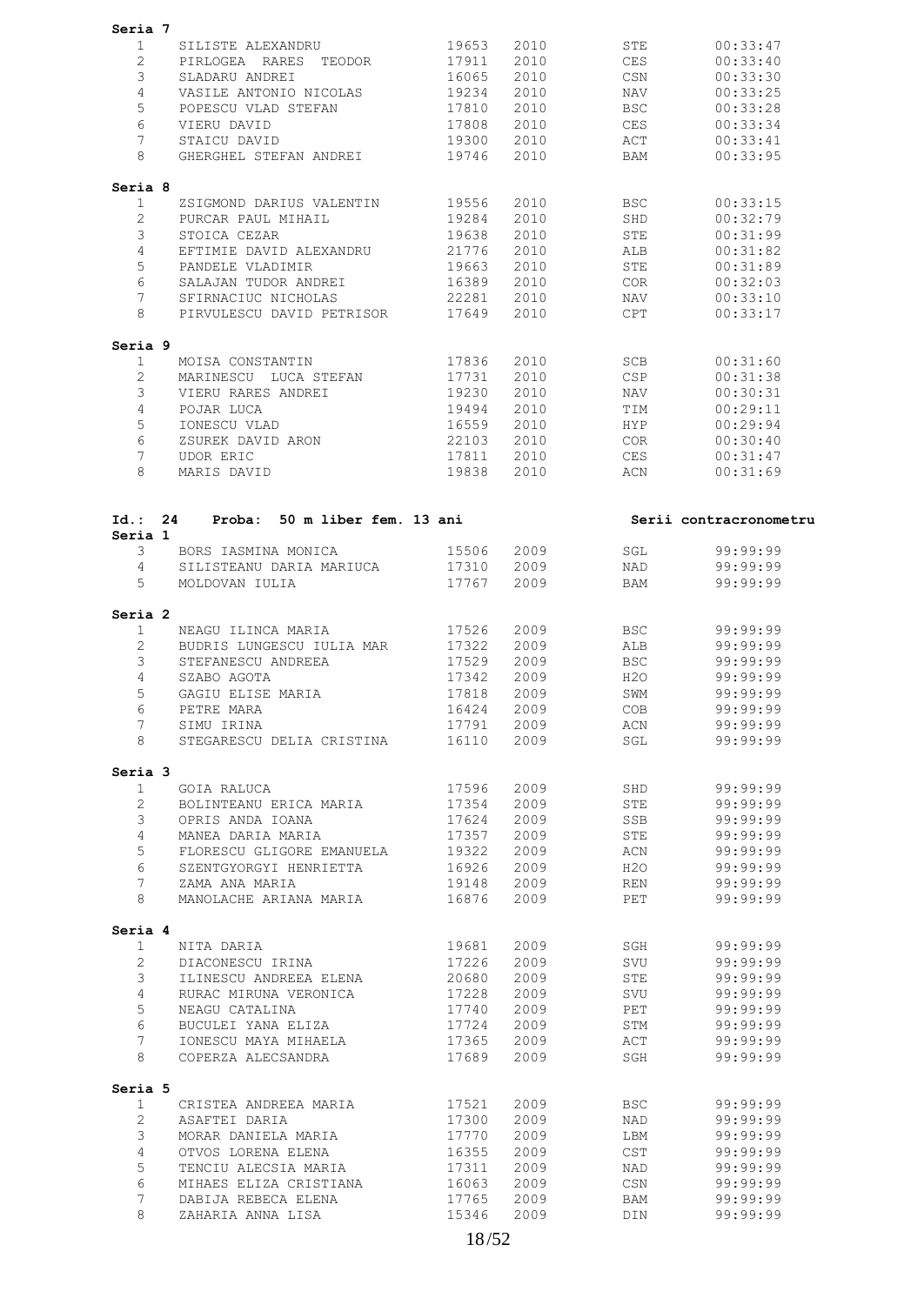| Seria 6              |                                                  |                |              |                   |                        |
|----------------------|--------------------------------------------------|----------------|--------------|-------------------|------------------------|
| 1                    | VLAD MARIA                                       | 17323          | 2009         | ALB               | 99:99:99               |
| $\overline{2}$       | SEPI MAIA ILINCA                                 | 17347          | 2009         | DIN               | 99:99:99               |
| 3                    | CONIG LAURA                                      | 17597          | 2009         | SHD               | 99:99:99               |
| $\overline{4}$       | BACALU DENISA                                    | 17355          | 2009         | <b>STE</b>        | 99:99:99               |
| 5                    | MUSAT ANA MARIA                                  | 19319          | 2009         | SS7               | 99:99:99               |
| 6                    | VERESS REBECCA JASMINE                           | 16925          | 2009         | <b>STG</b>        | 99:99:99               |
| 7                    |                                                  |                | 2009         |                   |                        |
| 8                    | GHERGHEL ANDREA                                  | 17537          |              | BAM<br><b>BSC</b> | 99:99:99               |
|                      | SERMAN LARISA MIHAELA                            | 17528          | 2009         |                   | 99:99:99               |
| Seria 7              |                                                  |                |              |                   |                        |
| 1                    | GIRIP LUCIA GEORGIANA                            | 17687          | 2009         | LBR               | 99:99:99               |
| $\overline{2}$       | TUDORAN MIRUNA IOANA                             | 17177          | 2009         | STE               | 99:99:99               |
| 3                    | DUMITRU THEODORA MARIA                           | 13975          | 2009         | CPT               | 99:99:99               |
| 4                    | TOLEA CRISTINA                                   | 17733          | 2009         | PET               | 99:99:99               |
| 5                    | MAXIN ANA SOFIA                                  | 19839          | 2009         | ACN               | 99:99:99               |
| 6                    | RAVAR XENIA                                      | 17690          | 2009         | COB               | 99:99:99               |
| 7                    | CALINESCU ADELINA MARIA                          | 19460          | 2009         | CPT               | 99:99:99               |
| 8                    | MORAR BIANCA RAISA                               | 16928          | 2009         | STG               | 99:99:99               |
| Seria 8              |                                                  |                |              |                   |                        |
| $\mathbf 1$          | MARIUT SERENA MARIA                              | 14810          | 2009         | CSN               | 99:99:99               |
| $\overline{2}$       | MAXIM MARIA ILINCA                               | 17745          | 2009         | ACT               | 99:99:99               |
| 3                    | POSTELNICU THEODORA                              | 17803          | 2009         | <b>BSC</b>        | 00:34:87               |
| $\overline{4}$       | BATEL ESSAMELDIN AYSHA                           | 17438          | 2009         | NAV               | 00:32:52               |
| 5                    | TUDOR ANA MARIA                                  | 17443          | 2009         | NAV               | 00:34:48               |
| 6                    |                                                  | 17297          |              |                   |                        |
|                      | PIRVU ALICE MARIA STEFANI                        |                | 2009         | MTG               | 99:99:99               |
| 7                    | CEAICOVSCHI SOFIA                                | 22121          | 2009         | NAV               | 99:99:99               |
| 8                    | ROMEGA NATALIA IOANA                             | 17227          | 2009         | SVU               | 99:99:99               |
| Seria 9              |                                                  |                |              |                   |                        |
| 1                    | CALAPOD CHRISTINE                                | 16830          | 2009         | CSN               | 00:32:28               |
| $\overline{2}$       | MIHALTEANU ANDREEA MARIA                         | 17525          | 2009         | <b>BSC</b>        | 00:31:31               |
| 3                    | IOANA<br>IONITA                                  | 17524          | 2009         | STE               | 00:30:47               |
| $\overline{4}$       | BERTEANU BIANCA MARIA                            | 17465          | 2009         | STE               | 00:28:96               |
| 5                    | CRAIOVEANU REBECA ANDREEA                        | 17362          | 2009         | STE               | 00:28:98               |
| 6                    | MIHAI DENISA MARIA                               | 17819          | 2009         | ASP               | 00:30:55               |
| 7                    | CAZACU MARIA IOANA                               | 14686          | 2009         | ASP               | 00:31:63               |
| 8                    | POP KARINA MARIA                                 | 17175          | 2009         | STE               | 00:32:34               |
|                      |                                                  |                |              |                   |                        |
|                      |                                                  |                |              |                   |                        |
| Id. : 25             | Proba: 50 m liber masc. 13 ani                   |                |              |                   | Serii contracronometru |
| Seria 1<br>3         | TASYUREK DENIS ERDAL                             | 16391          | 2009         | COR.              | 99:99:99               |
| $\overline{4}$       | VOCHIN ANDREI                                    | 17348          | 2009         | DIN               | 99:99:99               |
| 5                    | GHEORGHITA ANDREI VIRGIL                         | 17533          | 2009         | STE               | 99:99:99               |
| Seria 2              |                                                  |                |              |                   |                        |
| $\mathbf{2}$         | ALEXANDRESCU R. STEFAN                           | 17554          | 2009         | SPL               | 99:99:99               |
| 3                    | FEKETE MAGOR                                     | 16561          | 2009         | HYP               | 99:99:99               |
| $\overline{4}$       | GHIRAN ABEL                                      | 19837          |              |                   | 99:99:99               |
|                      |                                                  |                | 2009         | ACN               |                        |
| 5                    | MIJA RADU STEFAN                                 | 17361          | 2009         | STE               | 99:99:99               |
| 6<br>$7\overline{ }$ | NICULAE ALEXANDRU CRISTIA<br>MIHAI ANDREI RAZVAN | 15642<br>17880 | 2009<br>2009 | CPT<br>CSP        | 99:99:99<br>99:99:99   |
|                      |                                                  |                |              |                   |                        |
| Seria 3              |                                                  |                |              |                   |                        |
| $\mathbf{1}$         | PARASCHIV ALEXANDRU                              | 17591          | 2009         | SHD               | 99:99:99               |
| $\overline{2}$       | BILDEA STEFAN CLAUDIU                            | 16019          | 2009         | ASP               | 99:99:99               |
| 3                    | BUMBAC EDUARD GABRIEL                            | 17139          | 2009         | AVD               | 99:99:99               |
| $\overline{4}$       | STAN ANDREI                                      | 16049          | 2009         | CES               | 99:99:99               |
| 5                    | RUSU RAZVAN STEFAN                               | 17667          | 2009         | $\mathbb{CSN}$    | 99:99:99               |
| 6                    | HUDAC LUCAS GABRIEL                              | 17473          | 2009         | MAR               | 99:99:99               |
| 7                    | STRIMBU CRISTIAN                                 | 17372          | 2009         | ACT               | 99:99:99               |
| 8                    | VASILE STOICA ERIC GABRIE                        | 16889          | 2009         | DAC               | 99:99:99               |
| Seria 4              |                                                  |                |              |                   |                        |
| 1                    | MOISE ALEXANDRU                                  | 16080          | 2009         | CSN               | 99:99:99               |
| $\overline{2}$       | CRISTESCU STEFAN                                 | 14636          | 2009         | CES               | 99:99:99               |
| 3                    | CIOCAN DARIUS ANDREI                             | 16184          | 2009         | COB               | 99:99:99               |
| 4                    | CONSTANTIN CRISTIAN                              | 14704          | 2009         |                   | 99:99:99               |
|                      |                                                  |                |              | STE               |                        |
| 5                    | FEIFFER HUNOR                                    | 17344          | 2009         | STG               | 99:99:99               |
| 6                    | BLAGA MIHNEA                                     | 17789          | 2009         | ACN               | 99:99:99               |
| 7<br>8               | MOLDOVAN VLAD<br>DIACONESCU VLAD                 | 17330<br>17216 | 2009<br>2009 | ALB<br>SVU        | 99:99:99<br>99:99:99   |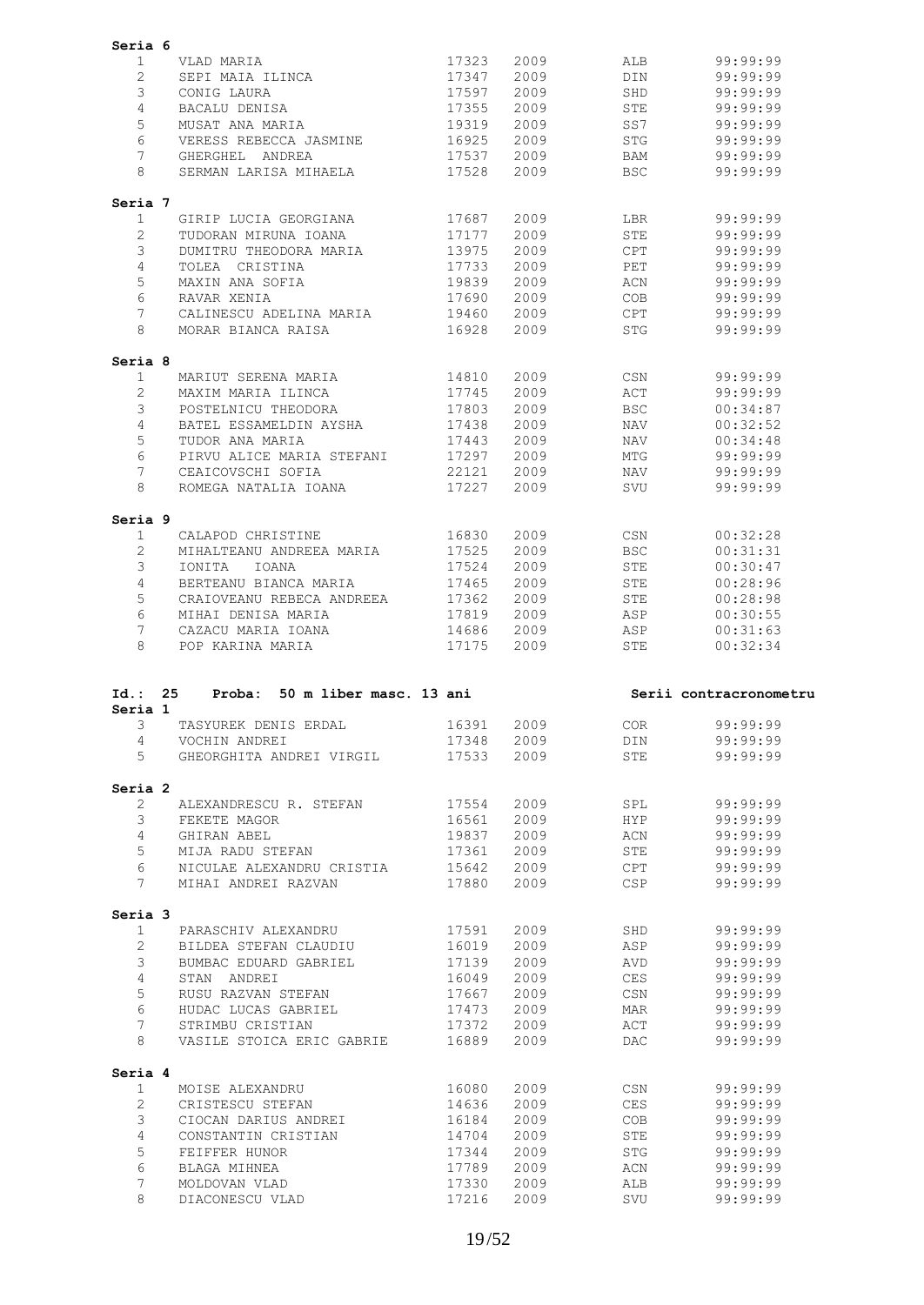| Seria 5                |                                           |                |            |            |                        |
|------------------------|-------------------------------------------|----------------|------------|------------|------------------------|
| $\mathbf{1}$           | BALACI BOGDAN                             | 16450          | 2009       | REN        | 99:99:99               |
| $\overline{2}$         | NAE PATRICK TEODOR                        | 17349          | 2009       | DIN        | 99:99:99               |
| 3                      | POPEANGA SASA                             | 19269          | 2009       | ALS.       | 99:99:99               |
| 4                      | UCEANU ILIE DANIEL                        | 17563          | 2009       | SS7        | 99:99:99               |
| 5                      | CONSTANTIN LUCA MARIUS                    | 16508          | 2009       | STE        | 99:99:99               |
| 6                      | IONITA RARES ANDREI                       | 15505          | 2009       | SGL        | 99:99:99               |
| 7                      | HARABAGIU DRAGOS                          | 17536          | 2009       | BAM        | 99:99:99               |
| 8                      | CIUVICA MARIO CRISTIAN                    | 17798          | 2009       | NAV        | 99:99:99               |
|                        |                                           |                |            |            |                        |
| Seria 6                |                                           |                |            |            |                        |
| $\mathbf{1}$           | ILIE REMUS ANDREI                         | 16759          | 2009       | TSP        | 99:99:99               |
| $\overline{2}$         | BUJOREANU RAZVAN GABRIEL                  | 17371          | 2009       | ACT        | 99:99:99               |
| 3                      | DREGHICIU STEFAN                          | 17592          | 2009       | SHD        | 99:99:99               |
| 4                      | MERCAN ANDREI STEFAN                      | 16036          | 2009       | ALS        | 99:99:99               |
| 5                      | MESAROS ALEXANDRU DANIEL                  | 17406          | 2009       | MTM        | 99:99:99               |
| 6                      | KUTI GASPAR                               | 16923          | 2009       | H2O        | 99:99:99               |
| 7                      | PRUNA RAZVAN ANDREI                       | 21733          | 2009       | CSR        | 99:99:99               |
| 8                      | VASILE ANTONIO ANDREI                     | 19687          | 2009       | <b>STE</b> | 99:99:99               |
| Seria 7                |                                           |                |            |            |                        |
| 1                      | POPESCU DAVID IOAN                        | 17215          | 2009       | SVU        | 99:99:99               |
| $\overline{2}$         | MARCU DAVID ANDREI                        | 17742          | 2009       | ACT        | 99:99:99               |
| 3                      | BACIU OVIDIU                              | 17332          | 2009       | ALB        | 99:99:99               |
| 4                      | STINGA VLAD                               | 17792          | 2009       | ACN        | 99:99:99               |
| 5                      | BARBIERU ERIK NICOLAS                     | 14663          | 2009       | ASP        | 99:99:99               |
| 6                      | IORGA DAMIAN                              | 16108          | 2009       | SGL        | 99:99:99               |
| 7                      | ATUDOREI ADRIAN MARIAN                    | 17219          | 2009       | SVU        | 99:99:99               |
| 8                      | SURDULESCU ANDREI CALIN                   | 17474          | 2009       | MAR        | 99:99:99               |
| Seria 8                |                                           |                |            |            |                        |
| 1                      | BIRSAN ALBERT                             | 17605          | 2009       | PCT        | 00:31:90               |
| 2                      | VOINEA DARIUS ANDREI                      | 17515          | 2009       | <b>BSC</b> | 00:30:86               |
| 3                      | VATAVU LUCA MIHAI                         | 17114          | 2009       | TRG        | 00:30:75               |
| 4                      | UDEANU DIMITRIE                           | 16998          | 2009       | LLP        | 00:30:66               |
| 5                      | SAMSON ALBERT STEFAN                      | 17358          | 2009       | STE        | 00:30:72               |
| 6                      | BANU ROBERT CONSTANTIN                    | 15495          | 2009       | CSN        | 00:30:79               |
| 7                      | ABBOUD YOUSSEF                            | 17510          | 2009       | <b>BSC</b> | 00:31:86               |
| 8                      | MARIN GELU ANDREI                         | 15702          | 2009       | ALS        | 00:32:13               |
| Seria 9                |                                           |                |            |            |                        |
| $\mathbf 1$            | PLESU RAZVAN                              | 17685          | 2009       | <b>MBR</b> | 00:30:44               |
| $\overline{2}$         | CIOBANU GABRIEL                           | 15706          | 2009       | ALS        | 00:30:08               |
| 3                      | ANA VICTOR MARIAN                         | 17727          | 2009       | SPL        | 00:29:34               |
| 4                      | GHENU ANDREI EDUARD                       |                | 15701 2009 | NAV        | 00:28:77               |
| 5                      | NAE GABRIEL ADRIAN                        | 15703 2009     |            | ALS        | 00:29:15               |
| 6                      |                                           |                | 2009       | ASP        | 00:29:63               |
| $7^{\circ}$            | CIOCANARU ANTONIO ALEXAND 16499           |                | 2009       | ALS        | 00:30:21               |
| 8                      | CRACIUN ANDREI                            | 17573          | 2009       | LER        | 00:30:61               |
|                        |                                           |                |            |            |                        |
| Seria 10               |                                           |                |            |            |                        |
| $\mathbf{1}$           | SCARLAT ALBERT FLORIAN 17479              |                | 2009       | ASP        | 00:28:25               |
| $\overline{2}$         | BORCEA ROBERT NICOLAE                     | 16079          | 2009       | CSN        | 00:27:55               |
| 3 <sup>7</sup>         | BACALU EDUARD STEFAN                      | 17353          | 2009       | STE        | 00:27:03               |
| $4\overline{ }$        | BLEJAN IANIS ANDREI 17511                 |                | 2009       | <b>NAV</b> | 00:26:67               |
| 5                      | ION FLAVIUS IONUT                         | 17513          | 2009       | STE        | 00:26:68               |
| 6                      | SILIVESTRU MATEI GABRIEL 17603            |                | 2009       | PCT        | 00:27:40               |
| 7                      | ROSU RARES MATEI                          | 15700 2009     |            | <b>STE</b> | 00:28:05               |
|                        | 8 BALABAN GABRIEL                         |                | 17576 2009 | LER        | 00:28:35               |
|                        |                                           |                |            |            |                        |
|                        | Id.: 26 Proba: 200 m fluture masc. 14 ani |                |            |            | Serii contracronometru |
| Seria 1<br>$3^{\circ}$ | TINIS RARES CRISTIAN 16857 2008           |                |            | <b>BAM</b> | 99:99:99               |
|                        | 4 MARASESCU DENIS GABRIEL 16996 2008      |                |            | SWM        | 99:99:99               |
| $5 -$                  | ARTENE LUCA                               | 14804          | 2008       | CSN        | 99:99:99               |
| Seria 2                |                                           |                |            |            |                        |
| 1                      | PRICOPOAIA RARES IOAN                     | 17076          | 2008       | NAD        | 99:99:99               |
| $2^{\circ}$            | BARTIS TUDOR ANDREI                       | 16187          | 2008       | COB        | 99:99:99               |
| 3 <sup>7</sup>         | BARBUTA CLAUDIU ILIE 16621                |                | 2008       | CPT        | 99:99:99               |
|                        |                                           |                |            | DIN        | 99:99:99               |
| $4 -$                  | PETRISOR ALEXANDRU                        | 16804          | 2008       |            |                        |
| 5                      | COSTIS ALEXANDRU ADRIAN                   | 16708          | 2008       | SRT        | 99:99:99               |
| 6                      | MARINCA DAVID OLIVER                      |                | 2008       | MTM        | 99:99:99               |
| $7\overline{ }$        | TIRLA STEFAN DUMITRU                      | 16571<br>15640 | 2008       | CPT        | 99:99:99               |
| 8                      | BARBU MATEI ALEXANDRU                     | 15085          | 2008       | <b>BCC</b> | 99:99:99               |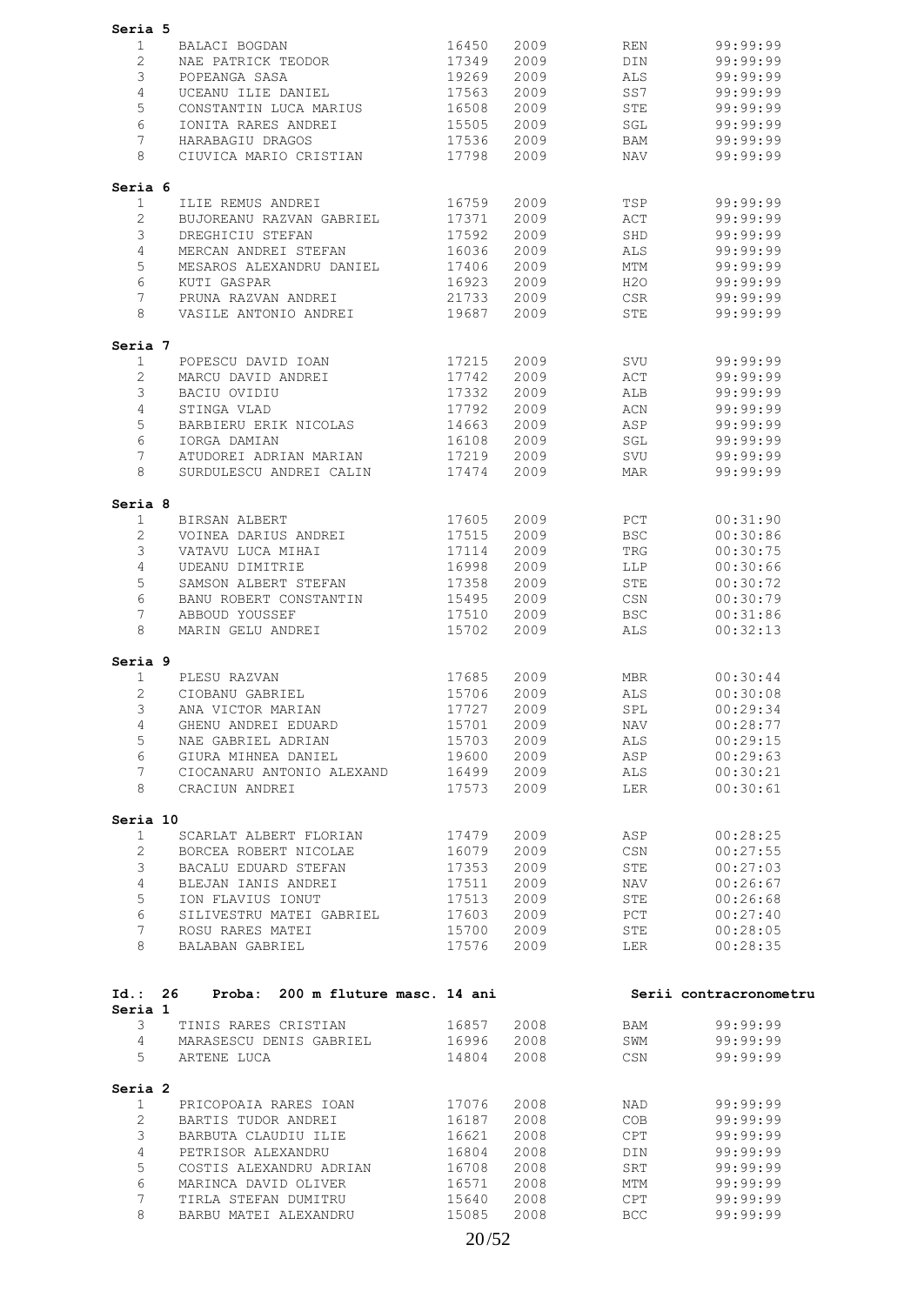| Seria 3                        |                                                              |                |              |                                                                                                                |                        |
|--------------------------------|--------------------------------------------------------------|----------------|--------------|----------------------------------------------------------------------------------------------------------------|------------------------|
| 1                              | ALEXANDRESCU RADU CRISTIA 17042                              |                | 2008         | <b>BSC</b>                                                                                                     | 02:50:00               |
| $\overline{2}$                 | ZOIE DRAGOS LUCA                                             | 17814          | 2008         | REN                                                                                                            | 02:40:78               |
| 3                              | MAJA ANDREI                                                  | 19157          | 2008         | ACN                                                                                                            | 02:35:00               |
| $\overline{4}$                 | NAE BOGDAN GABRIEL                                           | 16112          | 2008         | PET                                                                                                            | 02:30:00               |
| 5                              | RUS SERGIU VIOREL                                            | 16746          | 2008         | ALB                                                                                                            | 02:34:57               |
| 6                              | POTANGA BOGDAN FLORIN                                        | 19986          | 2008         | BLU                                                                                                            | 02:40:00               |
| $7\overline{ }$                | SOMCUTEAN DARIUS ANDREI 16856                                |                | 2008         | BAM                                                                                                            | 02:42:00               |
| 8                              | STOICA DAVID ALEXANDRU 14706                                 |                | 2008         | <b>CES</b>                                                                                                     | 99:99:99               |
| Seria 4                        |                                                              |                |              |                                                                                                                |                        |
| $\mathbf{1}$                   | AGAPIE DAVID VALENTIN 14969                                  |                | 2008         | TSP                                                                                                            | 02:29:27               |
| $\overline{2}$                 | RADUCANU GABRIEL CODRUT                                      | 14755          | 2008         | LPT                                                                                                            | 02:23:00               |
| 3                              | ZAROJANU DAVID IONUT                                         | 17079          | 2008         | NAD                                                                                                            | 02:20:00               |
| $\overline{4}$                 | CHIRITA PETRU ALEXANDRU 16456                                |                | 2008         | REN                                                                                                            | 02:17:00               |
| 5                              | AVAKIAN KAREN                                                | 14583          | 2008         | ASP                                                                                                            | 02:18:58               |
| 6                              | OANA ROBERT                                                  | 16576          | 2008         | STM                                                                                                            | 02:22:15               |
| $7\phantom{.}$<br>8            | STEFAN MIHAI CATALIN 16947<br>DINU ERIC TUDOR 15357          |                | 2008<br>2008 | STE<br>ASP                                                                                                     | 02:28:61<br>02:29:59   |
|                                |                                                              |                |              |                                                                                                                |                        |
|                                | Id.: 27 Proba: 100 m spate fem. 12 ani                       |                |              |                                                                                                                | Serii contracronometru |
| Seria 1                        |                                                              |                |              |                                                                                                                |                        |
| $\overline{2}$                 | ANDREICUT ALESIA ELENA 22563<br>CHIPER GIULIA ANNALISA 22214 |                | 2010         | LBM                                                                                                            | 99:99:99               |
| 3                              |                                                              |                | 2010         |                                                                                                                | H2O 99:99:99           |
| $\overline{4}$                 | COCU DARIA                                                   | 19692          | 2010         | <b>BLU</b>                                                                                                     | 99:99:99               |
| 5                              | BERINDEI BRANDUSA IULIANA<br>GHIUR ELENA DANIELA             | 22681<br>19346 | 2010<br>2010 | CCP                                                                                                            | 99:99:99               |
| 6<br>Seria 2                   |                                                              |                |              | MGL                                                                                                            | 99:99:99               |
| $\mathbf{1}$                   | DAVID DENISA DIANA                                           | 19748          | 2010         | BAM                                                                                                            | 99:99:99               |
| $\overline{2}$                 | BROSTIUC ANDREEA                                             | 17831          | 2010         | SCB                                                                                                            | 01:37:57               |
| 3                              | CIORNEI TEODORA                                              | 20552          | 2010         | <b>BLU</b>                                                                                                     | 01:36:79               |
| $\overline{4}$                 | PETCU INES                                                   | 19672          | 2010         | SWM                                                                                                            | 01:36:55               |
| 5                              | RUSANDU TIMEA                                                | 19241          | 2010         | <b>HYP</b>                                                                                                     | 01:36:56               |
| 6                              | PINTILIE ANDREEA ANCA 19345                                  |                | 2010         | MGL                                                                                                            | 01:36:93               |
| $7\phantom{.0}$                | ROMAN REBECA                                                 | 19645          | 2010         | STE                                                                                                            | 01:40:04               |
| 8                              | BODA LAURA IOANA                                             | 19491          | 2010         | TIM                                                                                                            | 99:99:99               |
| Seria 3                        |                                                              |                |              |                                                                                                                |                        |
| 1                              | MICU MELISSA                                                 | 17543          | 2010         | DAC and the state of the state of the state of the state of the state of the state of the state of the state o | 01:34:41               |
| $\overline{2}$                 | MARASESCU MELANIA VIOLETE                                    | 19497          | 2010         | SWM                                                                                                            | 01:32:88               |
| 3                              | CHERTES ANDREEA IRIS                                         | 19250          | 2010         | ALB                                                                                                            | 01:31:95               |
| $\overline{4}$                 | CONSTANTIN BIANCA MARIA 19752                                |                | 2010         | ALS                                                                                                            | 01:30:11               |
| 5                              | IONESCU ANDREEA LAURA                                        | 16516          | 2010         | ALS                                                                                                            | 01:30:50               |
| $6\degree$                     | DRAGU SMARANDA $21836$ 2010                                  |                |              | SWM                                                                                                            | 01:32:00               |
| 7                              | SZALO TEKLA NORA                                             |                | 19105 2010   | H2O<br><b>NAV</b>                                                                                              | 01:33:14<br>01:34:48   |
|                                |                                                              |                |              |                                                                                                                |                        |
| Seria 4                        |                                                              |                |              |                                                                                                                | 01:29:05               |
| $\mathbf{1}$<br>$\overline{2}$ | LUPU DARIA<br>BOARIU ALEXANDRA                               | 19473<br>19242 | 2010<br>2010 | NAD<br>HYP                                                                                                     | 01:28:41               |
| $\mathcal{S}$                  | NICHITA EMA STEFANIA                                         | 19492          | 2010         | TIM                                                                                                            | 01:27:83               |
| $\overline{4}$                 | TRIF DARIA                                                   | 19376          | 2010         | BAM                                                                                                            | 01:27:44               |
| $5\overline{)}$                | SAVIN MARTA                                                  | 19684          | 2010         | SGH                                                                                                            | 01:27:45               |
| 6                              | CHIRAN ALEXIA MARIA                                          | 14963          | 2010         | LPT                                                                                                            | 01:28:14               |
| $7\phantom{.0}$                | CRIVEANU ILINCA                                              | 19917          | 2010         | ACT                                                                                                            | 01:28:41               |
| 8                              | COBZARU ALESSIA MARIA 21727                                  |                | 2010         | <b>CSR</b>                                                                                                     | 01:29:78               |
| Seria 5                        |                                                              |                |              |                                                                                                                |                        |
| $\mathbf{1}$                   | CRANGASU DANIA                                               | 19330          | 2010         | PET                                                                                                            | 01:26:34               |
| $2^{\circ}$                    | PAPP IULIA ALEXANDRA                                         | 19479          | 2010         | STM                                                                                                            | 01:25:49               |
| 3 <sup>7</sup>                 | DANILA DARIA PARASCHEVA                                      | 21730          | 2010         | CSR                                                                                                            | 01:24:22               |
| 4                              | NAN MARIA ALEXANDRA                                          | 16881          | 2010         | NAV                                                                                                            | 01:22:63               |
| $5\overline{)}$                | DOLOCAN ALESSIA                                              | 19648          | 2010         | STE                                                                                                            | 01:22:81               |
| 6                              | VLAESCU AMELI                                                | 19297          | 2010         | ACT                                                                                                            | 01:24:87               |
| $7\overline{ }$                | RADU NATALIA                                                 | 17799          | 2010         | CES                                                                                                            | 01:26:32               |
| 8                              | BORBELY KINCSO                                               | 17450          | 2010         | COR                                                                                                            | 01:27:31               |
| Seria 6                        |                                                              |                |              |                                                                                                                |                        |
| 1                              | VASILESCU CATALINA 19643                                     |                | 2010         | STE                                                                                                            | 01:21:77               |
| $\overline{2}$                 | DAN ALEXANDRA DANIELA                                        | 19482          | 2010         | STM                                                                                                            | 01:20:85               |
| $\mathcal{S}$                  | CIUBOTARU ADELA GABRIELA                                     | 19731          | 2010         | SCB                                                                                                            | 01:20:40               |
| 4                              | CIMPAN DENISA                                                | 19662          | 2010         | STE                                                                                                            | 01:19:95               |
| 5                              | VASIAN ANTONIA MADALINA                                      | 16678          | 2010         | BSC                                                                                                            | 01:20:22               |
| 6                              | DELVECCHIO BIANCA                                            | 19298          | 2010         | ACT                                                                                                            | 01:20:44               |
| $7\overline{ }$                | MATEI NICOLETA                                               | 19101          | 2010         | CPT                                                                                                            | 01:21:77               |
| 8                              | URSE MARIA INGRID                                            | 19207          | 2010         | CSP                                                                                                            | 01:22:27               |
|                                |                                                              |                |              |                                                                                                                |                        |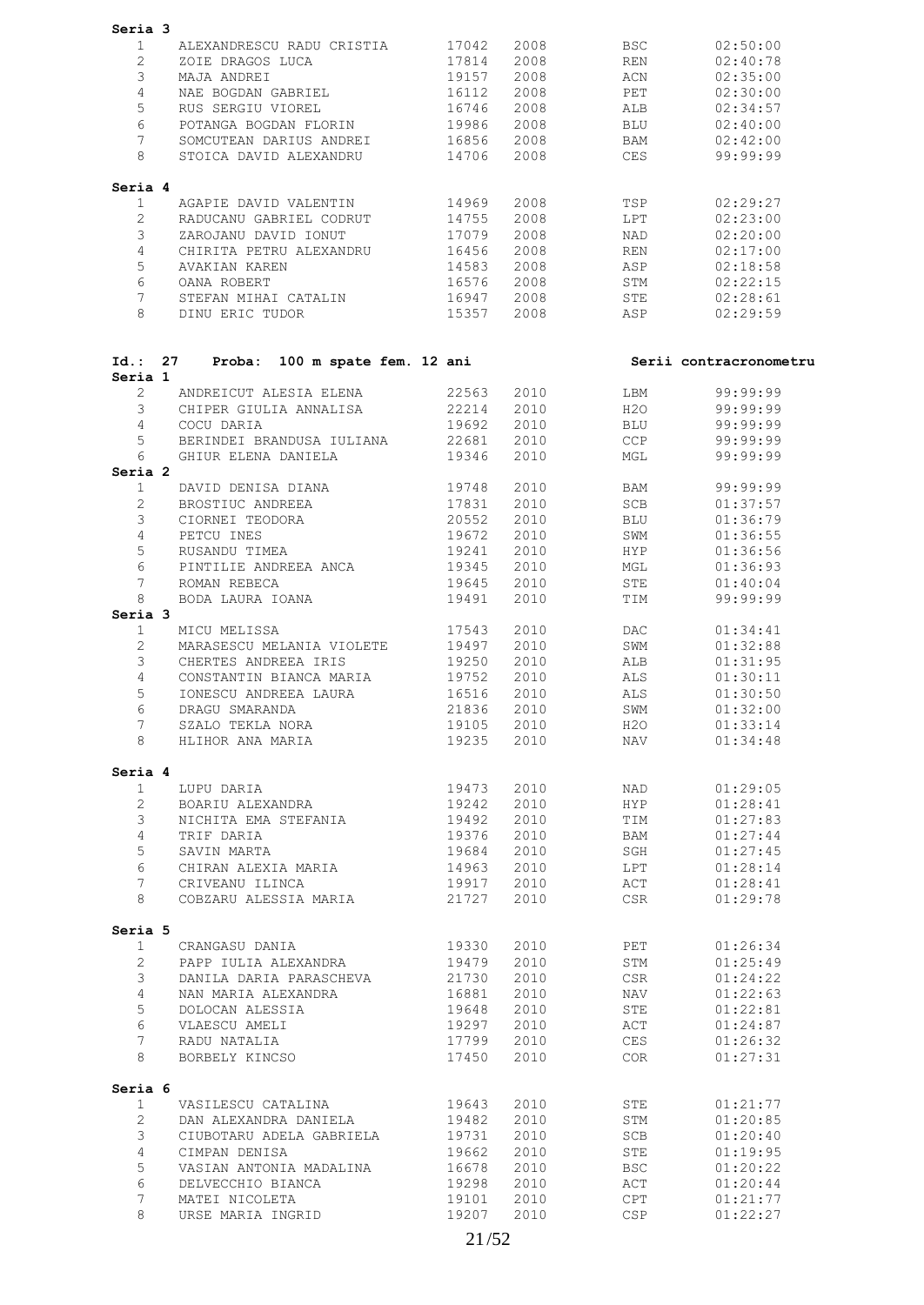| Seria 7                 |                                              |                |              |            |                        |
|-------------------------|----------------------------------------------|----------------|--------------|------------|------------------------|
| $\mathbf{1}$            | ENE MARIA                                    | 17807          | 2010         | CES        | 01:19:57               |
| $\overline{2}$          | CONSTANTIN ALEXANDRA MARI 19374              |                | 2010         | MPL        | 01:18:20               |
| 3                       | GRIGORE BIANCA ANDREEA 19676                 |                | 2010         | CES        | 01:17:91               |
| $\overline{4}$          | PADUREAN MARIA GEORGIA 19321                 |                | 2010         | ACN        | 01:16:97               |
| 5                       |                                              |                | 2010         |            |                        |
|                         | POPA NATALIA                                 | 16045          |              | ASP        | 01:17:25               |
| 6                       | ZSEBE ANDREA MARIA                           | 19253          | 2010         | ALB        | 01:17:98               |
| $7^{\circ}$             | DOBRESCU MELANIA                             | 19299          | 2010         | ACT        | 01:18:91               |
| 8                       | TIRILA PLOSCARU LARISA                       | 16564          | 2010         | <b>HYP</b> | 01:19:63               |
| Seria 8                 |                                              |                |              |            |                        |
| $\mathbf{1}$            | UDROIU MARIA ANASTASIA                       | 19443          | 2010         | REN        | 01:15:88               |
| $\overline{2}$          | MATEI ANA                                    | 19666          | 2010         | SWM        | 01:13:71               |
| 3                       | PARASCHIV SARA                               | 19296          | 2010         | ACT        | 01:13:21               |
| $\overline{4}$          | CALUGARU DARIA                               | 19646          | 2010         | STE        | 01:11:65               |
| 5                       | ZAHARIA ALESSIA                              | 19647          | 2010         | STE        | 01:12:51               |
| 6                       | OLEA TEODORA                                 | 19650          | 2010         | STE        | 01:13:58               |
| $7^{\circ}$             | VANCSA FRUZSINA ILKA 19310                   |                | 2010         | <b>HYP</b> | 01:14:77               |
| 8                       | GANEA IUSTINA                                | 19656          | 2010         | STE        | 01:16:19               |
|                         |                                              |                |              |            |                        |
| Id.: 28<br>Seria 1      | Proba: 100 m spate masc. 12 ani              |                |              |            | Serii contracronometru |
| $\overline{2}$          | DOROBANTU CONSTANTIN LUCA 22186              |                | 2010         | TIM        | 99:99:99               |
| 3                       |                                              | 22369          | 2010         | <b>BAM</b> | 99:99:99               |
| $\overline{4}$          | MICHIS CRISTIAN<br>NEGRU NECULA DAVID ANDREI | 16995          | 2010         | SGL        | 99:99:99               |
| 5                       | GHERGHEL STEFAN ANDREI 19746                 |                | 2010         | <b>BAM</b> | 99:99:99               |
| 6                       | RADU ALEXEI                                  | 19212          | 2010         | CES        | 99:99:99               |
|                         |                                              |                |              |            |                        |
| $7\phantom{.}$          | GRIGA ARON                                   | 19749          | 2010         | LBM        | 99:99:99               |
| Seria 2<br>$\mathbf{1}$ | BALAN RADU ALEXANDRU 17481                   |                | 2010         | NAV        | 01:38:75               |
|                         |                                              |                |              |            |                        |
| $\overline{2}$          | PESCARU VLAD ANDREI                          | 17279          | 2010         | ALS        | 01:34:20               |
| 3                       | EVA MATEI STEFAN                             | 19331          | 2010         | PET        | 01:32:90               |
| $\overline{4}$          | KISS ALEXANDRU                               | 19285          | 2010         | SHD        | 01:29:78               |
| 5                       | KOVACS ARON KOPPANY                          | 16479          | 2010         | H2O        | 01:30:44               |
| 6                       | DUTULESCU RARES FLORIN                       | 17337          | 2010         | LLP        | 01:33:20               |
| $7\overline{ }$         | CONTRAS ALEXANDRU STEFAN 19489               |                | 2010         | STM        | 01:37:08               |
| 8                       | MARGINEAN ADRIAN IOAN                        | 19256          | 2010         | ALB        | 01:40:15               |
| Seria 3                 |                                              |                |              |            |                        |
| $\mathbf{1}$            | RAIF ADEM                                    | 19302          | 2010         | ACT        | 01:28:59               |
| $\overline{2}$          | GHERGHEL LUCA                                | 19384          | 2010         | BAM        | 01:27:22               |
| 3                       | PIRLOGEA RARES TEODOR                        | 17911          | 2010         | CES        | 01:26:75               |
| $\overline{4}$          | PIRVULESCU DAVID PETRISOR 17649              |                | 2010         | CPT        | 01:26:25               |
| 5                       | MARIN RARES CRISTIAN                         | 14964          | 2010         | LPT        | 01:26:59               |
| 6                       | SCHIOPU RARES                                | 19698          | 2010         | BLU        | 01:27:01               |
| $7\overline{ }$         | PISTEA TUDOR                                 | 19383          | 2010         | BAM        | 01:27:77               |
| 8                       | CAPRARU ALEXANDRU STEFAN                     | 19554          | 2010         | CES        | 01:28:85               |
| Seria 4                 |                                              |                |              |            |                        |
| $\mathbf{1}$            | FLOREA ANDREI                                | 19671          | 2010         | SWM        | 01:25:89               |
| $\overline{2}$          | IVANA TUDOR                                  | 19658          | 2010         | STE        | 01:25:36               |
| 3                       |                                              |                |              |            |                        |
|                         | POPA RARES                                   | 19621          | 2010         | MAR        | 01:24:44               |
| $\overline{4}$          | PURCAR PAUL MIHAIL                           | 19284          | 2010         | SHD        | 01:23:98               |
| 5                       | MESTECANEANU RARES IOAN                      | 16433          | 2010         | LPT        | 01:24:42               |
| 6                       | MAGHERU SASHA CONSTANTIN                     | 19664          | 2010         | SWM        | 01:25:13               |
| 7                       | BALAN NICOLAE                                | 19245          | 2010         | ALB        | 01:25:44               |
| 8                       | RADU RARES STEFAN                            | 15497          | 2010         | CSN        | 01:25:93               |
| Seria 5                 |                                              |                |              |            |                        |
| $\mathbf{1}$            | MIHAI SASHA ANDREI                           | 19314          | 2010         | NAV        | 01:22:67               |
| $\mathbf{2}^{\prime}$   | DOBRE RARES MIHAI                            | 19315          | 2010         | NAV        | 01:22:08               |
| 3                       | UDOR ERIC                                    | 17811          | 2010         | CES        | 01:19:36               |
| $\overline{4}$          | CHIRIMEACA CLAUDIU                           | 19631          | 2010         | <b>BSC</b> | 01:17:96               |
| 5                       | CHIRCU ANDREI MARIAN                         | 19508          | 2010         | SSB        | 01:18:35               |
| 6                       | EFTIMIE DAVID ALEXANDRU                      | 21776          | 2010         | ALB        | 01:21:23               |
|                         |                                              |                |              |            |                        |
| 7<br>8                  | LAZAREV LUCA ION<br>GURUITA LUCA             | 17670<br>19693 | 2010<br>2010 | CSN<br>BLU | 01:22:25<br>01:23:96   |
| Seria 6                 |                                              |                |              |            |                        |
| $\mathbf{1}$            | VARGA DOMINIK ZOLTAN                         | 19282          | 2010         | COR        | 01:16:87               |
| $\overline{2}$          | SALAJAN TUDOR ANDREI                         | 16389          | 2010         | COR        | 01:16:34               |
| 3                       | VIERU RARES ANDREI                           | 19230          | 2010         | NAV        | 01:15:94               |
|                         |                                              |                |              |            |                        |
| $\overline{4}$          | SFIRNACIUC NICHOLAS                          | 22281          | 2010         | NAV        | 01:15:76               |
| 5                       | ORBAN EDUARD BERNARDIN                       | 17301          | 2010         | <b>HYP</b> | 01:15:84               |
| 6                       | VASILE MIHAI CATALIN                         | 19226          | 2010         | NAV        | 01:16:02               |
| 7                       | MOISA CONSTANTIN                             | 17836          | 2010         | SCB        | 01:16:69               |
| 8                       | SLADARU ANDREI                               | 16065          | 2010         | CSN        | 01:16:97               |
|                         |                                              |                |              |            |                        |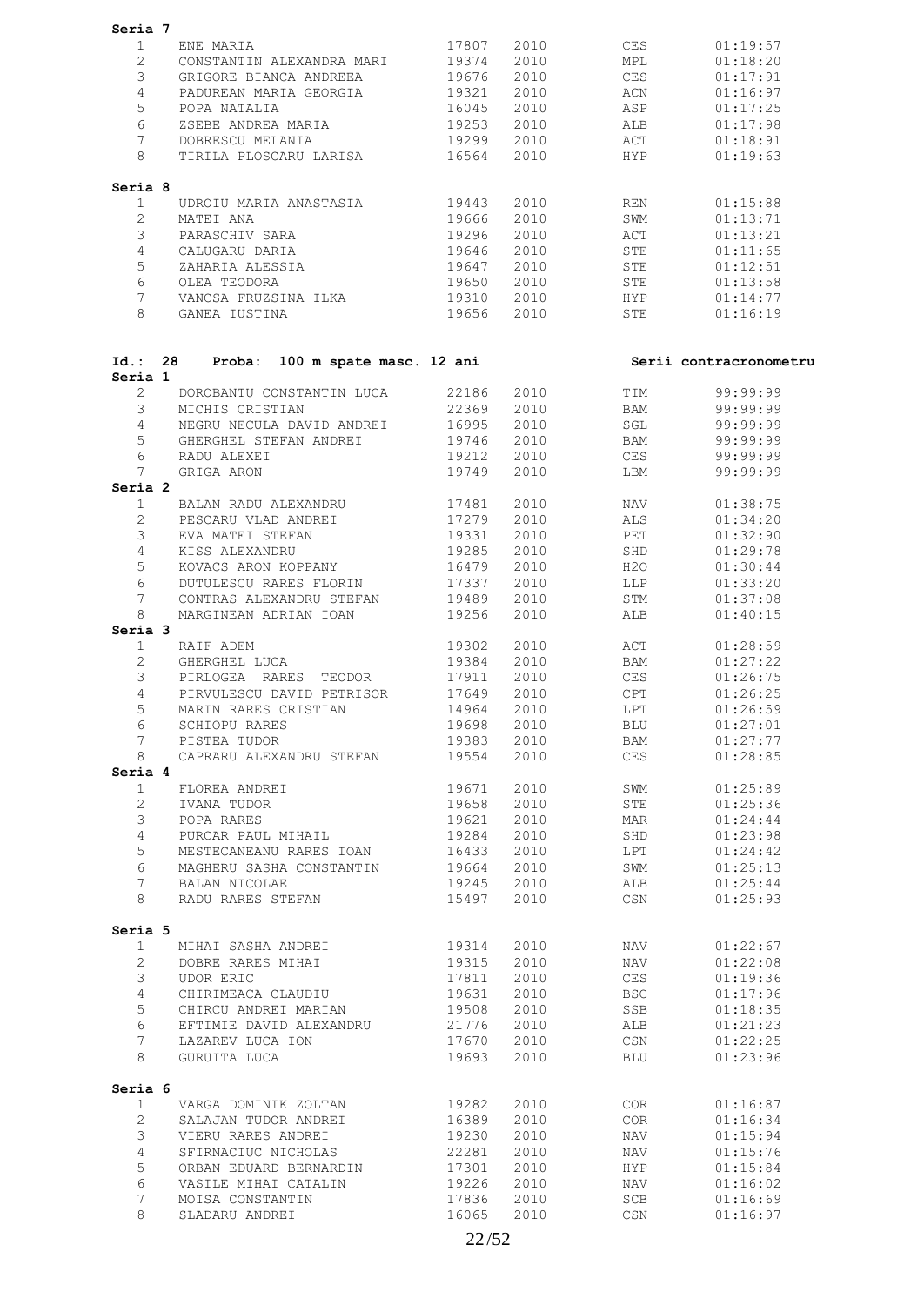| Seria 7 |                          |       |      |            |          |
|---------|--------------------------|-------|------|------------|----------|
|         | VIERU DAVID              | 17808 | 2010 | <b>CES</b> | 01:15:26 |
|         | VASILE ANTONIO NICOLAS   | 19234 | 2010 | <b>NAV</b> | 01:13:95 |
|         | STOICA CEZAR             | 19638 | 2010 | STE        | 01:10:72 |
| 4       | POJAR LUCA               | 19494 | 2010 | TIM        | 01:05:74 |
| 5       | IONESCU VLAD             | 16559 | 2010 | <b>HYP</b> | 01:10:61 |
| 6       | PANDELE VLADIMIR         | 19663 | 2010 | STE        | 01:12:49 |
|         | LUCA STEFAN<br>MARINESCU | 17731 | 2010 | <b>CSP</b> | 01:14:15 |
| 8       | ZSIGMOND DARIUS VALENTIN | 19556 | 2010 | <b>BSC</b> | 01:15:63 |

### **Reuniunea: 5 Data: 24.06.2022 Ora 17:00**

| <b>Culoar</b>        | Nume si prenume<br><b>Stafeta</b>       | Cod   | An<br>nastere | Club                 | <b>Timp</b><br>creditat |
|----------------------|-----------------------------------------|-------|---------------|----------------------|-------------------------|
| $Id.$ :<br>Seria 1   | 29<br>Proba:<br>100 m bras masc. 14 ani |       |               |                      | Serii contracronometru  |
| 3                    | IONITA MIHNEA GEORGE                    | 16626 | 2008          | $_{\rm PCT}$         | 99:99:99                |
| 4                    | MOLDOVAN RAUL ANDREI                    | 16744 | 2008          | ALB                  | 99:99:99                |
| 5                    | PAVEL MATEI LUCA                        | 16883 | 2008          | DIN                  | 99:99:99                |
| Seria <sub>2</sub>   |                                         |       |               |                      |                         |
| $\mathbf{1}$         | DUICA STEFAN TUDOR                      | 14837 | 2008          | DIN                  | 99:99:99                |
| 2                    | GHERGHINA ALEXANDRU COSTI               | 16758 | 2008          | $\operatorname{TSP}$ | 01:34:67                |
| 3                    | ENACHE ANDREI STEFAN                    | 17173 | 2008          | STE                  | 01:32:35                |
| 4                    | STANCIU SABIN                           | 15465 | 2008          | PET                  | 01:30:17                |
| 5                    | STANCIU VICTOR MIHAI                    | 16935 | 2008          | DIN                  | 01:31:58                |
| 6                    | MANEA RAUL ANDREI                       | 17374 | 2008          | ACT                  | 01:34:42                |
| 7                    | FARKAS DANIEL MARK                      | 17039 | 2008          | VSK                  | 01:42:72                |
| 8                    | JIPESCU DAVID                           | 15841 | 2008          | ACT                  | 99:99:99                |
| Seria 3              |                                         |       |               |                      |                         |
| $\mathbf{1}$         | OANCEA CRISTIAN IONUT                   | 16789 | 2008          | SHD                  | 01:27:66                |
| $\overline{c}$       | MARASESCU DENIS GABRIEL                 | 16996 | 2008          | SWM                  | 01:27:27                |
| 3                    | LUPUSORU VLAD STEFAN                    | 16913 | 2008          | DIN                  | 01:26:18                |
| 4                    | FRANT IANIS VASILE                      | 16702 | 2008          | SRT                  | 01:25:73                |
| 5                    | CICHI THOMAS ANDREI                     | 16637 | 2008          | SPL                  | 01:25:81                |
| 6                    | POP CLAUDIU NICOLAE                     | 16745 | 2008          | ALB                  | 01:27:07                |
| 7                    | TANASE CATALIN ANDREI                   | 17067 | 2008          | <b>BSC</b>           | 01:27:31                |
| 8                    | OANA ROBERT                             | 16576 | 2008          | STM                  | 01:28:79                |
| Seria 4              |                                         |       |               |                      |                         |
| 1                    | TAKACS MILAN RUBEN                      | 15254 | 2008          | COR                  | 01:24:42                |
| 2                    | BARTIS TUDOR ANDREI                     | 16187 | 2008          | COB                  | 01:23:30                |
| 3                    | MOISE MATEI                             | 16453 | 2008          | <b>BSC</b>           | 01:22:99                |
| 4                    | APACHITEI OCTAVIAN                      | 16076 | 2008          | CSN                  | 01:22:21                |
| 5                    | RADU ANDREI IONUT                       | 15343 | 2008          | ASP                  | 01:22:27                |
| 6                    | BARBUTA CLAUDIU ILIE                    | 16621 | 2008          | CPT                  | 01:23:03                |
| 7                    | NAE BOGDAN GABRIEL                      | 16112 | 2008          | PET                  | 01:23:79                |
| 8                    | ZOIE DRAGOS LUCA                        | 17814 | 2008          | <b>REN</b>           | 01:24:81                |
| Seria 5              |                                         |       |               |                      |                         |
| $\mathbf{1}$         | LAIU RARES ANDREI                       | 19993 | 2008          | BLU                  | 01:20:99                |
| 2                    | AGAPIE DAVID VALENTIN                   | 14969 | 2008          | TSP                  | 01:19:58                |
| 3                    | DACU FURDUI RARES                       | 16575 | 2008          | STM                  | 01:17:16                |
| 4                    | RADUCANU GABRIEL CODRUT                 | 14755 | 2008          | ${\rm LPT}$          | 01:16:95                |
| 5                    | LUPU OCTAVIAN ANDREI                    | 22087 | 2008          | MPL                  | 01:17:16                |
| 6                    | BADITA RADU NICOLAE                     | 16802 | 2008          | DIN                  | 01:17:49                |
| 7                    | SMADU FLORIN DAVID                      | 14970 | 2008          | TSP                  | 01:19:87                |
| 8                    | ADAMESCU DAVID ANDREI                   | 15086 | 2008          | $_{\rm BCC}$         | 01:21:36                |
| Seria 6              |                                         |       |               |                      |                         |
| 1                    | JELER ALEXANDRU IONUT                   | 16183 | 2008          | COB                  | 01:16:74                |
| $\overline{2}$       | TANASE RARES IOAN                       | 14611 | 2008          | STE                  | 01:16:43                |
| 3                    | ZAMFIR SARARU VLAD                      | 16943 | 2008          | DIN                  | 01:16:12                |
| $\overline{4}$       | URZICA ANDREI ALEXANDRU                 | 16919 | 2008          | STE                  | 01:15:74                |
| 5                    | TRASCA VLAD ANDREI                      | 16114 | 2008          | CPT                  | 01:15:83                |
| 6                    | BOBOC DAVID ANDREI                      | 15794 | 2008          | ALS                  | 01:16:38                |
| $7\phantom{.0}$      | ROMAN STEFAN CRISTIAN                   | 16854 | 2008          | BAM                  | 01:16:64                |
| 8                    | HITTER NOEBERT ISTVAN                   | 17130 | 2008          | LBM                  | 01:16:82                |
| Seria 7              |                                         |       |               |                      |                         |
| $\mathbf{1}$         | POP MIHNEA ANDREI                       | 16821 | 2008          | UCJ                  | 01:14:75                |
| $\mathbf{2}^{\circ}$ | NEACSU DAVID IOAN                       | 19139 | 2008          | MTG                  | 01:13:34                |
| 3                    | STATE MATEI CRISTIAN                    | 16918 | 2008          | STE                  | 01:11:13                |
| $\overline{4}$       | ROTARU PETRU ADRIAN                     | 15688 | 2008          | ALS                  | 01:10:54                |
| 5                    | IVANOF ALEXANDRU BOGDAN                 | 14623 | 2008          | CES                  | 01:11:05                |
| 6                    | ION VLAD COSMIN                         | 16984 | 2008          | SWM                  | 01:13:11                |
| 7                    | OANCEA DAVID STEFAN                     | 16480 | 2008          | NAV                  | 01:14:55                |
| 8                    | MICU TUDOR                              | 16039 | 2008          | ASP                  | 01:14:91                |
|                      |                                         |       |               |                      |                         |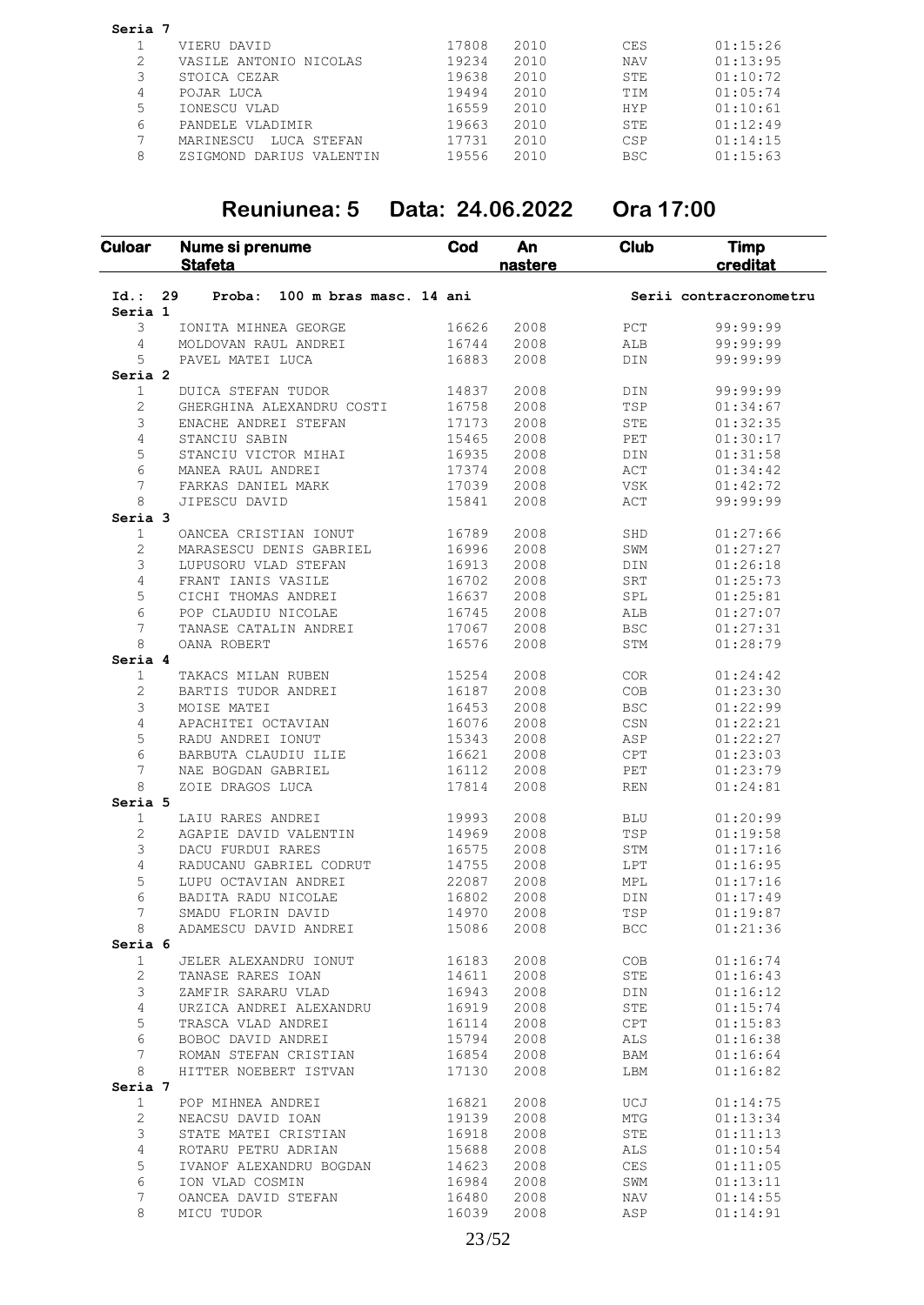| Id.: 30               | Proba: 200 m mixt fem. 13 ani                    |       |      |            | Serii contracronometru |
|-----------------------|--------------------------------------------------|-------|------|------------|------------------------|
| Seria 1<br>3          | MUSAT ANA MARIA                                  | 19319 | 2009 | SS7        | 03:03:05               |
| $4\degree$            | BUDRIS LUNGESCU IULIA MAR 17322                  |       | 2009 | ALB        | 03:00:54               |
| 5                     | GOIA RALUCA                                      | 17596 | 2009 | SHD        | 03:02:41               |
| Seria 2               |                                                  |       |      |            |                        |
| $\mathbf{1}$          | BOLINTEANU ERICA MARIA 17354                     |       | 2009 | STE        | 03:00:24               |
| $\overline{2}$        | RAVAR XENIA                                      | 17690 | 2009 | COB        | 02:59:51               |
| 3                     | RURAC MIRUNA VERONICA                            |       |      | SVU        |                        |
|                       |                                                  | 17228 | 2009 |            | 02:58:53               |
| $\overline{4}$        | NEAGU CATALINA<br>POP KARINA MARIA 17175         | 17740 | 2009 | PET        | 02:57:41               |
| 5                     |                                                  |       | 2009 | STE        | 02:58:03               |
| 6                     | ROMEGA NATALIA IOANA 17227                       |       | 2009 | SVU        | 02:58:72               |
| $7^{\circ}$           | NITA DARIA                                       | 19681 | 2009 | SGH        | 03:00:06               |
| Seria 3               |                                                  |       |      |            |                        |
| $\mathbf{1}$          | PETRE MARA                                       | 16424 | 2009 | <b>COB</b> | 02:57:04               |
| $\overline{2}$        | BUCULEI YANA ELIZA                               | 17724 | 2009 | STM        | 02:56:57               |
| 3                     | SZABO AGOTA                                      | 17342 | 2009 | H2O        | 02:55:69               |
| $\overline{4}$        | STEGARESCU DELIA CRISTINA 16110                  |       | 2009 | SGL        | 02:55:16               |
| 5                     | --------<br>GIURAN SARA MARIA<br>CRISTEA ANDIT   | 17597 | 2009 | SHD        | 02:55:29               |
| 6                     |                                                  | 17602 | 2009 | MSB        | 02:56:33               |
| $7\phantom{.0}$       | CRISTEA ANDREEA MARIA 17521                      |       | 2009 | <b>BSC</b> | 02:56:65               |
| 8                     | BATEL ESSAMELDIN AYSHA 17438                     |       | 2009 | NAV VI     | 02:57:07               |
| Seria 4               |                                                  |       |      |            |                        |
| $\mathbf{1}$          | MIHAES ELIZA CRISTIANA 16063                     |       | 2009 | CSN        | 02:53:69               |
| $\mathbf{2}$          | TUDOR ANA MARIA                                  | 17443 | 2009 | NAV        | 02:53:02               |
| 3                     | MORAR DANIELA MARIA                              | 17770 | 2009 | LBM        | 02:52:13               |
| $\overline{4}$        | CALAPOD CHRISTINE                                | 16830 | 2009 | CSN        | 02:51:02               |
| 5                     | MARIUT SERENA MARIA 14810                        |       | 2009 | CSN        | 02:51:44               |
| 6                     |                                                  |       |      | PET        |                        |
|                       | MANOLACHE ARIANA MARIA 16876                     |       | 2009 |            | 02:52:81               |
| 7                     | ILINESCU ANDREEA ELENA                           | 20680 | 2009 | STE        | 02:53:33               |
| 8                     | CALINESCU ADELINA MARIA 19460                    |       | 2009 | CPT        | 02:55:06               |
| Seria 5               |                                                  |       |      |            |                        |
| 1                     | MIHALTEANU ANDREEA MARIA 17525                   |       | 2009 | BSC        | 02:49:96               |
| $\overline{2}$        | OPRIS ANDA IOANA                                 | 17624 | 2009 | SSB        | 02:47:79               |
| 3                     | SERMAN LARISA MIHAELA 17528                      |       | 2009 | <b>BSC</b> | 02:47:32               |
| $\overline{4}$        | RADU ANDREEA TEODORA                             | 19094 | 2009 | MPL        | 02:46:21               |
| 5                     | IONITA IOANA                                     | 17524 | 2009 | STE        | 02:46:67               |
| 6                     | OTVOS LORENA ELENA                               | 16355 | 2009 | CST        | 02:47:56               |
| $7^{\circ}$           | MAXIM MARIA ILINCA                               | 17745 | 2009 | ACT        | 02:48:01               |
| 8                     | GIRIP LUCIA GEORGIANA                            | 17687 | 2009 | LBR        | 02:49:96               |
| Seria 6               |                                                  |       |      |            |                        |
| 1                     | INISA 17735<br>17347<br>17323<br>PAUNESCU DENISA |       | 2009 | MPL        | 02:45:49               |
| $\overline{2}$        | SEPI MAIA ILINCA                                 | 17347 | 2009 | DIN        | 02:44:62               |
| 3                     | VLAD MARIA                                       |       | 2009 | ALB        | 02:42:33               |
| 4                     | CAZACU MARIA IOANA                               | 14686 | 2009 | ASP        | 02:41:52               |
| 5                     | DIACONESCU IRINA                                 | 17226 | 2009 | SVU        | 02:42:22               |
| 6                     | BORS IASMINA MONICA                              | 15506 | 2009 | SGL        | 02:43:04               |
| 7                     | BRANISTEANU MELISSA IOANA                        | 14808 | 2009 | CSN        | 02:45:06               |
| 8                     | STEFANESCU ANDREEA                               | 17529 | 2009 | <b>BSC</b> | 02:45:62               |
| Seria 7               |                                                  |       |      |            |                        |
| $\mathbf{1}$          | MORAR BIANCA RAISA                               | 16928 | 2009 | STG        | 02:40:72               |
| $\overline{2}$        | SZENTGYORGYI HENRIETTA                           | 16926 | 2009 | H2O        | 02:40:49               |
| 3                     | IONESCU MAYA MIHAELA                             | 17365 | 2009 | ACT        | 02:40:07               |
| $\overline{4}$        |                                                  |       |      |            |                        |
|                       | FORTU ERIKA                                      | 17734 | 2009 | MPL        | 02:38:86               |
| 5                     | COPERZA ALECSANDRA                               | 17689 | 2009 | SGH        | 02:39:74               |
| 6                     | ASAFTEI DARIA                                    | 17300 | 2009 | NAD        | 02:40:20               |
| $7\phantom{.0}$       | MIHAI DENISA MARIA                               | 17819 | 2009 | ASP        | 02:40:55               |
| 8                     | ZAHARIA ANNA LISA                                | 15346 | 2009 | DIN        | 02:41:02               |
| Seria 8               |                                                  |       |      |            |                        |
| $\mathbf{1}$          | TENCIU ALECSIA MARIA                             | 17311 | 2009 | NAD        | 02:38:80               |
| $\mathbf{2}^{\prime}$ | BACALU DENISA                                    | 17355 | 2009 | STE        | 02:35:48               |
| 3                     | VERESS REBECCA JASMINE                           | 16925 | 2009 | STG        | 02:31:59               |
| $\overline{4}$        | MANEA DARIA MARIA                                | 17357 | 2009 | STE        | 02:24:55               |
| 5                     | PAUN BRIANA                                      | 17732 | 2009 | MPL        | 02:31:20               |
| 6                     | CRAIOVEANU REBECA ANDREEA                        | 17362 | 2009 | STE        | 02:33:53               |
| 7                     | BERTEANU BIANCA MARIA                            | 17465 | 2009 | STE        | 02:38:13               |
| 8                     | TUDORAN MIRUNA IOANA                             | 17177 | 2009 | STE        | 02:38:81               |
| Id.:                  | 31<br>Proba:<br>200 m mixt masc. 13 ani          |       |      |            | Serii contracronometru |
| Seria 1               |                                                  |       |      |            |                        |
| $\overline{c}$        | MIHAI ANDREI RAZVAN                              | 17880 | 2009 | CSP        | 02:59:17               |
| 3                     | VASILE ANTONIO ANDREI                            | 19687 | 2009 | STE        | 02:56:70               |
| $\overline{4}$        | GHEORGHITA ANDREI VIRGIL                         | 17533 | 2009 | STE        | 02:55:05               |
| 5                     | BACIU OVIDIU                                     | 17332 | 2009 | ALB        | 02:56:28               |
| 6                     | MERCAN ANDREI STEFAN                             | 16036 | 2009 | ALS        | 02:57:18               |
| 7                     | UCEANU ILIE DANIEL                               | 17563 | 2009 | SS7        | 03:02:72               |
|                       |                                                  |       |      |            |                        |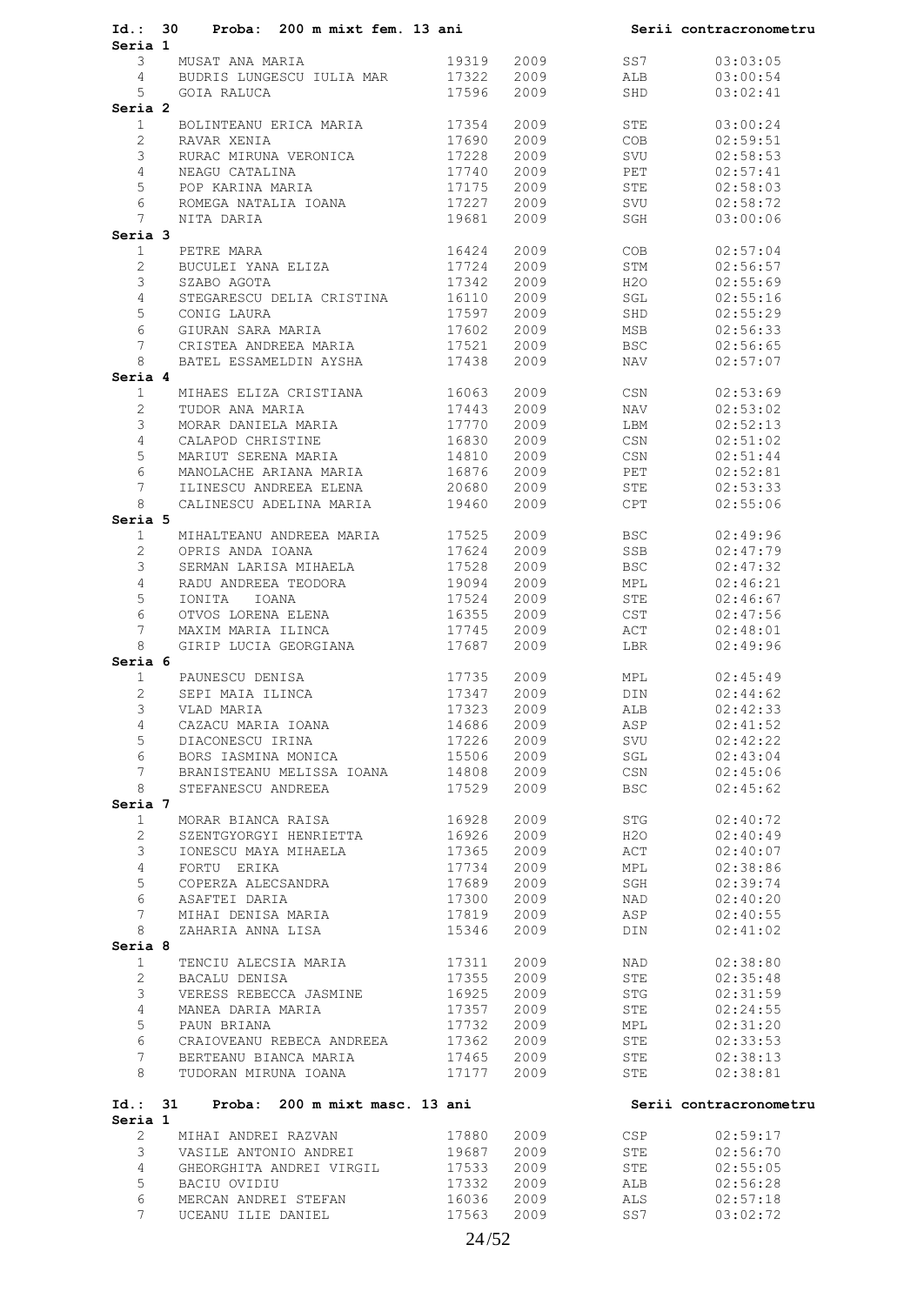| Seria 2                           |                                                       |                |              |                          |                        |
|-----------------------------------|-------------------------------------------------------|----------------|--------------|--------------------------|------------------------|
| 1                                 | STRIMBU CRISTIAN                                      | 17372          | 2009         | ACT                      | 02:54:90               |
| 2                                 | DIACONESCU VLAD                                       | 17216          | 2009         | SVU                      | 02:54:26               |
| 3                                 | PARASCHIV ALEXANDRU                                   | 17591          | 2009         | SHD                      | 02:52:45               |
| 4                                 | ALEXANDRESCU R. STEFAN                                | 17554          | 2009         | SPL                      | 02:51:68               |
| 5                                 | MOLDOVAN VLAD                                         | 17330          | 2009         | ALB                      | 02:52:23               |
| 6                                 | VASILE STOICA ERIC GABRIE                             | 16889          | 2009         | DAC                      | 02:53:41               |
| 7                                 | POPEANGA SASA                                         | 19269          | 2009         | ALS                      | 02:54:56               |
| 8                                 | HARABAGIU DRAGOS                                      | 17536          | 2009         | BAM                      | 02:54:95               |
| Seria 3                           |                                                       |                |              |                          |                        |
| $\mathbf{1}$                      | PLESU RAZVAN                                          | 17685          | 2009         | MBR                      | 02:49:68               |
| $\overline{2}$                    | CRISTESCU STEFAN                                      | 14636          | 2009         | CES                      | 02:48:31               |
| 3                                 | IORGA DAMIAN                                          | 16108          | 2009         | SGL                      | 02:47:26               |
| 4                                 | SABAU DOMINIC                                         | 17464          | 2009         | MTM                      | 02:47:17               |
| 5                                 | BUJOREANU RAZVAN GABRIEL                              | 17371          | 2009         | ACT                      | 02:47:17               |
| 6<br>7                            | IONITA RARES ANDREI                                   | 15505          | 2009         | SGL                      | 02:47:34               |
| 8                                 | CIUVICA MARIO CRISTIAN<br>RUSU RAZVAN STEFAN          | 17798<br>17667 | 2009<br>2009 | NAV<br>CSN               | 02:48:40<br>02:50:99   |
| Seria 4                           |                                                       |                |              |                          |                        |
| 1                                 | VOCHIN ANDREI                                         | 17348          | 2009         | DIN                      | 02:47:00               |
| $\overline{c}$                    | ATUDOREI ADRIAN MARIAN                                | 17219          | 2009         | SVU                      | 02:46:86               |
| 3                                 | ILIE REMUS ANDREI                                     | 16759          | 2009         | TSP                      | 02:46:66               |
| 4                                 | CONSTANTIN LUCA MARIUS                                | 16508          | 2009         | STE                      | 02:45:81               |
| 5                                 | MARCU DAVID ANDREI                                    | 17742          | 2009         | ACT                      | 02:46:24               |
| 6                                 | BARBIERU ERIK NICOLAS                                 | 14663          | 2009         | ASP                      | 02:46:71               |
| 7                                 | STAN ANDREI                                           | 16049          | 2009         | CES                      | 02:46:90               |
| 8                                 | NAE PATRICK TEODOR                                    | 17349          | 2009         | DIN                      | 02:47:07               |
| Seria 5                           |                                                       |                |              |                          |                        |
| $\mathbf{1}$                      | FEKETE MAGOR                                          | 16561          | 2009         | HYP                      | 02:45:48               |
| 2                                 | PRUNA RAZVAN ANDREI                                   | 21733          | 2009         | CSR                      | 02:45:11               |
| 3                                 | CONSTANTIN CRISTIAN                                   | 14704          | 2009         | STE                      | 02:44:24               |
| 4                                 | POPESCU DAVID IOAN                                    | 17215          | 2009         | SVU                      | 02:44:07               |
| 5                                 | CRACIUN ANDREI                                        | 17573          | 2009         | LER                      | 02:44:11               |
| 6                                 | UDEANU DIMITRIE                                       | 16998          | 2009         | LLP                      | 02:44:85               |
| 7<br>8                            | VOINEA DARIUS ANDREI                                  | 17515          | 2009         | <b>BSC</b><br><b>BSC</b> | 02:45:25               |
|                                   | ABBOUD YOUSSEF                                        | 17510          | 2009         |                          | 02:45:64               |
| Seria 6                           |                                                       |                |              |                          |                        |
| 1                                 | NICULAE ALEXANDRU CRISTIA                             | 15642          | 2009         | CPT                      | 02:42:37               |
| $\overline{2}$                    | CIOCANARU ANTONIO ALEXAND                             | 16499          | 2009         | ALS                      | 02:41:51               |
| 3                                 | MOISE ALEXANDRU                                       | 16080          | 2009         | CSN                      | 02:41:12               |
| 4                                 | BUMBAC EDUARD GABRIEL                                 | 17139          | 2009         | AVD                      | 02:39:03               |
| 5                                 | ANA VICTOR MARIAN                                     | 17727          | 2009         | SPL                      | 02:39:24               |
| 6                                 | VATAVU LUCA MIHAI                                     | 17114          | 2009         | TRG                      | 02:41:33               |
| 7                                 | GIURA MIHNEA DANIEL (19600 2009)                      |                |              | ASP                      | 02:42:15               |
|                                   | 8 CIOCAN DARIUS ANDREI                                | 16184 2009     |              | COB                      | 02:43:81               |
| Seria 7                           |                                                       |                |              |                          |                        |
| 1                                 | CIOBANU GABRIEL                                       | 15706          | 2009         | ALS                      | 02:38:57               |
| $2^{\circ}$                       | BANU ROBERT CONSTANTIN                                | 15495 2009     |              | CSN                      | 02:37:22               |
|                                   | 3 FEIFFER HUNOR                                       | 17344          | 2009         | STG                      | 02:35:18               |
| $4\overline{ }$                   | GHENU ANDREI EDUARD                                   | 15701          | 2009         | <b>NAV</b>               | 02:33:05               |
| 5                                 | KUTI GASPAR                                           | 16923          | 2009         | H2O                      | 02:33:78               |
| 6                                 | SAMSON ALBERT STEFAN 17358                            |                | 2009         | STE                      | 02:36:54               |
| 7                                 | BALABAN GABRIEL                                       | 17576          | 2009         | LER                      | 02:37:52               |
| 8                                 | BALACI BOGDAN                                         | 16450          | 2009         | <b>REN</b>               | 02:38:75               |
|                                   |                                                       |                |              |                          |                        |
| Seria 8                           |                                                       |                |              |                          |                        |
| $\mathbf{1}$                      | ION FLAVIUS IONUT                                     | 17513          | 2009         | STE                      | 02:29:61               |
| $2^{\circ}$                       | SILIVESTRU MATEI GABRIEL                              | 17603 2009     |              | PCT                      | 02:25:96               |
| 3 <sup>7</sup>                    | BACALU EDUARD STEFAN                                  | 17353          | 2009         | <b>STE</b>               | 02:23:72               |
| $4\overline{ }$                   | BORCEA ROBERT NICOLAE                                 | 16079          | 2009         | CSN                      | 02:21:36               |
| 5                                 | BLEJAN IANIS ANDREI                                   | 17511          | 2009         | NAV                      | 02:22:20               |
| 6<br>7                            | ROSU RARES MATEI                                      | 15700 2009     |              | STE                      | 02:24:79               |
| 8                                 | MIJA RADU STEFAN<br>SCARLAT ALBERT FLORIAN 17479 2009 | 17361 2009     |              | STE<br>ASP               | 02:26:56<br>02:29:77   |
|                                   |                                                       |                |              |                          |                        |
|                                   | Id.: 32 Proba: 100 m bras fem. 12 ani                 |                |              |                          | Serii contracronometru |
| Seria 1                           | 2 CHIPER GIULIA ANNALISA 22214                        |                | 2010         | H2O                      | 99:99:99               |
|                                   | 3 UDROIU MARIA ANASTASIA 19443                        |                | 2010         | <b>REN</b>               | 99:99:99               |
|                                   | BOARIU ALEXANDRA                                      | 19242          | 2010         | <b>HYP</b>               | 99:99:99               |
|                                   |                                                       |                |              |                          |                        |
| $4\overline{ }$<br>5 <sup>5</sup> | PAPP IULIA ALEXANDRA                                  | 19479          | 2010         |                          | 99:99:99               |
| 6                                 | GHIUR ELENA DANIELA                                   | 19346 2010     |              | STM<br>MGL               | 99:99:99               |
| 7                                 | DAVID DENISA DIANA                                    | 19748 2010     |              | BAM                      | 99:99:99               |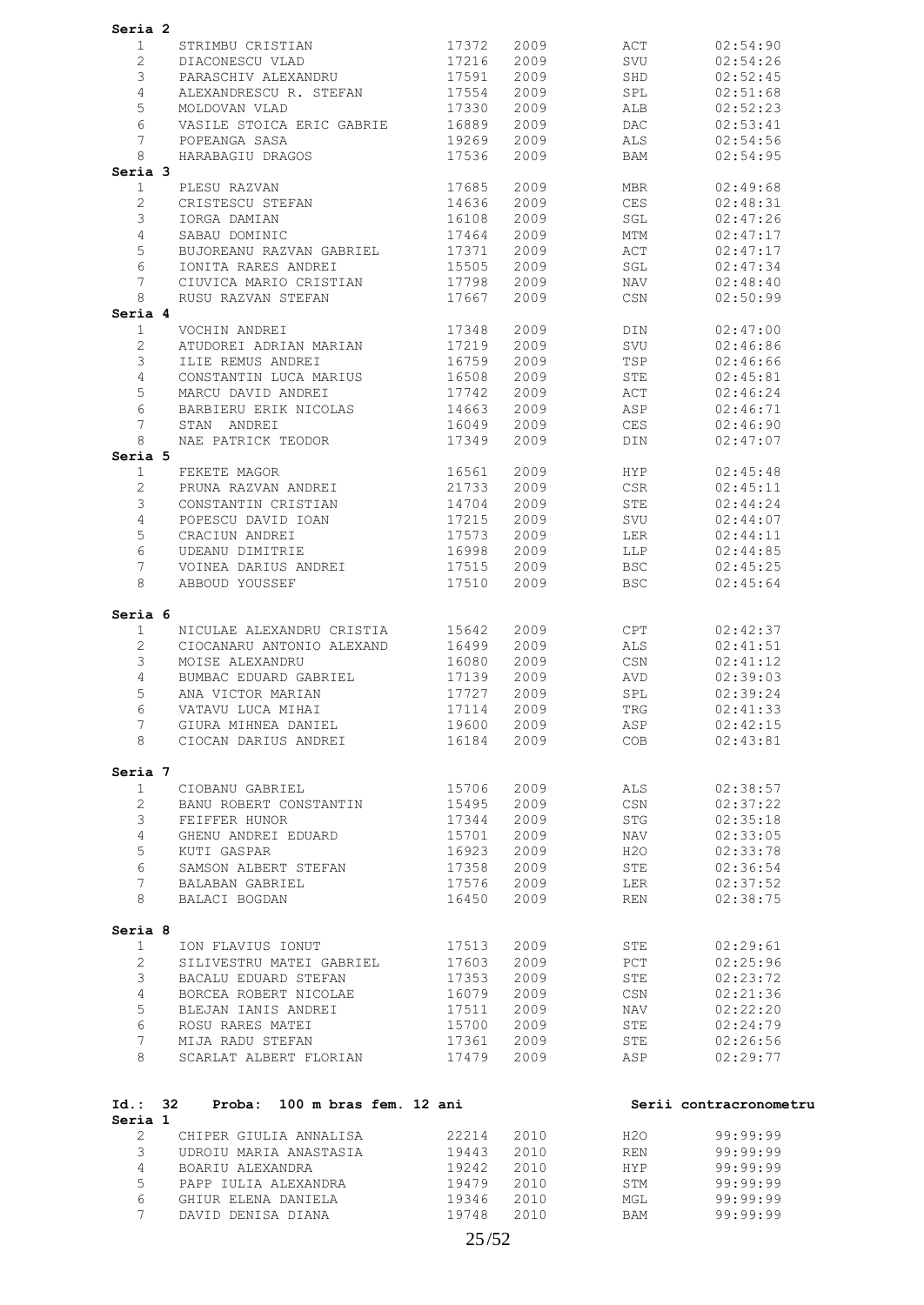| Seria 2         |                                                             |            |         |            |                        |
|-----------------|-------------------------------------------------------------|------------|---------|------------|------------------------|
| $\mathbf{1}$    | ROMAN REBECA 19645<br>CIORNEI TEODORA 20552                 |            | 2010    | STE        | 01:52:55               |
| $\overline{2}$  |                                                             |            | 2010    | BLU        | 01:50:77               |
| 3               | DANILA DARIA PARASCHEVA                                     | 21730      | 2010    | CSR        | 01:48:15               |
| $\overline{4}$  | DOBRESCU MELANIA                                            | 19299      | 2010    | ACT        | 01:47:67               |
| 5               | NEACSU ALEXIA                                               | 19639      | 2010    | STE        | 01:48:08               |
| 6               |                                                             | 19105      | 2010    | H2O        | 01:49:68               |
| $7\phantom{.0}$ | SZALO TEKLA NORA<br>CONSTANTIN BIANCA MARIA                 | -<br>19752 | 2010    | ALS        | 01:51:45               |
| 8               | BROSTIUC ANDREEA                                            | 17831      | 2010    | SCB        | 01:55:20               |
| Seria 3         |                                                             |            |         |            |                        |
| $\mathbf{1}$    |                                                             | 19491      |         |            |                        |
|                 | BODA LAURA IOANA                                            |            | 2010    | TIM        | 01:47:10               |
| $\overline{2}$  | NAN MARIA ALEXANDRA 16881                                   |            | 2010    | NAV        | 01:46:12               |
| 3               | PINTILIE ANDREEA ANCA 19345                                 |            | 2010    | MGL        | 01:43:92               |
| $\overline{4}$  | CIMPAN DENISA                                               | 19662      | 2010    | STE        | 01:43:56               |
| 5               | FLOREA BIANCA                                               | 19395      | 2010    | DAC        | 01:43:65               |
| 6               | CIUBOTARU ADELA GABRIELA 19731                              |            | 2010    | SCB        | 01:45:90               |
| 7               | BORSAN HANNA BIANKA<br>MATEI NICOLETA                       | 20701      | 2010    | H2O        | 01:46:79               |
| 8               |                                                             | 19101      | 2010    | CPT        | 01:47:63               |
| Seria 4         |                                                             |            |         |            |                        |
| 1               |                                                             |            | 2010    | SWM        | 01:43:02               |
| $\mathbf{2}$    |                                                             |            | 2010    | CES        | 01:41:21               |
| 3               | PETCU INES 19672<br>RADU NATALIA 17799<br>SAVIN MARTA 19684 |            | 2010 70 | SGH        | 01:39:95               |
| $\overline{4}$  | NICHITA EMA STEFANIA                                        | 19492      | 2010    | TIM        | 01:38:85               |
| 5               |                                                             | 19497      | 2010    | SWM        | 01:39:60               |
| 6               | MARASESCU MELANIA VIOLETE<br>RUSANDU TIMEA                  | 19241      | 2010    | <b>HYP</b> | 01:40:78               |
| $7\overline{ }$ | ALEXANDRU SONIA 19840                                       |            | 2010    | ACN        | 01:42:88               |
| 8               | HLIHOR ANA MARIA                                            | 19235      | 2010    | NAV        | 01:43:10               |
| Seria 5         |                                                             |            |         |            |                        |
| 1               | BONTA AYANA MARIA 619669                                    |            | 2010 70 | SWM        | 01:36:34               |
| $\overline{2}$  |                                                             |            | 2010    | CES        | 01:32:92               |
| 3               | GRIGORE BIANCA ANDREEA 19676<br>POPA NATALIA                | 16045      | 2010    | ASP        | 01:32:29               |
|                 |                                                             |            |         |            |                        |
| 4               | DAN ALEXANDRA DANIELA 19482                                 |            | 2010    | STM        | 01:32:18               |
| 5               | LUPU DARIA                                                  | 19473      | 2010    | NAD        | 01:32:21               |
| 6               | POPA MEDEEA STEFANIA                                        | 16720      | 2010    | SCB        | 01:32:30               |
| 7               | MATEI ANA                                                   | 19666      | 2010    | SWM        | 01:33:63               |
| 8               | CONSTANTIN ALEXANDRA MARI 19374                             |            | 2010    | MPL        | 01:38:40               |
| Seria 6         |                                                             |            |         |            |                        |
| $\mathbf{1}$    | CALVO KAREN                                                 | 20505      | 2010    | REN        | 01:31:87               |
| 2               | STOENESCU ANDREEA 19661                                     |            | 2010    | STE        | 01:31:48               |
| 3               | ZAHARIA ALESSIA                                             | 19647      | 2010    | STE        | 01:30:93               |
| $\overline{4}$  | ENE MARIA<br>DOLOCAN ALESSIA                                | 17807      | 2010    | CES        | 01:30:73               |
| 5               |                                                             | 19648      | 2010    | STE        | 01:30:92               |
| 6               | PERUZZARE ALEXANDRA MARIA 16440                             |            | 2010    | ALS        | 01:31:11               |
| 7               | PAVEL BIANCA ANDREEA                                        | 16663 2010 |         | AQU        | 01:31:81               |
| 8               | ARDELEAN TIMEEA                                             | 19626      | 2010    | MAR        | 01:31:97               |
|                 |                                                             |            |         |            |                        |
| Seria 7         |                                                             |            |         |            |                        |
| 1               | CRANGASU DANIA                                              | 19330      | 2010    | PET        | 01:28:92               |
| $\overline{2}$  | VLAESCU AMELI                                               | 19297      | 2010    | ACT        | 01:27:93               |
| 3               | PATRASCAN ADINA MARIA                                       | 20954      | 2010    | SWM        | 01:27:17               |
| $\overline{4}$  | GANEA IUSTINA                                               | 19656      | 2010    | STE        | 01:26:28               |
| 5               | TARALUNGA RAISA ELENA                                       | 16100      | 2010    | CSN        | 01:26:52               |
| 6               | PINZARI ARIANA                                              | 16503      | 2010    | ALS        | 01:27:51               |
| $7\overline{ }$ | VASILESCU CATALINA                                          | 19643      | 2010    | STE        | 01:28:62               |
| 8               | CALUGARU DARIA                                              | 19646      | 2010    | STE        | 01:28:98               |
|                 |                                                             |            |         |            |                        |
| Seria 8         |                                                             |            |         |            |                        |
| $\mathbf{1}$    | VANCSA FRUZSINA ILKA                                        | 19310      | 2010    | HYP        | 01:25:22               |
| $\overline{2}$  | OLEA TEODORA                                                | 19650      | 2010    | STE        | 01:23:87               |
|                 | ROMAN TEODORA ANDREEA                                       |            |         |            |                        |
| 3               |                                                             | 19373      | 2010    | MPL        | 01:23:14               |
| $\overline{4}$  | COJOCARU IARINA IOANA                                       | 16624      | 2010    | <b>BAR</b> | 01:20:86               |
| 5               | ZSEBE ANDREA MARIA                                          | 19253      | 2010    | ALB        | 01:21:99               |
| 6               | TIRILA PLOSCARU LARISA 16564                                |            | 2010    | <b>HYP</b> | 01:23:71               |
| $7\overline{ }$ | TAPIRLUIE DIANA                                             | 17890      | 2010    | TSP        | 01:25:13               |
| 8               | MATACHE AMALIA                                              | 19644      | 2010    | STE        | 01:26:23               |
|                 |                                                             |            |         |            |                        |
|                 | Id.: 33 Proba: 100 m bras masc. 12 ani                      |            |         |            | Serii contracronometru |
| Seria 1         |                                                             |            |         |            |                        |
| $\mathbf{1}$    | RAIF ADEM                                                   | 19302      | 2010    | ACT        | 99:99:99               |
| $\overline{2}$  | GHERGHEL STEFAN ANDREI                                      | 19746      | 2010    | BAM        | 99:99:99               |
| 3               | NEGRU NECULA DAVID ANDREI 16995                             |            | 2010    | SGL        | 99:99:99               |
| $\overline{4}$  | MARINESCU LUCA STEFAN                                       | 17731      | 2010    | CSP        | 99:99:99               |
| 5               | SILISTE ALEXANDRU                                           | 19653      | 2010    | STE        | 99:99:99               |
| 6               | DOROBANTU CONSTANTIN LUCA 22186                             |            | 2010    | TIM        | 99:99:99               |
| $7^{\circ}$     | PISTEA TUDOR                                                | 19383      | 2010    | BAM        | 99:99:99               |
|                 |                                                             |            |         |            |                        |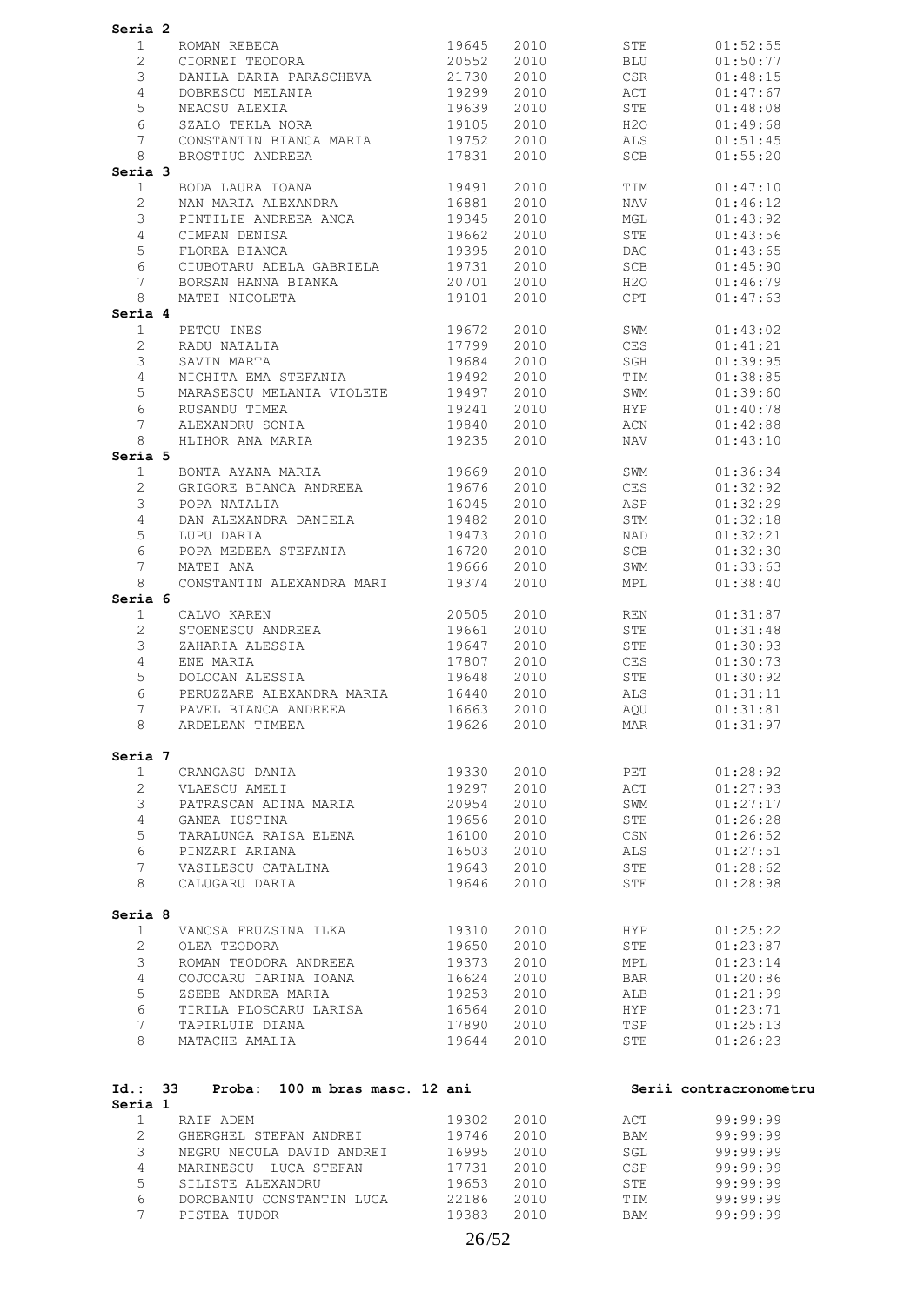| Seria 2            |                                                |       |              |              |                        |
|--------------------|------------------------------------------------|-------|--------------|--------------|------------------------|
| 1                  | MESTECANEANU RARES IOAN                        | 16433 | 2010         | LPT          | 99:99:99               |
| $\overline{2}$     | MICHIS CRISTIAN                                | 22369 | 2010         | BAM          | 99:99:99               |
|                    |                                                |       |              |              |                        |
| 3                  | FLOREA ANDREI                                  | 19671 | 2010         | SWM          | 02:07:23               |
| 4                  | MOISA CONSTANTIN                               | 17836 | 2010         | SCB          | 01:51:44               |
| 5                  | EVA MATEI STEFAN                               | 19331 | 2010         | PET          | 01:56:65               |
| 6                  | CIULEA MATEI                                   | 19247 | 2010         | ALB          | 99:99:99               |
| 7                  |                                                |       | 2010         | CES          | 99:99:99               |
|                    | PIRLOGEA RARES<br>TEODOR                       | 17911 |              |              |                        |
| 8                  | MURESAN CEZAR                                  | 19379 | 2010         | BAM          | 99:99:99               |
| Seria 3            |                                                |       |              |              |                        |
| 1                  | CONTRAS ALEXANDRU STEFAN                       | 19489 | 2010         | STM          | 01:50:12               |
| 2                  | IVANA TUDOR                                    | 19658 | 2010         | STE          | 01:44:53               |
| 3                  | SCHIOPU RARES                                  | 19698 | 2010         | <b>BLU</b>   | 01:43:49               |
| 4                  | CONSTANTIN DAVID                               | 19397 | 2010         | NAV          | 01:42:98               |
|                    |                                                |       |              |              |                        |
| 5                  | PESCARU VLAD ANDREI                            | 17279 | 2010         | ALS.         | 01:43:10               |
| 6                  | BALAN RADU ALEXANDRU                           | 17481 | 2010         | NAV          | 01:43:79               |
| 7                  | DUTULESCU RARES FLORIN                         | 17337 | 2010         | LLP          | 01:45:79               |
| 8                  | TUDORAN MARIUS                                 | 19637 | 2010         | STE          | 01:50:29               |
| Seria 4            |                                                |       |              |              |                        |
| $\mathbf 1$        | KISS ALEXANDRU                                 | 19285 | 2010         | SHD          | 01:41:85               |
| 2                  |                                                | 19228 | 2010         |              | 01:41:35               |
|                    | BUCUR DAVID ALEXANDRU                          |       |              | NAV          |                        |
| 3                  | MATEI ANTONIO ANDREI                           | 19670 | 2010         | SWM          | 01:40:48               |
| 4                  | STAICU DAVID                                   | 19300 | 2010         | ACT          | 01:38:87               |
| 5                  | RADU RARES STEFAN                              | 15497 | 2010         | CSN          | 01:40:21               |
| 6                  | MARIN RARES CRISTIAN                           | 14964 | 2010         | LPT          | 01:40:88               |
| 7                  | PURCAR PAUL MIHAIL                             | 19284 | 2010         | SHD          | 01:41:62               |
|                    |                                                |       |              |              |                        |
| 8                  | DOBRE OCTHAVIAN ANDREAS                        | 19560 | 2010         | COB          | 01:42:33               |
| Seria 5            |                                                |       |              |              |                        |
| 1                  | MAGHERU SASHA CONSTANTIN                       | 19664 | 2010         | SWM          | 01:36:84               |
| 2                  | OGICA VLAD THEODOR                             | 19218 | 2010         | DIN          | 01:34:50               |
| 3                  | DOBRE RARES MIHAI                              | 19315 | 2010         | NAV          | 01:31:50               |
| 4                  | POP TAMAS                                      | 19348 | 2010         | <b>STG</b>   | 01:30:81               |
| 5                  | SIMION TUDOR VIOREL                            | 17118 | 2010         | MTG          | 01:31:18               |
|                    |                                                |       |              |              |                        |
| 6                  | GHERGHEL LUCA                                  | 19384 | 2010         | BAM          | 01:34:08               |
| 7                  | ARCAN DARIUS STEFAN                            | 16613 | 2010         | CPT          | 01:35:38               |
| 8                  | LAZAREV LUCA ION                               | 17670 | 2010         | CSN          | 01:37:41               |
| Seria 6            |                                                |       |              |              |                        |
| 1                  | <b>UDOR ERIC</b>                               | 17811 | 2010         | <b>CES</b>   | 01:28:88               |
| 2                  | MIHAI SASHA ANDREI                             | 19314 | 2010         | NAV          | 01:28:35               |
| 3                  | VIERU DAVID                                    | 17808 | 2010         | <b>CES</b>   | 01:26:82               |
|                    |                                                |       |              |              |                        |
| 4                  | POPESCU VLAD STEFAN                            | 17810 | 2010         | $_{\rm BSC}$ | 01:24:64               |
| 5                  | SLADARU ANDREI                                 | 16065 | 2010         | CSN          | 01:26:68               |
| 6                  | KISS DANIEL                                    | 19932 | 2010         | ACN          | 01:27:60               |
| 7                  | CAPRARU ALEXANDRU STEFAN                       | 19554 | 2010         | CES          | 01:28:57               |
| 8                  | PANDELE VLADIMIR                               | 19663 | 2010         | STE          | 01:29:06               |
|                    |                                                |       |              |              |                        |
| Seria 7<br>1       | MORJOLIC LUCA                                  | 16672 | 2010         | ASP          | 01:24:17               |
|                    |                                                |       |              |              |                        |
| $\overline{2}$     | CERNAT RARES CONSTANTIN                        | 17853 | 2010         | BSC          | 01:22:85               |
| 3                  | POJAR LUCA                                     | 19494 | 2010         | TIM          | 01:22:04               |
| 4                  | STOICA CEZAR                                   | 19638 | 2010         | STE          | 01:20:22               |
| 5                  | IONESCU VLAD                                   | 16559 | 2010         | HYP          | 01:20:35               |
| 6                  | RADU ALEXEI                                    | 19212 | 2010         | CES          | 01:22:77               |
|                    |                                                |       |              |              |                        |
| 7<br>8             | CIORGAN LUCA DAVID<br>CARSTINA NICHOLAS OLIVER | 19622 | 2010<br>2010 | MAR<br>ASP   | 01:23:87<br>01:24:36   |
|                    |                                                | 16686 |              |              |                        |
|                    | Proba: 400 m mixt masc. 14 ani                 |       |              |              | Serii contracronometru |
| Id.: 34<br>Seria 1 |                                                |       |              |              |                        |
| 3                  | PRICOPOAIA RARES IOAN                          | 17076 | 2008         | NAD          | 99:99:99               |
| 4                  | MARINCA DAVID OLIVER                           | 16571 | 2008         | MTM          | 99:99:99               |
| 5                  | TRASCA VLAD ANDREI                             | 16114 | 2008         | CPT          | 99:99:99               |
| 6                  | STROE DAVID ALEXANDRU                          | 16778 | 2008         | SSB          | 99:99:99               |
| Seria 2            |                                                |       |              |              |                        |
| $\mathbf{1}$       | MUSAT DARIUS ANDREI                            | 14620 | 2008         | ASP          | 99:99:99               |
| $\overline{2}$     | TIRLA STEFAN DUMITRU                           | 15640 | 2008         | CPT          | 99:99:99               |
| 3                  | JELER ALEXANDRU IONUT                          | 16183 | 2008         | COB          | 99:99:99               |
| 4                  | LAIU RARES ANDREI                              | 19993 | 2008         | BLU          | 05:55:00               |
|                    |                                                |       |              |              |                        |
| 5                  | LUPU OCTAVIAN ANDREI                           | 22087 | 2008         | MPL          | 99:99:99               |
| 6                  | MARASESCU DENIS GABRIEL                        | 16996 | 2008         | SWM          | 99:99:99               |
| 7                  | MIHAILA NICOLAE DANIEL                         | 14938 | 2008         | CPT          | 99:99:99               |
|                    | BARBUTA CLAUDIU ILIE                           | 16621 | 2008         | CPT          | 99:99:99               |
| 8                  |                                                |       |              |              |                        |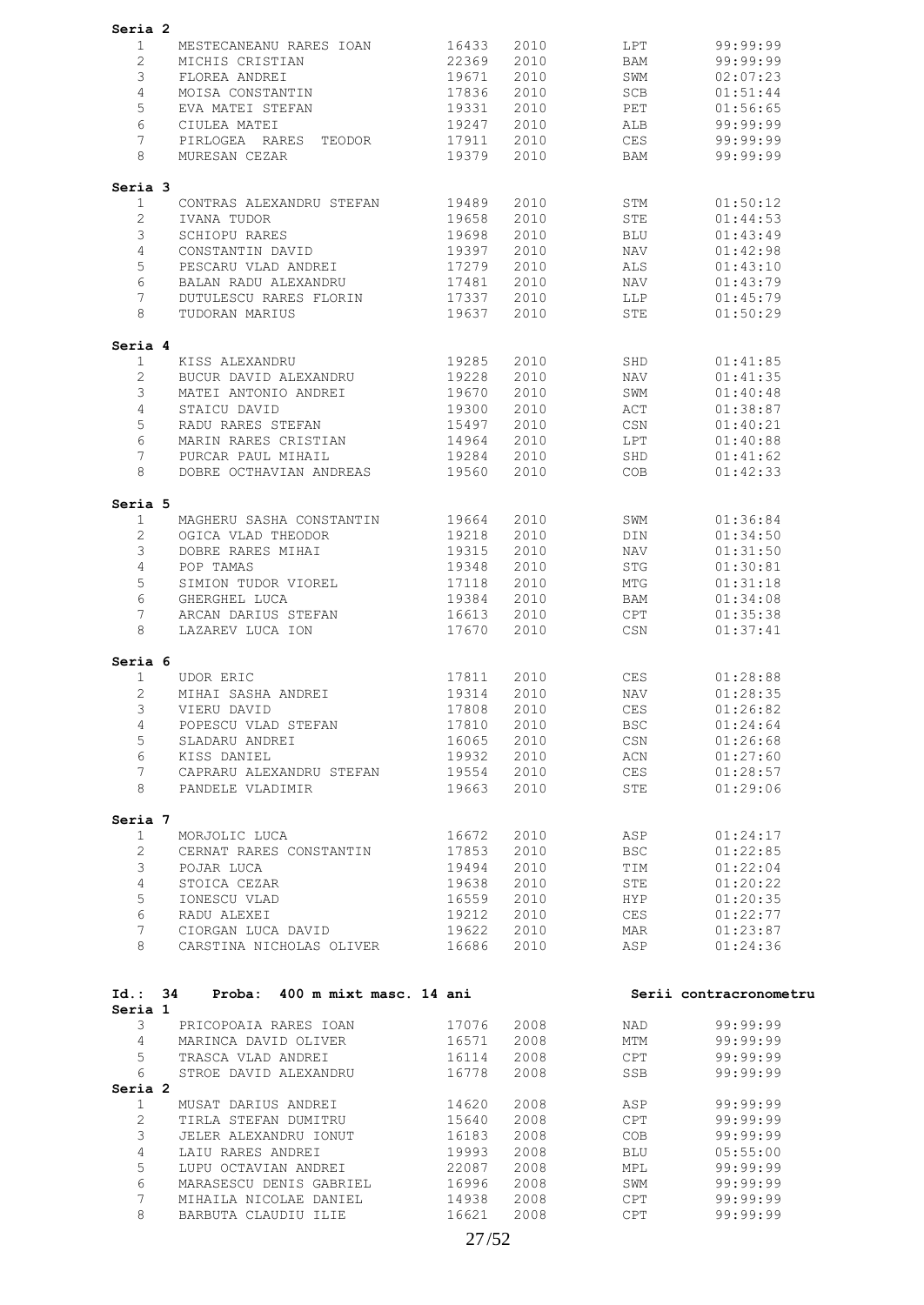| Seria 3        |                                 |       |      |            |          |
|----------------|---------------------------------|-------|------|------------|----------|
| 1              | DARIUS ANDREI<br>SOMCUTEAN      | 16856 | 2008 | <b>BAM</b> | 05:45:00 |
| $\overline{2}$ | ERIC TUDOR<br>DINU              | 15357 | 2008 | ASP        | 05:20:82 |
| 3              | GABRIEL<br>RADUCANU<br>CODRUT   | 14755 | 2008 | LPT        | 05:18:00 |
| 4              | MATEI CRISTIAN<br>STATE         | 16918 | 2008 | <b>STE</b> | 05:11:18 |
| 5              | URZICA ANDREI ALEXANDRU         | 16919 | 2008 | <b>STE</b> | 05:16:94 |
| 6              | NAE BOGDAN GABRIEL              | 16112 | 2008 | PET        | 05:20:00 |
| 7              | SERBAN RAZVAN                   | 16878 | 2008 | PET        | 05:40:00 |
| 8              | POTANGA BOGDAN FLORIN           | 19986 | 2008 | <b>BLU</b> | 05:55:00 |
| Seria 4        |                                 |       |      |            |          |
|                | OANCEA DAVID STEFAN             | 16480 | 2008 | <b>NAV</b> | 05:08:27 |
| 2              | POP MIHNEA ANDREI               | 16821 | 2008 | UCJ        | 05:05:00 |
| 3              | PETRU<br>ALEXANDRU<br>CHIRITA   | 16456 | 2008 | <b>REN</b> | 05:02:39 |
| 4              | <b>IORDACHE</b><br>TUDOR ANDREI | 16032 | 2008 | <b>CES</b> | 04:50:00 |
| 5              | APOSTOL PETRU                   | 14585 | 2008 | <b>CES</b> | 05:00:00 |
| 6              | OANA ROBERT                     | 16576 | 2008 | <b>STM</b> | 05:03:18 |
| 7              | AVAKIAN KAREN                   | 14583 | 2008 | ASP        | 05:05:16 |
| 8              | VLAD COSMIN<br><b>TON</b>       | 16984 | 2008 | SWM        | 05:10:00 |

| Id.: 35 |         | Proba: 4 X 100 m liber fem. 13 ani |            | Serii contracronometru |
|---------|---------|------------------------------------|------------|------------------------|
| Seria 1 |         |                                    |            |                        |
|         | $FCD$ ) |                                    | MPL.       | 99:99:99               |
| 4       | $FCD$ ) |                                    | <b>NAV</b> | 99:99:99               |
| $\sim$  | $FCD$ ) |                                    | <b>PET</b> | 99:99:99               |
| Seria 2 |         |                                    |            |                        |

|  | $FCD$ ) |            | 99:99:99 |
|--|---------|------------|----------|
|  | $FCD$ ) | CSN        | 99:99:99 |
|  | $FCD$ ) | <b>NAV</b> | 99:99:99 |
|  | $FCD$ ) | <b>STE</b> | 03:54:62 |
|  | $FCD$ ) | <b>DIN</b> | 99:99:99 |
|  | $FCD$ ) | <b>STE</b> | 99:99:99 |
|  | FCD     | <b>BSC</b> | 99:99:99 |
|  | FCD)    | ACN        | 99:99:99 |

| 99:99:99 |
|----------|
|          |
| 99:99:99 |
| 99:99:99 |
| 03:25:57 |
| 03:46:55 |
| 99:99:99 |
| 99:99:99 |
| 99:99:99 |
|          |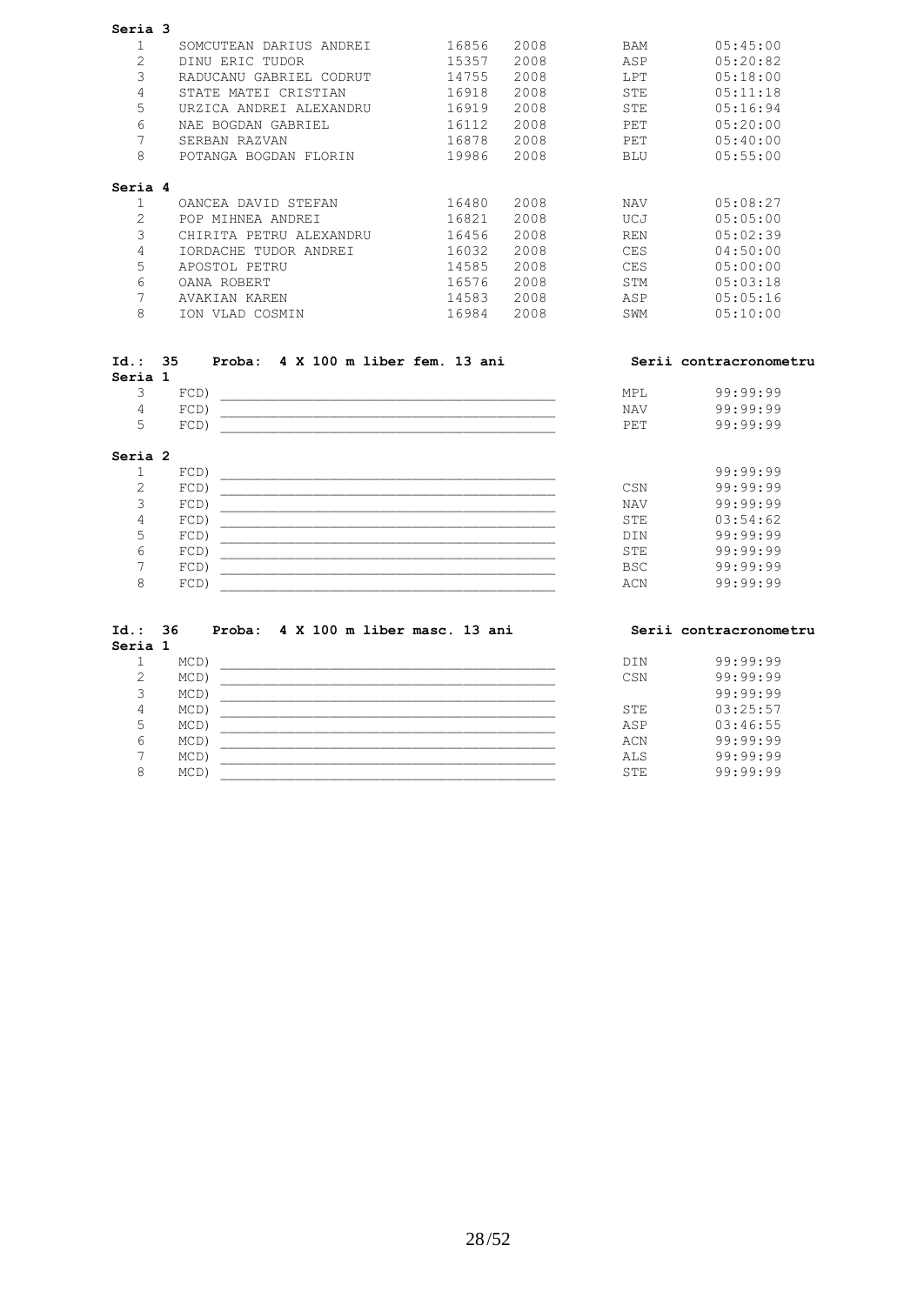# **Reuniunea: 6 Data: 25.06.2022 Ora 09:30**

| <b>Culoar</b>      | Nume si prenume                            | Cod            | An<br>nastere | Club       | <b>Timp</b><br>creditat |  |
|--------------------|--------------------------------------------|----------------|---------------|------------|-------------------------|--|
| Id.:               | 200 m fluture masc. 13 ani<br>37<br>Proba: |                |               |            | Serii contracronometru  |  |
| Seria 1            |                                            |                |               |            |                         |  |
| 3                  | POPEANGA SASA                              | 19269          | 2009          | ALS        | 99:99:99                |  |
| 4                  | BLAGA MIHNEA                               | 17789          | 2009          | ACN        | 99:99:99                |  |
| 5                  | FEKETE MAGOR                               | 16561          | 2009          | <b>HYP</b> | 99:99:99                |  |
| Seria <sub>2</sub> |                                            |                |               |            |                         |  |
| 2                  | IORGA DAMIAN                               | 16108          | 2009          | SGL        | 99:99:99                |  |
| 3                  | DIACONESCU VLAD                            | 17216          | 2009          | SVU        | 02:56:00                |  |
| 4                  | KUTI GASPAR                                | 16923          | 2009          | H2O        | 02:40:25                |  |
| 5                  | CRACIUN ANDREI                             | 17573          | 2009          | LER        | 02:48:16                |  |
| 6                  | MESAROS ALEXANDRU DANIEL                   | 17406          | 2009          | MTM        | 99:99:99                |  |
| 7                  | NAE GABRIEL ADRIAN                         | 15703          | 2009          | ALS        | 99:99:99                |  |
| Seria 3            |                                            |                |               |            |                         |  |
| $\mathbf{1}$       | SAMSON ALBERT STEFAN                       | 17358          | 2009          | STE        | 02:39:51                |  |
| $\overline{c}$     | PAUN FABIAN                                | 17728          | 2009          | MPL        | 02:32:40                |  |
| 3                  | ROSU RARES MATEI                           | 15700          | 2009          | STE        | 02:25:00                |  |
| 4                  | BORCEA ROBERT NICOLAE                      | 16079          | 2009          | CSN        | 02:19:71                |  |
| 5                  | BACALU EDUARD STEFAN                       | 17353          | 2009          | STE        | 02:24:00                |  |
| 6                  | SCARLAT ALBERT FLORIAN                     | 17479          | 2009          | ASP        | 02:31:04                |  |
| 7                  | CONSTANTIN CRISTIAN                        | 14704          | 2009          | STE        | 02:35:00                |  |
| 8                  | HUDAC LUCAS GABRIEL                        | 17473          | 2009          | <b>MAR</b> | 02:39:80                |  |
| $Id.$ :            | 38<br>200 m fluture fem. 13 ani            |                |               |            |                         |  |
| Seria 1            | Proba:                                     |                |               |            | Serii contracronometru  |  |
| 2                  | ILINESCU ANDREEA ELENA                     | 20680          | 2009          | STE        | 99:99:99                |  |
| 3                  | OTVOS LORENA ELENA                         | 16355          | 2009          | CST        | 99:99:99                |  |
| 4                  | CALAPOD CHRISTINE                          | 16830          | 2009          | CSN        | 03:02:13                |  |
| 5                  | RURAC MIRUNA VERONICA                      | 17228          | 2009          | SVU        | 03:03:00                |  |
| 6                  | CONIG LAURA                                | 17597          | 2009          | SHD        | 99:99:99                |  |
| Seria <sub>2</sub> |                                            |                |               |            |                         |  |
| 1                  | ROMEGA NATALIA IOANA                       | 17227          | 2009          | SVU        | 03:00:00                |  |
| 2                  | GIRIP LUCIA GEORGIANA                      | 17687          | 2009          | LBR        | 02:49:00                |  |
| 3                  | RADU ANDREEA TEODORA                       | 19094          | 2009          | MPL        | 02:48:44                |  |
| 4                  | CRAIOVEANU REBECA ANDREEA                  | 17362          | 2009          | STE        | 02:39:89                |  |
| 5                  | NITA DARIA                                 | 19681          | 2009          | SGH        | 02:42:00                |  |
| 6                  | VLAD MARIA                                 | 17323          | 2009          | ALB        | 02:48:72                |  |
| 7                  | BUCULEI YANA ELIZA                         | 17724          | 2009          | STM        | 02:50:00                |  |
| 8                  | NEAGU ILINCA MARIA                         | 17526          | 2009          | BSC        | 03:00:00                |  |
| Seria 3            |                                            |                |               |            |                         |  |
| $\mathbf{1}$       | MIHAI DENISA MARIA                         | 17819          | 2009          | ASP        | 02:37:32                |  |
| $\overline{2}$     | DIACONESCU IRINA                           | 17226          | 2009          | SVU        | 02:35:00                |  |
| 3                  | GAGIU ELISE MARIA                          | 17818          | 2009          | SWM        | 02:31:00                |  |
| 4                  | PAUN BRIANA                                | 17732          | 2009          | MPL        | 02:26:83                |  |
| 5                  | SILISTEANU DARIA MARIUCA                   | 17310          | 2009          | NAD        | 02:30:00                |  |
| 6                  | VERESS REBECCA JASMINE                     | 16925          | 2009          | STG        | 02:32:00                |  |
| 7                  | COPERZA ALECSANDRA                         | 17689          | 2009          | SGH        | 02:37:00                |  |
| 8                  | BACALU DENISA                              | 17355          | 2009          | STE        | 02:39:80                |  |
| Id.: 39            | 100 m fluture masc. 12 ani<br>Proba:       |                |               |            | Serii contracronometru  |  |
| Seria 1            |                                            |                |               |            |                         |  |
| 3                  | ARCAN DARIUS STEFAN                        | 16613          | 2010          | CPT        | 99:99:99                |  |
| 4<br>5             | FLOREA ANDREI<br>PESCARU VLAD ANDREI       | 19671<br>17279 | 2010<br>2010  | SWM<br>ALS | 99:99:99<br>99:99:99    |  |
|                    |                                            |                |               |            |                         |  |
|                    | GRIGA ARON                                 | 19749          | 2010          | LBM        | 99:99:99                |  |
| Seria 2            |                                            |                |               |            |                         |  |
| $\mathbf{2}$       |                                            |                |               |            |                         |  |
| 3                  | CONSTANTIN DAVID                           | 19397          | 2010          | NAV        | 99:99:99                |  |
| 4                  | BUCUR DAVID ALEXANDRU                      | 19228          | 2010          | NAV        | 99:99:99                |  |
| 5<br>6             | OGICA VLAD THEODOR<br>PISTEA TUDOR         | 19218<br>19383 | 2010<br>2010  | DIN<br>BAM | 99:99:99<br>99:99:99    |  |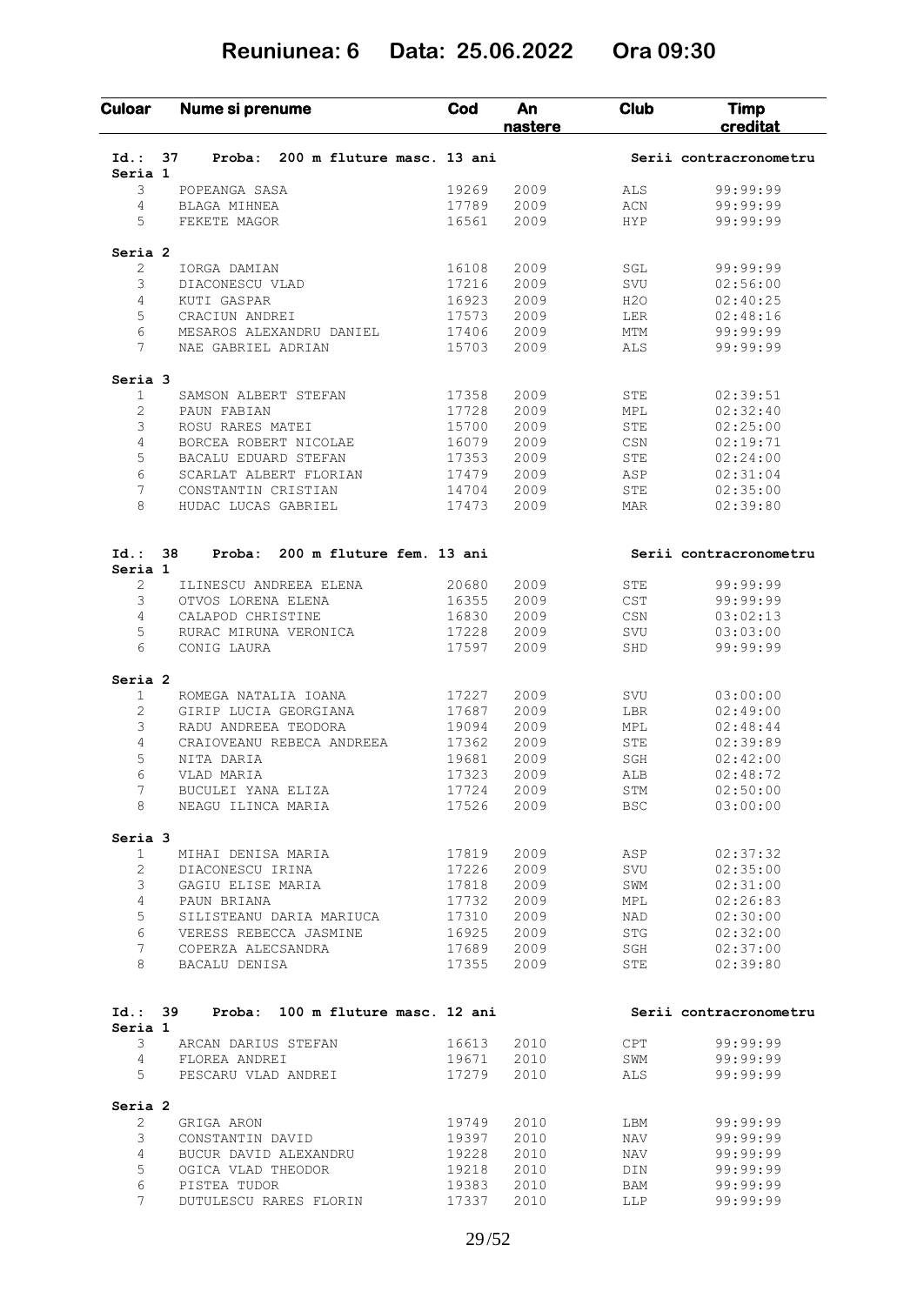| Seria 3                            |                                                                       |                |              |                                  |                          |
|------------------------------------|-----------------------------------------------------------------------|----------------|--------------|----------------------------------|--------------------------|
| 1                                  | PINTILIE EDUARD ANDREI                                                | 19665          | 2010         | SWM                              | 99:99:99                 |
| 2                                  | CONTRAS ALEXANDRU STEFAN                                              | 19489          | 2010         | STM                              | 01:37:00                 |
| 3                                  | GURUITA LUCA                                                          | 19693          | 2010         | BLU                              | 01:35:00                 |
| 4                                  | TUDORAN MARIUS                                                        | 19637          | 2010         | STE                              | 01:26:00                 |
| 5                                  | SCHIOPU RARES                                                         | 19698          | 2010         | BLU                              | 01:30:00                 |
| 6                                  | ORBAN EDUARD BERNARDIN                                                | 17301          | 2010         | HYP                              | 01:35:00                 |
| 7                                  | STAICU DAVID                                                          | 19300          | 2010         | ACT                              | 99:99:99                 |
| 8                                  | NEGRU NECULA DAVID ANDREI                                             | 16995          | 2010         | SGL                              | 99:99:99                 |
| Seria 4                            |                                                                       |                |              |                                  |                          |
| 1                                  | MICHIS CRISTIAN                                                       | 22369          | 2010         | BAM                              | 01:25:00                 |
| $\mathbf{2}$                       | RADU RARES STEFAN                                                     | 15497          | 2010         | CSN                              | 01:22:00                 |
| 3                                  | KOVACS ARON KOPPANY                                                   | 16479          | 2010         | H2O                              | 01:22:00                 |
| 4                                  | DOROBANTU CONSTANTIN LUCA                                             | 22186          | 2010         | TIM<br><b>CES</b>                | 01:20:00                 |
| 5<br>6                             | CAPRARU ALEXANDRU STEFAN<br>RADU ALEXEI                               | 19554<br>19212 | 2010<br>2010 | CES                              | 01:21:00<br>01:22:00     |
| 7                                  | PIRLOGEA RARES TEODOR                                                 | 17911          | 2010         | <b>CES</b>                       | 01:23:00                 |
| 8                                  | CIULEA MATEI                                                          | 19247          | 2010         | ALB                              | 01:25:64                 |
| Seria 5                            |                                                                       |                |              |                                  |                          |
| 1                                  | LAZAREV LUCA ION                                                      | 17670          | 2010         | CSN                              | 01:18:12                 |
| $\overline{2}$                     | GHERGHEL STEFAN ANDREI                                                | 19746          | 2010         | BAM                              | 01:18:00                 |
| 3                                  | UDOR ERIC                                                             | 17811          | 2010         | <b>CES</b>                       | 01:17:00                 |
| 4                                  | PIRVULESCU DAVID PETRISOR                                             | 17649          | 2010         | CPT                              | 01:16:00                 |
| 5                                  | POPESCU VLAD STEFAN                                                   | 17810          | 2010         | <b>BSC</b>                       | 01:16:13                 |
| 6                                  | EVA MATEI STEFAN                                                      | 19331          | 2010         | PET                              | 01:18:00                 |
| 7                                  | SFIRNACIUC NICHOLAS                                                   | 22281          | 2010         | NAV                              | 01:18:00                 |
| 8                                  | GHERGHEL LUCA                                                         | 19384          | 2010         | BAM                              | 01:19:00                 |
| Seria 6                            |                                                                       |                |              |                                  |                          |
| 1                                  | SILISTE ALEXANDRU                                                     | 19653          | 2010         | STE                              | 01:13:12                 |
| $\mathbf{2}$<br>3                  | VASILE ANTONIO NICOLAS<br>MIHAI SASHA ANDREI                          | 19234<br>19314 | 2010<br>2010 | NAV<br>NAV                       | 01:13:00<br>01:12:00     |
| 4                                  | VIERU RARES ANDREI                                                    | 19230          | 2010         | NAV                              | 01:10:00                 |
| 5                                  | PANDELE VLADIMIR                                                      | 19663          | 2010         | STE                              | 01:10:00                 |
| 6                                  | MARIS DAVID                                                           | 19838          | 2010         | ACN                              | 01:13:00                 |
| 7                                  | MOISA CONSTANTIN                                                      | 17836          | 2010         | SCB                              | 01:13:00                 |
| 8                                  | VASILE MIHAI CATALIN                                                  | 19226          | 2010         | NAV                              | 01:15:00                 |
| Seria 7                            |                                                                       |                |              |                                  |                          |
| $\mathbf 1$                        | STOICA CEZAR                                                          | 19638          | 2010         | STE                              | 01:09:41                 |
| $\overline{2}$                     | VIERU DAVID                                                           | 17808          | 2010         | CES                              | 01:09:00                 |
| 3                                  | MARINESCU LUCA STEFAN                                                 | 17731          | 2010         | $\mathbb{C}\mathbb{S}\mathbb{P}$ | 01:08:00                 |
| $4\overline{ }$                    | POJAR LUCA                                                            | 19494          | 2010         | TIM                              | 01:04:00                 |
| 5 <sup>5</sup>                     | IONESCU VLAD                                                          |                | 16559 2010   | <b>HYP</b>                       | 01:07:50                 |
| 6                                  | ZSUREK DAVID ARON                                                     | 22103 2010     |              | COR                              | 01:08:00                 |
| 7<br>8                             | EFTIMIE DAVID ALEXANDRU 21776 2010<br>SALAJAN TUDOR ANDREI 16389 2010 |                |              | ALB                              | 01:09:41<br>COR 01:10:00 |
|                                    |                                                                       |                |              |                                  |                          |
|                                    | Id.: 40 Proba: 100 m fluture fem. 12 ani                              |                |              |                                  | Serii contracronometru   |
| Seria 1<br>$\overline{\mathbf{3}}$ | MATEI NICOLETA                                                        | 19101          | 2010 70      | <b>CPT</b>                       | 99:99:99                 |
|                                    | 4 CRIVEANU ILINCA                                                     | 19917          | 2010         | ACT                              | 99:99:99                 |
| 5 <sub>5</sub>                     | MARASESCU MELANIA VIOLETE                                             | 19497          | 2010         | SWM                              | 99:99:99                 |
| 6                                  | MATEI ANA                                                             | 19666          | 2010         | SWM                              | 99:99:99                 |
| Seria 2                            |                                                                       |                |              |                                  |                          |
| $\mathbf{1}$                       | ANGHEL BIANCA                                                         | 19534          | 2010         | ACT                              | 99:99:99                 |
|                                    | PINZARI ARIANA                                                        | 16503          | 2010         | ALS                              | 99:99:99                 |
| $\overline{2}$                     |                                                                       |                |              | ACT                              | 99:99:99                 |
| $3 -$                              | PARASCHIV SARA                                                        | 19296          | 2010         |                                  |                          |
| $4\overline{ }$                    | MICU MELISSA                                                          | 17543          | 2010         | DAC                              | 99:99:99                 |
| 5                                  | PAVEL BIANCA ANDREEA                                                  | 16663          | 2010         | AQU                              | 99:99:99                 |
| 6                                  | DRAGU SMARANDA                                                        | 21836          | 2010         | SWM                              | 99:99:99                 |
| 7<br>8                             | DANILA DARIA PARASCHEVA 21730 2010<br>HLIHOR ANA MARIA                | 19235          | 2010         | CSR<br>NAV                       | 99:99:99<br>99:99:99     |
|                                    |                                                                       |                |              |                                  |                          |
| 1                                  | DAVID DENISA DIANA                                                    | 19748          | 2010         | BAM                              | 99:99:99                 |
| $2^{\circ}$                        | BOGDAN ANA TEODORA                                                    | 19509          | 2010         | SSB                              | 99:99:99                 |
| 3 <sup>7</sup>                     | VASILESCU CATALINA 19643                                              |                | 2010         | STE                              | 99:99:99                 |
| Seria 3<br>$4 -$                   | DELVECCHIO BIANCA                                                     | 19298          | 2010         | ACT                              | 99:99:99                 |
| 5                                  | ANDREICUT ALESIA ELENA                                                | 22563          | 2010         | LBM                              | 99:99:99                 |
| 6                                  | CALVO KAREN                                                           | 20505          | 2010         | REN                              | 99:99:99                 |
| $7\phantom{.0}$<br>8               | SZALO TEKLA NORA<br>GRIGORE BIANCA ANDREEA                            | 19105<br>19676 | 2010<br>2010 | H2O<br>CES                       | 99:99:99<br>99:99:99     |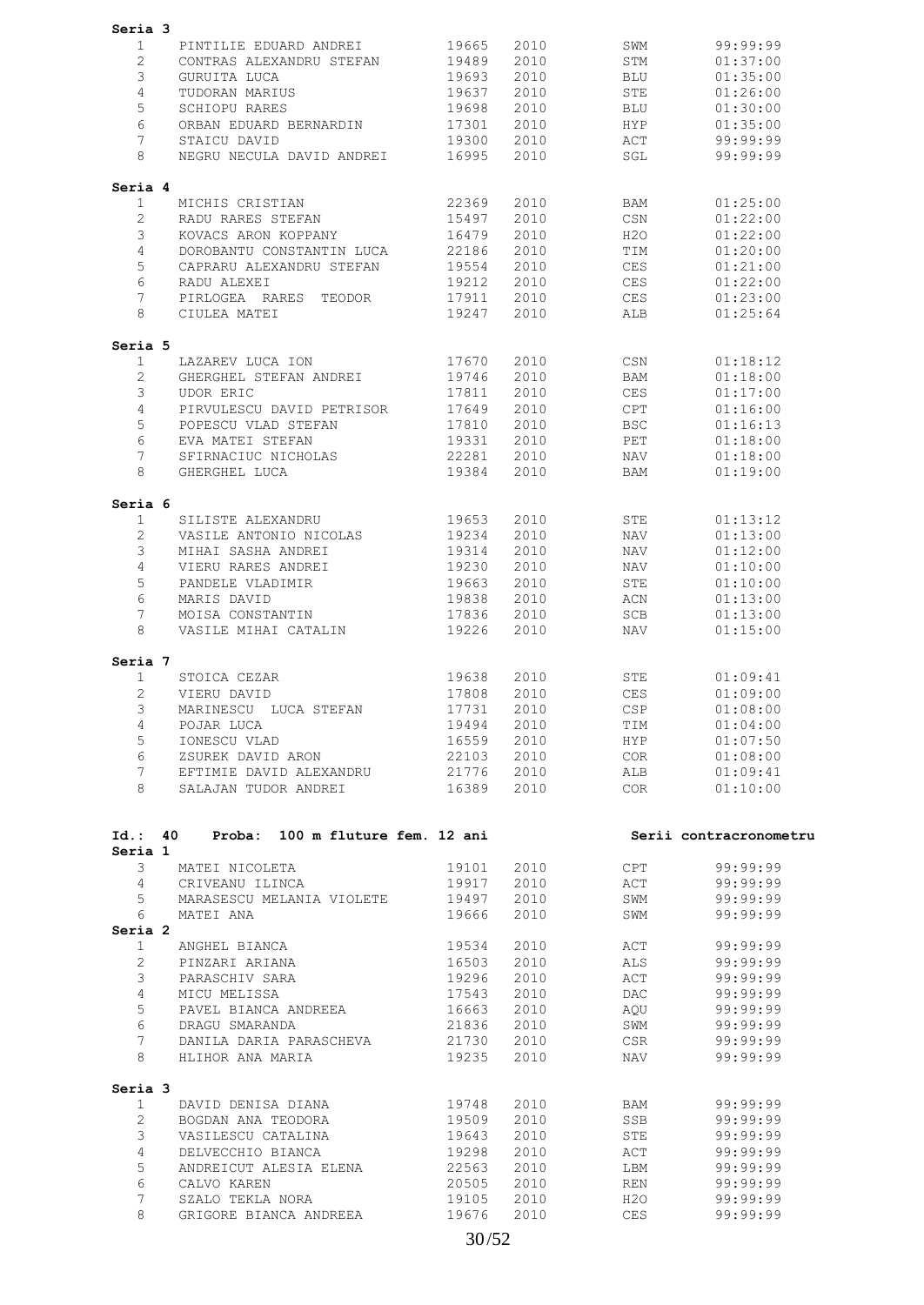|                       | Seria 4                                          |                |              |             |                        |
|-----------------------|--------------------------------------------------|----------------|--------------|-------------|------------------------|
| 1                     | NEACSU ALEXIA                                    | 19639          | 2010         | STE         | 01:30:80               |
| $\overline{2}$        | BOARIU ALEXANDRA                                 | 19242          | 2010         | <b>HYP</b>  | 01:28:00               |
| 3                     | MATACHE AMALIA                                   | 19644          | 2010         | STE         | 01:25:89               |
| $\overline{4}$        | COCU DARIA                                       | 19692          | 2010         | <b>BLU</b>  | 01:25:00               |
| 5                     | DESPA MARIA ANASTASIA ALE                        | 17122          | 2010         | MTG         | 01:25:43               |
| 6                     | TAPIRLUIE DIANA                                  | 17890          | 2010         | TSP         | 01:26:62               |
| 7                     | TARALUNGA RAISA ELENA                            | 16100          | 2010         | CSN         | 01:28:13               |
| 8                     |                                                  |                |              |             |                        |
|                       | CALUGARU DARIA                                   | 19646          | 2010         | STE         | 99:99:99               |
| Seria 5               |                                                  |                |              |             |                        |
| 1                     | CIUBOTARU ADELA GABRIELA                         | 19731          | 2010         | <b>SCB</b>  | 01:23:00               |
| $\overline{2}$        | BODA LAURA IOANA                                 | 19491          | 2010         | TIM         | 01:20:00               |
| 3                     | STOENESCU ANDREEA                                | 19661          | 2010         | STE         | 01:19:07               |
| 4                     | PAPP IULIA ALEXANDRA                             | 19479          | 2010         | STM         | 01:19:00               |
| 5                     | RADU NATALIA                                     | 17799          | 2010         | <b>CES</b>  | 01:19:00               |
| 6                     | MUNTEAN MIRUNA CORNELIA                          | 21775          | 2010         | DEV         | 01:19:25               |
| 7                     | DAN ALEXANDRA DANIELA                            | 19482          | 2010         | STM         | 01:22:00               |
| 8                     | RUSANDU TIMEA                                    | 19241          | 2010         | HYP.        | 01:25:00               |
| Seria 6               |                                                  |                |              |             |                        |
| $\mathbf 1$           | VANCSA FRUZSINA ILKA                             | 19310          | 2010         | <b>HYP</b>  | 01:18:00               |
| 2                     | ROMAN TEODORA ANDREEA                            | 19373          | 2010         | MPL         | 01:17:90               |
| 3                     | POPA MEDEEA STEFANIA                             | 16720          | 2010         | SCB         | 01:17:00               |
| 4                     | CRANGASU DANIA                                   | 19330          | 2010         | PET         | 01:16:00               |
| 5                     | NICHITA EMA STEFANIA                             | 19492          | 2010         | TIM         | 01:16:00               |
| 6                     | SAVIN MARTA                                      | 19684          | 2010         | SGH         | 01:17:00               |
| 7                     | CONSTANTIN ALEXANDRA MARI                        | 19374          | 2010         | MPL         | 01:18:00               |
| 8                     | BROSTIUC ANDREEA                                 | 17831          | 2010         | <b>SCB</b>  | 01:18:00               |
|                       |                                                  |                |              |             |                        |
| Seria 7               |                                                  |                |              |             |                        |
| 1                     | ZSEBE ANDREA MARIA                               | 19253          | 2010         | ALB         | 01:14:53               |
| $\overline{2}$        | ENE MARIA                                        | 17807          | 2010         | CES         | 01:13:50               |
| 3                     | ZAHARIA ALESSIA                                  | 19647          | 2010         | STE         | 01:12:12               |
| $\overline{4}$        | GANEA IUSTINA                                    | 19656          | 2010         | STE         | 01:08:39               |
| 5                     | VASIAN ANTONIA MADALINA                          | 16678          | 2010         | <b>BSC</b>  | 01:11:50               |
| 6                     | POPA ROBERTA ANA MARIA                           | 19634          | 2010         | <b>BSC</b>  | 01:12:44               |
| 7                     | UDROIU MARIA ANASTASIA                           | 19443          | 2010         | REN         | 01:14:28               |
|                       |                                                  |                |              |             |                        |
| 8                     | TIRILA PLOSCARU LARISA                           | 16564          | 2010         | HYP         | 01:15:90               |
| $Id.$ :<br>Seria 1    | Proba: 100 m fluture masc. 14 ani<br>41          |                |              |             | Serii contracronometru |
| 3                     | LUPU OCTAVIAN ANDREI                             | 22087          | 2008         | MPL         | 99:99:99               |
| $\overline{4}$        | MARASESCU DENIS GABRIEL                          | 16996          | 2008         | ${\tt SWM}$ | 01:23:62               |
| 5                     | ANDRIAN ANDREI COZMIN                            | 16952          | 2008         | SSV         | 99:99:99               |
| Seria 2               |                                                  |                |              |             |                        |
| 1                     | TIRLA STEFAN DUMITRU                             | 15640          | 2008         | CPT         | 01:14:57               |
|                       |                                                  |                |              |             |                        |
| $\overline{2}$        | TANASE RARES IOAN                                | 14611          | 2008         | STE         | 01:14:24               |
| 3                     | MARINCA DAVID OLIVER                             | 16571          | 2008         | MTM         | 01:13:91               |
| 4                     | ALEXANDRESCU RADU CRISTIA                        | 17042          | 2008         | <b>BSC</b>  | 01:13:35               |
| 5                     | ARTENE LUCA                                      | 14804          | 2008         | CSN         | 01:13:36               |
| 6<br>$7^{\circ}$      | POP CLAUDIU NICOLAE                              | 16745          | 2008         | ALB         | 01:13:98               |
|                       | SOMCUTEAN DARIUS ANDREI                          | 16856          | 2008         | BAM         | 01:14:28               |
| Seria 3               |                                                  |                |              |             |                        |
| $\mathbf{1}$          | SMADU FLORIN DAVID                               | 14970          | 2008         | TSP         | 01:10:66               |
| $\overline{2}$        | MAJA ANDREI                                      | 19157          | 2008         | ACN         | 01:09:11               |
| 3                     | NEACSU MATEI CRISTIAN                            | 16946          | 2008         | STE         | 01:08:89               |
| 4                     | NAE BOGDAN GABRIEL                               | 16112          | 2008         | PET         | 01:08:68               |
| 5                     | IONITA MIHNEA GEORGE                             | 16626          | 2008         | PCT         | 01:08:73               |
| 6                     | POP MIHNEA ANDREI                                | 16821          | 2008         | UCJ         | 01:08:99               |
| 7                     | MANEA RAUL ANDREI                                | 17374          | 2008         | ACT         | 01:10:64               |
| 8                     | ZOIE DRAGOS LUCA                                 | 17814          | 2008         | REN         | 01:11:90               |
| Seria 4               |                                                  |                |              |             |                        |
| $\mathbf{1}$          | APACHITEI OCTAVIAN                               | 16076          | 2008         | CSN         | 01:08:12               |
| $\mathbf{2}^{\prime}$ | LUPUSORU VLAD STEFAN                             | 16913          | 2008         | DIN         | 01:07:21               |
| 3                     | POTANGA BOGDAN FLORIN                            | 19986          | 2008         | BLU         | 01:06:94               |
| 4                     | PRICOPOAIA RARES IOAN                            | 17076          | 2008         | NAD         | 01:05:87               |
| 5                     | BARTIS TUDOR ANDREI                              | 16187          | 2008         | COB         | 01:06:76               |
| 6                     | COSTIS ALEXANDRU ADRIAN                          | 16708          |              |             | 01:07:05               |
| 7                     |                                                  |                | 2008         | SRT         |                        |
| 8                     | GHERGHINA ALEXANDRU COSTI<br>MUSAT DARIUS ANDREI | 16758<br>14620 | 2008<br>2008 | TSP<br>ASP  | 01:07:52<br>01:08:51   |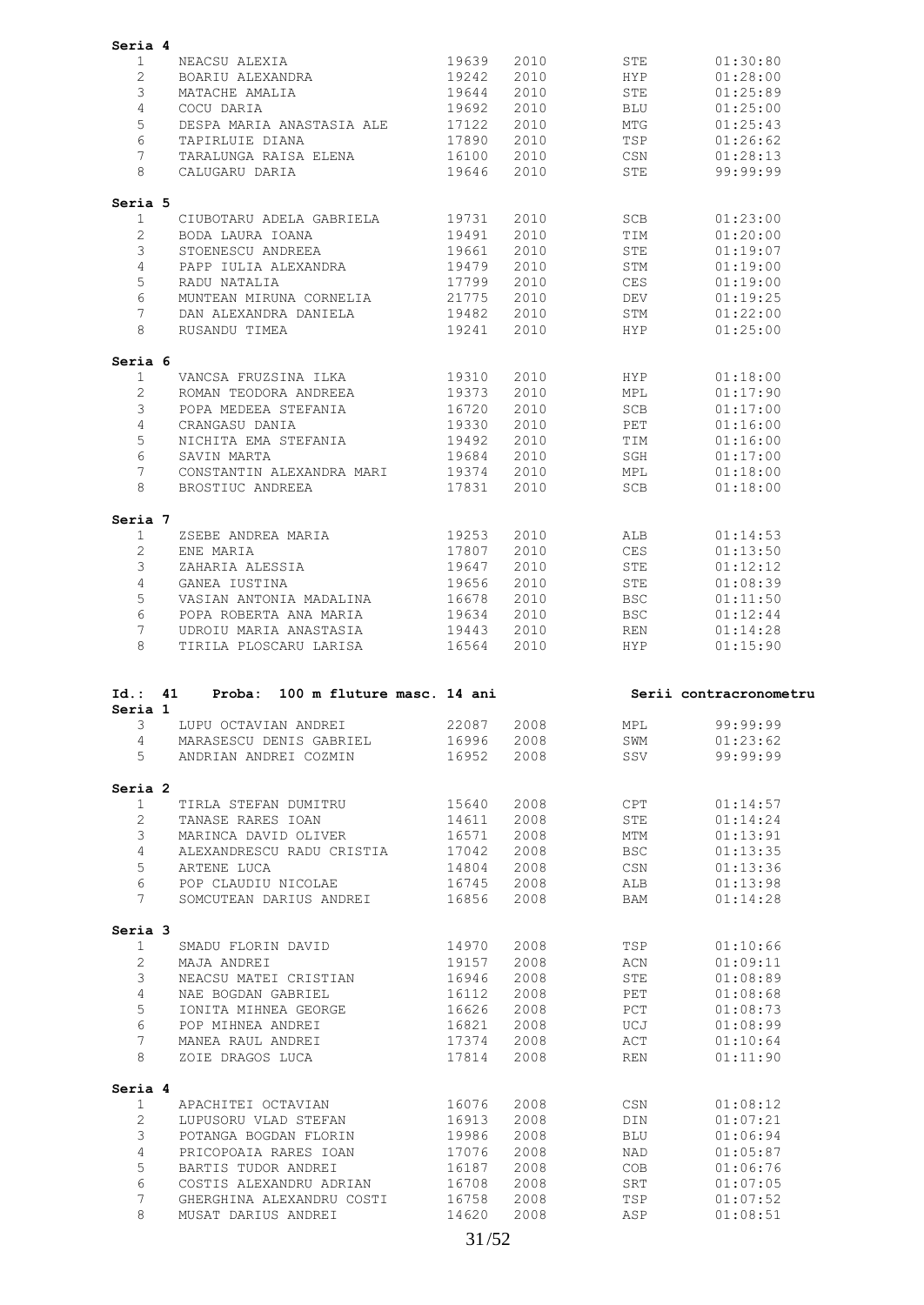| Seria 5              |    |                                    |                |              |            |                        |
|----------------------|----|------------------------------------|----------------|--------------|------------|------------------------|
| 1                    |    | BOLDURA LUCA TUDOR                 | 16570          | 2008         | MTM        | 01:05:66               |
| 2                    |    | BARBUTA CLAUDIU ILIE               | 16621          | 2008         | CPT        | 01:05:30               |
| 3                    |    | JIPESCU DAVID                      | 15841          | 2008         | ACT        | 01:04:75               |
| 4                    |    | OANA ROBERT                        | 16576          | 2008         | STM        | 01:04:10               |
| 5                    |    | ROTARU PETRU ADRIAN                | 15688          | 2008         | ALS        | 01:04:21               |
| 6                    |    | DINU ERIC TUDOR                    | 15357          | 2008         | ASP        | 01:04:76               |
| 7                    |    |                                    |                |              |            |                        |
|                      |    | BARBU MATEI ALEXANDRU              | 15085          | 2008         | <b>BCC</b> | 01:05:43               |
| 8                    |    | TINIS RARES CRISTIAN               | 16857          | 2008         | BAM        | 01:05:70               |
| Seria 6              |    |                                    |                |              |            |                        |
| 1                    |    | STEFAN MIHAI CATALIN               | 16947          | 2008         | STE        | 01:03:41               |
| 2                    |    | PETRISOR ALEXANDRU                 | 16804          | 2008         | DIN        | 01:03:00               |
| 3                    |    | RADUCANU GABRIEL CODRUT            | 14755          | 2008         | LPT        | 01:02:68               |
| 4                    |    | AVAKIAN KAREN                      | 14583          | 2008         | ASP        | 01:02:08               |
| 5                    |    | CHIRITA PETRU ALEXANDRU            | 16456          | 2008         | REN        | 01:02:37               |
| 6                    |    | STOICA DAVID ALEXANDRU             | 14706          | 2008         | CES        | 01:02:87               |
| 7                    |    | STANCIU VICTOR MIHAI               | 16935          | 2008         | DIN        | 01:03:35               |
| 8                    |    | AGAPIE DAVID VALENTIN              | 14969          | 2008         | TSP        | 01:03:95               |
|                      |    |                                    |                |              |            |                        |
| Id.: 42              |    | Proba: 200 m bras masc. 13 ani     |                |              |            | Serii contracronometru |
| Seria 1<br>3         |    | BACIU OVIDIU                       | 17332          | 2009         | ALB        | 99:99:99               |
|                      |    |                                    | 16391          |              |            | 99:99:99               |
| 4                    |    | TASYUREK DENIS ERDAL               |                | 2009         | COR        |                        |
| 5                    |    | MARIN GELU ANDREI                  | 15702          | 2009         | ALS        | 99:99:99               |
| Seria 2              |    |                                    |                |              |            |                        |
| $\mathbf{1}$         |    | CONSTANTIN LUCA MARIUS             | 16508          | 2009         | STE        | 99:99:99               |
| 2                    |    | MARCU DAVID ANDREI                 | 17742          | 2009         | ACT        | 99:99:99               |
| 3                    |    | VOCHIN ANDREI                      | 17348          | 2009         | DIN        | 99:99:99               |
| 4                    |    | MOISE ALEXANDRU                    | 16080          | 2009         | CSN        | 99:99:99               |
| 5                    |    | SABAU DOMINIC                      | 17464          | 2009         | MTM        | 99:99:99               |
| 6                    |    | IONITA RARES ANDREI                | 15505          | 2009         | SGL        | 99:99:99               |
| 7                    |    | VASILE STOICA ERIC GABRIE          | 16889          | 2009         | DAC        | 99:99:99               |
| Seria 3              |    |                                    |                |              |            |                        |
| $\mathbf{1}$         |    | BUMBAC EDUARD GABRIEL              | 17139          | 2009         | AVD        | 99:99:99               |
| $\overline{2}$       |    | HARABAGIU DRAGOS                   | 17536          | 2009         | BAM        | 03:19:45               |
| 3                    |    | BUJOREANU RAZVAN GABRIEL           | 17371          | 2009         | ACT        | 03:16:09               |
| 4                    |    | CRISTESCU STEFAN                   | 14636          | 2009         | CES        | 03:10:71               |
| 5                    |    | VATAVU LUCA MIHAI                  | 17114          | 2009         | TRG        | 03:13:02               |
| 6                    |    | ATUDOREI ADRIAN MARIAN             | 17219          | 2009         | SVU        | 03:18:38               |
| 7                    |    | STINGA VLAD                        | 17792          | 2009         | ACN        | 03:26:28               |
| 8                    |    | RUSU RAZVAN STEFAN                 | 17667          | 2009         | CSN        | 99:99:99               |
| Seria 4              |    |                                    |                |              |            |                        |
| 1                    |    | CIUVICA MARIO CRISTIAN             | 17798          | 2009         | NAV        | 03:10:23               |
| $\overline{2}$       |    | PLESU RAZVAN                       | 17685          | 2009         | MBR        | 03:04:72               |
| 3                    |    | BALACI BOGDAN                      | 16450          | 2009         | REN        | 03:00:08               |
| 4                    |    | CIOBANU GABRIEL                    | 15706          | 2009         | ALS        | 02:56:17               |
| 5                    |    | KUTI GASPAR                        | 16923          | 2009         | H2O        | 02:59:69               |
| 6                    |    | RADU DARIUS                        | 17729          | 2009         | MPL        | 03:00:88               |
| $7\phantom{.}$       |    | STAN ANDREI                        | 16049          | 2009         | CES        | 03:06:37               |
| 8                    |    | ILIE REMUS ANDREI                  | 16759          | 2009         | TSP        | 03:10:47               |
|                      |    |                                    |                |              |            |                        |
| Seria 5<br>1         |    | SAMSON ALBERT STEFAN               | 17358          | 2009         | STE        | 02:55:19               |
| 2                    |    | GHENU ANDREI EDUARD                | 15701          | 2009         | NAV        | 02:52:77               |
| 3                    |    | BALABAN GABRIEL                    | 17576          | 2009         | LER        | 02:51:54               |
| $\overline{4}$       |    |                                    |                |              |            |                        |
|                      |    | BLEJAN IANIS ANDREI                | 17511          | 2009         | NAV        | 02:44:61               |
| 5                    |    | ION FLAVIUS IONUT                  | 17513          | 2009         | STE        | 02:45:37               |
| 6                    |    | NICULAE ALEXANDRU CRISTIA          | 15642          | 2009         | CPT        | 02:52:67               |
| 7<br>8               |    | MIJA RADU STEFAN<br>ABBOUD YOUSSEF | 17361<br>17510 | 2009<br>2009 | STE<br>BSC | 02:54:41<br>02:55:33   |
|                      |    |                                    |                |              |            |                        |
| $Id.$ :              | 43 | Proba: 200 m bras fem. 13 ani      |                |              |            | Serii contracronometru |
| Seria 1              |    |                                    |                |              |            |                        |
| $\mathbf{2}^{\circ}$ |    | MIHALTEANU ANDREEA MARIA           | 17525          | 2009         | <b>BSC</b> | 99:99:99               |
| 3                    |    | MORAR BIANCA RAISA                 | 16928          | 2009         | STG        | 99:99:99               |
| $\overline{4}$       |    | SZABO AGOTA                        | 17342          | 2009         | H2O        | 99:99:99               |
| 5                    |    | NEAGU CATALINA                     | 17740          | 2009         | PET        | 99:99:99               |
| 6                    |    | MANOLACHE ARIANA MARIA             | 16876          | 2009         | PET        | 99:99:99               |
| 7                    |    | BORS IASMINA MONICA                | 15506          | 2009         | SGL        | 99:99:99               |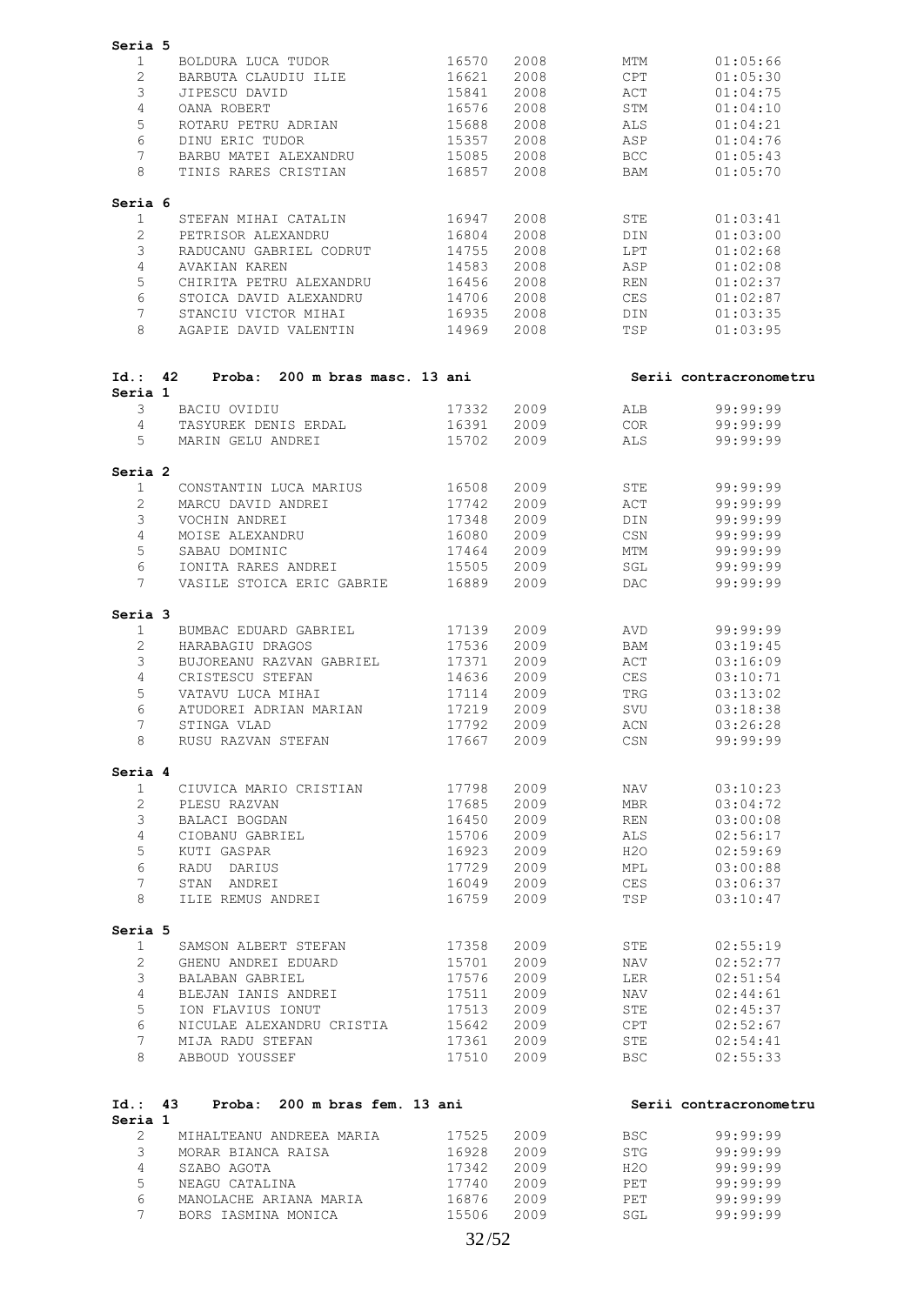| Seria 2                    |                                             |                |              |                          |                        |
|----------------------------|---------------------------------------------|----------------|--------------|--------------------------|------------------------|
| $\mathbf{1}$               | IONESCU MAYA MIHAELA                        | 17365          | 2009         | ACT                      | 99:99:99               |
| $\overline{2}$             | MIHAES ELIZA CRISTIANA                      | 16063          | 2009         | $\mathbb{CSN}$           | 99:99:99               |
| 3                          | SEPI MAIA ILINCA                            | 17347          | 2009         | DIN                      | 99:99:99               |
|                            |                                             |                |              |                          |                        |
| 4                          | BATEL ESSAMELDIN AYSHA                      | 17438          | 2009         | NAV                      | 99:99:99               |
| 5                          | NITA DARIA                                  | 19681          | 2009         | SGH                      | 99:99:99               |
| 6                          | SZENTGYORGYI HENRIETTA                      | 16926          | 2009         | H2O                      | 99:99:99               |
| 7                          | TUDOR ANA MARIA                             | 17443          | 2009         | NAV                      | 99:99:99               |
| 8                          | BOLINTEANU ERICA MARIA                      | 17354          | 2009         | STE                      | 99:99:99               |
| Seria 3                    |                                             |                |              |                          |                        |
| $\mathbf{1}$               | POSTELNICU THEODORA                         | 17803          | 2009         | <b>BSC</b>               | 03:19:02               |
| $\overline{2}$             | RADU ANDREEA TEODORA                        | 19094          | 2009         | MPL                      | 03:14:44               |
| 3                          | DABIJA REBECA ELENA                         | 17765          | 2009         | BAM                      | 03:09:33               |
| 4                          | MIHAI DENISA MARIA                          | 17819          | 2009         | ASP                      | 03:07:44               |
| 5                          | CRISTEA ANDREEA MARIA                       | 17521          | 2009         | <b>BSC</b>               | 03:07:99               |
| 6                          | MARIUT SERENA MARIA                         | 14810          | 2009         | CSN                      | 03:12:29               |
| 7                          | PAUNESCU DENISA                             | 17735          | 2009         | MPL                      | 03:14:81               |
| 8                          | POP KARINA MARIA                            | 17175          | 2009         | STE                      | 03:23:31               |
|                            |                                             |                |              |                          |                        |
| Seria 4<br>$\mathbf{1}$    | BERTEANU BIANCA MARIA                       | 17465          | 2009         | STE                      | 03:02:22               |
| $\overline{2}$             | CAZACU MARIA IOANA                          | 14686          | 2009         | ASP                      | 02:59:92               |
| 3                          | PAUN BRIANA                                 | 17732          | 2009         | MPL                      | 02:57:28               |
| 4                          | MANEA DARIA MARIA                           | 17357          | 2009         | STE                      | 02:43:39               |
| 5                          | TENCIU ALECSIA MARIA                        | 17311          | 2009         | NAD                      | 02:44:55               |
| 6                          | ASAFTEI DARIA                               | 17300          | 2009         | NAD                      | 02:58:13               |
| 7                          | BRANISTEANU MELISSA IOANA                   | 14808          | 2009         | CSN                      | 03:00:05               |
| 8                          | GHERGHEL ANDREA                             | 17537          | 2009         | BAM                      | 03:06:80               |
|                            |                                             |                |              |                          |                        |
| Id.: 44                    | Proba: 200 m liber masc. 14 ani             |                |              |                          | Serii contracronometru |
| Seria 1                    |                                             |                |              |                          |                        |
| $\mathbf{2}^{\prime}$      | MICU TUDOR                                  | 16039          | 2008         | ASP                      | 99:99:99               |
| 3                          | HITTER NOEBERT ISTVAN                       | 17130          | 2008         | LBM                      | 99:99:99               |
| 4                          | MARINCA DAVID OLIVER                        | 16571          | 2008         | MTM                      | 99:99:99               |
| 5                          | BADITA RADU NICOLAE                         | 16802          | 2008         | DIN                      | 99:99:99               |
| 6                          | TRASCA VLAD ANDREI                          | 16114          | 2008         | CPT                      | 99:99:99               |
| $7\phantom{.0}$<br>Seria 2 | JIPESCU DAVID                               | 15841          | 2008         | ACT                      | 99:99:99               |
| 1                          | CICHI THOMAS ANDREI                         | 16637          | 2008         | SPL                      | 99:99:99               |
| $\overline{2}$             | MOLDOVAN RAUL ANDREI                        | 16744          | 2008         | ALB                      | 99:99:99               |
| 3                          | RUS SERGIU VIOREL                           | 16746          | 2008         | ALB                      | 99:99:99               |
| 4                          | MOISE MATEI                                 | 16453          | 2008         | <b>BSC</b>               | 99:99:99               |
| 5                          | OANCEA CRISTIAN IONUT                       | 16789          | 2008         | SHD                      | 99:99:99               |
| 6                          | APACHITEI OCTAVIAN                          | 16076          | 2008         | CSN                      | 99:99:99               |
| $7\phantom{.}$             | TANASE RARES IOAN                           | 14611          | 2008         | STE                      | 99:99:99               |
| 8                          | IONITA MIHNEA GEORGE                        | 16626          | 2008         | PCT                      | 99:99:99               |
| Seria 3                    |                                             |                |              |                          |                        |
| $\mathbf{1}$               | LUPU OCTAVIAN ANDREI                        | 22087          | 2008         | MPL                      | 99:99:99               |
| $\overline{c}$             | FRANT IANIS VASILE                          | 16702          | 2008         | SRT                      | 02:30:07               |
| 3                          | DACU FURDUI RARES                           | 16575          | 2008         | STM                      | 02:29:70               |
| $\overline{4}$             | ALEXANDRESCU RADU CRISTIA                   | 17042          | 2008         | <b>BSC</b>               | 02:27:48               |
| 5                          | MIHAILA NICOLAE DANIEL                      | 14938          | 2008         | CPT                      | 02:28:20               |
| 6                          | POP CLAUDIU NICOLAE                         | 16745          | 2008         | ALB                      | 02:29:94               |
| $7\phantom{.0}$            | MARASESCU DENIS GABRIEL                     | 16996          | 2008         | SWM                      | 02:33:67               |
| 8                          | PAVEL MATEI LUCA                            | 16883          | 2008         | DIN                      | 99:99:99               |
| Seria 4                    |                                             |                |              |                          |                        |
| $\mathbf{1}$               | SERBAN RAZVAN                               | 16878          | 2008         | PET                      | 02:25:90               |
| $\mathbf{2}$               | STROE DAVID ALEXANDRU                       | 16778          | 2008         | SSB                      | 02:24:15               |
| 3                          | MAJA ANDREI                                 | 19157          | 2008         | ACN                      | 02:23:40               |
| $\overline{4}$             | STANCIU SABIN                               | 15465          | 2008         | PET                      | 02:22:20               |
| 5                          | FARKAS DANIEL MARK                          | 17039          | 2008         | VSK                      | 02:22:89               |
| 6                          | POTANGA BOGDAN FLORIN                       | 19986          | 2008         | BLU                      | 02:23:54               |
| $7\phantom{.}$             | ROMAN STEFAN CRISTIAN                       | 16854          | 2008         | BAM                      | 02:25:70               |
| 8                          | MANEA RAUL ANDREI                           | 17374          | 2008         | ACT                      | 02:27:40               |
| Seria 5                    |                                             |                |              |                          |                        |
| $\mathbf{1}$               | LAIU RARES ANDREI                           | 19993          | 2008         | BLU                      | 02:21:41               |
| $\overline{2}$             | DUICA STEFAN TUDOR                          | 14837          | 2008         | DIN                      | 02:20:50               |
| 3                          | ENACHE ANDREI STEFAN                        | 17173          | 2008         | STE                      | 02:19:37               |
|                            | MUSAT DARIUS ANDREI                         | 14620          | 2008         | ASP                      | 02:17:54               |
| $\overline{4}$             |                                             |                |              |                          |                        |
|                            |                                             |                |              |                          |                        |
| 5                          | SMADU FLORIN DAVID                          | 14970          | 2008         | TSP                      | 02:18:84               |
| 6                          | TANASE CATALIN ANDREI                       | 17067          | 2008         | <b>BSC</b>               | 02:19:50               |
| 7<br>8                     | ADAMESCU DAVID ANDREI<br>BARBAT VLAD STEFAN | 15086<br>15083 | 2008<br>2008 | <b>BCC</b><br><b>BCC</b> | 02:20:55<br>02:21:92   |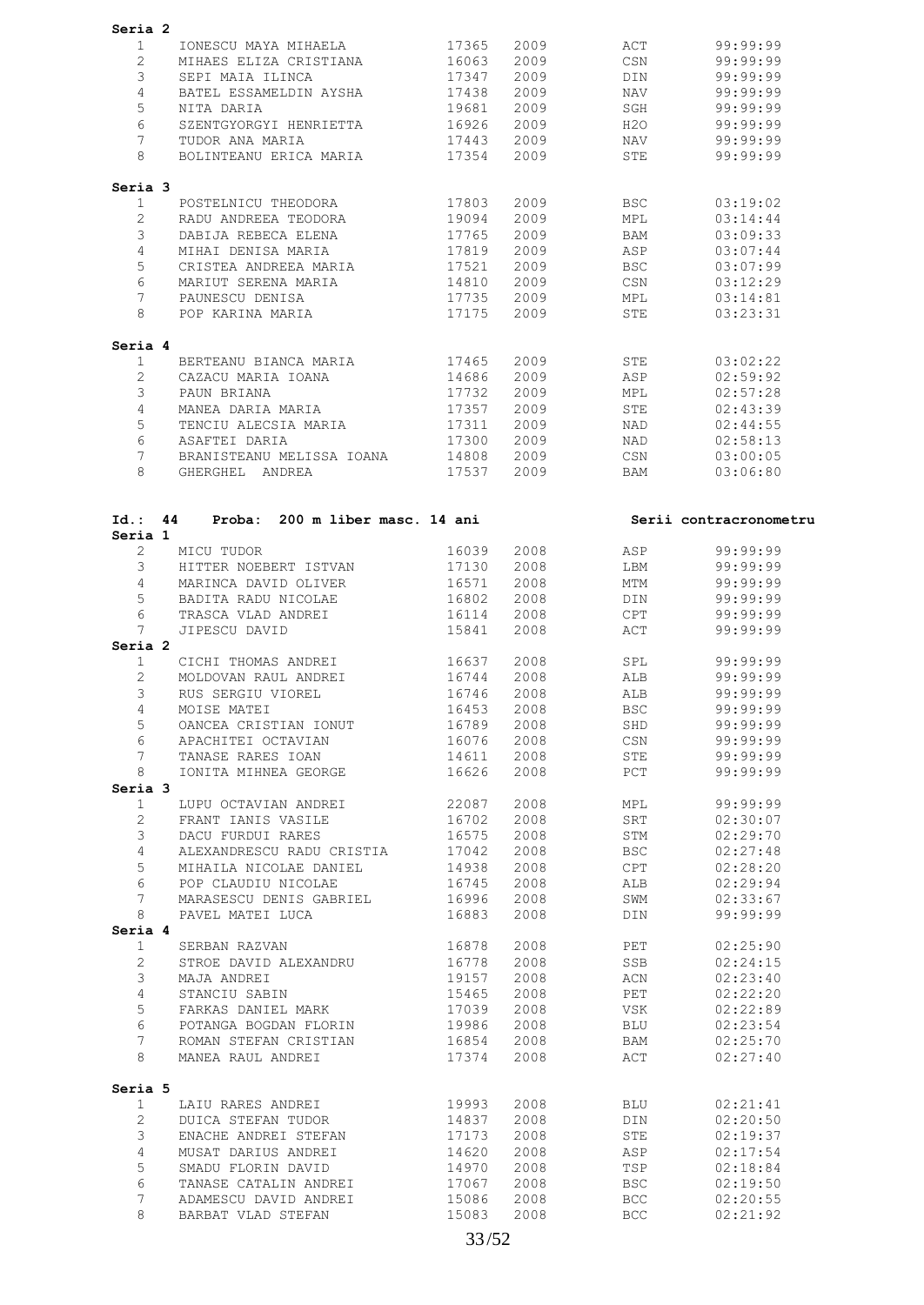| Seria 6      |                         |       |      |            |          |
|--------------|-------------------------|-------|------|------------|----------|
| $\mathbf{1}$ | LASZLO EDUARD           | 16220 | 2008 | SRT        | 02:16:97 |
| 2            | ZAMFIR SARARU VLAD      | 16943 | 2008 | <b>DIN</b> | 02:15:61 |
| 3            | OANA ROBERT             | 16576 | 2008 | <b>STM</b> | 02:14:95 |
| 4            | PRICOPOAIA RARES IOAN   | 17076 | 2008 | <b>NAD</b> | 02:14:56 |
| 5            | HAGIU MATEI STEFAN      | 16634 | 2008 | <b>REN</b> | 02:14:89 |
| 6            | BOBOC DAVID ANDREI      | 15794 | 2008 | ALS        | 02:15:17 |
| 7            | URZICA ANDREI ALEXANDRU | 16919 | 2008 | <b>STE</b> | 02:15:93 |
| 8            | IVANOF ALEXANDRU BOGDAN | 14623 | 2008 | <b>CES</b> | 02:17:52 |
| Seria 7      |                         |       |      |            |          |
| $\mathbf{1}$ | JELER ALEXANDRU IONUT   | 16183 | 2008 | COB        | 02:12:86 |
| 2            | ANDRIAN ANDREI COZMIN   | 16952 | 2008 | SSV        | 02:11:42 |
| 3            | DINU ERIC TUDOR         | 15357 | 2008 | ASP        | 02:11:00 |
| 4            | STOICA DAVID ALEXANDRU  | 14706 | 2008 | <b>CES</b> | 02:09:72 |
| 5            | BOLDURA LUCA TUDOR      | 16570 | 2008 | <b>MTM</b> | 02:10:02 |
| 6            | RADU ANDREI IONUT       | 15343 | 2008 | ASP        | 02:11:39 |
| 7            | BARBUTA CLAUDIU ILIE    | 16621 | 2008 | <b>CPT</b> | 02:12:15 |
| 8            | STATE MATEI CRISTIAN    | 16918 | 2008 | <b>STE</b> | 02:13:13 |
| Seria 8      |                         |       |      |            |          |
| $\mathbf{1}$ | OANCEA DAVID STEFAN     | 16480 | 2008 | <b>NAV</b> | 02:09:47 |
| 2            | IORDACHE TUDOR ANDREI   | 16032 | 2008 | <b>CES</b> | 02:07:86 |
| 3            | <b>AVAKIAN KAREN</b>    | 14583 | 2008 | ASP        | 02:06:12 |
| 4            | ZAROJANU DAVID IONUT    | 17079 | 2008 | <b>NAD</b> | 02:02:93 |
| 5            | M. SEDIO MATEEN         | 17005 | 2008 | <b>NAV</b> | 02:04:90 |
| 6            | APOSTOL PETRU           | 14585 | 2008 | <b>CES</b> | 02:06:66 |
| 7            | RADUCANU GABRIEL CODRUT | 14755 | 2008 | LPT        | 02:09:32 |
| 8            | NEACSU DAVID IOAN       | 19139 | 2008 | <b>MTG</b> | 02:09:68 |
|              |                         |       |      |            |          |

# **Reuniunea: 7 Data: 25.06.2022 Ora 17:00**

| <b>Culoar</b>      |    | Nume si prenume<br><b>Stafeta</b> | Cod   | An<br>nastere | <b>Club</b>             | <b>Timp</b><br>creditat |
|--------------------|----|-----------------------------------|-------|---------------|-------------------------|-------------------------|
| $Id.$ :<br>Seria 1 | 45 | Proba: 200 m spate masc. 14 ani   |       |               |                         | Serii contracronometru  |
| 3                  |    | PAVEL MATEI LUCA                  | 16883 | 2008          | DIN                     | 99:99:99                |
| 4                  |    | NEACSU MATEI CRISTIAN             | 16946 | 2008          | ${\tt STE}$             | 99:99:99                |
| 5                  |    | APACHITEI OCTAVIAN                | 16076 | 2008          | CSN                     | 99:99:99                |
| Seria <sub>2</sub> |    |                                   |       |               |                         |                         |
| $\mathbf{1}$       |    | COSTIS ALEXANDRU ADRIAN           | 16708 | 2008          | SRT                     | 99:99:99                |
| 2                  |    | MARASESCU DENIS GABRIEL           | 16996 | 2008          | SWM                     | 99:99:99                |
| 3                  |    | ARTENE LUCA                       | 14804 | 2008          | $_{\tt CSN}$            | 99:99:99                |
| 4                  |    | MIHAILA NICOLAE DANIEL            | 14938 | 2008          | CPT                     | 02:51:11                |
| 5                  |    | BARBAT VLAD STEFAN                | 15083 | 2008          | <b>BCC</b>              | 99:99:99                |
| 6                  |    | TANASE RARES IOAN                 | 14611 | 2008          | STE                     | 99:99:99                |
| 7                  |    | POP MIHNEA ANDREI                 | 16821 | 2008          | UCJ                     | 99:99:99                |
| 8                  |    | MARINCA DAVID OLIVER              | 16571 | 2008          | MTM                     | 99:99:99                |
| Seria <sub>3</sub> |    |                                   |       |               |                         |                         |
| $\mathbf{1}$       |    | FRANT IANIS VASILE                | 16702 | 2008          | SRT                     | 02:47:68                |
| $\mathbf{2}$       |    | DACU FURDUI RARES                 | 16575 | 2008          | STM                     | 02:40:15                |
| 3                  |    | HAGIU MATEI STEFAN                | 16634 | 2008          | $\mathop{\mathrm{REN}}$ | 02:39:85                |
| $\overline{4}$     |    | STANCIU SABIN                     | 15465 | 2008          | PET                     | 02:35:09                |
| 5                  |    | FARKAS DANIEL MARK                | 17039 | 2008          | <b>VSK</b>              | 02:36:55                |
| 6                  |    | BARTIS TUDOR ANDREI               | 16187 | 2008          | COB                     | 02:40:00                |
| 7                  |    | OANCEA CRISTIAN IONUT             | 16789 | 2008          | SHD                     | 02:45:30                |
| 8                  |    | GHERGHINA ALEXANDRU COSTI         | 16758 | 2008          | TSP                     | 02:49:20                |
| Seria 4            |    |                                   |       |               |                         |                         |
| $\mathbf{1}$       |    | IONITA MIHNEA GEORGE              | 16626 | 2008          | PCT                     | 02:33:37                |
| $\overline{c}$     |    | LASZLO EDUARD                     | 16220 | 2008          | SRT                     | 02:32:90                |
| 3                  |    | JIPESCU DAVID                     | 15841 | 2008          | ACT                     | 02:31:93                |
| $\overline{4}$     |    | RUS SERGIU VIOREL                 | 16746 | 2008          | ALB                     | 02:26:76                |
| 5                  |    | ANDRIAN ANDREI COZMIN             | 16952 | 2008          | SSV                     | 02:28:29                |
| 6                  |    | TANASE CATALIN ANDREI             | 17067 | 2008          | <b>BSC</b>              | 02:32:07                |
| 7                  |    | RADU ANDREI IONUT                 | 15343 | 2008          | ASP                     | 02:33:00                |
| 8                  |    | CICHI THOMAS ANDREI               | 16637 | 2008          | SPL                     | 02:34:08                |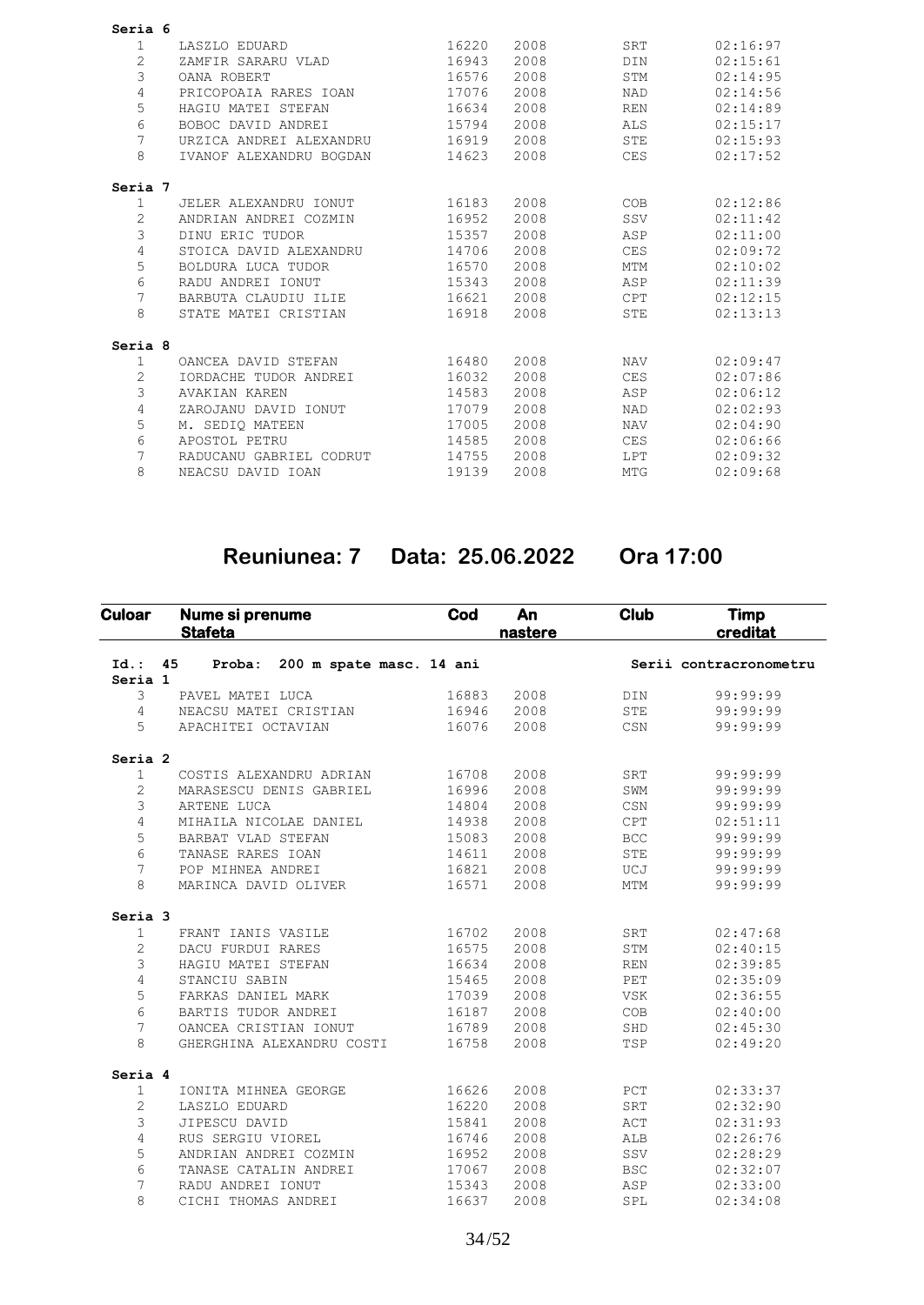| Seria 5            |                                       |       |      |                  |                        |
|--------------------|---------------------------------------|-------|------|------------------|------------------------|
| 1                  | TAKACS MILAN RUBEN                    | 15254 | 2008 | <b>COR</b>       | 02:24:61               |
| $\mathbf{2}$       | CHIRITA PETRU ALEXANDRU               | 16456 | 2008 | <b>REN</b>       | 02:21:86               |
| 3                  | STATE MATEI CRISTIAN                  | 16918 | 2008 | STE              | 02:21:75               |
| 4                  | STANCIU VICTOR MIHAI                  | 16935 | 2008 | <b>DIN</b>       | 02:16:02               |
| 5                  | IORDACHE TUDOR ANDREI                 | 16032 | 2008 | <b>CES</b>       | 02:20:01               |
| 6                  | STOICA DAVID ALEXANDRU                | 14706 | 2008 | CES              | 02:21:84               |
| 7                  | ION VLAD COSMIN                       | 16984 | 2008 | SWM              | 02:22:16               |
| 8                  | LUPUSORU VLAD STEFAN                  | 16913 | 2008 | DIN              | 02:24:65               |
|                    |                                       |       |      |                  |                        |
| Id.:               | Proba: 200 m spate masc. 13 ani<br>46 |       |      |                  | Serii contracronometru |
| Seria 1            |                                       |       |      |                  |                        |
| $\mathbf{1}$       | KUTI GASPAR                           | 16923 | 2009 | H2O              | 99:99:99               |
| $\overline{2}$     | NICULAE ALEXANDRU CRISTIA             | 15642 | 2009 | CPT              | 99:99:99               |
| 3                  | SAMSON ALBERT STEFAN                  | 17358 | 2009 | STE              | 99:99:99               |
| 4                  | MOISE ALEXANDRU                       | 16080 | 2009 | CSN              | 99:99:99               |
| 5                  | STAN ANDREI                           | 16049 | 2009 | CES              | 99:99:99               |
| 6                  | VOCHIN ANDREI                         | 17348 | 2009 | DIN              | 99:99:99               |
| $7\phantom{.0}$    | RADU DARIUS                           | 17729 | 2009 | MPL              | 99:99:99               |
| Seria <sub>2</sub> |                                       |       |      |                  |                        |
| 1                  | CRACIUN ANDREI                        | 17573 | 2009 | LER              | 99:99:99               |
| 2                  | CRISTESCU STEFAN                      | 14636 | 2009 | CES              | 99:99:99               |
| 3                  | CONSTANTIN CRISTIAN                   | 14704 | 2009 | STE              | 99:99:99               |
| 4                  | IONITA RARES ANDREI                   | 15505 | 2009 | SGL              | 99:99:99               |
| 5                  | MIHAI ANDREI RAZVAN                   | 17880 | 2009 | CSP              | 99:99:99               |
| 6                  | SILIVESTRU MATEI GABRIEL              | 17603 | 2009 | PCT              | 99:99:99               |
| $7\overline{ }$    | PARASCHIV ALEXANDRU                   | 17591 | 2009 | SHD              | 99:99:99               |
| 8                  | CIOCANARU ANTONIO ALEXAND             | 16499 | 2009 | <b>ALS</b>       | 99:99:99               |
| Seria 3            |                                       |       |      |                  |                        |
| $\mathbf{1}$       | ILIE REMUS ANDREI                     | 16759 | 2009 | TSP              | 99:99:99               |
| 2                  | GIURA MIHNEA DANIEL                   | 19600 | 2009 | ASP              | 02:57:42               |
| 3                  | POPESCU DAVID IOAN                    | 17215 | 2009 | SVU              | 02:47:70               |
| 4                  | ALEXANDRESCU R. STEFAN                | 17554 | 2009 | SPL              | 02:46:04               |
| 5                  | MOLDOVAN VLAD                         | 17330 | 2009 | ALB              | 02:46:29               |
| 6                  | STRIMBU CRISTIAN                      | 17372 | 2009 | ACT              | 02:49:87               |
| 7                  | BARBIERU ERIK NICOLAS                 | 14663 | 2009 | ASP              | 99:99:99               |
| 8                  | MERCAN ANDREI STEFAN                  | 16036 | 2009 | <b>ALS</b>       | 99:99:99               |
| Seria 4            |                                       |       |      |                  |                        |
| $\mathbf{1}$       | DREGHICIU STEFAN                      | 17592 | 2009 | SHD              | 02:45:49               |
| $\overline{2}$     | BUMBAC EDUARD GABRIEL                 | 17139 | 2009 | <b>AVD</b>       | 02:44:99               |
| 3                  | SABAU DOMINIC                         | 17464 | 2009 | MTM              | 02:43:25               |
| 4                  | FEKETE MAGOR                          | 16561 | 2009 | HYP              | 02:38:29               |
| 5                  | PRUNA RAZVAN ANDREI                   | 21733 | 2009 | CSR              | 02:39:08               |
| 6                  | BANU ROBERT CONSTANTIN                | 15495 | 2009 | CSN              | 02:43:84               |
| 7                  | CONSTANTIN LUCA MARIUS                | 16508 | 2009 | STE              | 02:45:41               |
| 8                  | VASILE STOICA ERIC GABRIE             | 16889 | 2009 | DAC              | 02:45:52               |
|                    |                                       |       |      |                  |                        |
| Seria 5<br>1       | BALABAN GABRIEL                       | 17576 | 2009 | LER              | 02:36:23               |
| $\overline{2}$     | CIOBANU GABRIEL                       | 15706 | 2009 | ALS              | 02:32:76               |
| 3                  | BACALU EDUARD STEFAN                  | 17353 | 2009 | STE              | 02:24:39               |
| 4                  | BORCEA ROBERT NICOLAE                 | 16079 | 2009 | $\mathbb{CSN}{}$ | 02:22:75               |
| 5                  | ROSU RARES MATEI                      | 15700 | 2009 | STE              | 02:23:62               |
| 6                  | MIJA RADU STEFAN                      | 17361 | 2009 | STE              | 02:25:04               |
| $7\phantom{.}$     | SCARLAT ALBERT FLORIAN                | 17479 | 2009 | ASP              | 02:33:62               |
| 8                  | CIOCAN DARIUS ANDREI                  | 16184 | 2009 | COB              | 02:37:98               |
|                    |                                       |       |      |                  |                        |
| Id.: 47            | Proba: 200 m spate fem. 13 ani        |       |      |                  | Serii contracronometru |
| Seria 1            |                                       |       |      |                  |                        |
| 3                  | VERESS REBECCA JASMINE                | 16925 | 2009 | STG              | 99:99:99               |
| $4^{\circ}$        | MORAR BIANCA RAISA                    | 16928 | 2009 | STG              | 99:99:99               |
| 5                  | COPERZA ALECSANDRA                    | 17689 | 2009 | SGH              | 99:99:99               |
| Seria 2            |                                       |       |      |                  |                        |
| $\mathbf{2}$       | PIRVU ALICE MARIA STEFANI             | 17297 | 2009 | MTG              | 99:99:99               |
| 3                  | BOLINTEANU ERICA MARIA                | 17354 | 2009 | STE              | 99:99:99               |
| 4                  | SERMAN LARISA MIHAELA                 | 17528 | 2009 | <b>BSC</b>       | 99:99:99               |
| 5                  | STEGARESCU DELIA CRISTINA             | 16110 | 2009 | SGL              | 99:99:99               |
| 6                  | NEAGU CATALINA                        | 17740 | 2009 | PET              | 99:99:99               |
| $7^{\circ}$        | BUCULEI YANA ELIZA                    | 17724 | 2009 | STM              | 99:99:99               |
|                    |                                       |       |      |                  |                        |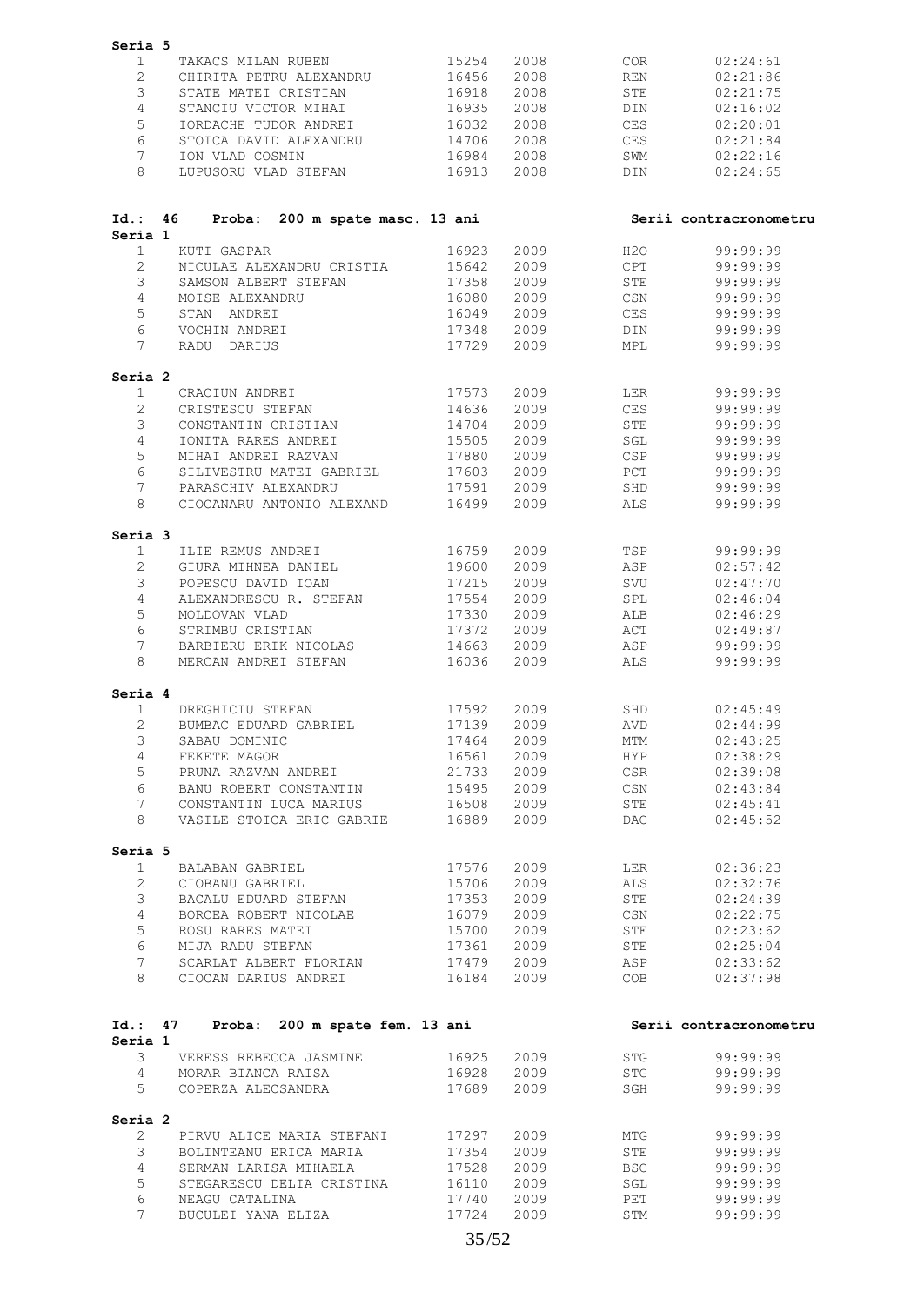|                         | Seria 3                                   |                |              |                |                        |
|-------------------------|-------------------------------------------|----------------|--------------|----------------|------------------------|
| 1                       | PETRE MARA                                | 16424          | 2009         | COB            | 99:99:99               |
| $\overline{2}$          | GIRIP LUCIA GEORGIANA                     | 17687          | 2009         | LBR            | 99:99:99               |
| 3                       | RAVAR XENIA                               | 17690          | 2009         | COB            | 99:99:99               |
|                         |                                           |                |              |                |                        |
| 4                       | MAXIM MARIA ILINCA                        | 17745          | 2009         | ACT            | 99:99:99               |
| 5                       | VLAD MARIA                                | 17323          | 2009         | ALB            | 99:99:99               |
| 6                       | SZENTGYORGYI HENRIETTA                    | 16926          | 2009         | H2O            | 99:99:99               |
| $7\phantom{.0}$         | ILINESCU ANDREEA ELENA                    | 20680          | 2009         | STE            | 99:99:99               |
| 8                       | NITA DARIA                                | 19681          | 2009         | SGH            | 99:99:99               |
| Seria 4                 |                                           |                |              |                |                        |
| 1                       | STEFANESCU ANDREEA                        | 17529          | 2009         | <b>BSC</b>     | 99:99:99               |
| $\overline{2}$          | OPRIS ANDA IOANA                          | 17624          | 2009         | SSB            | 99:99:99               |
| 3                       | MUSAT ANA MARIA                           | 19319          | 2009         | SS7            | 03:01:10               |
| 4                       | GIURAN SARA MARIA                         | 17602          | 2009         | MSB            | 02:52:94               |
| 5                       | MARIUT SERENA MARIA                       | 14810          | 2009         | CSN            | 02:57:41               |
| 6                       | FLORESCU GLIGORE EMANUELA                 | 19322          | 2009         | ACN            | 03:01:27               |
| 7                       |                                           | 19839          | 2009         | ACN            | 99:99:99               |
| 8                       | MAXIN ANA SOFIA<br>DUMITRU THEODORA MARIA | 13975          | 2009         | <b>CPT</b>     | 99:99:99               |
|                         |                                           |                |              |                |                        |
| Seria 5                 |                                           |                |              |                |                        |
| 1                       | BUDRIS LUNGESCU IULIA MAR                 | 17322          | 2009         | ALB            | 02:50:80               |
| $\overline{2}$          | PAUNESCU DENISA                           | 17735          | 2009         | MPL            | 02:47:19               |
| 3                       | CALAPOD CHRISTINE                         | 16830          | 2009         | $\mathbb{CSN}$ | 02:44:27               |
| 4                       | MIHAI DENISA MARIA                        | 17819          | 2009         | ASP            | 02:42:74               |
| 5                       | IONITA<br>IOANA                           | 17524          | 2009         | STE            | 02:43:54               |
| 6                       | CEAICOVSCHI SOFIA                         | 22121          | 2009         | NAV            | 02:44:59               |
| $7\phantom{.0}$         | OTVOS LORENA ELENA                        | 16355          | 2009         | CST            | 02:50:36               |
| 8                       | MANOLACHE ARIANA MARIA                    | 16876          | 2009         | PET            | 02:52:08               |
| Seria 6                 |                                           |                |              |                |                        |
| 1                       |                                           | 19148          | 2009         | REN            | 02:42:10               |
|                         | ZAMA ANA MARIA                            |                |              |                |                        |
| $\overline{2}$          | PAUN BRIANA                               | 17732          | 2009         | MPL            | 02:33:99               |
| 3                       | TUDORAN MIRUNA IOANA                      | 17177          | 2009         | STE            | 02:27:98               |
| 4                       | SILISTEANU DARIA MARIUCA                  | 17310          | 2009         | NAD            | 02:23:72               |
| 5                       | MANEA DARIA MARIA                         | 17357          | 2009         | STE            | 02:25:20               |
| 6                       | BACALU DENISA                             | 17355          | 2009         | STE            | 02:32:03               |
| 7                       | FORTU ERIKA                               | 17734          | 2009         | MPL            | 02:34:74               |
|                         | CAZACU MARIA IOANA                        | 14686          | 2009         | ASP            | 02:42:50               |
| 8                       |                                           |                |              |                |                        |
| Id.: 48<br>Seria 1      | 100 m liber masc. 12 ani<br>Proba:        |                |              |                | Serii contracronometru |
| 3                       | SFIRNACIUC NICHOLAS                       | 22281          | 2010         | NAV            | 99:99:99               |
| 4                       | MARGINEAN ADRIAN IOAN                     | 19256          | 2010         | ALB            | 01:29:04               |
| 5                       | MURESAN CEZAR                             | 19379          | 2010         | BAM            | 99:99:99               |
| Seria 2                 |                                           |                |              |                |                        |
| 1                       | BALAN NICOLAE                             | 19245          | 2010         | ALB            | 01:27:73               |
| $\overline{2}$          | MAGHERU SASHA CONSTANTIN                  | 19664          | 2010         | SWM            | 01:24:66               |
| 3                       | FLOREA ANDREI                             | 19671          | 2010         | SWM            | 01:22:82               |
| 4                       | SLADARU ANDREI                            | 16065          | 2010         | CSN            | 01:20:75               |
|                         |                                           |                |              |                |                        |
| 5                       | MESTECANEANU RARES IOAN                   | 16433          | 2010         | LPT            | 01:21:35               |
| 6<br>7                  | MARIN RARES CRISTIAN<br>GURUITA LUCA      | 14964<br>19693 | 2010<br>2010 | LPT<br>BLU     | 01:22:88<br>01:25:82   |
|                         |                                           |                |              |                |                        |
| Seria 3<br>$\mathbf{1}$ | MOISA CONSTANTIN                          | 17836          | 2010         | SCB            | 01:19:39               |
| $\overline{2}$          | DOBRE OCTHAVIAN ANDREAS                   | 19560          | 2010         | COB            | 01:19:17               |
| 3                       | MICHIS CRISTIAN                           | 22369          |              | BAM            | 01:18:32               |
|                         |                                           |                | 2010         |                |                        |
| $\overline{4}$          | ARCAN DARIUS STEFAN                       | 16613          | 2010         | CPT            | 01:17:86               |
| 5                       | EVA MATEI STEFAN                          | 19331          | 2010         | PET            | 01:18:30               |
| 6                       | TUDORAN MARIUS                            | 19637          | 2010         | STE            | 01:18:64               |
| $7\overline{ }$<br>8    | CHIRCU ANDREI MARIAN<br>GHERGHEL LUCA     | 19508<br>19384 | 2010<br>2010 | SSB<br>BAM     | 01:19:28<br>01:19:46   |
|                         |                                           |                |              |                |                        |
| Seria 4                 |                                           |                |              |                |                        |
| $\mathbf{1}$            | CIULEA MATEI                              | 19247          | 2010         | ALB            | 01:17:80               |
| $\mathbf{2}^{\prime}$   | PESCARU VLAD ANDREI                       | 17279          | 2010         | ALS            | 01:17:47               |
| 3                       | BALAN RADU ALEXANDRU                      | 17481          | 2010         | NAV            | 01:16:22               |
| $\overline{4}$          | SCHIOPU RARES                             | 19698          | 2010         | BLU            | 01:15:87               |
| 5                       | PINTILIE EDUARD ANDREI                    | 19665          | 2010         | SWM            | 01:16:12               |
| 6                       | GRIGA ARON                                | 19749          | 2010         | LBM            | 01:16:34               |
| 7                       | BUCUR DAVID ALEXANDRU                     | 19228          | 2010         | NAV            | 01:17:59               |
| 8                       | VARGA DOMINIK ZOLTAN                      | 19282          | 2010         | COR            | 01:17:85               |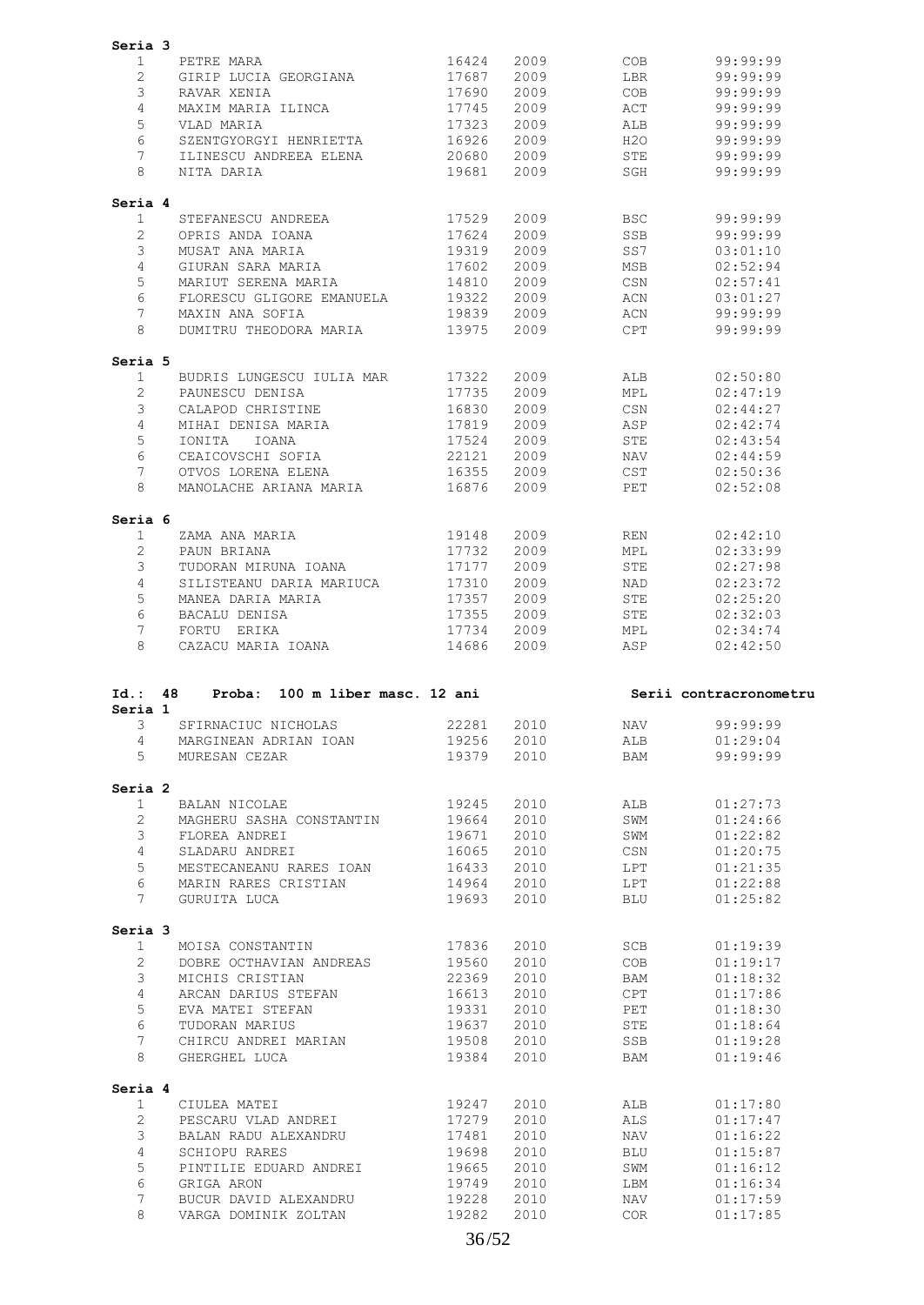| Seria 5                  |                                                       |                |              |                                                                                                                |                        |
|--------------------------|-------------------------------------------------------|----------------|--------------|----------------------------------------------------------------------------------------------------------------|------------------------|
| 1                        | KOVACS ARON KOPPANY                                   | 16479          | 2010         | H2O                                                                                                            | 01:15:53               |
| 2                        | IVANA TUDOR                                           | 19658          | 2010         | STE                                                                                                            | 01:15:21               |
| 3                        | NEGRU NECULA DAVID ANDREI 16995                       |                | 2010         | SGL                                                                                                            | 01:14:18               |
| $\overline{4}$           | POP TAMAS                                             | 19348          | 2010         | STG                                                                                                            | 01:13:64               |
| 5                        | KISS ALEXANDRU                                        | 19285          | 2010         | SHD                                                                                                            | 01:13:85               |
| 6                        | CONTRAS ALEXANDRU STEFAN                              | 19489          | 2010         | STM                                                                                                            | 01:14:76               |
| 7                        | RAIF ADEM                                             | 19302          | 2010         | ACT                                                                                                            | 01:15:36               |
| 8                        | ORBAN EDUARD BERNARDIN                                | 17301          | 2010         | HYP                                                                                                            | 01:15:80               |
| Seria 6<br>$\mathbf{1}$  | CONSTANTIN DAVID                                      | 19397          | 2010         | NAV                                                                                                            | 01:13:43               |
| 2                        | CERNAT RARES CONSTANTIN                               | 17853          | 2010         | <b>BSC</b>                                                                                                     | 01:12:61               |
| 3                        | SALAJAN TUDOR ANDREI                                  | 16389          | 2010         | COR                                                                                                            | 01:12:56               |
| 4                        | CHIRIMEACA CLAUDIU                                    | 19631          | 2010         | <b>BSC</b>                                                                                                     | 01:11:97               |
| 5                        | SIMION TUDOR VIOREL                                   | 17118          | 2010         | MTG                                                                                                            | 01:12:34               |
| 6                        | DUTULESCU RARES FLORIN                                | 17337          | 2010         | LLP                                                                                                            | 01:12:59               |
| 7                        | VASILE ANTONIO NICOLAS                                | 19234          | 2010         | NAV                                                                                                            | 01:13:16               |
| 8                        | RADU ALEXEI                                           | 19212          | 2010         | CES                                                                                                            | 01:13:54               |
| Seria 7                  |                                                       |                |              |                                                                                                                |                        |
| 1                        | PISTEA TUDOR                                          | 19383          | 2010         | BAM                                                                                                            | 01:11:11               |
| $\mathbf{2}$             | OGICA VLAD THEODOR                                    | 19218          | 2010         | DIN                                                                                                            | 01:10:18               |
| 3                        | PIRLOGEA RARES TEODOR                                 | 17911          | 2010         | CES                                                                                                            | 01:10:02               |
| 4                        | LAZAREV LUCA ION                                      | 17670          | 2010         | CSN                                                                                                            | 01:09:36               |
| 5                        | PIRVULESCU DAVID PETRISOR                             | 17649          | 2010         | CPT                                                                                                            | 01:09:54               |
| 6                        | VIERU DAVID                                           | 17808          | 2010         | CES                                                                                                            | 01:10:08               |
| 7<br>8                   | CARSTINA NICHOLAS OLIVER<br>DOROBANTU CONSTANTIN LUCA | 16686<br>22186 | 2010         | ASP                                                                                                            | 01:10:40               |
| Seria 8                  |                                                       |                | 2010         | TIM                                                                                                            | 01:11:75               |
| $\mathbf{1}$             | CAPRARU ALEXANDRU STEFAN                              | 19554          | 2010         | CES                                                                                                            | 01:09:23               |
| 2                        | MATEI ANTONIO ANDREI                                  | 19670          | 2010         | SWM                                                                                                            | 01:08:92               |
| 3                        | ZSIGMOND DARIUS VALENTIN                              | 19556          | 2010         | <b>BSC</b>                                                                                                     | 01:08:09               |
| 4                        | GHERGHEL STEFAN ANDREI                                | 19746          | 2010         | BAM                                                                                                            | 01:07:96               |
| 5                        | DOBRE RARES MIHAI                                     | 19315          | 2010         | NAV                                                                                                            | 01:08:01               |
| 6                        | MIHAI SASHA ANDREI                                    | 19314          | 2010         | NAV                                                                                                            | 01:08:50               |
| 7                        | VASILE MIHAI CATALIN                                  | 19226          | 2010         | NAV                                                                                                            | 01:09:20               |
| 8                        | RADU RARES STEFAN                                     | 15497          | 2010         | CSN                                                                                                            | 01:09:28               |
| Seria 9                  | KISS DANIEL                                           | 19932          | 2010         | ACN                                                                                                            | 01:07:29               |
| $\mathbf{1}$<br>2        | CIORGAN LUCA DAVID                                    | 19622          | 2010         | MAR                                                                                                            | 01:06:32               |
| 3                        | SILISTE ALEXANDRU                                     | 19653          | 2010         | STE                                                                                                            | 01:06:26               |
| 4                        | POPESCU VLAD STEFAN                                   | 17810          | 2010         | <b>BSC</b>                                                                                                     | 01:05:38               |
| 5                        | PANDELE VLADIMIR                                      | 19663          | 2010         | STE                                                                                                            | 01:05:94               |
| 6                        | PURCAR PAUL MIHAIL                                    | 19284          | 2010         | SHD                                                                                                            | 01:06:28               |
| $\overline{7}$           | UDOR ERIC                                             | 17811          | 2010         | CES                                                                                                            | 01:06:49               |
| 8                        | STAICU DAVID                                          |                |              | 19300 2010 ACT 01:07:50                                                                                        |                        |
|                          |                                                       |                |              |                                                                                                                |                        |
| Seria 10<br>$\mathbf{1}$ | STOICA CEZAR                                          | 19638          | 2010         | <b>STE</b>                                                                                                     | 01:03:87               |
| $2^{\circ}$              | MARIS DAVID                                           | 19838          | 2010         | ACN                                                                                                            | 01:02:91               |
| 3 <sup>7</sup>           | IONESCU VLAD                                          | 16559          | 2010         | <b>HYP</b>                                                                                                     | 01:02:11               |
| $\overline{4}$           | MARINESCU LUCA STEFAN 17731                           |                | 2010         | CSP                                                                                                            | 01:01:15               |
| 5 <sup>5</sup>           | POJAR LUCA                                            | 19494          | 2010         | TIM                                                                                                            | 01:01:70               |
| 6                        | VIERU RARES ANDREI                                    | 19230          | 2010         | NAV                                                                                                            | 01:02:52               |
|                          | 7 EFTIMIE DAVID ALEXANDRU 21776 2010                  |                |              | ALB                                                                                                            | 01:03:08               |
| 8                        | ZSUREK DAVID ARON 22103                               |                | 2010         | COR <b>COR</b>                                                                                                 | 01:04:50               |
|                          |                                                       |                |              |                                                                                                                |                        |
|                          | Id.: 49 Proba: 100 m liber fem. 12 ani                |                |              |                                                                                                                | Serii contracronometru |
| Seria 1<br>1             | MICU MELISSA                                          | 17543          | 2010         | DAC and the state of the state of the state of the state of the state of the state of the state of the state o | 01:26:75               |
|                          | 2 BORBELY KINCSO                                      | 17450          | 2010         | COR <b>COR</b>                                                                                                 | 01:22:94               |
| 3                        | PINTILIE ANDREEA ANCA                                 | 19345          | 2010         | $MGL$                                                                                                          | 01:21:59               |
| $4 -$                    | BERINDEI BRANDUSA IULIANA                             | 22681          | 2010         | CCP                                                                                                            | 01:20:85               |
| 5                        | CHERTES ANDREEA IRIS                                  | 19250          | 2010         | ALB                                                                                                            | 01:21:35               |
| 6                        | CIUBOTARU ADELA GABRIELA 19731                        |                | 2010         | SCB                                                                                                            | 01:21:84               |
| $7\overline{ }$          | TRIF DARIA                                            | 19376          | 2010         | BAM                                                                                                            | 01:25:88               |
| 8                        | PADUREAN MARIA GEORGIA                                | 19321          | 2010         | ACN                                                                                                            | 99:99:99               |
| Seria 2                  |                                                       |                |              |                                                                                                                |                        |
| 1                        | FLOREA BIANCA                                         | 19395          | 2010         | DAC                                                                                                            | 01:20:58               |
| $\overline{2}$           | CHIRAN ALEXIA MARIA                                   | 14963          | 2010         | LPT                                                                                                            | 01:19:84               |
| $\mathcal{S}$            | GRIGORE BIANCA ANDREEA 19676                          |                | 2010         | CES                                                                                                            | 01:19:56               |
| $\overline{4}$           | ALEXANDRU SONIA                                       | 19840          | 2010         | ACN                                                                                                            | 01:18:60               |
| 5<br>6                   | DESPA MARIA ANASTASIA ALE<br>BORSAN HANNA BIANKA      | 17122<br>20701 | 2010         | MTG                                                                                                            | 01:18:61               |
|                          |                                                       |                | 2010         | H2O                                                                                                            | 01:19:70               |
|                          |                                                       |                |              |                                                                                                                |                        |
| 7<br>8                   | MATEI NICOLETA<br>GHIUR ELENA DANIELA 19346           | 19101          | 2010<br>2010 | CPT<br>MGL                                                                                                     | 01:20:14<br>01:20:66   |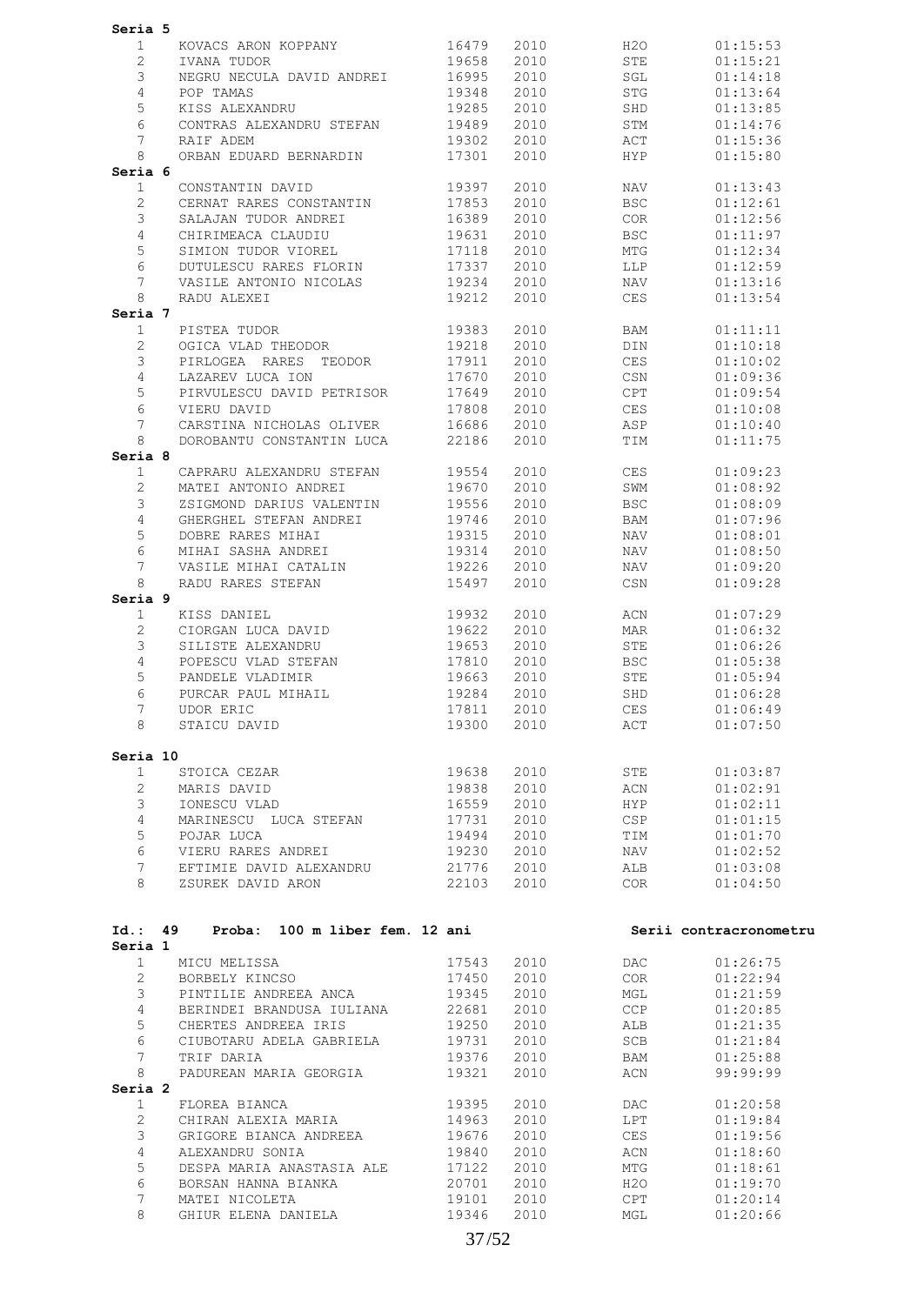| Seria 3                               |                   |                                                  |                          |              |                |                      |
|---------------------------------------|-------------------|--------------------------------------------------|--------------------------|--------------|----------------|----------------------|
| 1                                     |                   | HLIHOR ANA MARIA<br>VLAESCU AMELI                | 19235                    | 2010         | NAV            | 01:18:03             |
| $\mathbf{2}$                          |                   |                                                  | 19297                    | 2010         | ACT            | 01:17:03             |
| 3                                     |                   | ANDREICUT ALESIA ELENA 22563                     |                          | 2010         | LBM            | 01:16:90             |
| $\overline{4}$                        |                   | DELVECCHIO BIANCA                                | 19298                    | 2010         | ACT            | 01:16:36             |
| $\mathsf S$                           |                   | ROMAN REBECA                                     | 19645                    | 2010         | STE            | 01:16:68             |
| 6                                     |                   | BOGDAN ANA TEODORA                               | 19509                    | 2010         | SSB            | 01:16:98             |
| 7                                     |                   | PETCU INES                                       | 19672                    | 2010         | SWM            | 01:17:49             |
| 8                                     |                   | BOARIU ALEXANDRA                                 | 19242                    | 2010         | HYP            | 01:18:22             |
| Seria 4<br>$\mathbf{1}$               |                   | IONESCU ANDREEA LAURA 16516                      |                          | 2010         | ALS            | 01:15:82             |
| $\mathbf{2}$                          |                   | SAVIN MARTA                                      | 19684                    | 2010         | SGH            | 01:15:71             |
| 3                                     |                   | CHIPER GIULIA ANNALISA                           | 22214                    | 2010         | H20            | 01:15:45             |
| $\overline{4}$                        |                   | SZALO TEKLA NORA                                 | 19105                    | 2010         | H2O            | 01:15:10             |
| 5                                     |                   | POPA MEDEEA STEFANIA                             | 16720                    | 2010         | SCB            | 01:15:21             |
| 6                                     |                   | CONSTANTIN ALEXANDRA MARI                        | 19374                    | 2010         | MPL            | 01:15:49             |
| 7                                     |                   | ZSEBE ANDREA MARIA                               | 19253                    | 2010         | ALB            | 01:15:80             |
| 8                                     |                   | NAN MARIA ALEXANDRA                              | 16881                    | 2010         | NAV            | 01:16:18             |
| Seria 5                               |                   |                                                  | 19491                    |              |                |                      |
| $\mathbf{1}$<br>$\mathbf{2}^{\prime}$ |                   | BODA LAURA IOANA<br>DOBRESCU MELANIA             | 19299                    | 2010<br>2010 | TIM<br>ACT     | 01:14:73<br>01:14:21 |
| 3                                     |                   | MATACHE AMALIA                                   | 19644                    | 2010         | STE            | 01:13:74             |
| $\overline{4}$                        |                   | DAN ALEXANDRA DANIELA                            | 19482                    | 2010         | STM            | 01:13:55             |
| 5                                     |                   | PINZARI ARIANA                                   | 16503                    | 2010         | ALS            | 01:13:70             |
| 6                                     |                   | NEACSU ALEXIA                                    | 19639                    | 2010         | STE            | 01:14:10             |
| $7\overline{ }$                       |                   | DRAGU SMARANDA                                   | 21836                    | 2010         | SWM            | 01:14:29             |
| 8                                     |                   | RUSANDU TIMEA                                    | 19241                    | 2010         | HYP            | 01:14:86             |
| Seria 6                               |                   |                                                  |                          |              |                |                      |
| $\mathbf{1}$                          |                   | MARASESCU MELANIA VIOLETE 19497                  |                          | 2010         | SWM            | 01:13:27             |
| $\overline{c}$                        |                   | CONSTANTIN BIANCA MARIA                          | 19752                    | 2010         | ALS            | 01:13:19             |
| 3<br>$\overline{4}$                   |                   | VASILESCU CATALINA                               | 19643                    | 2010<br>2010 | STE<br>DEV     | 01:12:52<br>01:12:10 |
| $\mathsf S$                           |                   | MUNTEAN MIRUNA CORNELIA 21775<br>CIORNEI TEODORA | 20552                    | 2010         | BLU            | 01:12:23             |
| 6                                     |                   | CRANGASU DANIA                                   | 19330                    | 2010         | PET            | 01:12:73             |
| 7                                     |                   | RADU NATALIA                                     | 17799                    | 2010         | CES            | 01:13:20             |
| 8                                     |                   | DAVID DENISA DIANA                               | 19748                    | 2010         | BAM            | 01:13:29             |
|                                       |                   |                                                  |                          |              |                |                      |
| Seria 7                               |                   |                                                  |                          |              |                |                      |
| $\mathbf{1}$                          |                   | BROSTIUC ANDREEA                                 | 17831                    | 2010         | SCB            | 01:11:53             |
| $\overline{c}$<br>3                   |                   | BONTA AYANA MARIA<br>DOLOCAN ALESSIA             | 19669<br>19648           | 2010<br>2010 | SWM<br>STE     | 01:11:44<br>01:10:99 |
| $\overline{4}$                        |                   |                                                  | 19661                    | 2010         | STE            | 01:10:71             |
| 5                                     |                   | NICHITA EMA STEFANIA<br>PARASCHIV SARA           | 19492                    | 2010         | TIM            | 01:10:92             |
| 6                                     |                   |                                                  | 19296 2010               |              | $\mathtt{ACT}$ | 01:11:19             |
|                                       | 7                 | TARALUNGA RAISA ELENA 16100 2010                 |                          |              | CSN 01:11:51   |                      |
|                                       | 8                 | MATEI ANA                                        |                          | 19666 2010   | SWM            | 01:11:90             |
|                                       |                   |                                                  |                          |              |                |                      |
| Seria 8                               |                   |                                                  |                          |              |                |                      |
|                                       | 1<br>$\mathbf{2}$ | CRIVEANU ILINCA<br>LUPU DARIA                    | 19917 2010<br>19473 2010 |              | ACT<br>NAD     | 01:09:92<br>01:09:71 |
| $3 -$                                 |                   | CALVO KAREN                                      | 20505 2010               |              | REN            | 01:09:44             |
| 4                                     |                   | COCU DARIA                                       | 19692                    | 2010         | BLU            | 01:09:09             |
| 5                                     |                   | PERUZZARE ALEXANDRA MARIA                        | 16440 2010               |              | ALS            | 01:09:17             |
| 6                                     |                   | CIMPAN DENISA                                    | 19662 2010               |              | STE            | 01:09:62             |
|                                       | 7                 | PATRASCAN ADINA MARIA 20954 2010                 |                          |              | SWM            | 01:09:83             |
| 8                                     |                   | COBZARU ALESSIA MARIA 621727 2010                |                          |              | CSR            | 01:10:45             |
| Seria 9                               |                   |                                                  |                          |              |                |                      |
|                                       | 1                 |                                                  |                          |              | STM            | 01:08:20             |
|                                       | $2^{\circ}$       |                                                  |                          |              | STE            | 01:07:84             |
| 3                                     |                   | VASIAN ANTONIA MADALINA 16678                    |                          | 2010         | <b>BSC</b>     | 01:07:43             |
| $\overline{4}$                        |                   | TAPIRLUIE DIANA                                  | 17890 2010               |              | TSP            | 01:07:27             |
| 5                                     |                   | ANGHEL BIANCA                                    | 19534 2010               |              | ACT            | 01:07:35             |
| 6                                     |                   | TIRILA PLOSCARU LARISA 16564 2010                |                          |              | <b>HYP</b>     | 01:07:54             |
|                                       | 7                 | POPA NATALIA                                     | 16045 2010               |              | ASP            | 01:08:08             |
| 8                                     |                   | VANCSA FRUZSINA ILKA                             | 19310 2010               |              | <b>HYP</b>     | 01:08:23             |
| Seria 10                              |                   |                                                  |                          |              |                |                      |
|                                       | 1                 |                                                  |                          |              | <b>BSC</b>     | 01:06:24             |
|                                       | $2^{\circ}$       |                                                  |                          |              | AQU            | 01:06:17             |
| 3                                     |                   | GANEA IUSTINA                                    | 19656                    | 2010         | STE            | 01:04:51             |
| 4                                     |                   | OLEA TEODORA                                     | 19650                    | 2010         | STE            | 01:03:70             |
| $\mathsf S$                           |                   | COJOCARU IARINA IOANA                            | 16624 2010               |              | BAR            | 01:04:46             |
| 6                                     |                   | UDROIU MARIA ANASTASIA                           | 19443 2010               |              | REN            | 01:05:97             |
| 7<br>8                                |                   | CALUGARU DARIA<br>ENE MARIA                      | 19646 2010<br>17807      | 2010         | STE<br>CES     | 01:06:22<br>01:06:84 |
|                                       |                   |                                                  |                          |              |                |                      |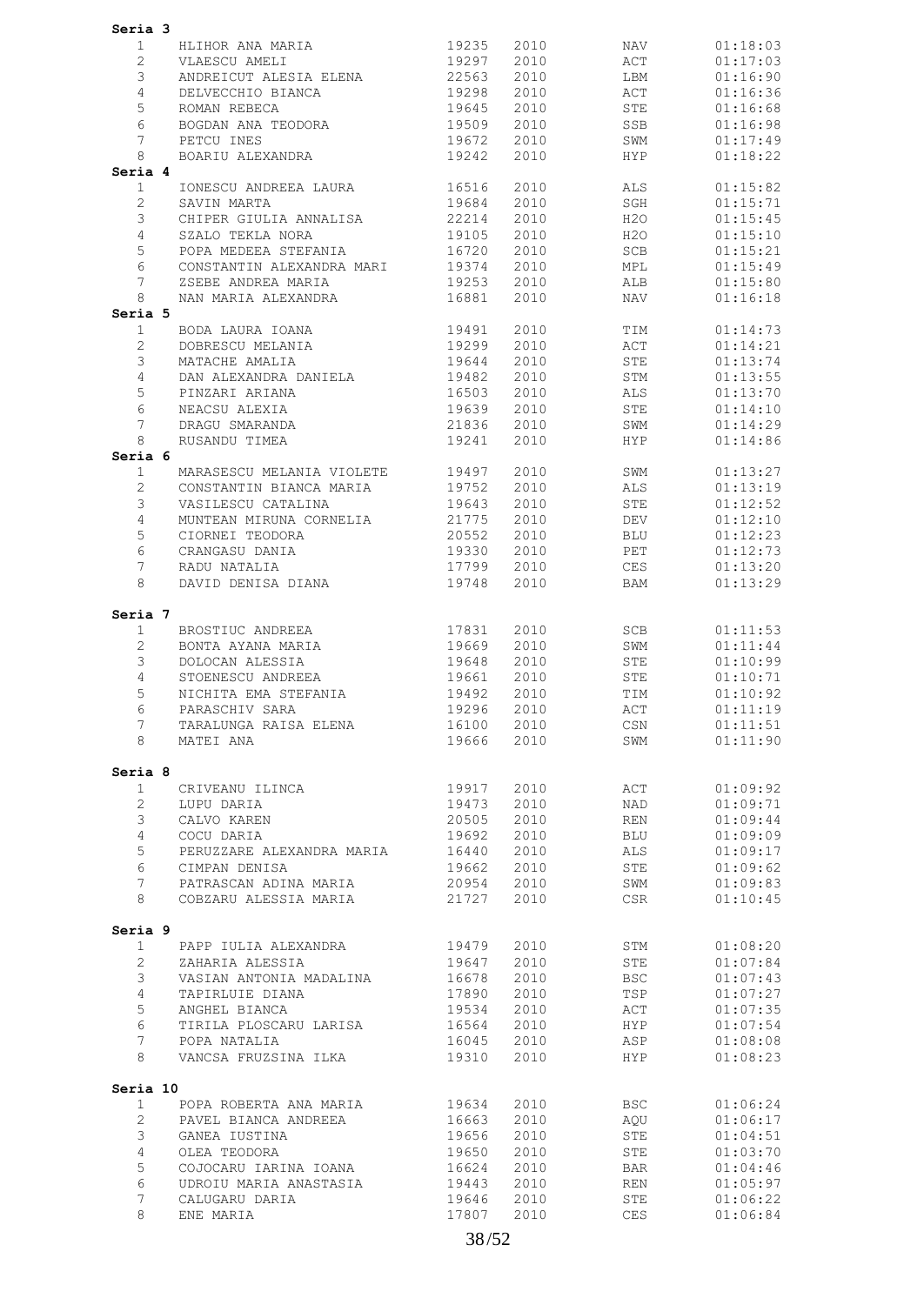| Id.:               | Proba: 400 m liber masc. 14 ani<br>50 —                                                                                       |       |      |            | Serii contracronometru |
|--------------------|-------------------------------------------------------------------------------------------------------------------------------|-------|------|------------|------------------------|
| Seria 1            |                                                                                                                               |       |      |            |                        |
| $\overline{2}$     | SERBAN RAZVAN                                                                                                                 | 16878 | 2008 | PET        | 05:13:52               |
| 3                  | SOMCUTEAN DARIUS ANDREI                                                                                                       | 16856 | 2008 | BAM        | 05:08:33               |
| 4                  | MARASESCU DENIS GABRIEL 16996                                                                                                 |       | 2008 | SWM        | 05:07:04               |
| 5                  | APACHITEI OCTAVIAN                                                                                                            | 16076 | 2008 | CSN        | 05:08:28               |
| 6                  | ALEXANDRESCU RADU CRISTIA                                                                                                     | 17042 | 2008 | <b>BSC</b> | 05:11:94               |
| 7                  | MIHAILA NICOLAE DANIEL                                                                                                        | 14938 | 2008 | CPT        | 05:14:27               |
| Seria 2            |                                                                                                                               |       |      |            |                        |
| $\mathbf{1}$       | STROE DAVID ALEXANDRU                                                                                                         | 16778 | 2008 | SSB        | 04:59:68               |
| $\overline{2}$     | MANEA RAUL ANDREI                                                                                                             | 17374 | 2008 | ACT        | 04:59:38               |
| 3                  | LAIU RARES ANDREI                                                                                                             | 19993 | 2008 | BLU        | 04:57:57               |
| $\overline{4}$     | TIRLA STEFAN DUMITRU                                                                                                          | 15640 | 2008 | CPT        | 04:51:93               |
| 5                  | FARINA ALFONZETTI VICTOR 16967                                                                                                |       | 2008 | PCT        | 04:55:98               |
| 6                  | POTANGA BOGDAN FLORIN                                                                                                         | 19986 | 2008 | BLU        | 04:57:67               |
| $7\overline{ }$    | NAE BOGDAN GABRIEL                                                                                                            | 16112 | 2008 | PET        | 04:59:48               |
| 8                  | ZOIE DRAGOS LUCA                                                                                                              | 17814 | 2008 | REN        | 05:01:67               |
| Seria 3            |                                                                                                                               |       |      |            |                        |
| $\mathbf{1}$       | STANCIU SABIN                                                                                                                 | 15465 | 2008 | PET        | 04:50:28               |
| $\overline{2}$     | MUSAT DARIUS ANDREI                                                                                                           | 14620 | 2008 | ASP        | 04:49:10               |
| 3                  | AGAPIE DAVID VALENTIN                                                                                                         | 14969 | 2008 | TSP        | 04:48:68               |
| $\overline{4}$     | BOBOC DAVID ANDREI                                                                                                            | 15794 | 2008 | ALS        | 04:48:05               |
| 5                  | ENACHE ANDREI STEFAN                                                                                                          | 17173 | 2008 | STE        | 04:48:45               |
| 6                  | SMADU FLORIN DAVID                                                                                                            | 14970 | 2008 | TSP        | 04:48:68               |
| $7\overline{ }$    | HAGIU MATEI STEFAN                                                                                                            | 16634 | 2008 | REN        | 04:49:17               |
| 8                  | MAJA ANDREI                                                                                                                   | 19157 | 2008 | ACN        | 04:50:78               |
| Seria 4            |                                                                                                                               |       |      |            |                        |
| $\mathbf{1}$       | STEFAN MIHAI CATALIN                                                                                                          | 16947 | 2008 | STE        | 04:46:54               |
| $\mathbf{2}$       | ZAMFIR SARARU VLAD                                                                                                            | 16943 | 2008 | DIN        | 04:45:48               |
| 3                  | IVANOF ALEXANDRU BOGDAN                                                                                                       | 14623 | 2008 | CES        | 04:43:60               |
| $\overline{4}$     | BARBUTA CLAUDIU ILIE                                                                                                          | 16621 | 2008 | CPT        | 04:40:32               |
| 5                  | LUPUSORU VLAD STEFAN                                                                                                          | 16913 | 2008 | DIN        | 04:43:04               |
| 6                  | URZICA ANDREI ALEXANDRU                                                                                                       | 16919 | 2008 | STE        | 04:44:03               |
| $7\overline{ }$    | LUPU OCTAVIAN ANDREI                                                                                                          | 22087 | 2008 | MPL        | 04:46:03               |
| 8                  | DUICA STEFAN TUDOR                                                                                                            | 14837 | 2008 | DIN        | 04:46:94               |
| Seria 5            |                                                                                                                               |       |      |            |                        |
| $\mathbf{1}$       | RADUCANU GABRIEL CODRUT 14755                                                                                                 |       | 2008 | LPT        | 04:39:70               |
| $\overline{2}$     | RADU ANDREI IONUT                                                                                                             | 15343 | 2008 | ASP        | 04:35:95               |
| 3                  | JELER ALEXANDRU IONUT                                                                                                         | 16183 | 2008 | COB        | 04:34:80               |
| 4                  | OANA ROBERT                                                                                                                   | 16576 | 2008 | STM        | 04:33:36               |
| 5                  | BOLDURA LUCA TUDOR                                                                                                            | 16570 | 2008 | MTM        | 04:33:75               |
| 6                  | PETRISOR ALEXANDRU                                                                                                            | 16804 | 2008 | DIN        | 04:35:34               |
| 7                  | STATE MATEI CRISTIAN                                                                                                          | 16918 | 2008 | STE        | 04:36:21               |
| 8                  | TRASCA VLAD ANDREI                                                                                                            | 16114 | 2008 | CPT        | 04:39:91               |
| Seria 6            |                                                                                                                               |       |      |            |                        |
| $\mathbf{1}$       | DINU ERIC TUDOR                                                                                                               | 15357 | 2008 | ASP        | 04:30:86               |
| $\overline{2}$     | OANCEA DAVID STEFAN                                                                                                           | 16480 | 2008 | NAV        | 04:27:02               |
| 3                  | NEACSU DAVID IOAN                                                                                                             | 19139 | 2008 | MTG        | 04:24:94               |
| $\overline{4}$     | ZAROJANU DAVID IONUT                                                                                                          | 17079 | 2008 | NAD        | 04:20:47               |
| 5                  | M. SEDIO MATEEN                                                                                                               | 17005 | 2008 | NAV        | 04:23:64               |
| 6                  | APOSTOL PETRU                                                                                                                 | 14585 | 2008 | CES        | 04:26:56               |
| $7\overline{ }$    |                                                                                                                               | 14583 | 2008 | ASP        | 04:27:67               |
| 8                  | AVAKIAN KAREN<br>ANDRIAN ANDREI COZMIN                                                                                        | 16952 | 2008 | SSV        | 04:32:99               |
|                    |                                                                                                                               |       |      |            |                        |
| Id.: 51<br>Seria 1 | Proba: 4 X 100 m mixt masc. 12 ani                                                                                            |       |      |            | Serii contracronometru |
| 3                  | MCD)<br><u> 1980 - Johann Barn, mars and de Branch Barn, mars and de Branch Barn, mars and de Branch Barn, mars and de Br</u> |       |      | ACN        | 99:99:99               |
| 4                  | $MCD$ )                                                                                                                       |       |      | <b>BSC</b> | 99:99:99               |
| 5                  | MCD)                                                                                                                          |       |      | CES        | 99:99:99               |
| 6                  | $MCD$ )                                                                                                                       |       |      | CSN        | 99:99:99               |
|                    |                                                                                                                               |       |      |            |                        |

### **Seria 2**

| $MCD$ ) | <b>DIN</b> | 99:99:99 |
|---------|------------|----------|
| MCD     |            | 99:99:99 |
| $MCD$ ) | <b>BAM</b> | 04:32:21 |
| $MCD$ ) | STE        | 03:51:94 |
| $MCD$ ) | ALB        | 04:09:08 |
| $MCD$ ) | LPT        | 04:42:14 |
| MCD     | <b>CES</b> | 99:99:99 |
| MCD)    | <b>NAV</b> | 99:99:99 |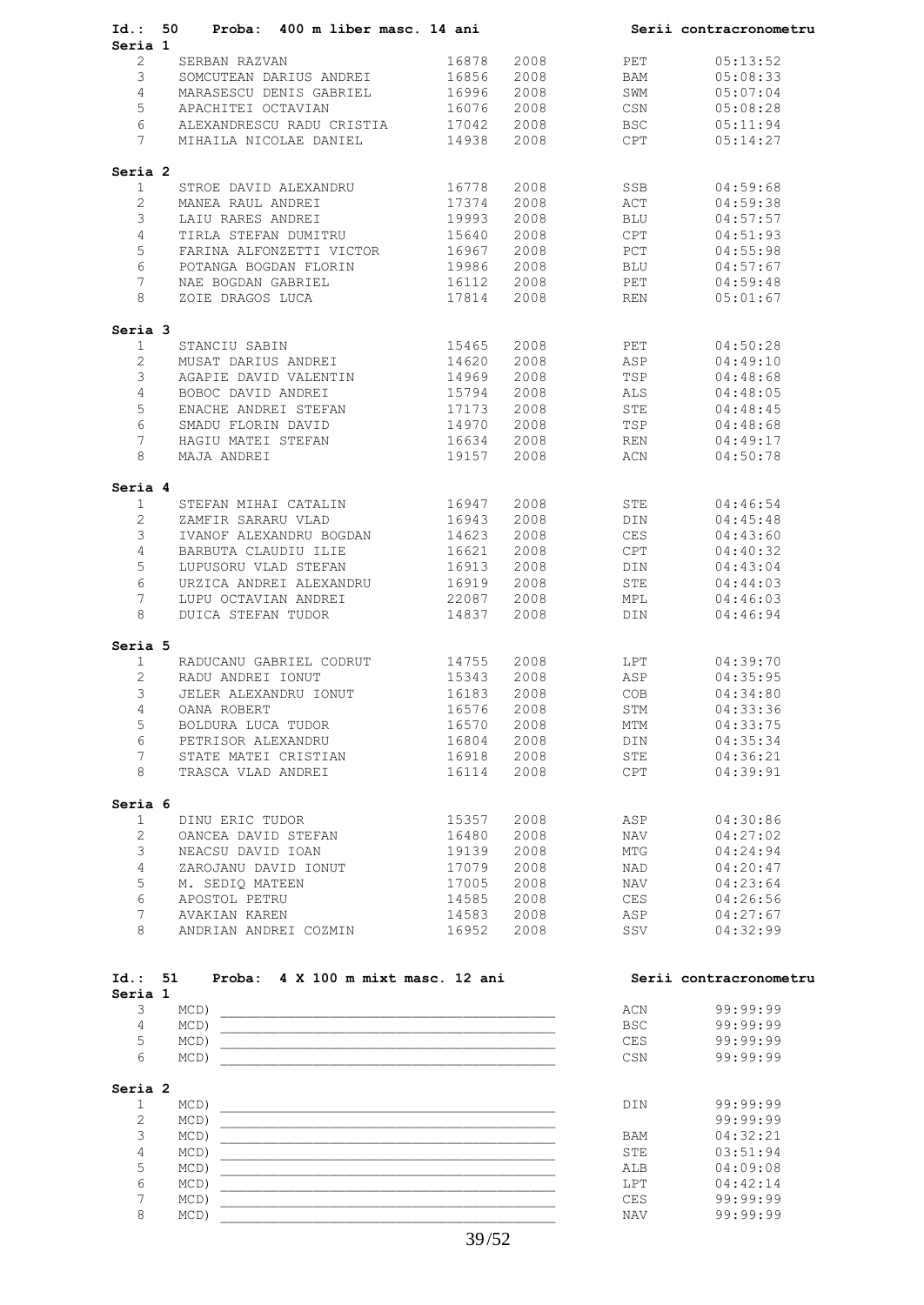**Id.: 52 Proba: 4 X 100 m mixt fem. 12 ani Serii contracronometru Seria 1**  $1$  FCD)  $\sim$  5CB 99:99:99 2 FCD) \_\_\_\_\_\_\_\_\_\_\_\_\_\_\_\_\_\_\_\_\_\_\_\_\_\_\_\_\_\_\_\_\_\_\_\_\_\_\_\_ HYP 99:99:99 3 FCD) \_\_\_\_\_\_\_\_\_\_\_\_\_\_\_\_\_\_\_\_\_\_\_\_\_\_\_\_\_\_\_\_\_\_\_\_\_\_\_\_ SCB 99:99:99 4 FCD) \_\_\_\_\_\_\_\_\_\_\_\_\_\_\_\_\_\_\_\_\_\_\_\_\_\_\_\_\_\_\_\_\_\_\_\_\_\_\_\_ STE 04:22:74  $\begin{tabular}{c|c|c|c|c} 5 & FCD & & & & ACT \\ \hline 6 & FCD & & & & \text{SWM} \\ \hline 7 & FCD & & & & \text{SIMM} \\ \text{8} & FCD & & & & \text{STE} \\ \end{tabular}$  6 FCD) \_\_\_\_\_\_\_\_\_\_\_\_\_\_\_\_\_\_\_\_\_\_\_\_\_\_\_\_\_\_\_\_\_\_\_\_\_\_\_\_ SWM 99:99:99 7 FCD) \_\_\_\_\_\_\_\_\_\_\_\_\_\_\_\_\_\_\_\_\_\_\_\_\_\_\_\_\_\_\_\_\_\_\_\_\_\_\_\_ ALS 99:99:99 8 FCD) \_\_\_\_\_\_\_\_\_\_\_\_\_\_\_\_\_\_\_\_\_\_\_\_\_\_\_\_\_\_\_\_\_\_\_\_\_\_\_\_ STE 99:99:99

### **Reuniunea: 8 Data: 26.06.2022 Ora 09:30**

| <b>Culoar</b>      | Nume si prenume                           | Cod   | An<br><u>nastere</u> | <b>Club</b>                    | <b>Timp</b><br>creditat |
|--------------------|-------------------------------------------|-------|----------------------|--------------------------------|-------------------------|
| $Id.$ :            | 53<br>100 m fluture fem. 13 ani<br>Proba: |       |                      |                                | Serii contracronometru  |
| Seria 1            |                                           |       |                      |                                |                         |
| 3                  | MARIUT SERENA MARIA                       | 14810 | 2009                 | $_{\tt CSN}$                   | 99:99:99                |
| 4                  | NITA DARIA                                | 19681 | 2009                 | $\operatorname{\mathsf{SGH}}$  | 01:30:67                |
| 5                  | BUDRIS LUNGESCU IULIA MAR                 | 17322 | 2009                 | ALB                            | 99:99:99                |
| Seria <sub>2</sub> |                                           |       |                      |                                |                         |
| 2                  | MUSAT ANA MARIA                           | 19319 | 2009                 | SS7                            | 01:28:47                |
| 3                  | SIMU IRINA                                | 17791 | 2009                 | $\mbox{ACN}$                   | 01:24:78                |
| 4                  | ROMEGA NATALIA IOANA                      | 17227 | 2009                 | SVU                            | 01:22:88                |
| 5                  | ILINESCU ANDREEA ELENA                    | 20680 | 2009                 | STE                            | 01:23:08                |
| 6                  | <b>GOIA RALUCA</b>                        | 17596 | 2009                 | SHD                            | 01:25:33                |
| 7                  | MIHAES ELIZA CRISTIANA                    | 16063 | 2009                 | CSN                            | 01:29:66                |
| Seria 3            |                                           |       |                      |                                |                         |
| 1                  | RURAC MIRUNA VERONICA                     | 17228 | 2009                 | SVU                            | 01:19:97                |
| 2                  | MOLDOVAN IULIA                            | 17767 | 2009                 | <b>BAM</b>                     | 01:18:82                |
| 3                  | STEGARESCU DELIA CRISTINA                 | 16110 | 2009                 | $\operatorname{\mathsf{SGL}}$  | 01:18:58                |
| 4                  | CONIG LAURA                               | 17597 | 2009                 | SHD                            | 01:18:25                |
| 5                  | BUCULEI YANA ELIZA                        | 17724 | 2009                 | STM                            | 01:18:52                |
| 6                  | POP KARINA MARIA                          | 17175 | 2009                 | STE                            | 01:18:60                |
| 7                  | BRANISTEANU MELISSA IOANA                 | 14808 | 2009                 | $_{\tt CSN}$                   | 01:19:02                |
| 8                  | GIURAN SARA MARIA                         | 17602 | 2009                 | MSB                            | 01:21:01                |
| Seria 4            |                                           |       |                      |                                |                         |
| $\mathbf{1}$       | STEFANESCU ANDREEA                        | 17529 | 2009                 | <b>BSC</b>                     | 01:16:57                |
| 2                  | RADU ANDREEA TEODORA                      | 19094 | 2009                 | MPL                            | 01:15:55                |
| 3                  | CAZACU MARIA IOANA                        | 14686 | 2009                 | ASP                            | 01:15:35                |
| 4                  | SZENTGYORGYI HENRIETTA                    | 16926 | 2009                 | H2O                            | 01:14:75                |
| 5                  | IOANA<br>IONITA                           | 17524 | 2009                 | STE                            | 01:14:94                |
| 6                  | ZAMA ANA MARIA                            | 19148 | 2009                 | $\mathop{\rm REN}\nolimits$    | 01:15:52                |
| 7                  | BORS IASMINA MONICA                       | 15506 | 2009                 | $\operatorname{\mathsf{SGL}}$  | 01:15:66                |
| 8                  | CEAICOVSCHI SOFIA                         | 22121 | 2009                 | <b>NAV</b>                     | 01:17:27                |
| Seria 5            |                                           |       |                      |                                |                         |
| 1                  | NEAGU ILINCA MARIA                        | 17526 | 2009                 | <b>BSC</b>                     | 01:13:23                |
| 2                  | COPERZA ALECSANDRA                        | 17689 | 2009                 | $\mathbb S\mathbb{G}\mathbb H$ | 01:13:03                |
| 3                  | GIRIP LUCIA GEORGIANA                     | 17687 | 2009                 | LBR                            | 01:11:72                |
| 4                  | BERTEANU BIANCA MARIA                     | 17465 | 2009                 | STE                            | 01:11:34                |
| 5                  | MIHAI DENISA MARIA                        | 17819 | 2009                 | ASP                            | 01:11:50                |
| 6                  | ZAHARIA ANNA LISA                         | 15346 | 2009                 | DIN                            | 01:11:95                |
| 7                  | OTVOS LORENA ELENA                        | 16355 | 2009                 | CST                            | 01:13:12                |
| 8                  | CALAPOD CHRISTINE                         | 16830 | 2009                 | $_{\tt CSN}$                   | 01:14:54                |
| Seria 6            |                                           |       |                      |                                |                         |
| $\mathbf{1}$       | MAXIM MARIA ILINCA                        | 17745 | 2009                 | ACT                            | 01:10:80                |
| 2                  | CRAIOVEANU REBECA ANDREEA                 | 17362 | 2009                 | STE                            | 01:07:62                |
| 3                  | VERESS REBECCA JASMINE                    | 16925 | 2009                 | STG                            | 01:06:44                |
| 4                  | SILISTEANU DARIA MARIUCA                  | 17310 | 2009                 | NAD                            | 01:05:70                |
| 5                  | <b>BACALU DENISA</b>                      | 17355 | 2009                 | STE                            | 01:06:36                |
| 6                  | GAGIU ELISE MARIA                         | 17818 | 2009                 | SWM                            | 01:07:56                |
| 7                  | VLAD MARIA                                | 17323 | 2009                 | ALB                            | 01:09:00                |
| 8                  | DIACONESCU IRINA                          | 17226 | 2009                 | SVU                            | 01:11:23                |
| Id.: 54            | Proba: 100 m fluture masc. 13 ani         |       |                      |                                | Serii contracronometru  |
| Seria 1            |                                           |       |                      |                                |                         |
| $\mathbf{1}$       | BALABAN GABRIEL                           | 17576 | 2009                 | LER                            | 99:99:99                |
| $\overline{2}$     | NAE PATRICK TEODOR                        | 17349 | 2009                 | DIN                            | 99:99:99                |
| 3                  | BUJOREANU RAZVAN GABRIEL                  | 17371 | 2009                 | ACT                            | 99:99:99                |
| 4                  | POPEANGA SASA                             | 19269 | 2009                 | ALS                            | 01:23:59                |
| 5                  | MESAROS ALEXANDRU DANIEL                  | 17406 | 2009                 | MTM                            | 01:24:90                |
| 6                  | MARIN GELU ANDREI                         | 15702 | 2009                 | ALS                            | 99:99:99                |
| 7                  | MOLDOVAN VLAD                             | 17330 | 2009                 | ALB                            | 99:99:99                |
| 8                  | PRUNA RAZVAN ANDREI                       | 21733 | 2009                 | CSR                            | 99:99:99                |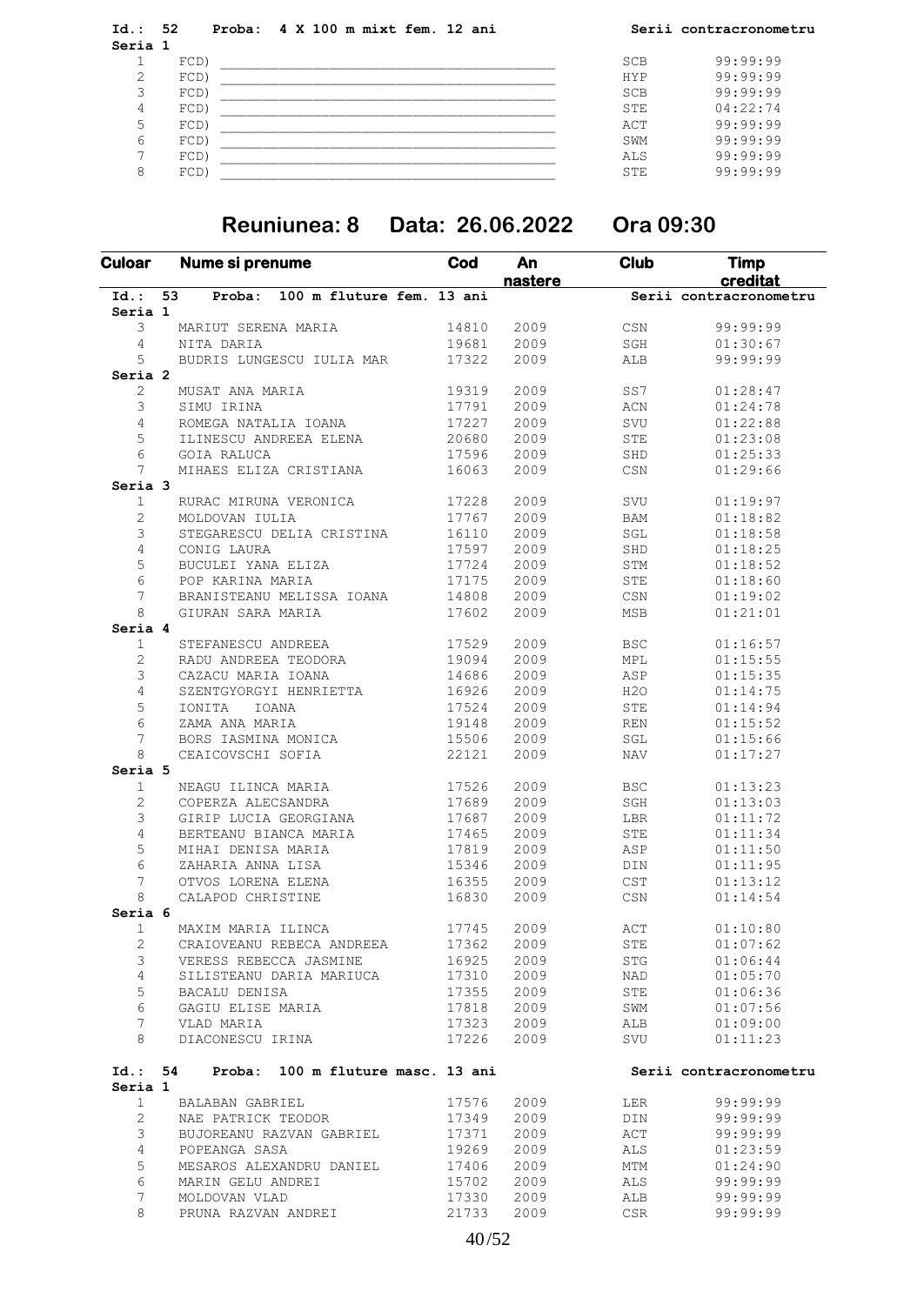|                      | Seria 2                                |       |      |            |                        |
|----------------------|----------------------------------------|-------|------|------------|------------------------|
| 1                    | PARASCHIV ALEXANDRU                    | 17591 | 2009 | SHD        | 01:21:18               |
| 2                    | TASYUREK DENIS ERDAL                   | 16391 | 2009 | COR.       | 01:19:26               |
| 3                    | POPESCU DAVID IOAN                     | 17215 | 2009 | SVU        | 01:17:46               |
| 4                    |                                        |       |      |            |                        |
|                      | ABBOUD YOUSSEF                         | 17510 | 2009 | <b>BSC</b> | 01:16:88               |
| 5                    | PLESU RAZVAN                           | 17685 | 2009 | <b>MBR</b> | 01:17:02               |
| 6                    | DIACONESCU VLAD                        | 17216 | 2009 | SVU        | 01:17:74               |
| 7                    | UDEANU DIMITRIE                        | 16998 | 2009 | LLP        | 01:20:18               |
| 8                    | HARABAGIU DRAGOS                       | 17536 | 2009 | BAM        | 01:21:76               |
|                      |                                        |       |      |            |                        |
| Seria 3<br>1         | BUMBAC EDUARD GABRIEL                  | 17139 | 2009 | AVD        | 01:15:88               |
| 2                    |                                        |       |      |            |                        |
|                      | BIRSAN ALBERT                          | 17605 | 2009 | PCT        | 01:14:96               |
| 3                    | VATAVU LUCA MIHAI                      | 17114 | 2009 | TRG        | 01:13:48               |
| 4                    | CRACIUN ANDREI                         | 17573 | 2009 | LER        | 01:11:69               |
| 5                    | MOISE ALEXANDRU                        | 16080 | 2009 | CSN        | 01:13:07               |
| 6                    | BALACI BOGDAN                          | 16450 | 2009 | REN        | 01:13:95               |
| 7                    | VASILE ANTONIO ANDREI                  | 19687 | 2009 | STE        | 01:15:62               |
| 8                    | NICULAE ALEXANDRU CRISTIA              | 15642 | 2009 | CPT        | 01:16:60               |
| Seria 4              |                                        |       |      |            |                        |
| 1                    | NAE GABRIEL ADRIAN                     | 15703 | 2009 | ALS.       | 01:11:49               |
| 2                    | SAMSON ALBERT STEFAN                   | 17358 | 2009 | STE        | 01:10:26               |
| 3                    | KUTI GASPAR                            | 16923 | 2009 | H2O        | 01:09:98               |
|                      |                                        |       |      |            |                        |
| 4                    | GHIRAN ABEL                            | 19837 | 2009 | ACN        | 01:09:58               |
| 5                    | ANA VICTOR MARIAN                      | 17727 | 2009 | SPL        | 01:09:71               |
| 6                    | IORGA DAMIAN                           | 16108 | 2009 | SGL        | 01:10:15               |
| 7                    | BANU ROBERT CONSTANTIN                 | 15495 | 2009 | CSN        | 01:10:76               |
| 8                    | CONSTANTIN CRISTIAN                    | 14704 | 2009 | STE        | 01:11:60               |
| Seria 5              |                                        |       |      |            |                        |
| 1                    | FEIFFER HUNOR                          | 17344 | 2009 | <b>STG</b> | 01:08:58               |
| $\overline{2}$       |                                        | 17789 | 2009 |            |                        |
|                      | BLAGA MIHNEA                           |       |      | ACN        | 01:06:81               |
| 3                    | BLEJAN IANIS ANDREI                    | 17511 | 2009 | NAV        | 01:05:56               |
| 4                    | BORCEA ROBERT NICOLAE                  | 16079 | 2009 | CSN        | 00:59:70               |
| 5                    | BACALU EDUARD STEFAN                   | 17353 | 2009 | STE        | 01:03:21               |
| 6                    | SCARLAT ALBERT FLORIAN                 | 17479 | 2009 | ASP        | 01:06:32               |
| 7                    | MIJA RADU STEFAN                       | 17361 | 2009 | STE        | 01:06:86               |
|                      |                                        | 15700 | 2009 | STE        | 01:08:80               |
| 8                    | ROSU RARES MATEI                       |       |      |            |                        |
| $Id.$ :<br>Seria 1   | 55<br>Proba:<br>200 m mixt fem. 12 ani |       |      |            | Serii contracronometru |
| 3                    | CHIPER GIULIA ANNALISA                 | 22214 | 2010 | H20        | 03:24:38               |
| $\overline{4}$       | BERINDEI BRANDUSA IULIANA              | 22681 | 2010 | CCP        | 03:19:73               |
| 5                    | CHIRAN ALEXIA MARIA                    | 14963 | 2010 | LPT        | 03:22:80               |
|                      |                                        |       |      |            |                        |
| $\mathbf{1}$         | MICU MELISSA                           | 17543 | 2010 | DAC.       | 03:16:94               |
|                      |                                        |       |      |            |                        |
| 2                    | FLOREA BIANCA                          | 19395 | 2010 | DAC        | 03:15:38               |
| Seria 2<br>3         | RUSANDU TIMEA                          | 19241 | 2010 | HYP        | 03:13:72               |
| $\overline{4}$       | ALEXANDRU SONIA                        | 19840 | 2010 | ACN        | 03:12:88               |
| 5                    | BOGDAN ANA TEODORA                     | 19509 | 2010 | SSB        | 03:13:65               |
| 6                    | GHIUR ELENA DANIELA                    | 19346 | 2010 | MGL        | 03:13:83               |
| 7                    | BORSAN HANNA BIANKA                    | 20701 | 2010 | H2O        | 03:15:95               |
| Seria 3              |                                        |       |      |            |                        |
| $\mathbf{1}$         | TRIF DARIA                             | 19376 | 2010 | BAM        | 03:12:23               |
| $\overline{2}$       | PETCU INES                             | 19672 | 2010 | SWM        | 03:09:02               |
| 3                    | HLIHOR ANA MARIA                       | 19235 | 2010 | NAV        | 03:07:57               |
| $\overline{4}$       | CHERTES ANDREEA IRIS                   | 19250 | 2010 | ALB        | 03:07:06               |
|                      |                                        |       |      |            |                        |
| 5                    | NAN MARIA ALEXANDRA                    | 16881 | 2010 | NAV        | 03:07:57               |
| 6                    | NEACSU ALEXIA                          | 19639 | 2010 | STE        | 03:07:99               |
| $7\phantom{.0}$<br>8 | ANDREICUT ALESIA ELENA                 | 22563 | 2010 | LBM        | 03:09:02               |
|                      | BORBELY KINCSO                         | 17450 | 2010 | COR        | 03:12:58               |
| Seria 4              |                                        |       |      |            |                        |
| $\mathbf{1}$         | CIORNEI TEODORA                        | 20552 | 2010 | BLU        | 03:06:34               |
| $\overline{2}$       | MATEI NICOLETA                         | 19101 | 2010 | CPT        | 03:05:49               |
| 3                    | BODA LAURA IOANA                       | 19491 | 2010 | TIM        | 03:03:16               |
| $\overline{4}$       | DANILA DARIA PARASCHEVA                | 21730 | 2010 | CSR        | 03:02:58               |
| 5                    | TARALUNGA RAISA ELENA                  | 16100 | 2010 | CSN        | 03:02:94               |
| 6                    | BOARIU ALEXANDRA                       | 19242 | 2010 | HYP        | 03:04:67               |
| 7                    | DOBRESCU MELANIA                       | 19299 | 2010 | ACT        |                        |
| 8                    | IONESCU ANDREEA LAURA                  | 16516 | 2010 | ALS        | 03:05:78<br>03:07:05   |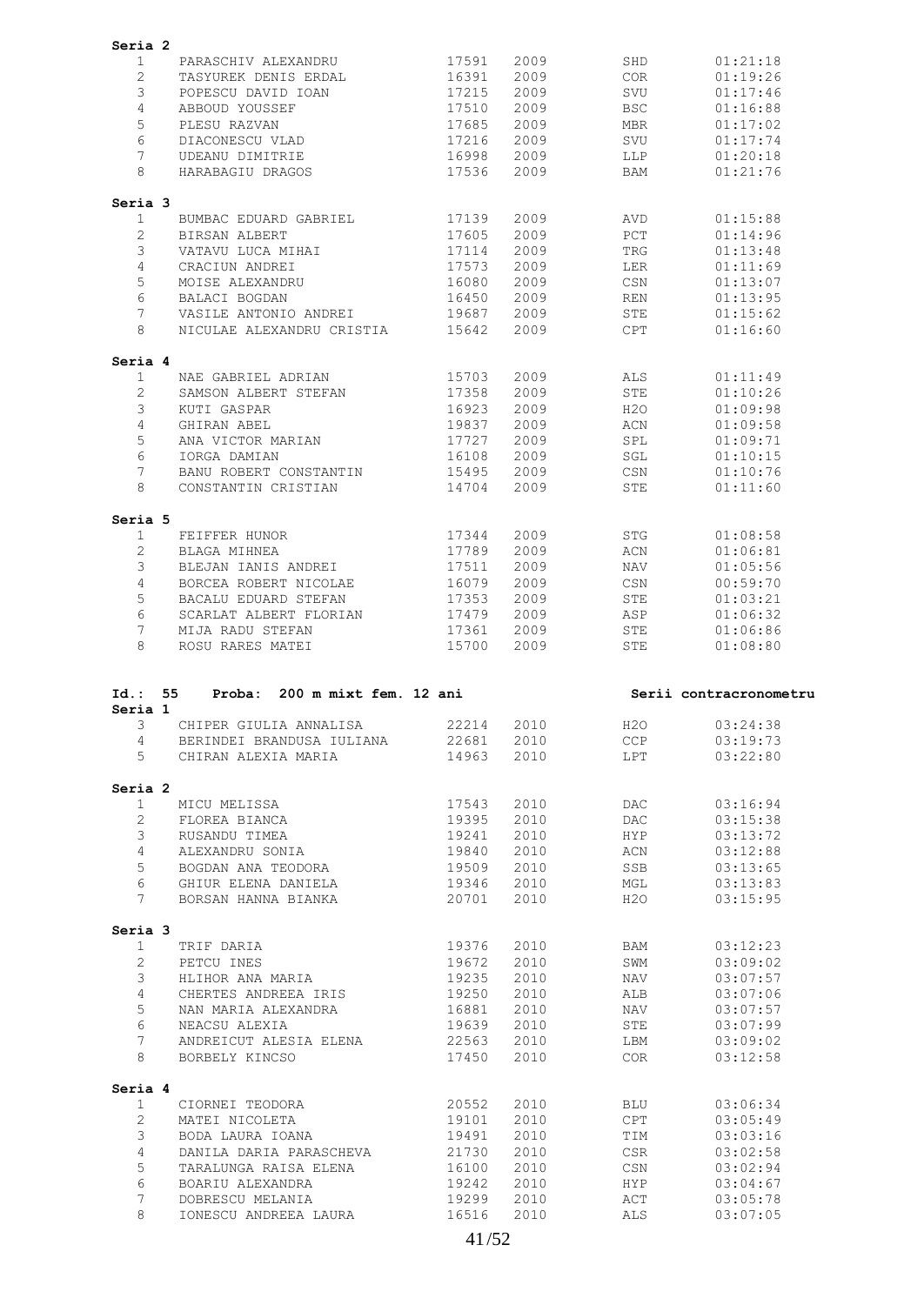| Seria 5               |                                                                    |            |      |            |                        |
|-----------------------|--------------------------------------------------------------------|------------|------|------------|------------------------|
| $\mathbf{1}$          | MARASESCU MELANIA VIOLETE 19497                                    |            | 2010 | SWM        | 03:00:84               |
| $\overline{2}$        | POPA MEDEEA STEFANIA 16720                                         |            | 2010 | SCB        | 03:00:66               |
| 3                     |                                                                    | 19748      | 2010 | BAM        | 03:00:47               |
|                       | DAVID DENISA DIANA                                                 |            |      |            |                        |
| $\overline{4}$        | SAVIN MARTA                                                        | 19684      | 2010 | SGH        | 02:59:47               |
| 5                     | CONSTANTIN BIANCA MARIA 19752                                      |            | 2010 | ALS        | 02:59:85               |
| 6                     |                                                                    |            | 2010 | ACT        | 03:00:60               |
| 7                     |                                                                    |            | 2010 | ACT        | 03:00:70               |
| 8                     | CRIVEANU ILINCA 19917<br>VLAESCU AMELI 19297<br>ROMAN REBECA 19645 |            | 2010 | STE        | 03:02:03               |
| Seria 6               |                                                                    |            |      |            |                        |
| 1                     | COBZARU ALESSIA MARIA 21727                                        |            | 2010 | CSR        | 02:59:04               |
| 2                     | SZALO TEKLA NORA<br>ANGHEL BIANCA                                  | 19105      | 2010 | H2O        | 02:58:65               |
|                       |                                                                    |            |      |            |                        |
| 3                     |                                                                    | 19534      | 2010 | ACT        | 02:57:84               |
| $\overline{4}$        | PERUZZARE ALEXANDRA MARIA 16440                                    |            | 2010 | ALS        | 02:56:41               |
| 5                     |                                                                    |            | 2010 | SCB        | 02:57:77               |
| 6                     | BROSTIUC ANDREEA 17831<br>DRAGU SMARANDA 21836                     |            | 2010 | SWM        | 02:58:59               |
| 7                     | DOLOCAN ALESSIA                                                    | 19648      | 2010 | STE        | 02:58:78               |
| 8                     | CIUBOTARU ADELA GABRIELA 19731                                     |            | 2010 | SCB        | 02:59:10               |
| Seria 7               |                                                                    |            |      |            |                        |
| $\mathbf 1$           |                                                                    |            | 2010 | ACT        | 02:55:83               |
|                       | DELVECCHIO BIANCA 19298                                            |            |      |            |                        |
| $\mathbf{2}^{\prime}$ |                                                                    |            | 2010 | <b>BLU</b> | 02:54:66               |
| 3                     |                                                                    |            | 2010 | PET        | 02:54:21               |
| $\overline{4}$        |                                                                    |            | 2010 | <b>STE</b> | 02:53:72               |
| 5                     |                                                                    | 17799      | 2010 | CES        | 02:54:11               |
| 6                     | NICHITA EMA STEFANIA                                               | 19492      | 2010 | TIM        | 02:54:66               |
| $7\phantom{.}$        | GRIGORE BIANCA ANDREEA 19676                                       |            | 2010 | <b>CES</b> | 02:55:29               |
| 8                     | PINZARI ARIANA                                                     | 16503      | 2010 | <b>ALS</b> | 02:56:30               |
|                       |                                                                    |            |      |            |                        |
| Seria 8               |                                                                    |            |      |            |                        |
| $\mathbf{1}$          | MATACHE AMALIA                                                     | 19644      | 2010 | STE        | 02:53:24               |
| $\mathbf{2}^{\prime}$ | VASILESCU CATALINA                                                 | 19643      | 2010 | STE        | 02:52:26               |
| 3                     | CONSTANTIN ALEXANDRA MARI<br>POPA NATALIA                          | 19374      | 2010 | MPL        | 02:49:37               |
| $\overline{4}$        | POPA NATALIA                                                       | 16045      | 2010 | ASP        | 02:47:68               |
| 5                     | PAPP IULIA ALEXANDRA 19479                                         |            | 2010 | STM        | 02:48:37               |
| 6                     |                                                                    | 19482      | 2010 | STM        | 02:51:84               |
| $\overline{7}$        | DAN ALEXANDRA DANIELA<br>MUNTEAN MIRUNA CORNELIA                   | 21775      | 2010 | DEV        | 02:52:88               |
|                       | PADUREAN MARIA GEORGIA 19321                                       |            |      |            |                        |
| 8                     |                                                                    |            | 2010 | ACN        | 02:53:38               |
| Seria 9               |                                                                    |            |      |            |                        |
| $\mathbf{1}$          | STOENESCU ANDREEA 19661<br>PARASCHIV SARA 19296                    |            | 2010 | STE        | 02:46:63               |
| $\overline{2}$        |                                                                    |            | 2010 | ACT        | 02:43:08               |
| 3                     | UDROIU MARIA ANASTASIA 19443                                       |            | 2010 | REN        | 02:42:16               |
| $\overline{4}$        |                                                                    | 19647      | 2010 | STE        | 02:41:78               |
| 5                     | ZAHARIA ALESSIA<br>ENE MARIA                                       | 17807      | 2010 | CES        | 02:42:08               |
| 6                     | TIRILA PLOSCARU LARISA 16564                                       |            | 2010 | <b>HYP</b> | 02:42:73               |
| 7 <sup>7</sup>        |                                                                    | 19634 2010 |      | <b>BSC</b> |                        |
|                       | POPA ROBERTA ANA MARIA                                             |            |      |            | 02:44:29               |
| 8                     | TAPIRLUIE DIANA                                                    | 17890      | 2010 | TSP        | 02:46:70               |
|                       |                                                                    |            |      |            |                        |
| Seria 10              |                                                                    |            |      |            |                        |
| $\mathbf{1}$          | ROMAN TEODORA ANDREEA                                              | 19373      | 2010 | MPL        | 02:41:47               |
| $\overline{2}$        | VANCSA FRUZSINA ILKA                                               | 19310      | 2010 | <b>HYP</b> | 02:41:21               |
| 3                     | COJOCARU IARINA IOANA                                              | 16624      | 2010 | BAR        | 02:38:55               |
| $\overline{4}$        | OLEA TEODORA                                                       | 19650      | 2010 | STE        | 02:33:18               |
| 5                     | GANEA IUSTINA                                                      | 19656      | 2010 | STE        | 02:33:24               |
| 6                     |                                                                    |            | 2010 |            |                        |
|                       | MATEI ANA                                                          | 19666      |      | SWM        | 02:40:66               |
| $7\phantom{.}$        | ZSEBE ANDREA MARIA                                                 | 19253      | 2010 | ALB        | 02:41:31               |
| 8                     | CALUGARU DARIA                                                     | 19646      | 2010 | STE        | 02:41:71               |
|                       |                                                                    |            |      |            |                        |
|                       |                                                                    |            |      |            |                        |
| Seria 1               | Id.: 56 Proba: 200 m mixt masc. 12 ani                             |            |      |            | Serii contracronometru |
| 1                     | DOBRE OCTHAVIAN ANDREAS                                            | 19560      | 2010 | COB        | 03:13:45               |
| $\overline{2}$        |                                                                    |            |      |            |                        |
|                       | PINTILIE EDUARD ANDREI                                             | 19665      | 2010 | SWM        | 03:13:04               |
| 3                     | MURESAN CEZAR                                                      | 19379      | 2010 | BAM        | 03:11:69               |
| $\overline{4}$        | RAIF ADEM                                                          | 19302      | 2010 | ACT        | 03:10:01               |
| 5                     | MARIN RARES CRISTIAN                                               | 14964      | 2010 | LPT        | 03:10:92               |
| 6                     | GURUITA LUCA                                                       | 19693      | 2010 | BLU        | 03:12:25               |
| $7\overline{ }$       | EVA MATEI STEFAN                                                   | 19331      | 2010 | PET        | 03:13:40               |
| 8                     | MICHIS CRISTIAN                                                    | 22369      | 2010 | BAM        | 03:15:24               |
| Seria 2               |                                                                    |            |      |            |                        |
| $\mathbf{1}$          | CONTRAS ALEXANDRU STEFAN 19489                                     |            | 2010 | STM        | 03:08:48               |
|                       |                                                                    |            |      |            |                        |
| $\overline{2}$        | IVANA TUDOR                                                        | 19658      | 2010 | STE        | 03:05:15               |
| 3                     | GRIGA ARON                                                         | 19749      | 2010 | LBM        | 03:04:14               |
| $\overline{4}$        | MARGINEAN ADRIAN IOAN                                              | 19256      | 2010 | ALB        | 03:03:94               |
| 5                     | CONSTANTIN DAVID                                                   | 19397      | 2010 | NAV        | 03:04:00               |
| 6                     | BUCUR DAVID ALEXANDRU                                              | 19228      | 2010 | NAV        | 03:04:93               |
| 7                     | CIULEA MATEI                                                       | 19247      | 2010 | ALB        | 03:05:91               |
| 8                     | PESCARU VLAD ANDREI                                                | 17279      | 2010 | ALS        | 03:09:11               |
|                       |                                                                    |            |      |            |                        |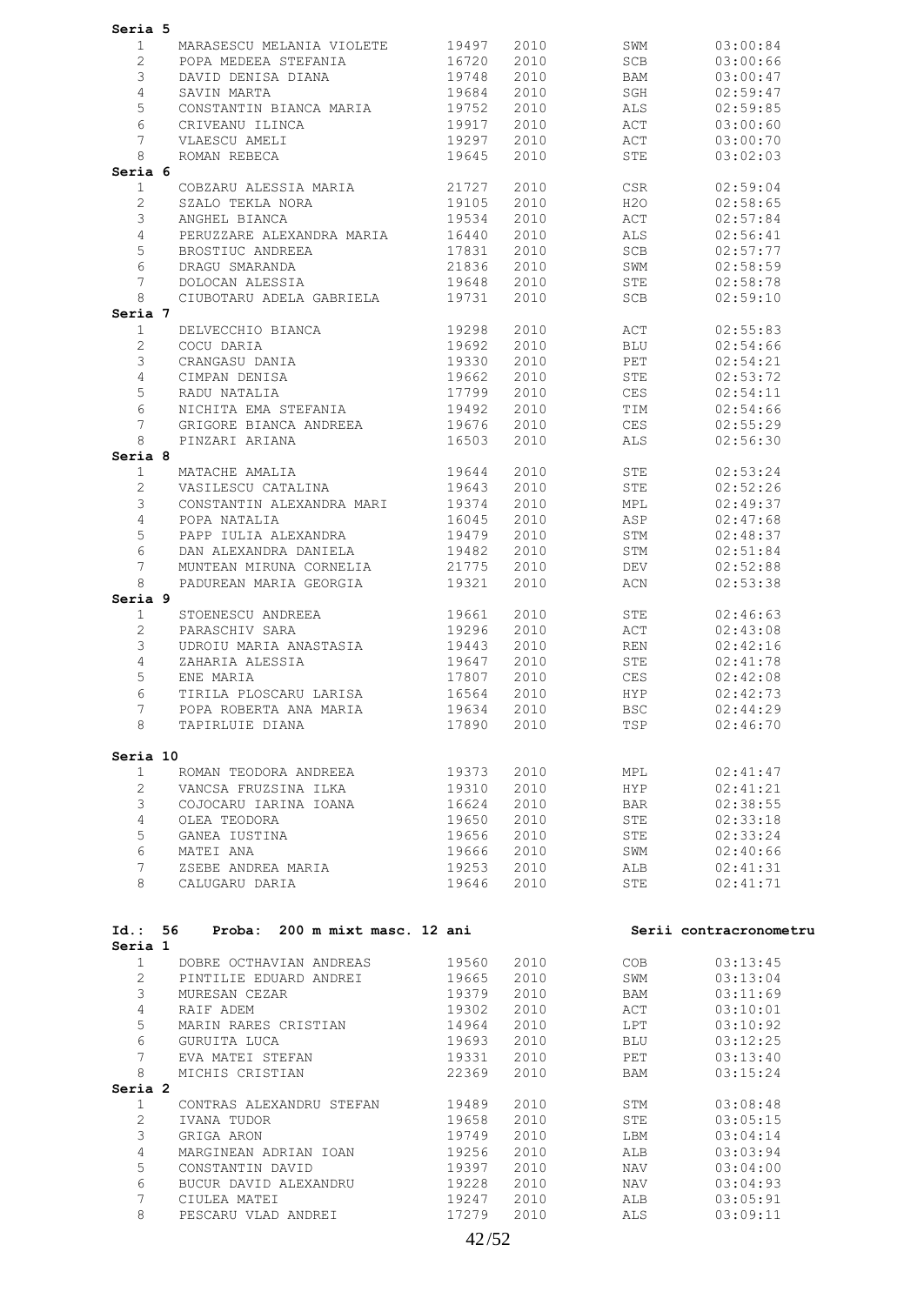| Seria 3                              |                                |       |      |            |                        |
|--------------------------------------|--------------------------------|-------|------|------------|------------------------|
| 1                                    | CHIRCU ANDREI MARIAN           | 19508 | 2010 | SSB        | 03:03:38               |
| $\overline{2}$                       | BALAN RADU ALEXANDRU           | 17481 | 2010 | NAV        | 03:02:65               |
| 3                                    |                                |       |      |            |                        |
|                                      | KISS ALEXANDRU                 | 19285 | 2010 | SHD        | 03:01:80               |
| 4                                    | ORBAN EDUARD BERNARDIN         | 17301 | 2010 | HYP        | 03:01:31               |
| 5                                    | KOVACS ARON KOPPANY            | 16479 | 2010 | H2O        | 03:01:45               |
| 6                                    | GHERGHEL LUCA                  | 19384 | 2010 | BAM        | 03:02:45               |
| 7                                    | ARCAN DARIUS STEFAN            | 16613 | 2010 | CPT        | 03:03:30               |
|                                      |                                |       |      |            |                        |
| 8                                    | TUDORAN MARIUS                 | 19637 | 2010 | STE        | 03:03:85               |
| Seria 4                              |                                |       |      |            |                        |
| $\mathbf{1}$                         | PURCAR PAUL MIHAIL             | 19284 | 2010 | SHD        | 03:01:11               |
| $\overline{2}$                       | CERNAT RARES CONSTANTIN        | 17853 | 2010 | <b>BSC</b> | 03:00:42               |
| 3                                    | DOROBANTU CONSTANTIN LUCA      | 22186 | 2010 | TIM        | 02:59:73               |
|                                      |                                |       |      |            |                        |
| 4                                    | PIRLOGEA RARES TEODOR          | 17911 | 2010 | CES        | 02:56:59               |
| 5                                    | PISTEA TUDOR                   | 19383 | 2010 | BAM        | 02:58:87               |
| 6                                    | MESTECANEANU RARES IOAN        | 16433 | 2010 | LPT        | 03:00:00               |
| 7                                    | SCHIOPU RARES                  | 19698 | 2010 | BLU        | 03:00:85               |
| 8                                    | FLOREA ANDREI                  | 19671 | 2010 | SWM        | 03:01:12               |
|                                      |                                |       |      |            |                        |
|                                      |                                |       |      |            |                        |
| Seria 5                              |                                |       |      |            |                        |
| $\mathbf{1}$                         | GHERGHEL STEFAN ANDREI         | 19746 | 2010 | BAM        | 02:54:92               |
| 2                                    | CARSTINA NICHOLAS OLIVER       | 16686 | 2010 | ASP        | 02:53:46               |
|                                      |                                |       |      |            |                        |
| 3                                    | RADU ALEXEI                    | 19212 | 2010 | <b>CES</b> | 02:52:58               |
| 4                                    | SFIRNACIUC NICHOLAS            | 22281 | 2010 | NAV        | 02:50:75               |
| 5                                    | PIRVULESCU DAVID PETRISOR      | 17649 | 2010 | CPT        | 02:52:26               |
| 6                                    | OGICA VLAD THEODOR             | 19218 | 2010 | DIN        | 02:52:83               |
| 7                                    | MOISA CONSTANTIN               | 17836 | 2010 | SCB        | 02:54:74               |
|                                      |                                |       |      |            |                        |
| 8                                    | POP TAMAS                      | 19348 | 2010 | <b>STG</b> | 02:55:41               |
|                                      |                                |       |      |            |                        |
| Seria 6                              |                                |       |      |            |                        |
| $\mathbf{1}$                         | CAPRARU ALEXANDRU STEFAN       | 19554 | 2010 | <b>CES</b> | 02:50:34               |
| $\overline{2}$                       | RADU RARES STEFAN              | 15497 | 2010 | CSN        | 02:49:30               |
|                                      |                                |       |      |            |                        |
| 3                                    | SALAJAN TUDOR ANDREI           | 16389 | 2010 | <b>COR</b> | 02:48:57               |
| 4                                    | KISS DANIEL                    | 19932 | 2010 | ACN        | 02:47:30               |
| 5                                    | VARGA DOMINIK ZOLTAN           | 19282 | 2010 | <b>COR</b> | 02:47:73               |
| 6                                    | STAICU DAVID                   | 19300 | 2010 | ACT        | 02:48:69               |
| 7                                    | MORJOLIC LUCA                  | 16672 | 2010 | ASP        | 02:50:15               |
|                                      |                                |       |      |            |                        |
| 8                                    | LAZAREV LUCA ION               | 17670 | 2010 | CSN        | 02:50:34               |
|                                      |                                |       |      |            |                        |
| Seria 7                              |                                |       |      |            |                        |
| $\mathbf{1}$                         | VASILE ANTONIO NICOLAS         | 19234 | 2010 | NAV        | 02:46:53               |
| 2                                    | SLADARU ANDREI                 | 16065 | 2010 | CSN        | 02:45:02               |
| 3                                    |                                |       |      |            |                        |
|                                      | UDOR ERIC                      | 17811 | 2010 | CES        | 02:44:25               |
| 4                                    | SILISTE ALEXANDRU              | 19653 | 2010 | STE        | 02:42:54               |
| 5                                    | MARIS DAVID                    | 19838 | 2010 | ACN        | 02:43:05               |
| 6                                    | VIERU DAVID                    | 17808 | 2010 | CES        | 02:44:64               |
| 7                                    | ZSIGMOND DARIUS VALENTIN       | 19556 | 2010 | BSC        | 02:46:38               |
|                                      |                                |       |      |            |                        |
| 8                                    | MIHAI SASHA ANDREI             | 19314 | 2010 | NAV        | 02:46:56               |
|                                      |                                |       |      |            |                        |
| Seria 8                              |                                |       |      |            |                        |
| $\mathbf{1}$                         | POPESCU VLAD STEFAN            | 17810 | 2010 | BSC        | 02:39:56               |
| $\overline{2}$                       |                                |       |      |            | 02:36:15               |
|                                      | PANDELE VLADIMIR               | 19663 | 2010 | STE        |                        |
| 3                                    | IONESCU VLAD                   | 16559 | 2010 | <b>HYP</b> | 02:31:08               |
| $\overline{4}$                       | POJAR LUCA                     | 19494 | 2010 | TIM        | 02:26:15               |
| 5                                    | STOICA CEZAR                   | 19638 | 2010 | STE        | 02:28:17               |
| 6                                    | MARINESCU LUCA STEFAN          | 17731 | 2010 | CSP        | 02:34:04               |
| $7\phantom{.}$                       |                                |       |      |            |                        |
|                                      | EFTIMIE DAVID ALEXANDRU        | 21776 | 2010 | ALB        | 02:38:02               |
| 8                                    | ZSUREK DAVID ARON              | 22103 | 2010 | COR        | 02:40:11               |
|                                      |                                |       |      |            |                        |
|                                      |                                |       |      |            |                        |
|                                      |                                |       |      |            |                        |
|                                      |                                |       |      |            |                        |
|                                      | Proba: 200 m liber fem. 13 ani |       |      |            | Serii contracronometru |
|                                      |                                |       |      |            |                        |
| Id.: 57<br>Seria 1<br>$\overline{2}$ | POSTELNICU THEODORA            | 17803 | 2009 | BSC        | 99:99:99               |
| 3                                    | SEPI MAIA ILINCA               | 17347 | 2009 | DIN        | 99:99:99               |
| 4                                    | SERMAN LARISA MIHAELA          | 17528 | 2009 | BSC        | 99:99:99               |
|                                      |                                |       |      |            |                        |
| 5                                    | PIRVU ALICE MARIA STEFANI      | 17297 | 2009 | MTG        | 99:99:99               |
| 6                                    | TENCIU ALECSIA MARIA           | 17311 | 2009 | NAD        | 99:99:99               |
| Seria 2                              |                                |       |      |            |                        |
| $\mathbf{1}$                         | OPRIS ANDA IOANA               | 17624 | 2009 | SSB        | 99:99:99               |
|                                      |                                |       |      |            |                        |
| $\overline{2}$                       | CRISTEA ANDREEA MARIA          | 17521 | 2009 | <b>BSC</b> | 99:99:99               |
| 3                                    | MIHAES ELIZA CRISTIANA         | 16063 | 2009 | CSN        | 02:47:83               |
| 4                                    | BOLINTEANU ERICA MARIA         | 17354 | 2009 | STE        | 02:42:85               |
| 5                                    | POP KARINA MARIA               | 17175 | 2009 | STE        | 02:44:80               |
| 6                                    | GOIA RALUCA                    | 17596 | 2009 | SHD        | 02:52:12               |
|                                      |                                |       |      |            |                        |
| 7                                    | MANEA DARIA MARIA              | 17357 | 2009 | STE        | 99:99:99               |
| 8                                    | GHERGHEL ANDREA                | 17537 | 2009 | BAM        | 99:99:99               |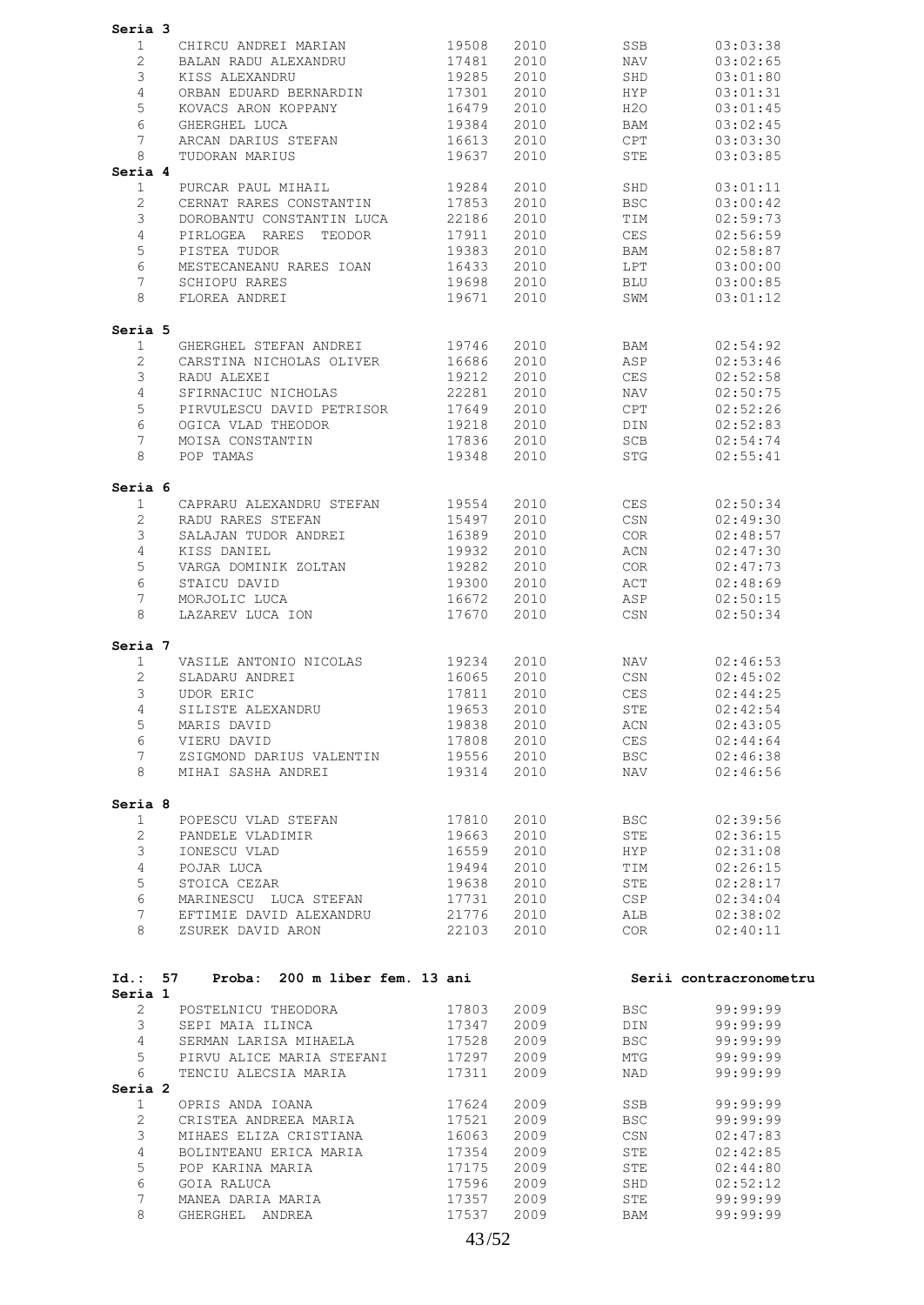| Seria 3        |                                      |                |              |            |                        |
|----------------|--------------------------------------|----------------|--------------|------------|------------------------|
| 1              | BUCULEI YANA ELIZA                   | 17724          | 2009         | STM        | 02:42:04               |
| $\overline{2}$ | ROMEGA NATALIA IOANA                 | 17227          | 2009         | SVU        | 02:41:33               |
| 3              | MORAR DANIELA MARIA                  | 17770          | 2009         | LBM        | 02:40:89               |
| 4              | PETRE MARA                           | 16424          | 2009         | <b>COB</b> | 02:40:27               |
| 5              | NEAGU CATALINA                       | 17740          | 2009         | PET        | 02:40:80               |
| 6              | SIMU IRINA                           | 17791          | 2009         | ACN        | 02:41:10               |
| 7              | NITA DARIA                           | 19681          | 2009         | SGH        | 02:41:87               |
| 8              | RURAC MIRUNA VERONICA                | 17228          | 2009         | SVU        | 02:42:81               |
|                |                                      |                |              |            |                        |
| Seria 4        |                                      |                |              |            |                        |
| 1              | TUDOR ANA MARIA                      | 17443          | 2009         | NAV        | 02:38:90               |
| $\overline{2}$ | RAVAR XENIA                          | 17690          | 2009         | <b>COB</b> | 02:37:91               |
| 3              | CALINESCU ADELINA MARIA              | 19460          | 2009         | CPT        | 02:36:71               |
| 4              | GIRIP LUCIA GEORGIANA                | 17687          | 2009         | <b>LBR</b> | 02:34:89               |
| 5              | MIHALTEANU ANDREEA MARIA             | 17525          | 2009         | <b>BSC</b> | 02:35:91               |
| 6              | MANOLACHE ARIANA MARIA               | 16876          | 2009         | PET        | 02:36:89               |
| 7              | MAXIN ANA SOFIA                      | 19839          | 2009         | ACN        | 02:38:76               |
| 8              | FLORESCU GLIGORE EMANUELA            | 19322          | 2009         | ACN        | 02:39:94               |
| Seria 5        |                                      |                |              |            |                        |
| $\mathbf{1}$   | CEAICOVSCHI SOFIA                    | 22121          | 2009         | <b>NAV</b> | 02:32:91               |
| 2              | PAUNESCU DENISA                      | 17735          | 2009         | MPL        | 02:32:57               |
| 3              | DUMITRU THEODORA MARIA               | 13975          | 2009         | CPT        | 02:29:56               |
| 4              | COPERZA ALECSANDRA                   | 17689          | 2009         | SGH        | 02:26:94               |
| 5              | STEFANESCU ANDREEA                   | 17529          | 2009         | <b>BSC</b> | 02:29:06               |
| 6              | BRANISTEANU MELISSA IOANA            | 14808          | 2009         | CSN        | 02:29:83               |
| 7              |                                      |                |              |            |                        |
|                | SZABO AGOTA                          | 17342          | 2009         | H2O        | 02:32:90               |
| 8              | BATEL ESSAMELDIN AYSHA               | 17438          | 2009         | NAV        | 02:33:85               |
| Seria 6        |                                      |                |              |            |                        |
| 1              | ASAFTEI DARIA                        | 17300          | 2009         | NAD        | 02:24:79               |
| $\overline{2}$ | ZAMA ANA MARIA                       | 19148          | 2009         | <b>REN</b> | 02:24:11               |
| 3              | BERTEANU BIANCA MARIA                | 17465          | 2009         | STE        | 02:23:37               |
| 4              | MIHAI DENISA MARIA                   | 17819          | 2009         | ASP        | 02:20:65               |
| 5              | MORAR BIANCA RAISA                   | 16928          | 2009         | <b>STG</b> | 02:22:98               |
| 6              | MAXIM MARIA ILINCA                   | 17745          | 2009         | ACT        | 02:23:49               |
| 7              | DIACONESCU IRINA                     | 17226          | 2009         | SVU        | 02:24:18               |
| 8              | NEAGU ILINCA MARIA                   | 17526          | 2009         | <b>BSC</b> | 02:26:90               |
| Seria 7        |                                      |                |              |            |                        |
| 1              | TUDORAN MIRUNA IOANA                 | 17177          | 2009         | STE        | 02:19:60               |
| 2              | CRAIOVEANU REBECA ANDREEA            | 17362          | 2009         | STE        | 02:17:06               |
| 3              | GAGIU ELISE MARIA                    | 17818          | 2009         | SWM        | 02:15:44               |
| 4              | PAUN BRIANA                          | 17732          | 2009         | MPL        | 02:12:60               |
| 5              | SILISTEANU DARIA MARIUCA             | 17310          | 2009         | NAD        | 02:13:08               |
| 6              | FORTU ERIKA                          | 17734          | 2009         | MPL        | 02:16:26               |
| 7              | IONESCU MAYA MIHAELA                 | 17365          | 2009         | ACT        | 02:19:29               |
| 8              | BACALU DENISA                        | 17355          | 2009         | STE        | 02:20:34               |
|                |                                      |                |              |            |                        |
| Id.: 58        | Proba: 200 m liber masc. 13 ani      |                |              |            | Serii contracronometru |
| Seria 1<br>3   | BALABAN GABRIEL                      |                | 2009         |            | 99:99:99               |
| 4              |                                      | 17576          |              | LER<br>PCT |                        |
| 5              | BIRSAN ALBERT<br>MIJA RADU STEFAN    | 17605<br>17361 | 2009<br>2009 | STE        | 99:99:99<br>99:99:99   |
|                |                                      |                |              |            |                        |
| Seria 2        |                                      |                |              |            |                        |
| $\mathbf{2}$   | BARBIERU ERIK NICOLAS                | 14663          | 2009         | ASP        | 99:99:99               |
| 3              | BILDEA STEFAN CLAUDIU                | 16019          | 2009         | ASP        | 99:99:99               |
| $\overline{4}$ | RUSU RAZVAN STEFAN                   | 17667          | 2009         | CSN        | 99:99:99               |
|                | VOCHIN ANDREI                        | 17348          | 2009         | DIN        | 99:99:99               |
| 5              |                                      |                |              | LLP        | 99:99:99               |
| 6              | UDEANU DIMITRIE                      | 16998          | 2009         |            |                        |
| $7\phantom{.}$ | MESAROS ALEXANDRU DANIEL             | 17406          | 2009         | MTM        | 99:99:99               |
|                |                                      |                |              |            |                        |
| 1              | STINGA VLAD                          | 17792          | 2009         | ACN        | 02:46:37               |
| $\overline{2}$ | UCEANU ILIE DANIEL                   | 17563          | 2009         | SS7        | 02:42:53               |
| 3              |                                      | 17592          | 2009         | SHD        | 02:38:37               |
| Seria 3<br>4   | DREGHICIU STEFAN<br>STRIMBU CRISTIAN | 17372          | 2009         |            |                        |
|                |                                      |                |              | ACT        | 02:36:70               |
| 5              | MERCAN ANDREI STEFAN                 | 16036          | 2009         | ALS.       | 02:37:27               |
| 6              | CRISTESCU STEFAN                     | 14636          | 2009         | CES        | 02:39:26               |
| 7<br>8         | POPEANGA SASA<br>MIHAI ANDREI RAZVAN | 19269<br>17880 | 2009<br>2009 | ALS<br>CSP | 02:43:49<br>99:99:99   |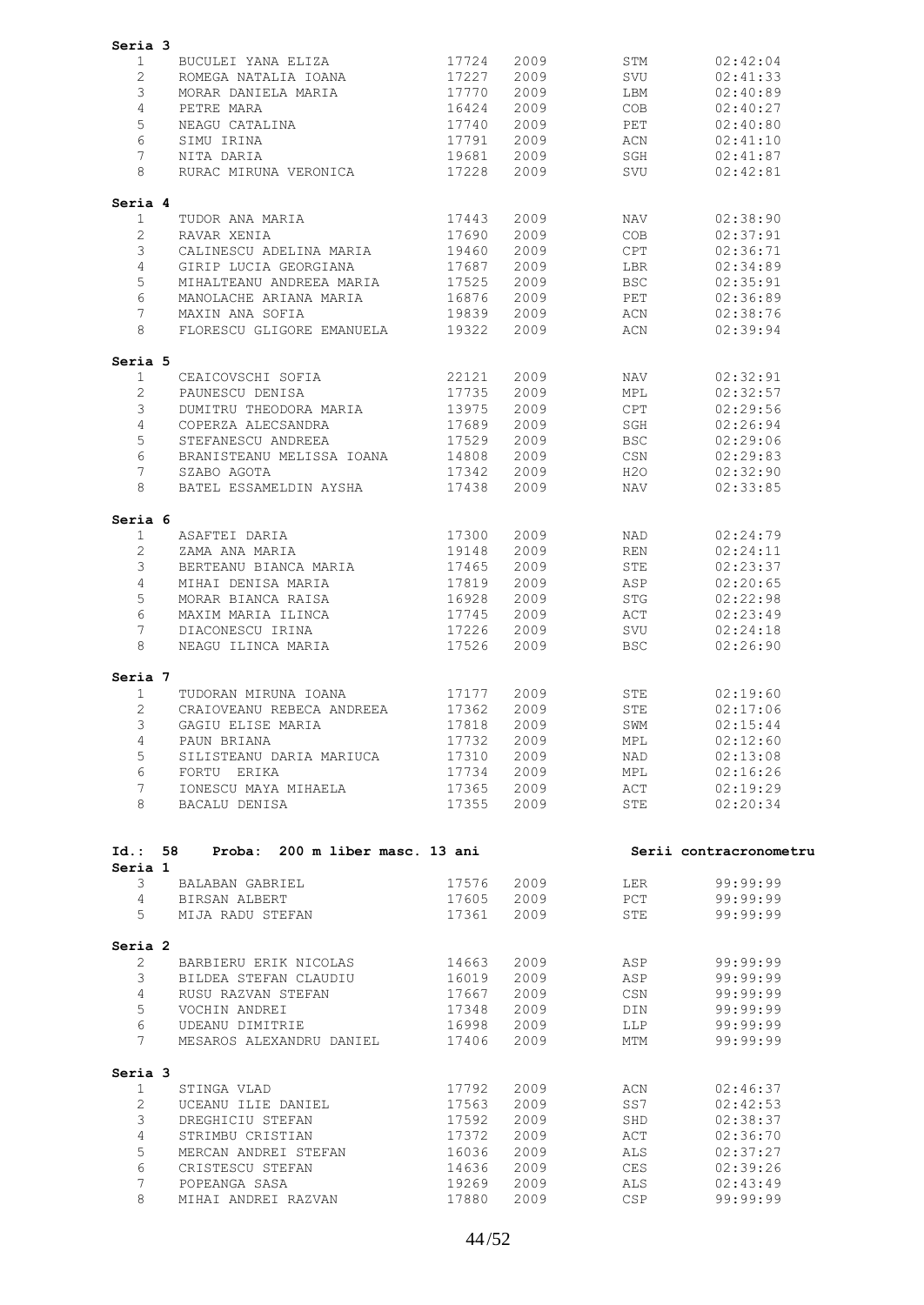| Seria 4               |                                 |       |      |            |          |
|-----------------------|---------------------------------|-------|------|------------|----------|
| $\mathbf{1}$          | MARIN GELU ANDREI               | 15702 | 2009 | ALS        | 02:36:15 |
| $\mathbf{2}^{\prime}$ | GHEORGHITA ANDREI VIRGIL        | 17533 | 2009 | STE        | 02:35:16 |
| 3                     | CIUVICA MARIO CRISTIAN          | 17798 | 2009 | <b>NAV</b> | 02:34:22 |
| 4                     | CRACIUN ANDREI                  | 17573 | 2009 | LER        | 02:33:56 |
| 5                     | BUMBAC EDUARD GABRIEL           | 17139 | 2009 | AVD        | 02:33:58 |
| 6                     | STAN ANDREI                     | 16049 | 2009 | CES        | 02:34:82 |
| 7                     | VASILE STOICA ERIC GABRIE       | 16889 | 2009 | <b>DAC</b> | 02:35:53 |
| 8                     | PARASCHIV ALEXANDRU             | 17591 | 2009 | SHD        | 02:36:27 |
| Seria 5               |                                 |       |      |            |          |
| $\mathbf{1}$          | ILIE REMUS ANDREI               | 16759 | 2009 | TSP        | 02:31:84 |
| $\mathbf{2}$          | MARCU DAVID ANDREI              | 17742 | 2009 | ACT        | 02:31:50 |
| 3                     | DIACONESCU VLAD                 | 17216 | 2009 | SVU        | 02:31:07 |
| 4                     | NICULAE ALEXANDRU CRISTIA       | 15642 | 2009 | CPT        | 02:30:36 |
| 5                     | MOISE ALEXANDRU                 | 16080 | 2009 | CSN        | 02:30:88 |
| 6                     | CONSTANTIN LUCA MARIUS          | 16508 | 2009 | <b>STE</b> | 02:31:15 |
| 7                     | POPESCU DAVID IOAN              | 17215 | 2009 | SVU        | 02:31:58 |
| 8                     | SABAU DOMINIC                   | 17464 | 2009 | MTM        | 02:32:02 |
| Seria 6               |                                 |       |      |            |          |
| $\mathbf{1}$          | BLAGA MIHNEA                    | 17789 | 2009 | ACN        | 02:28:34 |
| 2                     | CIOCAN DARIUS ANDREI            | 16184 | 2009 | COB        | 02:27:24 |
| 3                     | VOINEA DARIUS ANDREI            | 17515 | 2009 | <b>BSC</b> | 02:25:84 |
| 4                     | GHENU ANDREI EDUARD             | 15701 | 2009 | NAV        | 02:23:24 |
| 5                     | VATAVU LUCA MIHAI               | 17114 | 2009 | TRG        | 02:23:76 |
| 6                     | ATUDOREI ADRIAN MARIAN          | 17219 | 2009 | SVU        | 02:26:84 |
| 7                     | ALEXANDRESCU R. STEFAN          | 17554 | 2009 | SPL        | 02:27:26 |
| 8                     | CIOBANU GABRIEL                 | 15706 | 2009 | <b>ALS</b> | 02:29:38 |
| Seria 7               |                                 |       |      |            |          |
| $\mathbf{1}$          | ANA VICTOR MARIAN               | 17727 | 2009 | SPL        | 02:22:88 |
| $\overline{2}$        | BANU ROBERT CONSTANTIN          | 15495 | 2009 | CSN        | 02:22:35 |
| 3                     | FEKETE MAGOR                    | 16561 | 2009 | HYP        | 02:20:97 |
| 4                     | SAMSON ALBERT STEFAN            | 17358 | 2009 | STE        | 02:20:14 |
| 5                     | KUTI GASPAR                     | 16923 | 2009 | H2O        | 02:20:67 |
| 6                     | GHIRAN ABEL                     | 19837 | 2009 | ACN        | 02:21:06 |
| 7                     | HUDAC LUCAS GABRIEL             | 17473 | 2009 | MAR        | 02:22:52 |
| 8                     | CIOCANARU ANTONIO ALEXAND 16499 |       | 2009 | ALS        | 02:23:00 |
| Seria 8               |                                 |       |      |            |          |
| $\mathbf{1}$          | NAE GABRIEL ADRIAN              | 15703 | 2009 | ALS        | 02:19:51 |
| $\overline{2}$        | BACALU EDUARD STEFAN            | 17353 | 2009 | STE        | 02:13:27 |
| 3                     | ROSU RARES MATEI                | 15700 | 2009 | STE        | 02:10:51 |
| 4                     | BLEJAN IANIS ANDREI             | 17511 | 2009 | NAV        | 02:08:52 |
| 5                     | SILIVESTRU MATEI GABRIEL        | 17603 | 2009 | PCT        | 02:08:76 |
| 6                     | SCARLAT ALBERT FLORIAN          | 17479 | 2009 | ASP        | 02:12:05 |
| 7                     | GIURA MIHNEA DANIEL             | 19600 | 2009 | ASP        | 02:19:29 |
| $\mathsf{R}$          | ION FLAVIUS IONUT               | 17513 | 2009 | <b>STE</b> | 02:20:11 |

| $Id.$ :<br>Seria 1 | 59<br>Proba: | 4 X 100 m liber fem. 12 ani |            | Serii contracronometru |
|--------------------|--------------|-----------------------------|------------|------------------------|
|                    | $FCD$ )      |                             | SWM        | 99:99:99               |
|                    | $FCD$ )      |                             | <b>SCB</b> | 99:99:99               |
| Ç                  | $FCD$ )      |                             | <b>HYP</b> | 99:99:99               |
| 4                  | $FCD$ )      |                             | <b>STE</b> | 03:54:62               |
|                    | $FCD$ )      |                             | <b>SCB</b> | 99:99:99               |
| 6                  | $FCD$ )      |                             | <b>ALS</b> | 99:99:99               |
|                    | $FCD$ )      |                             | <b>STE</b> | 99:99:99               |
| 8                  | FCD          |                             | ACT        | 99:99:99               |

| $Id.$ : | -60     | Proba: 4 X 100 m liber masc. 12 ani |  |  |  |     | Serii contracronometru |
|---------|---------|-------------------------------------|--|--|--|-----|------------------------|
| Seria 1 |         |                                     |  |  |  |     |                        |
|         | MCD)    |                                     |  |  |  |     | 99:99:99               |
| 4       | $MCD$ ) |                                     |  |  |  | NAV | 99.99.99               |
| ∽       | $MCD$ ) |                                     |  |  |  | CSN | 99.99.99               |
|         |         |                                     |  |  |  |     |                        |

### **Seria 2**

|  | $MCD$ ) | <b>CES</b> | 99:99:99 |
|--|---------|------------|----------|
|  | MCD     | <b>BAM</b> | 99:99:99 |
|  | MCD     | <b>LPT</b> | 04:12:73 |
|  | MCD     | STE        | 03:25:57 |
|  | MCD     | <b>CES</b> | 04:02:10 |
|  | MCD     | ACN        | 99:99:99 |
|  | MCD     | <b>BSC</b> | 99:99:99 |
|  | MCD     | <b>DIN</b> | 99:99:99 |
|  |         |            |          |

| Serii contracronometru |  |
|------------------------|--|
|------------------------|--|

| v   | 99:99:99<br>99:99:99 |
|-----|----------------------|
|     |                      |
| 'N  | 99:99:99             |
| ١S  | 99:99:99             |
|     |                      |
| M   | 99:99:99             |
| T   | 04:12:73             |
| 'E  | 03:25:57             |
| ١S  | 04:02:10             |
| 'N  | 99:99:99             |
| ۱C. | 99:99:99             |
| 'N  | 99:99:99             |
|     |                      |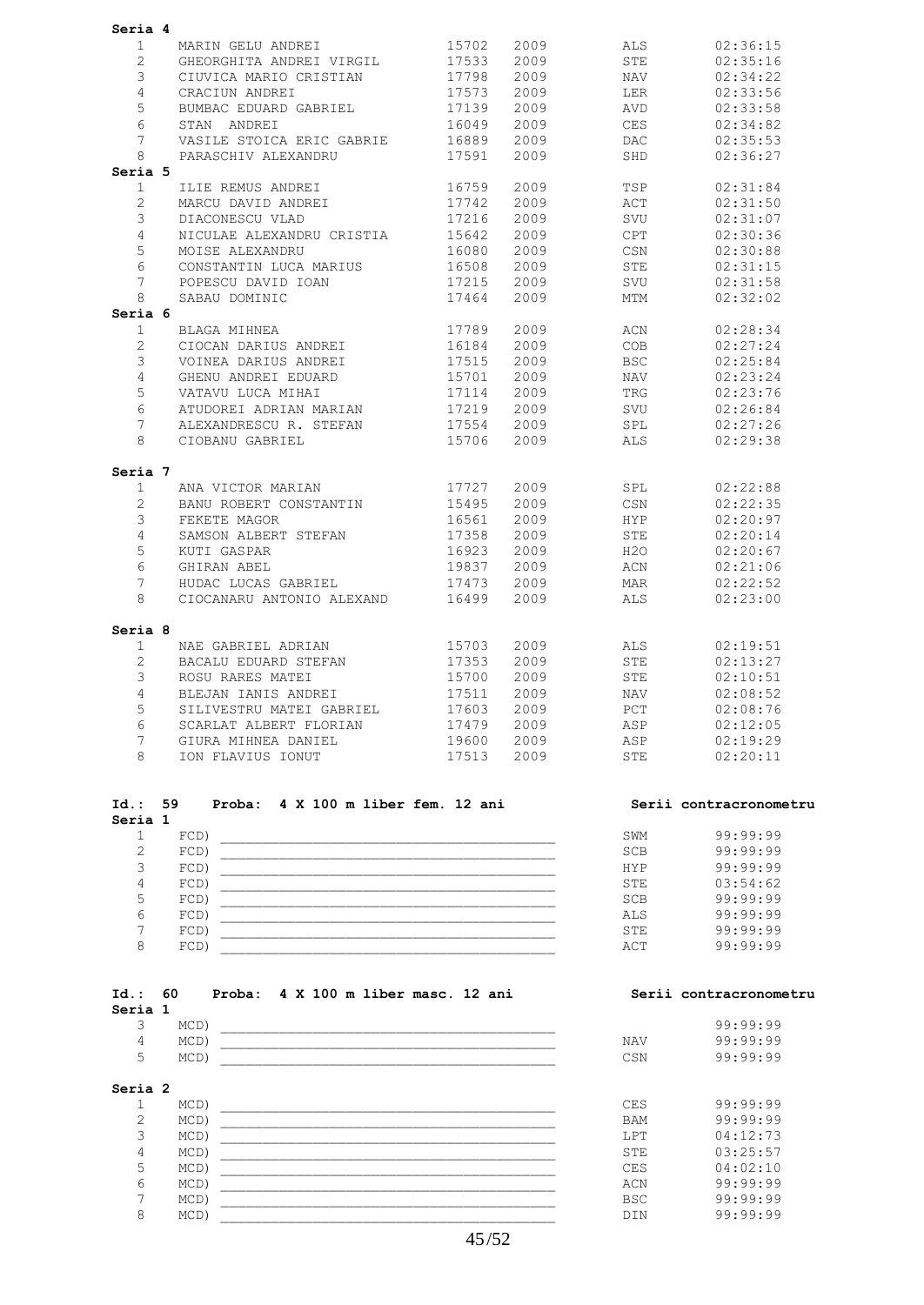## **Reuniunea: 9 Data: 26.06.2022 Ora 17:00**

| Culoar             | Nume si prenume<br><b>Stafeta</b>                 | Cod            | An<br>nastere | <b>Club</b>       | <b>Timp</b><br>creditat |
|--------------------|---------------------------------------------------|----------------|---------------|-------------------|-------------------------|
| $Id.$ :<br>Seria 1 | 50 m liber masc. 12 ani<br>61<br>Proba:           |                |               |                   | Serii contracronometru  |
| 1                  | PINTILIE EDUARD ANDREI                            | 19665          | 2010          | SWM               | 99:99:99                |
| 2                  | FLOREA ANDREI                                     | 19671          | 2010          | SWM               | 99:99:99                |
| 3                  | GRIGA ARON                                        | 19749          | 2010          | LBM               | 99:99:99                |
| 4                  | MICHIS CRISTIAN                                   | 22369          | 2010          | <b>BAM</b>        | 99:99:99                |
| 5                  | DOBRE OCTHAVIAN ANDREAS                           | 19560          | 2010          | COB               | 99:99:99                |
| 6                  | PURCAR PAUL MIHAIL                                | 19284          | 2010          | SHD               | 99:99:99                |
| 7                  | DUTULESCU RARES FLORIN                            | 17337          | 2010          | LLP               | 99:99:99                |
| 8                  | PESCARU VLAD ANDREI                               | 17279          | 2010          | <b>ALS</b>        | 99:99:99                |
| Seria <sub>2</sub> |                                                   |                |               |                   |                         |
| $\mathbf{1}$       | GHERGHEL LUCA                                     | 19384          | 2010          | <b>BAM</b>        | 99:99:99                |
| 2                  | GHERGHEL STEFAN ANDREI                            | 19746          | 2010          | <b>BAM</b>        | 99:99:99                |
| 3                  | MESTECANEANU RARES IOAN                           | 16433          | 2010          | LPT               | 99:99:99                |
| 4                  | ARCAN DARIUS STEFAN                               | 16613          | 2010          | <b>CPT</b>        | 00:37:83                |
| 5                  | EVA MATEI STEFAN                                  | 19331          | 2010          | PET               | 00:38:70                |
| 6                  | KISS ALEXANDRU                                    | 19285          | 2010          | SHD               | 99:99:99                |
| 7                  | CONTRAS ALEXANDRU STEFAN                          | 19489          | 2010          | STM               | 99:99:99                |
| 8<br>Seria 3       | MAGHERU SASHA CONSTANTIN                          | 19664          | 2010          | SWM               | 99:99:99                |
| $\mathbf{1}$       | MURESAN CEZAR                                     | 19379          | 2010          | BAM               | 00:37:51                |
| $\overline{2}$     |                                                   | 19637          | 2010          | STE               | 00:36:28                |
| 3                  | TUDORAN MARIUS<br>KOVACS ARON KOPPANY             | 16479          | 2010          | H2O               | 00:35:31                |
| 4                  | MARGINEAN ADRIAN IOAN                             | 19256          | 2010          | ALB               | 00:34:88                |
| 5                  | MARIN RARES CRISTIAN                              | 14964          | 2010          | LPT               | 00:34:94                |
| 6                  | RAIF ADEM                                         | 19302          | 2010          | ACT               | 00:35:71                |
| 7                  | BALAN NICOLAE                                     | 19245          | 2010          | ALB               | 00:36:71                |
| 8                  | CIULEA MATEI                                      | 19247          | 2010          | <b>ALB</b>        | 00:37:69                |
|                    |                                                   |                |               |                   |                         |
| Seria 4            |                                                   |                |               |                   |                         |
| $\mathbf{1}$       | POP TAMAS                                         | 19348          | 2010          | STG               | 00:34:61                |
| 2                  | CONSTANTIN DAVID                                  | 19397          | 2010          | <b>NAV</b>        | 00:34:32                |
| 3                  | ORBAN EDUARD BERNARDIN                            | 17301          | 2010          | <b>HYP</b>        | 00:34:22                |
| 4                  | PISTEA TUDOR                                      | 19383          | 2010          | BAM               | 00:34:11                |
| 5<br>6             | RADU ALEXEI                                       | 19212          | 2010          | <b>CES</b>        | 00:34:18                |
| 7                  | GURUITA LUCA                                      | 19693          | 2010          | BLU               | 00:34:23                |
| 8                  | BALAN RADU ALEXANDRU<br>BUCUR DAVID ALEXANDRU     | 17481<br>19228 | 2010<br>2010  | NAV<br><b>NAV</b> | 00:34:49<br>00:34:86    |
|                    |                                                   |                |               |                   |                         |
| Seria 5            |                                                   |                |               |                   |                         |
| 1                  | IVANA TUDOR                                       | 19658          | 2010          | STE               | 00:33:79                |
| 2<br>3             | SCHIOPU RARES                                     | 19698          | 2010          | <b>BLU</b>        | 00:33:57                |
|                    | VASILE ANTONIO NICOLAS                            | 19234          | 2010          | NAV               | 00:32:94                |
| 4<br>5             | MATEI ANTONIO ANDREI<br>DOROBANTU CONSTANTIN LUCA | 19670<br>22186 | 2010<br>2010  | SWM<br>TIM        | 00:32:75<br>00:32:90    |
| 6                  | CARSTINA NICHOLAS OLIVER                          | 16686          | 2010          | ASP               | 00:33:47                |
| $7\phantom{.0}$    | CHIRCU ANDREI MARIAN                              | 19508          | 2010          | SSB               | 00:33:58                |
| 8                  | CERNAT RARES CONSTANTIN                           | 17853          | 2010          | <b>BSC</b>        | 00:34:08                |
| Seria 6            |                                                   |                |               |                   |                         |
| $\mathbf{1}$       | CHIRIMEACA CLAUDIU                                | 19631          | 2010          | BSC               | 00:32:63                |
| $\mathbf{2}$       | CAPRARU ALEXANDRU STEFAN                          | 19554          | 2010          | CES               | 00:32:53                |
| 3                  | OGICA VLAD THEODOR                                | 19218          | 2010          | DIN               | 00:32:38                |
| 4                  | PIRVULESCU DAVID PETRISOR                         | 17649          | 2010          | CPT               | 00:31:88                |
| 5                  | SIMION TUDOR VIOREL                               | 17118          | 2010          | MTG               | 00:32:18                |
| 6                  | RADU RARES STEFAN                                 | 15497          | 2010          | CSN               | 00:32:41                |
| 7                  | KISS DANIEL                                       | 19932          | 2010          | ACN               | 00:32:55                |
| 8                  | VIERU DAVID                                       | 17808          | 2010          | CES               | 00:32:67                |
| Seria 7            |                                                   |                |               |                   |                         |
|                    | PIRLOGEA RARES TEODOR                             | 17911          | 2010          | CES               | 00:31:66                |
| $\mathbf{1}$       |                                                   |                | 2010          | MAR               | 00:31:32                |
| 2                  | CIORGAN LUCA DAVID                                | 19622          |               |                   |                         |
| 3                  | EFTIMIE DAVID ALEXANDRU                           | 21776          | 2010          | ALB               | 00:31:22                |
| 4                  | VASILE MIHAI CATALIN                              | 19226          | 2010          | NAV               | 00:31:12                |
| 5                  | VARGA DOMINIK ZOLTAN                              | 19282          | 2010          | COR               | 00:31:21                |
| 6                  | MIHAI SASHA ANDREI                                | 19314          | 2010          | NAV               | 00:31:31                |
| 7                  | ZSUREK DAVID ARON                                 | 22103          | 2010          | COR               | 00:31:50                |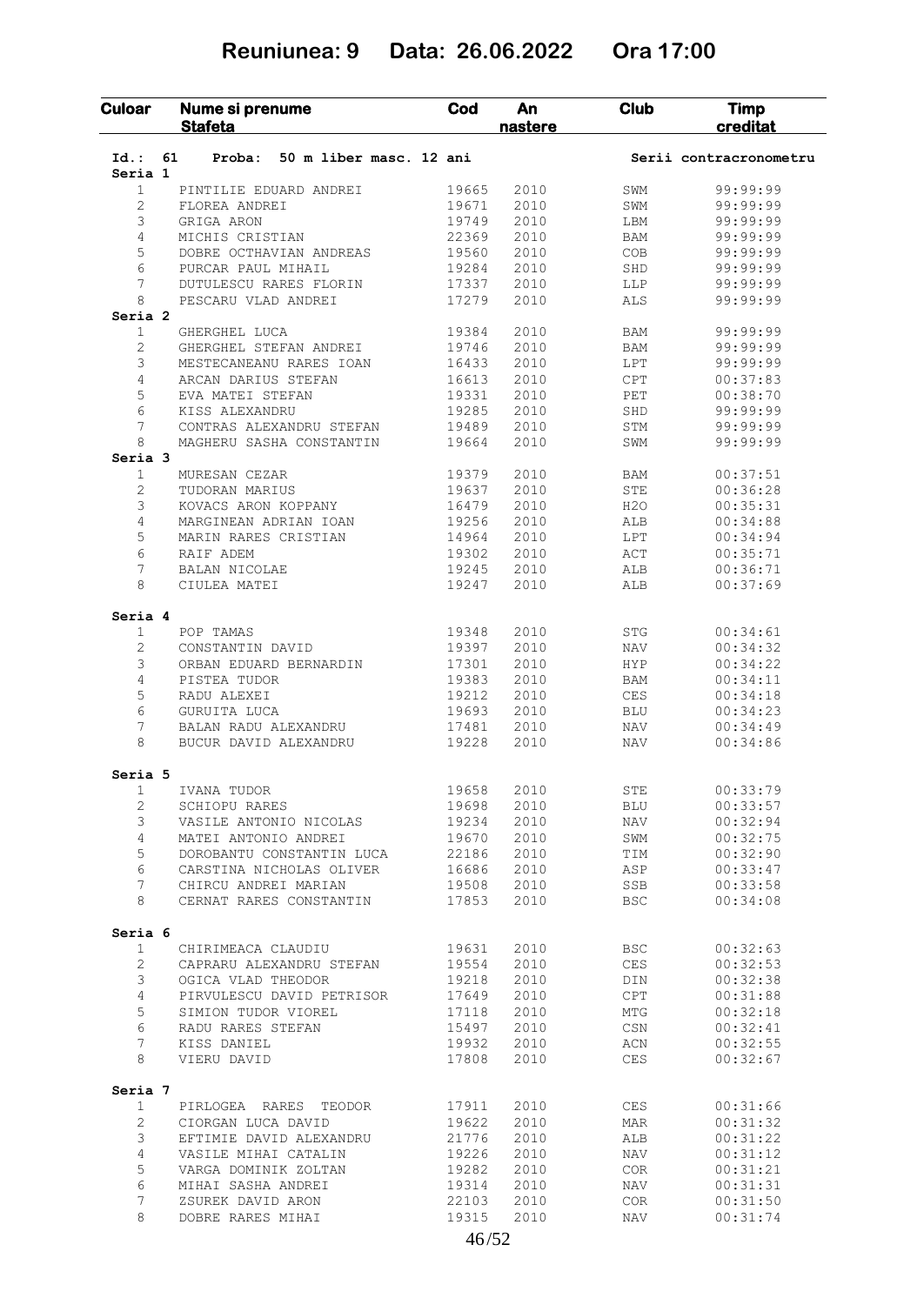| Seria 8                 |                                                         |                |              |                   |                        |
|-------------------------|---------------------------------------------------------|----------------|--------------|-------------------|------------------------|
| $\mathbf{1}$            | SALAJAN TUDOR ANDREI                                    | 16389          | 2010         | COR               | 00:30:82               |
| $\overline{2}$          | STAICU DAVID                                            | 19300          | 2010         | ACT               | 00:30:72               |
| 3                       | MOISA CONSTANTIN                                        | 17836          | 2010         | SCB               | 00:30:23               |
| $\overline{4}$          | POPESCU VLAD STEFAN                                     | 17810          | 2010         | BSC               | 00:29:95               |
| 5                       | PANDELE VLADIMIR                                        | 19663          | 2010         | STE               | 00:30:04               |
| 6                       | SILISTE ALEXANDRU                                       | 19653          | 2010         | STE               | 00:30:59               |
| 7<br>8                  | ZSIGMOND DARIUS VALENTIN 19556<br>LAZAREV LUCA ION      | 17670          | 2010<br>2010 | <b>BSC</b><br>CSN | 00:30:78<br>00:30:93   |
|                         |                                                         |                |              |                   |                        |
| Seria 9<br>$\mathbf{1}$ | UDOR ERIC                                               | 17811          | 2010         | CES               | 00:29:48               |
| $\overline{2}$          | STOICA CEZAR                                            | 19638          | 2010         | STE               | 00:29:46               |
| 3                       | MARINESCU LUCA STEFAN 17731                             |                | 2010         | CSP               | 00:28:67               |
| $\overline{4}$          | POJAR LUCA                                              | 19494          | 2010         | TIM               | 00:27:40               |
| 5                       | IONESCU VLAD                                            | 16559          | 2010         | HYP               | 00:28:34               |
| 6<br>$7\overline{ }$    | VIERU RARES ANDREI                                      | 19230          | 2010         | NAV               | 00:29:06               |
| 8                       | MARIS DAVID<br>SLADARU ANDREI                           | 19838<br>16065 | 2010<br>2010 | ACN<br>CSN        | 00:29:47<br>00:29:64   |
|                         |                                                         |                |              |                   |                        |
| Id.: 62<br>Seria 1      | Proba: 50 m liber fem. 12 ani                           |                |              |                   | Serii contracronometru |
| 3                       | BORBELY KINCSO                                          | 17450          | 2010         | COR               | 99:99:99               |
| $\overline{4}$          | PAVEL BIANCA ANDREEA                                    | 16663          | 2010         | AQU               | 99:99:99               |
| 5<br>6                  | DAVID DENISA DIANA                                      | 19748          | 2010<br>2010 | BAM               | 99:99:99               |
| Seria 2                 | PETCU INES                                              | 19672          |              | SWM               | 99:99:99               |
| $\mathbf{1}$            | ANDREICUT ALESIA ELENA                                  | 22563          | 2010         | LBM               | 99:99:99               |
| $\overline{2}$          | CRIVEANU ILINCA                                         | 19917          | 2010         | ACT               | 99:99:99               |
| 3                       | PINTILIE ANDREEA ANCA                                   | 19345          | 2010         | MGL               | 00:38:93               |
| 4                       | FLOREA BIANCA                                           | 19395          | 2010         | DAC               | 00:37:12               |
| 5                       | BORSAN HANNA BIANKA                                     | 20701          | 2010         | H2O               | 00:38:54               |
| 6                       | SZALO TEKLA NORA                                        | 19105          | 2010         | H2O               | 99:99:99               |
| 7<br>8                  | ANGHEL BIANCA<br>BODA LAURA IOANA                       | 19534<br>19491 | 2010<br>2010 | ACT<br>TIM        | 99:99:99<br>99:99:99   |
| Seria 3                 |                                                         |                |              |                   |                        |
| $\mathbf{1}$            | ALEXANDRU SONIA                                         | 19840          | 2010         | ACN               | 00:36:70               |
| $\overline{2}$          | BOARIU ALEXANDRA                                        | 19242          | 2010         | <b>HYP</b>        | 00:36:25               |
| 3                       | GHIUR ELENA DANIELA                                     | 19346          | 2010         | MGL               | 00:36:01               |
| 4                       | MICU MELISSA                                            | 17543          | 2010         | DAC               | 00:35:85               |
| 5                       | DESPA MARIA ANASTASIA ALE                               | 17122          | 2010         | MTG               | 00:35:89               |
| 6                       | CHIRAN ALEXIA MARIA                                     | 14963 2010     |              | LPT               | 00:36:06               |
| $7^{\circ}$<br>8        | CHIPER GIULIA ANNALISA 22214 2010<br>TRIF DARIA         |                | 19376 2010   | H2O<br><b>BAM</b> | 00:36:26<br>00:36:91   |
|                         |                                                         |                |              |                   |                        |
| Seria 4<br>1            | BOGDAN ANA TEODORA                                      | 19509          | 2010         | SSB               | 00:35:47               |
| $\overline{2}$          | HLIHOR ANA MARIA                                        | 19235          | 2010         | NAV               | 00:35:15               |
| $\mathfrak{Z}$          | DRAGU SMARANDA                                          | 21836          | 2010         | SWM               | 00:34:87               |
| $4\overline{ }$         | PINZARI ARIANA                                          | 16503          | 2010         | ALS               | 00:34:47               |
| 5                       | MUNTEAN MIRUNA CORNELIA                                 | 21775          | 2010         | DEV               | 00:34:55               |
| 6                       | CHERTES ANDREEA IRIS                                    | 19250          | 2010         | ALB               | 00:35:06               |
| 7 <sup>7</sup>          | RADU NATALIA                                            | 17799          | 2010         | <b>CES</b>        | 00:35:38               |
| 8                       | ROMAN REBECA                                            | 19645          | 2010         | STE               | 00:35:63               |
| Seria 5<br>$\mathbf{1}$ | IONESCU ANDREEA LAURA                                   |                | 2010         | ALS               | 00:34:41               |
| $\overline{2}$          | GRIGORE BIANCA ANDREEA                                  | 16516<br>19676 | 2010         | CES               | 00:34:35               |
| $\mathcal{S}$           | BONTA AYANA MARIA                                       | 19669          | 2010         | SWM               | 00:34:22               |
| $4\overline{ }$         | CIUBOTARU ADELA GABRIELA                                | 19731          | 2010         | SCB               | 00:34:15               |
| 5                       | CIORNEI TEODORA                                         | 20552          | 2010         | <b>BLU</b>        | 00:34:21               |
| 6<br>$7^{\circ}$        | VLAESCU AMELI                                           | 19297          | 2010         | ACT<br>SWM        | 00:34:34               |
| 8                       | MARASESCU MELANIA VIOLETE 19497<br>POPA MEDEEA STEFANIA | 16720          | 2010<br>2010 | SCB               | 00:34:38<br>00:34:43   |
| Seria 6                 |                                                         |                |              |                   |                        |
| 1                       | NICHITA EMA STEFANIA                                    | 19492          | 2010         | TIM               | 00:33:71               |
| $\overline{2}$          | CONSTANTIN BIANCA MARIA                                 | 19752          | 2010         | ALS               | 00:33:60               |
| $\mathfrak{Z}$          | MATEI NICOLETA                                          | 19101          | 2010         | CPT               | 00:33:48               |
| $\overline{4}$<br>5     | RUSANDU TIMEA<br>NEACSU ALEXIA                          | 19241<br>19639 | 2010<br>2010 | <b>HYP</b><br>STE | 00:33:21<br>00:33:30   |
| 6                       | NAN MARIA ALEXANDRA                                     | 16881          | 2010         | NAV               | 00:33:49               |
| $7\phantom{.0}$         | COBZARU ALESSIA MARIA                                   | 21727          | 2010         | CSR               | 00:33:66               |
| 8                       | BROSTIUC ANDREEA                                        | 17831          | 2010         | SCB               | 00:33:75               |
|                         |                                                         |                |              |                   |                        |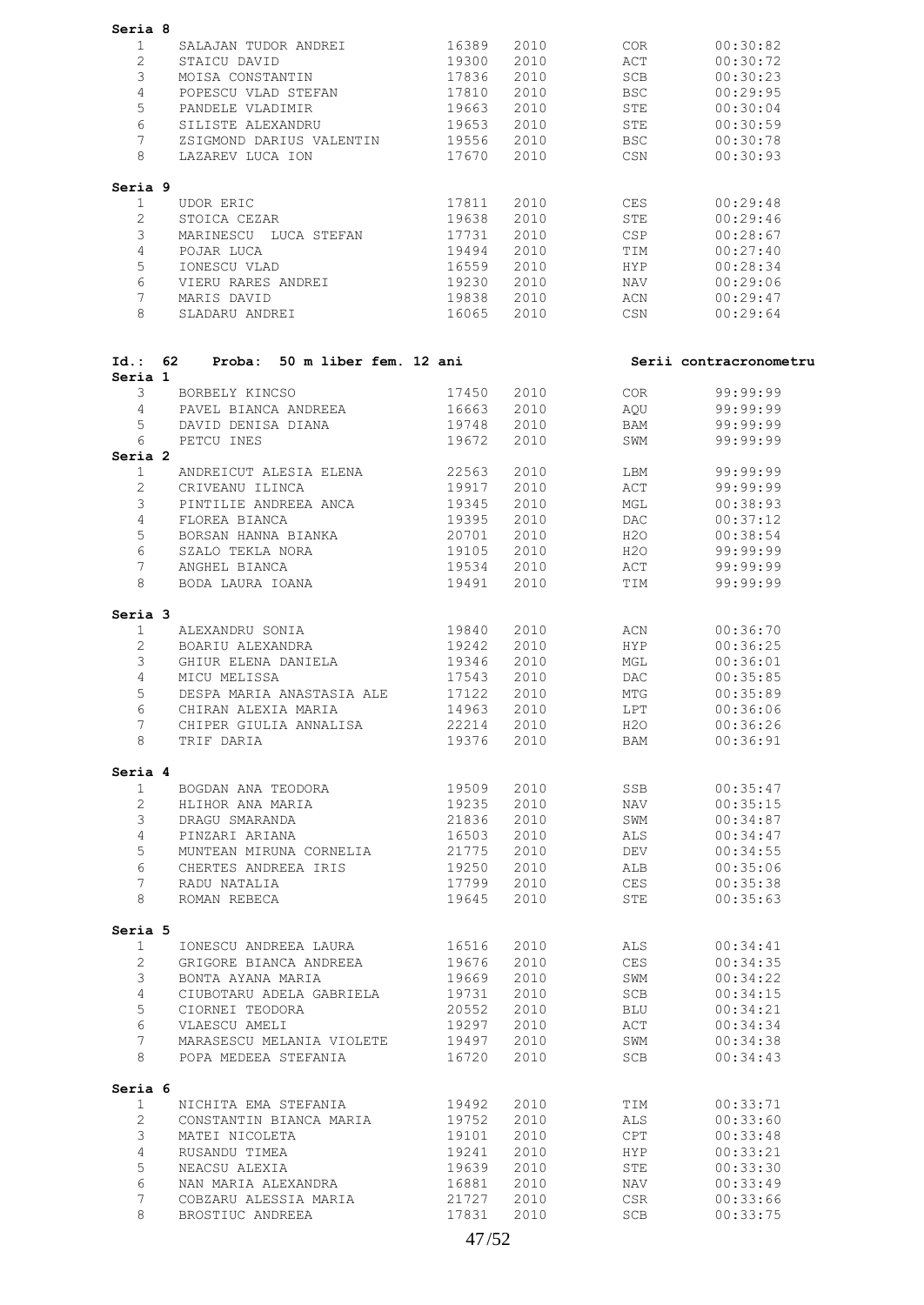| Seria 7                            |                                                |                |              |                   |                                                                                                                                                                                                                                                                                                                                              |
|------------------------------------|------------------------------------------------|----------------|--------------|-------------------|----------------------------------------------------------------------------------------------------------------------------------------------------------------------------------------------------------------------------------------------------------------------------------------------------------------------------------------------|
| $\mathbf{1}$                       | CRANGASU DANIA 19330                           |                | 2010 2010    | PET               | 00:33:08                                                                                                                                                                                                                                                                                                                                     |
| $\overline{2}$                     | ZSEBE ANDREA MARIA 19253                       |                | 2010         | ALB               | 00:32:98                                                                                                                                                                                                                                                                                                                                     |
| 3                                  | MATACHE AMALIA                                 | 19644          | 2010         | STE               | 00:32:93                                                                                                                                                                                                                                                                                                                                     |
|                                    |                                                |                |              |                   |                                                                                                                                                                                                                                                                                                                                              |
| $\overline{4}$                     | STOENESCU ANDREEA                              | 19661          | 2010         | STE               | 00:32:71                                                                                                                                                                                                                                                                                                                                     |
| 5                                  | DAN ALEXANDRA DANIELA 19482                    |                | 2010         | STM               | 00:32:84                                                                                                                                                                                                                                                                                                                                     |
| 6                                  | CONSTANTIN ALEXANDRA MARI 19374                |                | 2010         | MPL               | 00:32:95                                                                                                                                                                                                                                                                                                                                     |
| $7\overline{ }$                    | VASILESCU CATALINA                             | 19643          | 2010         | STE               | 00:33:08                                                                                                                                                                                                                                                                                                                                     |
| 8                                  | DELVECCHIO BIANCA 19298                        |                | 2010         | ACT               | 00:33:17                                                                                                                                                                                                                                                                                                                                     |
| Seria 8                            |                                                |                |              |                   |                                                                                                                                                                                                                                                                                                                                              |
| $\mathbf{1}$                       | PADUREAN MARIA GEORGIA 19321                   |                | 2010 70      | ACN               | 00:32:55                                                                                                                                                                                                                                                                                                                                     |
| $\overline{2}$                     | PATRASCAN ADINA MARIA 20954                    |                | 2010         | SWM               | 00:32:45                                                                                                                                                                                                                                                                                                                                     |
| 3                                  | DOBRESCU MELANIA                               | 19299          | 2010         | ACT               | 00:32:33                                                                                                                                                                                                                                                                                                                                     |
| $\overline{4}$                     | PAPP IULIA ALEXANDRA 19479                     |                | 2010         | STM               | 00:32:13                                                                                                                                                                                                                                                                                                                                     |
| 5                                  | PERUZZARE ALEXANDRA MARIA 16440                |                | 2010         | ALS               | 00:32:18                                                                                                                                                                                                                                                                                                                                     |
| 6                                  |                                                | 19648          | 2010         | STE               | 00:32:42                                                                                                                                                                                                                                                                                                                                     |
| $7^{\circ}$                        | DOLOCAN ALESSIA<br>LUPU DARIA                  | 19473          |              |                   |                                                                                                                                                                                                                                                                                                                                              |
|                                    |                                                |                | 2010         | NAD               | 00:32:50                                                                                                                                                                                                                                                                                                                                     |
| 8                                  | CALVO KAREN                                    | 20505          | 2010         | <b>REN</b>        | 00:32:70                                                                                                                                                                                                                                                                                                                                     |
| Seria 9                            |                                                |                |              |                   |                                                                                                                                                                                                                                                                                                                                              |
| $\mathbf{1}$                       | CIMPAN DENISA                                  | 19662          | 2010 70      | STE               | 00:31:83                                                                                                                                                                                                                                                                                                                                     |
| $\overline{2}$                     | VANCSA FRUZSINA ILKA 19310                     |                | 2010         | <b>HYP</b>        | 00:31:69                                                                                                                                                                                                                                                                                                                                     |
| 3                                  | COCU DARIA                                     | 19692          | 2010         | <b>BLU</b>        | 00:31:58                                                                                                                                                                                                                                                                                                                                     |
| $\overline{4}$                     | ENE MARIA                                      | 17807          | 2010         | CES               | 00:31:05                                                                                                                                                                                                                                                                                                                                     |
| 5                                  | POPA NATALIA                                   | 16045          | 2010         | ASP               | 00:31:23                                                                                                                                                                                                                                                                                                                                     |
| 6                                  | VASIAN ANTONIA MADALINA                        | 16678          | 2010         | BSC               | 00:31:65                                                                                                                                                                                                                                                                                                                                     |
| $7\overline{ }$                    | TAPIRLUIE DIANA                                |                |              | TSP               |                                                                                                                                                                                                                                                                                                                                              |
|                                    |                                                | 17890          | 2010         |                   | 00:31:75                                                                                                                                                                                                                                                                                                                                     |
| 8                                  | TARALUNGA RAISA ELENA 16100                    |                | 2010         | CSN               | 00:31:89                                                                                                                                                                                                                                                                                                                                     |
| Seria 10                           |                                                |                |              |                   |                                                                                                                                                                                                                                                                                                                                              |
| $\mathbf{1}$                       | POPA ROBERTA ANA MARIA 19634                   |                | 2010 000     | <b>BSC</b>        | 00:30:89                                                                                                                                                                                                                                                                                                                                     |
| $\overline{2}$                     | TIRILA PLOSCARU LARISA 16564                   |                | 2010         | <b>HYP</b>        | 00:30:65                                                                                                                                                                                                                                                                                                                                     |
| 3                                  | UDROIU MARIA ANASTASIA                         | 19443          | 2010         | REN               | 00:29:99                                                                                                                                                                                                                                                                                                                                     |
| $\overline{4}$                     | OLEA TEODORA                                   | 19650          | 2010         | STE               | 00:29:39                                                                                                                                                                                                                                                                                                                                     |
| 5                                  |                                                |                | 2010         | STE               | 00:29:84                                                                                                                                                                                                                                                                                                                                     |
|                                    |                                                |                |              |                   |                                                                                                                                                                                                                                                                                                                                              |
|                                    | ZAHARIA ALESSIA 19647                          |                |              |                   |                                                                                                                                                                                                                                                                                                                                              |
| 6                                  | CALUGARU DARIA                                 | 19646          | 2010         | STE               |                                                                                                                                                                                                                                                                                                                                              |
| $7\overline{ }$<br>8               | GANEA IUSTINA<br>PARASCHIV SARA                | 19656<br>19296 | 2010<br>2010 | STE<br><b>ACT</b> | 00:30:53<br>00:30:79<br>00:30:99                                                                                                                                                                                                                                                                                                             |
|                                    |                                                |                |              |                   |                                                                                                                                                                                                                                                                                                                                              |
|                                    | Id.: 63 Proba: 50 m liber masc. 14 ani         |                |              |                   | Serii contracronometru                                                                                                                                                                                                                                                                                                                       |
| Seria 1                            | 2 LUPUSORU VLAD STEFAN 16913 2008 DIN 99:99:99 |                |              |                   |                                                                                                                                                                                                                                                                                                                                              |
| 3                                  | TANASE RARES IOAN                              | 14611          | 2008         | STE               |                                                                                                                                                                                                                                                                                                                                              |
| $4\phantom{0}$                     | ZAMFIR SARARU VLAD                             | 16943          | 2008         | DIN               |                                                                                                                                                                                                                                                                                                                                              |
| 5 <sup>5</sup>                     | NEACSU DAVID IOAN                              | 19139          | 2008         | MTG               |                                                                                                                                                                                                                                                                                                                                              |
| 6                                  | STANCIU SABIN                                  | 15465          | 2008         | PET               |                                                                                                                                                                                                                                                                                                                                              |
|                                    |                                                |                |              |                   |                                                                                                                                                                                                                                                                                                                                              |
| $\mathbf{1}$                       |                                                | 19986          | 2008         | BLU               |                                                                                                                                                                                                                                                                                                                                              |
|                                    | POTANGA BOGDAN FLORIN                          |                |              |                   |                                                                                                                                                                                                                                                                                                                                              |
| $\overline{2}$                     | STEFAN MIHAI CATALIN                           | 16947          | 2008         | STE               |                                                                                                                                                                                                                                                                                                                                              |
| 3                                  | RADUCANU GABRIEL CODRUT 14755                  |                | 2008         | LPT               |                                                                                                                                                                                                                                                                                                                                              |
| $\overline{4}$                     | APACHITEI OCTAVIAN                             | 16076          | 2008         | CSN               |                                                                                                                                                                                                                                                                                                                                              |
| 5                                  | MOLDOVAN RAUL ANDREI                           | 16744          | 2008         | ALB               |                                                                                                                                                                                                                                                                                                                                              |
| 6                                  | IORDACHE TUDOR ANDREI                          | 16032          | 2008         | CES               |                                                                                                                                                                                                                                                                                                                                              |
| $7^{\circ}$                        | FRANT IANIS VASILE                             | 16702          | 2008         | SRT               |                                                                                                                                                                                                                                                                                                                                              |
| 8                                  | IVANOF ALEXANDRU BOGDAN                        | 14623          | 2008         | CES               |                                                                                                                                                                                                                                                                                                                                              |
| Seria 2<br>Seria 3<br>$\mathbf{1}$ | RUS SERGIU VIOREL                              | 16746          | 2008         | ALB               |                                                                                                                                                                                                                                                                                                                                              |
|                                    |                                                |                |              |                   |                                                                                                                                                                                                                                                                                                                                              |
| $\mathbf{2}$                       | JELER ALEXANDRU IONUT                          | 16183          | 2008         | COB               |                                                                                                                                                                                                                                                                                                                                              |
| 3                                  | SMADU FLORIN DAVID                             | 14970          | 2008         | TSP               |                                                                                                                                                                                                                                                                                                                                              |
| 4                                  | BARBU MATEI ALEXANDRU 15085                    |                | 2008         | BCC               |                                                                                                                                                                                                                                                                                                                                              |
| 5                                  | POP MIHNEA ANDREI                              | 16821          | 2008         | UCJ               |                                                                                                                                                                                                                                                                                                                                              |
| 6                                  | OANCEA CRISTIAN IONUT                          | 16789          | 2008         | SHD               |                                                                                                                                                                                                                                                                                                                                              |
| $7\overline{ }$                    | MARASESCU DENIS GABRIEL 16996                  |                | 2008         | SWM               |                                                                                                                                                                                                                                                                                                                                              |
| 8                                  | DUICA STEFAN TUDOR                             | 14837          | 2008         | DIN               |                                                                                                                                                                                                                                                                                                                                              |
|                                    |                                                |                |              |                   |                                                                                                                                                                                                                                                                                                                                              |
| $\mathbf{1}$                       |                                                |                | 2008         | NAV               |                                                                                                                                                                                                                                                                                                                                              |
|                                    | OANCEA DAVID STEFAN 16480                      |                |              |                   |                                                                                                                                                                                                                                                                                                                                              |
| Seria 4<br>$\overline{2}$          | TAKACS MILAN RUBEN                             | 15254          | 2008         | COR               |                                                                                                                                                                                                                                                                                                                                              |
| 3                                  | OANA ROBERT                                    | 16576          | 2008         | STM               |                                                                                                                                                                                                                                                                                                                                              |
| 4                                  | APOSTOL PETRU                                  | 14585          | 2008         | CES               |                                                                                                                                                                                                                                                                                                                                              |
| 5                                  | PAVEL MATEI LUCA                               | 16883          | 2008         | DIN               |                                                                                                                                                                                                                                                                                                                                              |
| 6                                  | ENACHE ANDREI STEFAN                           | 17173          | 2008         | STE               |                                                                                                                                                                                                                                                                                                                                              |
| 7                                  | TINIS RARES CRISTIAN                           | 16857          | 2008<br>2008 | BAM               | 99:99:99<br>99:99:99<br>99:99:99<br>99:99:99<br>99:99:99<br>99:99:99<br>99:99:99<br>99:99:99<br>99:99:99<br>99:99:99<br>99:99:99<br>99:99:99<br>99:99:99<br>99:99:99<br>99:99:99<br>99:99:99<br>99:99:99<br>99:99:99<br>99:99:99<br>99:99:99<br>99:99:99<br>99:99:99<br>99:99:99<br>99:99:99<br>99:99:99<br>99:99:99<br>99:99:99<br>99:99:99 |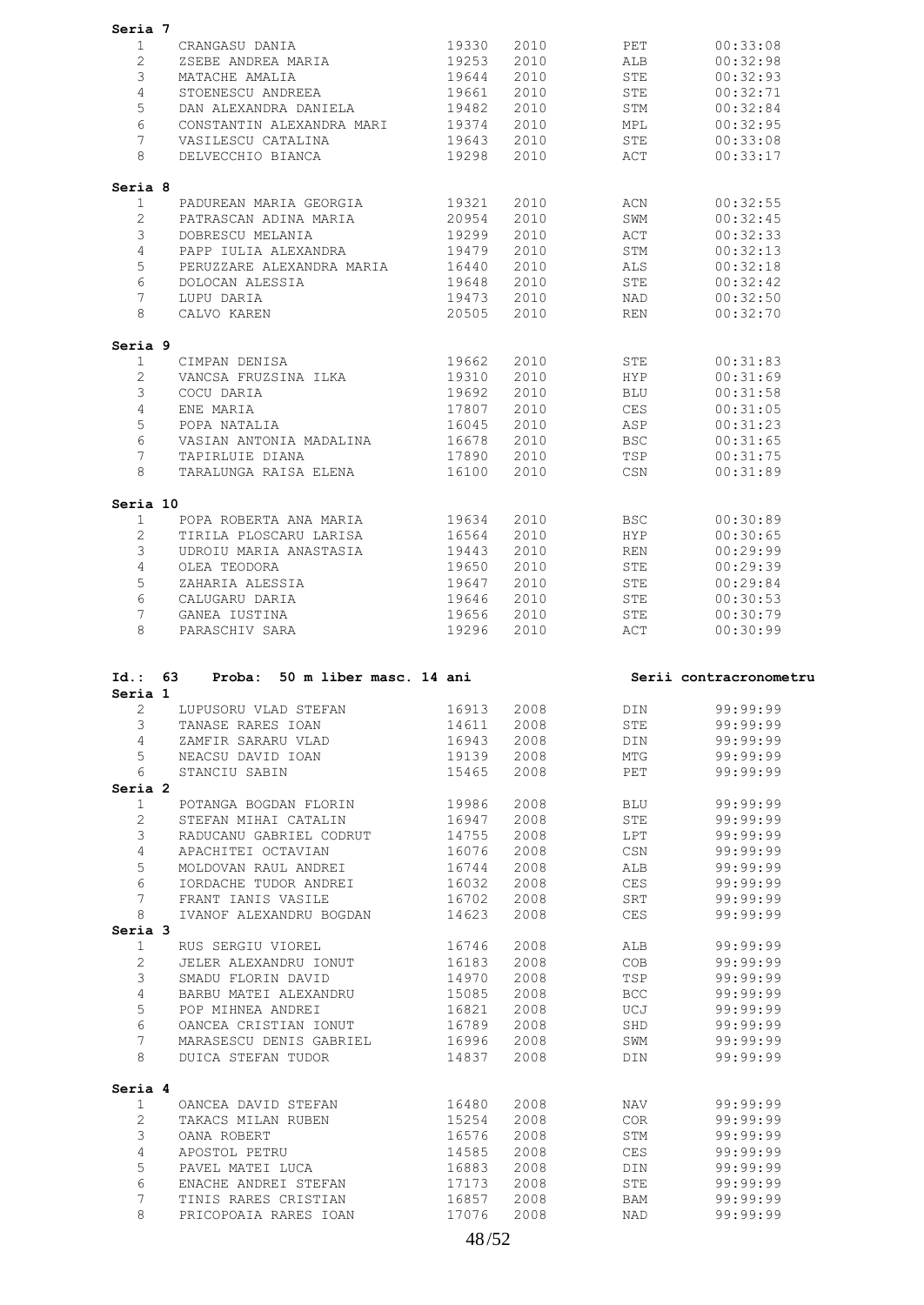|                                    | Seria 5                               |                |              |            |                        |
|------------------------------------|---------------------------------------|----------------|--------------|------------|------------------------|
| 1                                  | STANCIU VICTOR MIHAI                  | 16935          | 2008         | DIN        | 99:99:99               |
| $\overline{2}$                     | MUSAT DARIUS ANDREI                   | 14620          | 2008         | ASP        | 99:99:99               |
| 3                                  | CICHI THOMAS ANDREI                   | 16637          | 2008         | SPL        | 99:99:99               |
| 4                                  | STOICA DAVID ALEXANDRU                | 14706          | 2008         | <b>CES</b> | 99:99:99               |
|                                    |                                       |                |              |            |                        |
| 5                                  | NEACSU MATEI CRISTIAN                 | 16946          | 2008         | STE        | 99:99:99               |
| 6                                  | MAJA ANDREI                           | 19157          | 2008         | ACN        | 99:99:99               |
| 7                                  | TIRLA STEFAN DUMITRU                  | 15640          | 2008         | CPT        | 99:99:99               |
| 8                                  | IONITA MIHNEA GEORGE                  | 16626          | 2008         | PCT        | 99:99:99               |
| Seria 6                            |                                       |                |              |            |                        |
| $\mathbf{1}$                       | COSTIS ALEXANDRU ADRIAN               | 16708          | 2008         | SRT        | 99:99:99               |
| $\overline{2}$                     | MICU TUDOR                            | 16039          | 2008         | ASP        | 99:99:99               |
| 3                                  | POP CLAUDIU NICOLAE                   | 16745          | 2008         | ALB        | 99:99:99               |
| 4                                  | TRASCA VLAD ANDREI                    | 16114          | 2008         | CPT        | 99:99:99               |
| 5                                  | ION VLAD COSMIN                       | 16984          | 2008         | SWM        | 99:99:99               |
| 6                                  | ARTENE LUCA                           | 14804          | 2008         | CSN        | 99:99:99               |
|                                    |                                       |                |              |            |                        |
| 7                                  | ANDRIAN ANDREI COZMIN                 | 16952          | 2008         | SSV        | 99:99:99               |
| 8                                  | LAIU RARES ANDREI                     | 19993          | 2008         | <b>BLU</b> | 99:99:99               |
| Seria 7                            |                                       |                |              |            |                        |
| $\mathbf{1}$                       | MIHAILA NICOLAE DANIEL                | 14938          | 2008         | CPT        | 99:99:99               |
| 2                                  | LASZLO EDUARD                         | 16220          | 2008         | SRT        | 99:99:99               |
| 3                                  | BARBAT VLAD STEFAN                    | 15083          | 2008         | <b>BCC</b> | 99:99:99               |
| $\overline{4}$                     | ADAMESCU DAVID ANDREI                 | 15086          | 2008         | <b>BCC</b> | 99:99:99               |
| 5                                  | ROMAN STEFAN CRISTIAN                 | 16854          | 2008         | BAM        | 99:99:99               |
| 6                                  | BADITA RADU NICOLAE                   | 16802          | 2008         | DIN        | 99:99:99               |
| 7                                  | M. SEDIO MATEEN                       |                | 2008         |            |                        |
|                                    |                                       | 17005          |              | NAV        | 99:99:99               |
| 8                                  | GHERGHINA ALEXANDRU COSTI             | 16758          | 2008         | TSP        | 99:99:99               |
| Seria 8                            |                                       |                |              |            |                        |
| $\mathbf{1}$                       | BOLDURA LUCA TUDOR                    | 16570          | 2008         | MTM        | 99:99:99               |
| $\mathbf{2}$                       | MANEA RAUL ANDREI                     | 17374          | 2008         | ACT        | 99:99:99               |
| 3                                  | FARINA ALFONZETTI VICTOR              | 16967          | 2008         | PCT        | 00:30:81               |
| 4                                  | ALEXANDRESCU RADU CRISTIA             | 17042          | 2008         | <b>BSC</b> | 00:29:52               |
| 5                                  | MOISE MATEI                           | 16453          | 2008         | <b>BSC</b> | 00:30:43               |
| 6                                  | BARBUTA CLAUDIU ILIE                  | 16621          | 2008         | CPT        | 99:99:99               |
| 7                                  | SERBAN RAZVAN                         | 16878          | 2008         | PET        | 99:99:99               |
| 8                                  | ZAROJANU DAVID IONUT                  | 17079          | 2008         | NAD        | 99:99:99               |
|                                    |                                       |                |              |            |                        |
| Seria 9                            |                                       |                |              |            |                        |
| $\mathbf{1}$                       | ZOIE DRAGOS LUCA                      | 17814          | 2008         | REN        | 00:29:09               |
| $\overline{c}$                     | DINU ERIC TUDOR                       | 15357          | 2008         | ASP        | 00:28:60               |
|                                    |                                       |                |              |            |                        |
| 3                                  | TANASE CATALIN ANDREI                 | 17067          | 2008         | <b>BSC</b> | 00:28:20               |
| 4                                  | ROTARU PETRU ADRIAN                   | 15688          | 2008         | ALS        | 00:27:21               |
| 5                                  | CHIRITA PETRU ALEXANDRU               | 16456          | 2008         | <b>REN</b> | 00:28:17               |
| 6                                  | RADU ANDREI IONUT                     | 15343          | 2008         | ASP        | 00:28:38               |
| 7                                  | BOBOC DAVID ANDREI                    | 15794          | 2008         | ALS        | 00:28:73               |
|                                    |                                       |                |              |            |                        |
| 8                                  | HAGIU MATEI STEFAN                    | 16634          | 2008         | REN        | 00:29:14               |
|                                    | Proba: 100 m spate masc. 13 ani<br>64 |                |              |            | Serii contracronometru |
|                                    |                                       |                |              |            |                        |
| 3                                  | HARABAGIU DRAGOS                      | 17536          | 2009         | BAM        | 01:35:29               |
| $\overline{4}$                     | NICULAE ALEXANDRU CRISTIA             | 15642          | 2009         | CPT        | 01:30:62               |
| 5                                  | POPEANGA SASA                         | 19269          | 2009         | ALS        | 01:30:81               |
|                                    |                                       |                |              |            |                        |
| $\mathbf{2}$                       | MERCAN ANDREI STEFAN                  | 16036          | 2009         | ALS        | 01:25:93               |
| $Id.$ :<br>Seria 1<br>Seria 2<br>3 | PARASCHIV ALEXANDRU                   | 17591          | 2009         | SHD        | 01:24:75               |
| $\overline{4}$                     | ANA VICTOR MARIAN                     | 17727          | 2009         | SPL        | 01:24:29               |
| 5                                  | ALEXANDRESCU R. STEFAN                | 17554          | 2009         | SPL        | 01:24:63               |
|                                    |                                       |                |              |            |                        |
| 6                                  | GHEORGHITA ANDREI VIRGIL              | 17533          | 2009         | STE        | 01:25:37               |
| $7\overline{ }$                    | ILIE REMUS ANDREI                     | 16759          | 2009         | TSP        | 01:30:30               |
|                                    |                                       |                |              |            |                        |
|                                    |                                       |                |              |            |                        |
| Seria 3<br>$\mathbf{1}$            | MIHAI ANDREI RAZVAN                   | 17880          | 2009         | CSP        | 01:24:07               |
| $\overline{2}$                     | GIURA MIHNEA DANIEL                   | 19600          | 2009         | ASP        | 01:21:62               |
| 3                                  | CRACIUN ANDREI                        | 17573          | 2009         | LER        | 01:21:46               |
| $\overline{4}$                     | UDEANU DIMITRIE                       | 16998          | 2009         | LLP        | 01:20:31               |
| 5                                  | SILIVESTRU MATEI GABRIEL              | 17603          | 2009         |            |                        |
|                                    |                                       |                |              | PCT        | 01:20:99               |
| 6                                  | MARCU DAVID ANDREI                    | 17742          | 2009         | ACT        | 01:21:49               |
| $7\phantom{.0}$                    | STAN ANDREI                           | 16049          | 2009         | CES        | 01:23:97               |
| 8                                  | CRISTESCU STEFAN                      | 14636          | 2009         | CES        | 01:24:16               |
| Seria 4                            |                                       |                |              |            |                        |
| 1                                  | BARBIERU ERIK NICOLAS                 | 14663          | 2009         | ASP        | 01:19:94               |
| $\overline{2}$                     | SAMSON ALBERT STEFAN                  | 17358          | 2009         | STE        | 01:19:84               |
| 3                                  | VOCHIN ANDREI                         | 17348          | 2009         | DIN        | 01:19:44               |
| 4                                  | BUJOREANU RAZVAN GABRIEL              | 17371          | 2009         | ACT        | 01:18:43               |
|                                    |                                       |                |              |            |                        |
| 5                                  | VASILE STOICA ERIC GABRIE             | 16889          | 2009         | DAC        | 01:18:97               |
| 6                                  | FEIFFER HUNOR                         | 17344          | 2009         | STG        | 01:19:46               |
| 7<br>8                             | BALACI BOGDAN<br>BACIU OVIDIU         | 16450<br>17332 | 2009<br>2009 | REN<br>ALB | 01:19:88<br>01:20:05   |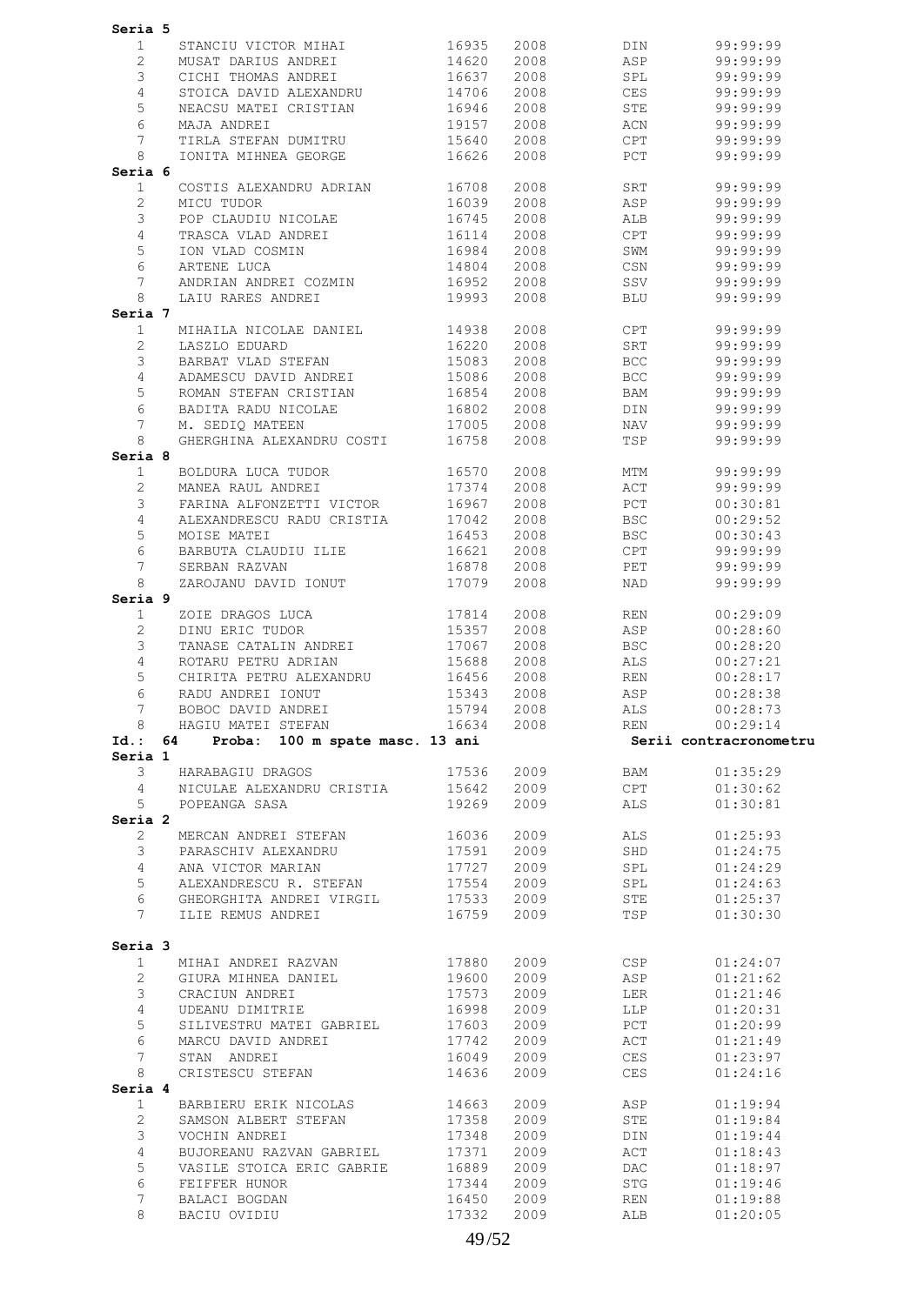| Seria 5                 |    |                                   |       |      |                  |                        |
|-------------------------|----|-----------------------------------|-------|------|------------------|------------------------|
| $\mathbf{1}$            |    | NAE GABRIEL ADRIAN                | 15703 | 2009 | ALS              | 01:18:05               |
| $\overline{2}$          |    |                                   |       |      |                  |                        |
|                         |    | MOLDOVAN VLAD                     | 17330 | 2009 | ALB              | 01:17:72               |
| 3                       |    | DREGHICIU STEFAN                  | 17592 | 2009 | SHD              | 01:17:48               |
| 4                       |    | CONSTANTIN LUCA MARIUS            | 16508 | 2009 | ${\tt STE}$      | 01:16:56               |
| 5                       |    | BANU ROBERT CONSTANTIN            | 15495 | 2009 | CSN              | 01:16:96               |
| 6                       |    | MOISE ALEXANDRU                   | 16080 | 2009 | CSN              | 01:17:66               |
| 7                       |    | STRIMBU CRISTIAN                  | 17372 | 2009 | ACT              | 01:17:77               |
| 8                       |    | VATAVU LUCA MIHAI                 | 17114 | 2009 | TRG              | 01:18:18               |
| Seria 6                 |    |                                   |       |      |                  |                        |
| $\mathbf{1}$            |    | CONSTANTIN CRISTIAN               | 14704 | 2009 | STE              | 01:15:42               |
| $\overline{2}$          |    | KUTI GASPAR                       | 16923 | 2009 | H2O              | 01:14:98               |
| 3                       |    | SCARLAT ALBERT FLORIAN            | 17479 | 2009 | ASP              | 01:14:04               |
| $\overline{4}$          |    | CIOCAN DARIUS ANDREI              | 16184 | 2009 | COB              | 01:12:05               |
| 5                       |    | PRUNA RAZVAN ANDREI               | 21733 | 2009 | CSR              | 01:13:26               |
| 6                       |    | FEKETE MAGOR                      | 16561 | 2009 | HYP              | 01:14:84               |
| 7                       |    | VASILE ANTONIO ANDREI             | 19687 | 2009 | ${\tt STE}$      | 01:15:28               |
| 8                       |    | SABAU DOMINIC                     | 17464 | 2009 | MTM              | 01:15:85               |
| Seria 7                 |    |                                   |       |      |                  |                        |
| $\mathbf{1}$            |    | CIOBANU GABRIEL                   | 15706 | 2009 | ALS              | 01:11:50               |
| $\overline{2}$          |    | BALABAN GABRIEL                   | 17576 | 2009 | LER              | 01:09:61               |
| 3                       |    | MIJA RADU STEFAN                  | 17361 | 2009 | STE              | 01:06:63               |
| 4                       |    |                                   |       |      |                  |                        |
|                         |    | BORCEA ROBERT NICOLAE             | 16079 | 2009 | CSN              | 01:02:85               |
| 5                       |    | ROSU RARES MATEI                  | 15700 | 2009 | STE              | 01:05:94               |
| 6                       |    | BACALU EDUARD STEFAN              | 17353 | 2009 | STE              | 01:07:42               |
| 7                       |    | BLEJAN IANIS ANDREI               | 17511 | 2009 | NAV              | 01:09:91               |
| 8                       |    | BUMBAC EDUARD GABRIEL             | 17139 | 2009 | AVD              | 01:11:50               |
|                         |    |                                   |       |      |                  |                        |
| $Id.$ :<br>Seria 1      | 65 | 100 m spate fem. 13 ani<br>Proba: |       |      |                  | Serii contracronometru |
| 3                       |    | PIRVU ALICE MARIA STEFANI         | 17297 | 2009 | MTG              | 99:99:99               |
| $\overline{4}$          |    | ILINESCU ANDREEA ELENA            | 20680 | 2009 | STE              | 01:34:67               |
| 5                       |    | CALINESCU ADELINA MARIA           | 19460 | 2009 | CPT              | 99:99:99               |
|                         |    |                                   |       |      |                  |                        |
| Seria 2<br>1            |    | MORAR DANIELA MARIA               | 17770 | 2009 | LBM              | 01:25:85               |
|                         |    |                                   |       |      |                  |                        |
| $\overline{2}$          |    | FLORESCU GLIGORE EMANUELA         | 19322 | 2009 | ACN              | 01:25:55               |
| 3                       |    | POP KARINA MARIA                  | 17175 | 2009 | STE              | 01:25:26               |
| 4                       |    | MAXIN ANA SOFIA                   | 19839 | 2009 | ACN              | 01:23:07               |
| 5                       |    | CRISTEA ANDREEA MARIA             | 17521 | 2009 | <b>BSC</b>       | 01:23:75               |
| 6                       |    | NEAGU CATALINA                    | 17740 | 2009 | PET              | 01:25:41               |
| 7                       |    | TUDOR ANA MARIA                   | 17443 | 2009 | NAV              | 01:25:69               |
| 8                       |    | MARIUT SERENA MARIA               | 14810 | 2009 | $\mathbb{CSN}{}$ | 01:28:39               |
| Seria 3                 |    |                                   |       |      |                  |                        |
| $\mathbf{1}$            |    | BUCULEI YANA ELIZA                | 17724 | 2009 | STM              | 01:22:74               |
| $\overline{2}$          |    | MUSAT ANA MARIA                   | 19319 | 2009 | SS7              | 01:22:59               |
| 3                       |    | TOLEA CRISTINA                    | 17733 | 2009 | PET              | 01:21:89               |
| $\overline{4}$          |    | SZABO AGOTA                       | 17342 | 2009 | H2O              | 01:21:48               |
| 5                       |    | CONIG LAURA                       | 17597 | 2009 | SHD              | 01:21:81               |
| 6                       |    | PETRE MARA                        | 16424 | 2009 | COB              | 01:22:29               |
| $7\overline{ }$         |    | BOLINTEANU ERICA MARIA            | 17354 | 2009 | STE              | 01:22:66               |
| 8                       |    | RAVAR XENIA                       | 17690 | 2009 | COB              | 01:22:91               |
|                         |    |                                   |       |      |                  |                        |
| Seria 4<br>$\mathbf{1}$ |    | MIHAES ELIZA CRISTIANA            | 16063 | 2009 | CSN              | 01:21:14               |
| $\overline{2}$          |    | MIHALTEANU ANDREEA MARIA          | 17525 | 2009 | <b>BSC</b>       | 01:20:71               |
| 3                       |    | GIRIP LUCIA GEORGIANA             | 17687 | 2009 | LBR              | 01:18:90               |
| $\overline{4}$          |    |                                   |       |      |                  |                        |
|                         |    | VLAD MARIA                        | 17323 | 2009 | ALB              | 01:18:46               |
| 5                       |    | MAXIM MARIA ILINCA                | 17745 | 2009 | ACT              | 01:18:81               |
| 6                       |    | BUDRIS LUNGESCU IULIA MAR         | 17322 | 2009 | ALB              | 01:20:38               |
| $7\phantom{.0}$         |    | MANOLACHE ARIANA MARIA            | 16876 | 2009 | PET              | 01:21:02               |
| 8                       |    | BRANISTEANU MELISSA IOANA         | 14808 | 2009 | CSN              | 01:21:23               |
| Seria 5                 |    |                                   |       |      |                  |                        |
| $\mathbf{1}$            |    | SERMAN LARISA MIHAELA             | 17528 | 2009 | BSC              | 01:17:04               |
| $\overline{2}$          |    | STEFANESCU ANDREEA                | 17529 | 2009 | <b>BSC</b>       | 01:16:61               |
| 3                       |    | CEAICOVSCHI SOFIA                 | 22121 | 2009 | NAV              | 01:16:29               |
| $\overline{4}$          |    | CAZACU MARIA IOANA                | 14686 | 2009 | ASP              | 01:16:10               |
| 5                       |    | SEPI MAIA ILINCA                  | 17347 | 2009 | DIN              | 01:16:22               |
| 6                       |    | OTVOS LORENA ELENA                | 16355 | 2009 | <b>CST</b>       | 01:16:58               |
| 7                       |    | MIHAI DENISA MARIA                | 17819 | 2009 | ASP              | 01:16:88               |
|                         |    |                                   |       |      |                  |                        |
| 8                       |    | GIURAN SARA MARIA                 | 17602 | 2009 | MSB              | 01:17:98               |
|                         |    |                                   |       |      |                  |                        |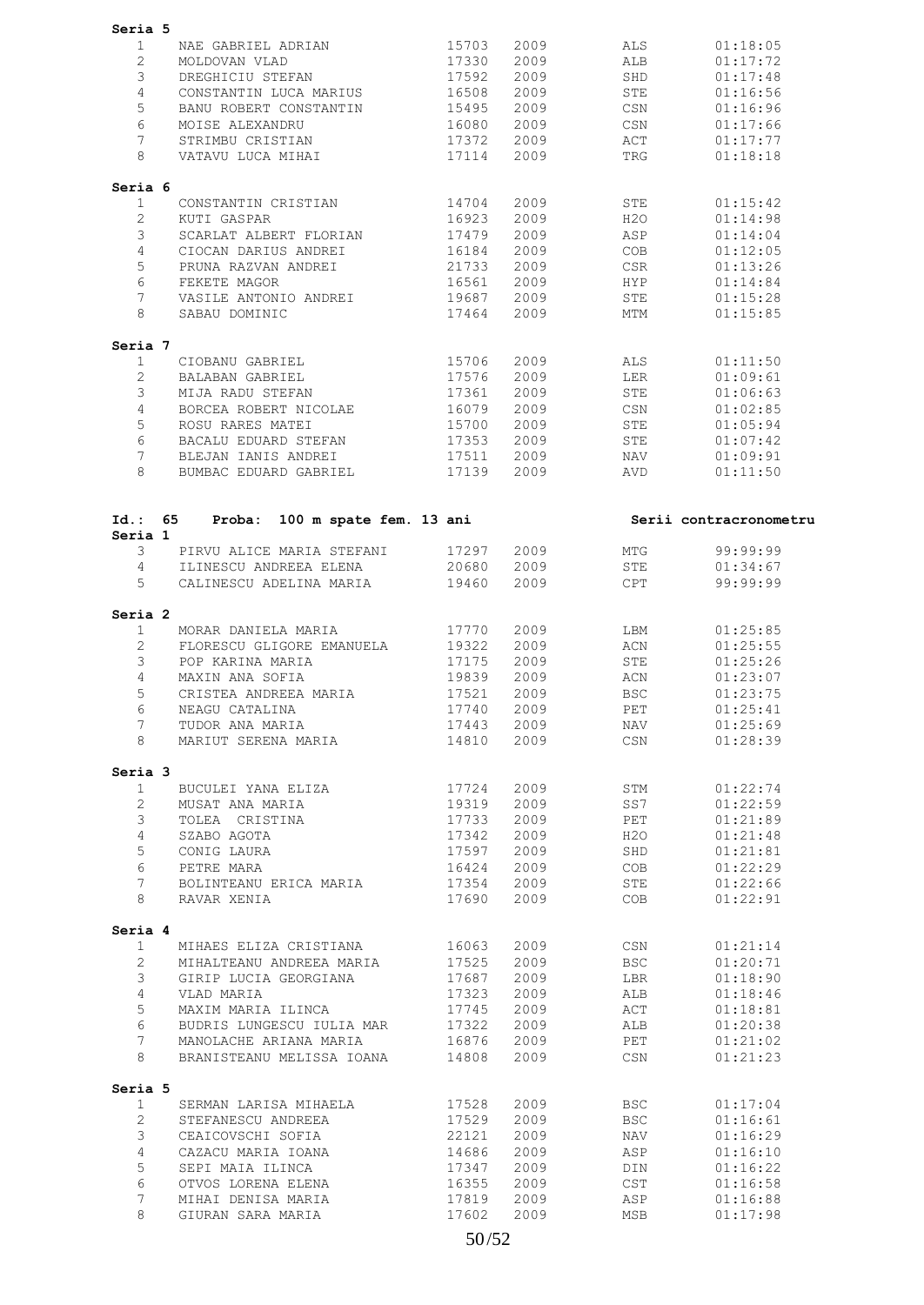| Seria 6                 |                                                   |                |              |                          |                        |  |
|-------------------------|---------------------------------------------------|----------------|--------------|--------------------------|------------------------|--|
| $\mathbf{1}$            | DUMITRU THEODORA MARIA                            | 13975          | 2009         | CPT                      | 01:15:17               |  |
| $\overline{2}$          | OPRIS ANDA IOANA                                  | 17624          | 2009         | SSB                      | 01:14:77               |  |
| 3                       | MORAR BIANCA RAISA                                | 16928          | 2009         | <b>STG</b>               | 01:14:58               |  |
| 4                       | IONITA<br>IOANA                                   | 17524          | 2009         | STE                      | 01:14:04               |  |
| 5                       | CALAPOD CHRISTINE                                 | 16830          | 2009         | CSN                      | 01:14:05               |  |
| 6                       | IONESCU MAYA MIHAELA                              | 17365          | 2009         | ACT                      | 01:14:70               |  |
| 7                       | ZAMA ANA MARIA                                    | 19148          | 2009         | <b>REN</b>               | 01:15:07               |  |
| 8                       | FORTU ERIKA                                       | 17734          | 2009         | MPL                      | 01:15:31               |  |
| Seria 7                 |                                                   |                |              |                          |                        |  |
| 1                       | CRAIOVEANU REBECA ANDREEA                         | 17362          | 2009         | STE                      | 01:12:73               |  |
| $\mathbf{2}^{\prime}$   | VERESS REBECCA JASMINE                            | 16925          | 2009         | STG                      | 01:10:85               |  |
| 3                       | BACALU DENISA                                     | 17355          | 2009         | STE                      | 01:08:73               |  |
| 4                       | SILISTEANU DARIA MARIUCA                          | 17310          | 2009         | NAD                      | 01:05:31               |  |
| 5                       | MANEA DARIA MARIA                                 | 17357          | 2009         | ${\tt STE}$              | 01:06:93               |  |
| 6                       | TUDORAN MIRUNA IOANA                              | 17177          | 2009         | STE                      | 01:10:26               |  |
| 7<br>8                  | GAGIU ELISE MARIA<br>SZENTGYORGYI HENRIETTA       | 17818<br>16926 | 2009<br>2009 | SWM<br>H2O               | 01:12:47<br>01:13:37   |  |
|                         |                                                   |                |              |                          |                        |  |
| Id.: 66<br>Seria 1      | Proba: 200 m mixt masc. 14 ani                    |                |              |                          | Serii contracronometru |  |
| 3                       | MOLDOVAN RAUL ANDREI                              | 16744          | 2008         | ALB                      | 02:47:04               |  |
| 4                       | MARASESCU DENIS GABRIEL                           | 16996          | 2008         | SWM                      | 02:44:66               |  |
| 5                       | SOMCUTEAN DARIUS ANDREI                           | 16856          | 2008         | BAM                      | 02:45:75               |  |
| 6                       | MIHAILA NICOLAE DANIEL                            | 14938          | 2008         | CPT                      | 02:52:96               |  |
| Seria 2                 |                                                   |                |              |                          |                        |  |
| $\mathbf{1}$            | POP CLAUDIU NICOLAE                               | 16745          | 2008         | ALB                      | 02:43:75               |  |
| 2                       | BADITA RADU NICOLAE                               | 16802          | 2008         | DIN                      | 02:42:77               |  |
| 3                       | SERBAN RAZVAN                                     | 16878          | 2008         | PET                      | 02:41:47               |  |
| 4                       | DACU FURDUI RARES                                 | 16575          | 2008         | STM                      | 02:40:97               |  |
| 5                       | MANEA RAUL ANDREI                                 | 17374          | 2008         | ACT                      | 02:41:21               |  |
| 6                       | MARINCA DAVID OLIVER                              | 16571          | 2008         | MTM                      | 02:41:68               |  |
| 7<br>8                  | MOISE MATEI<br>ALEXANDRESCU RADU CRISTIA          | 16453<br>17042 | 2008<br>2008 | <b>BSC</b><br><b>BSC</b> | 02:43:40<br>02:43:93   |  |
| Seria 3                 |                                                   |                |              |                          |                        |  |
| 1                       | MUSAT DARIUS ANDREI                               | 14620          | 2008         | ASP                      | 02:39:06               |  |
| $\overline{2}$          | ENACHE ANDREI STEFAN                              | 17173          | 2008         | STE                      | 02:38:48               |  |
| 3                       | APACHITEI OCTAVIAN                                | 16076          | 2008         | CSN                      | 02:37:97               |  |
| 4                       | TANASE RARES IOAN                                 | 14611          | 2008         | STE                      | 02:36:80               |  |
| 5                       | IONITA MIHNEA GEORGE                              | 16626          | 2008         | PCT                      | 02:37:23               |  |
| 6                       | STROE DAVID ALEXANDRU                             | 16778          | 2008         | SSB                      | 02:38:06               |  |
| $7^{\circ}$             | BARTIS TUDOR ANDREI 16187 2008                    |                |              | COB                      | 02:38:61               |  |
|                         | 8 TIRLA STEFAN DUMITRU                            | 15640 2008     |              | CPT                      | 02:40:80               |  |
| Seria 4                 |                                                   |                |              |                          |                        |  |
| 1                       | ADAMESCU DAVID ANDREI                             | 15086          | 2008         | BCC                      | 02:35:73               |  |
| $\overline{2}$          | NAE BOGDAN GABRIEL                                | 16112          | 2008         | PET                      | 02:34:93               |  |
| $\mathcal{S}$           | STANCIU SABIN                                     | 15465          | 2008         | PET                      | 02:34:70               |  |
| $\overline{4}$          | LAIU RARES ANDREI                                 | 19993          | 2008         | <b>BLU</b>               | 02:33:35               |  |
| 5                       | SMADU FLORIN DAVID                                | 14970          | 2008         | TSP                      | 02:33:54               |  |
| 6                       | DUICA STEFAN TUDOR                                | 14837          | 2008         | DIN                      | 02:34:78               |  |
| 7 <sup>7</sup><br>8     | POTANGA BOGDAN FLORIN 19986<br>HAGIU MATEI STEFAN | 16634          | 2008<br>2008 | <b>BLU</b><br>REN        | 02:35:17<br>02:36:03   |  |
|                         |                                                   |                |              |                          |                        |  |
| Seria 5<br>$\mathbf{1}$ | LUPU OCTAVIAN ANDREI                              | 22087          | 2008         | MPL                      | 02:32:89               |  |
| $\overline{2}$          | NEACSU MATEI CRISTIAN                             | 16946          | 2008         | STE                      | 02:32:53               |  |
| 3                       | AGAPIE DAVID VALENTIN                             | 14969          | 2008         | TSP                      | 02:31:16               |  |
| $4\overline{ }$         | JIPESCU DAVID                                     | 15841          | 2008         | ACT                      | 02:30:21               |  |
| 5                       | RADU ANDREI IONUT                                 | 15343          | 2008         | ASP                      | 02:30:23               |  |
| 6                       | TRASCA VLAD ANDREI                                | 16114          | 2008         | CPT                      | 02:31:66               |  |
| 7 <sup>7</sup>          | TANASE CATALIN ANDREI                             | 17067          | 2008         | BSC                      | 02:32:80               |  |
| 8                       | PRICOPOAIA RARES IOAN                             | 17076          | 2008         | NAD                      | 02:33:19               |  |
| Seria 6                 |                                                   |                |              |                          |                        |  |
| 1                       | ZAMFIR SARARU VLAD                                | 16943          | 2008         | DIN                      | 02:29:18               |  |
| $2^{\circ}$             | BOLDURA LUCA TUDOR                                | 16570          | 2008         | MTM                      | 02:28:92               |  |
| $\mathfrak{Z}$          | ANDRIAN ANDREI COZMIN 16952                       |                | 2008         | SSV                      | 02:28:32               |  |
| $\overline{4}$          | BOBOC DAVID ANDREI                                | 15794          | 2008         | ALS                      | 02:27:84               |  |
| 5                       | JELER ALEXANDRU IONUT                             | 16183          | 2008         | COB                      | 02:27:87               |  |
| 6                       | OANA ROBERT                                       | 16576          | 2008         | STM                      | 02:28:85               |  |
| $7\phantom{.}$          | M. SEDIQ MATEEN                                   | 17005          | 2008         | NAV                      | 02:28:95               |  |
| 8                       | BARBUTA CLAUDIU ILIE                              | 16621          | 2008         | CPT                      | 02:30:01               |  |
|                         |                                                   |                |              |                          |                        |  |